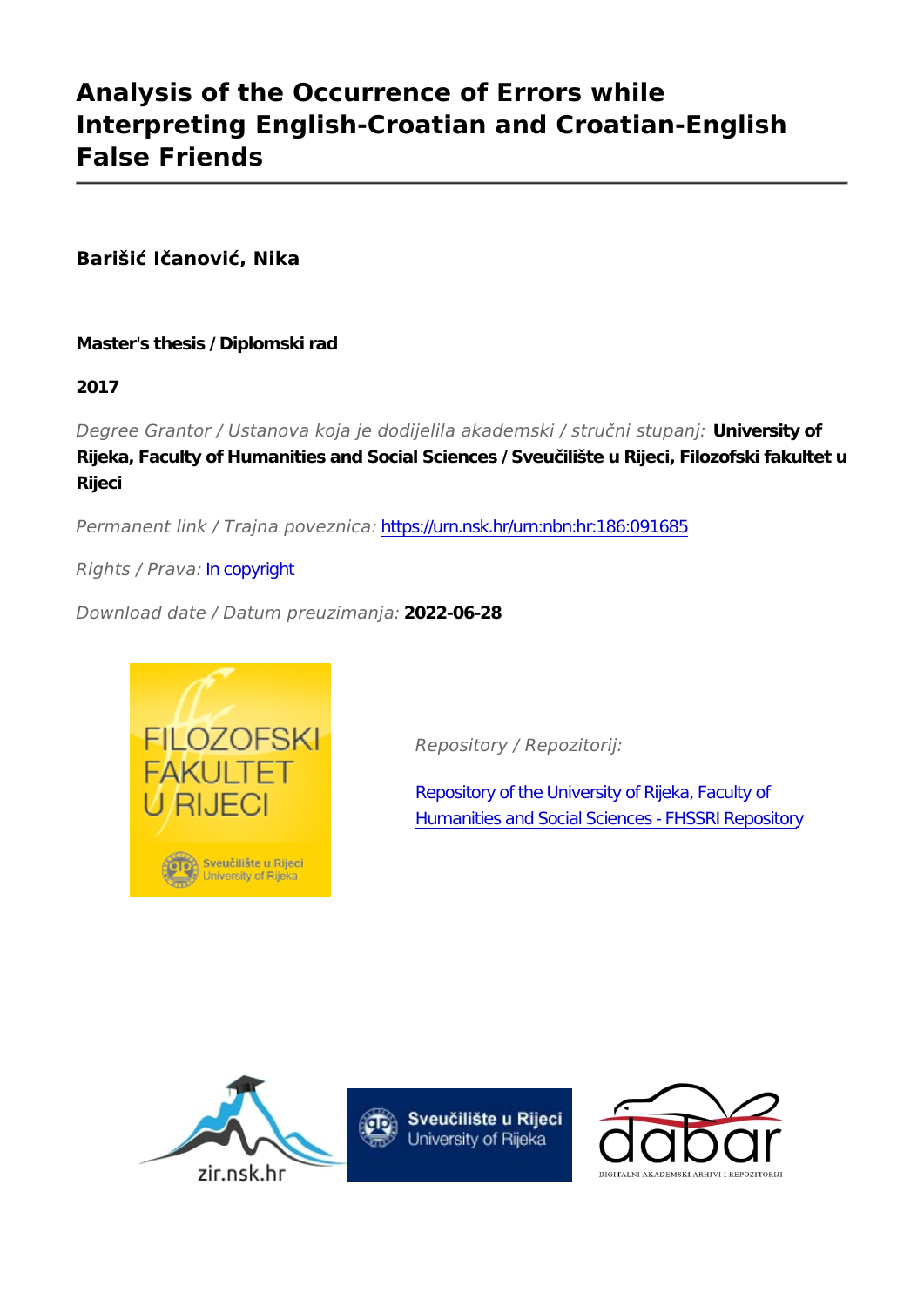Nika Barišić Ičanović

# **ANALYSIS OF THE OCCURRENCE OF ERRORS WHILE INTERPRETING ENGLISH-CROATIAN AND CROATIAN-ENGLISH FALSE FRIENDS**

Submitted in partial fulfilment of the requirements for the M.A. in English language and literature and German language and literature at the University of Rijeka

Supervisor:

Dr.sc. Anita Memišević

Rijeka, September 2017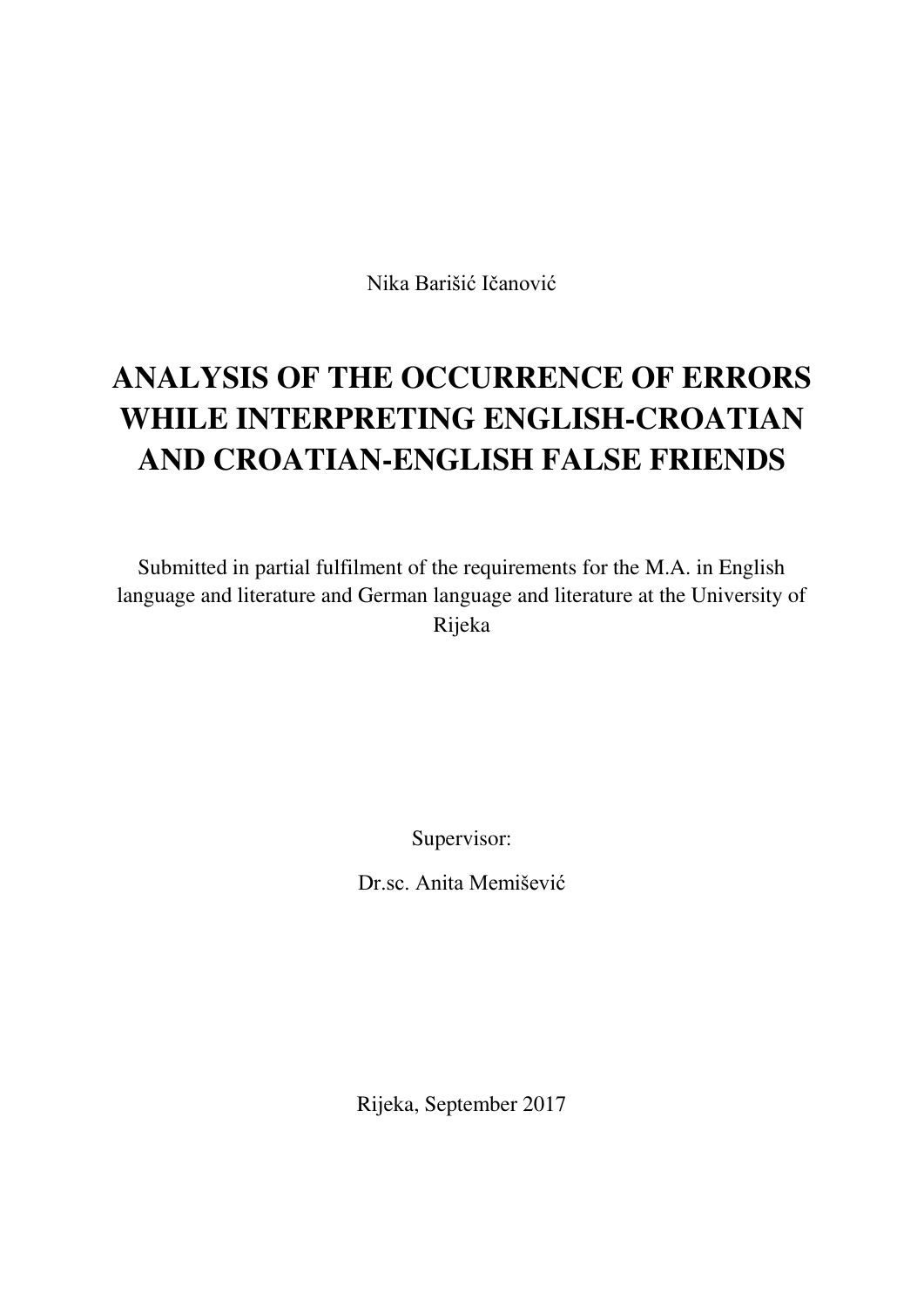## **ABSTRACT**

The goal of this thesis is to analyze errors during the oral interpretation of false friends from English into Croatian and vice versa. The analysis of errors will be based on the results of three tasks, whereby the first task comprises an isolated word, the second task contains words followed by visual input and the third task includes sentences with false friends. This thesis aims to see whether or not the context and visual input will have an influence on errors made during the interpretation of false friends.

This thesis can be divided into two parts. The first part is of theoretical nature, it deals with the definitions and classifications of false friends. Furthermore, it contains the explanation and definition of bilingualism, which is an important part of false friend phenomenon and it gives a brief insight into the bilingual mind and memory of a bilingual person.

The second part focuses on the present study and data collection and analyses. For the purpose of the study twenty participants of the second year of master's programme of English language and literature were tested. The second part also presents the results of the conducted study, which indicate that the context did influence the number of errors while interpreting false friends. Furthermore, visual input increased the number of errors during the false friend interpretation.

Key words: false friends, bilingualism, errors, bilingual memory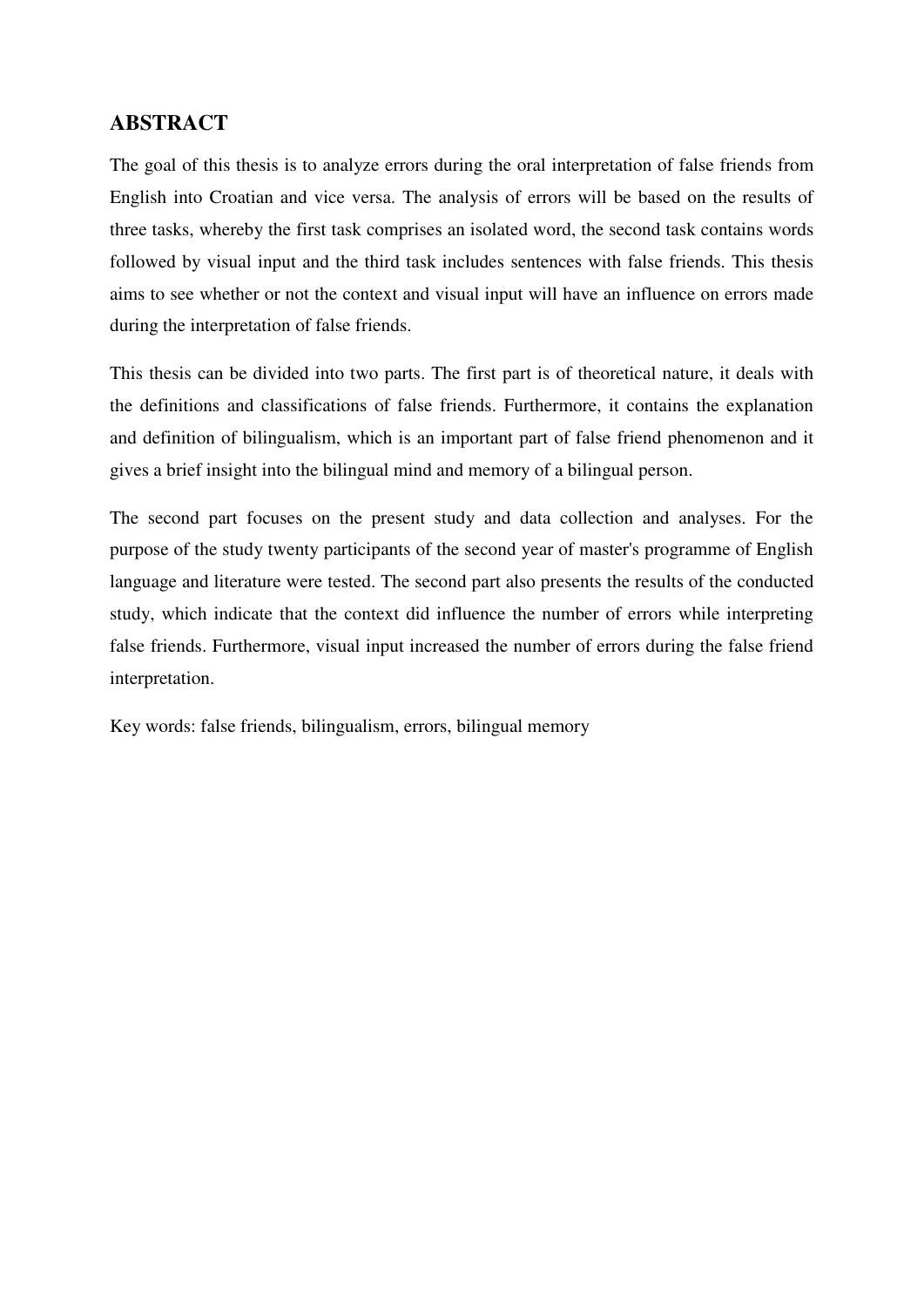## **TABLE OF CONTENTS**

| 1. |      |                                                                                                |  |
|----|------|------------------------------------------------------------------------------------------------|--|
| 2. |      |                                                                                                |  |
|    | 2.1. |                                                                                                |  |
| 3. |      |                                                                                                |  |
| 4. |      |                                                                                                |  |
|    | 4.1. |                                                                                                |  |
| 5. |      |                                                                                                |  |
|    | 5.1. |                                                                                                |  |
|    | 5.2. |                                                                                                |  |
|    | 5.3. |                                                                                                |  |
|    | 5.4. |                                                                                                |  |
|    | 5.5. |                                                                                                |  |
|    |      | 6. The study of the analysis of the occurrence of errors while interpreting English - Croatian |  |
|    |      |                                                                                                |  |
|    |      |                                                                                                |  |
|    |      |                                                                                                |  |
|    |      |                                                                                                |  |
|    |      |                                                                                                |  |
|    |      |                                                                                                |  |
|    |      |                                                                                                |  |
|    |      |                                                                                                |  |
|    |      |                                                                                                |  |
|    |      |                                                                                                |  |
|    |      |                                                                                                |  |
|    |      |                                                                                                |  |
|    |      |                                                                                                |  |
|    |      |                                                                                                |  |
|    |      |                                                                                                |  |
|    |      |                                                                                                |  |
|    |      |                                                                                                |  |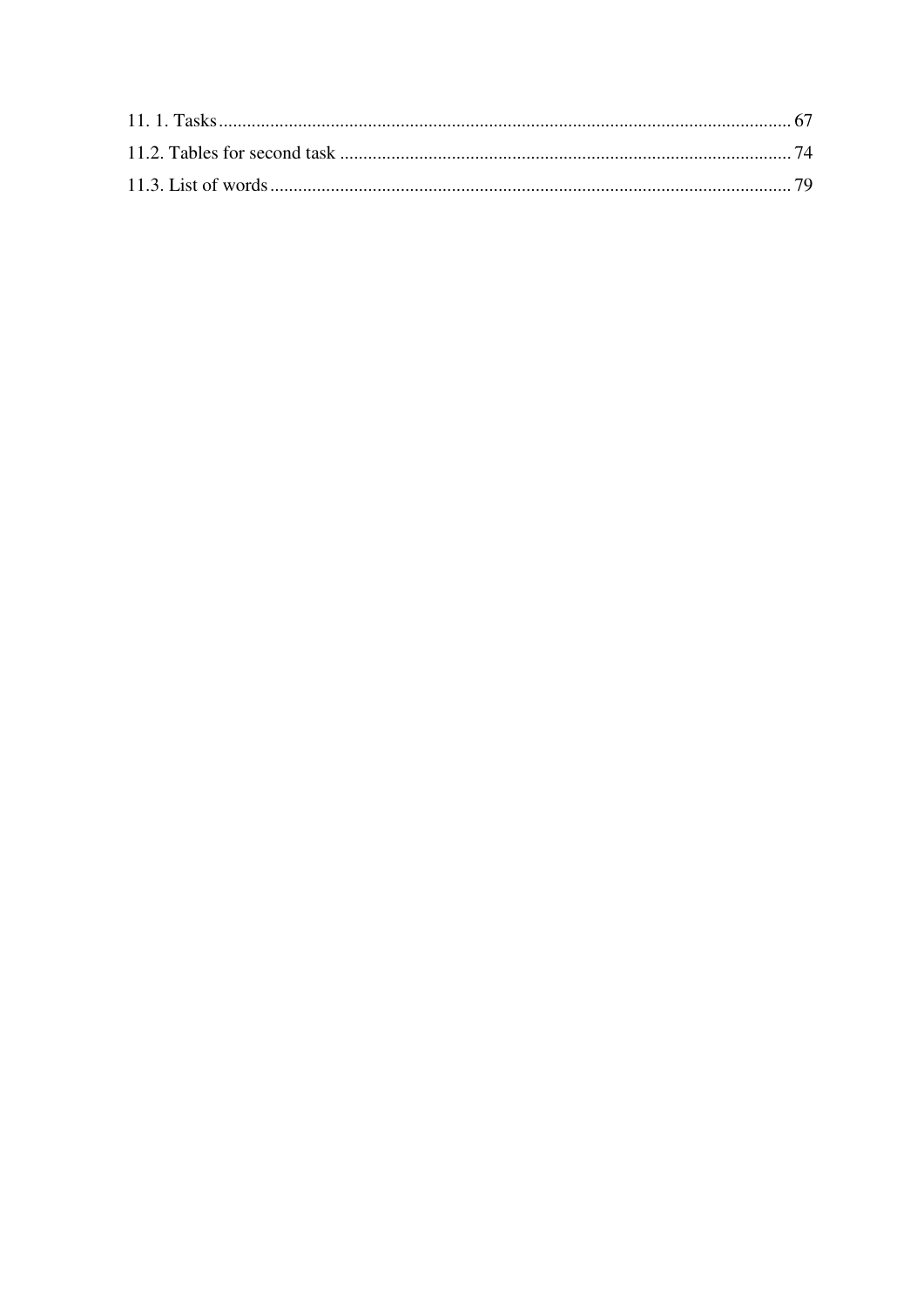## <span id="page-5-0"></span>**1. Introduction**

The term false friends refers to a linguistic phenomenon which equally puzzles and concerns both linguists and bilingual speakers. The concept of false friends and their occurrence is not only researched by linguists, but it is also of interest to sociologists, translators, professors, psychologists and many other people whose everyday life includes bilingual communication. In reflection to this, there are various perspectives through which false friends can be defined and understood. Thereby translators and language professors will in most cases focus on the methodological and pedagogical perspective of a false friend, whereas sociologists will focus on the sociological or cultural side of false friends. Although the phenomenon of false friends is not limited to only one field of expertise, the very definition is far more complicated than one may think.

Speech errors together with tips of the tongue, slips of the tongue and false friends are part of a broad area of psycholinguistics. Every research conducted or partially done on this topic gives a better insight into bilingual communication and is considered to be a window into the bilingual brain.

The first use of the term false friends dates back to 1928 when M. Koessler and J. Derocquigny mentioned the same phenomenon under the name faux amis in their work False friends, or, The Treacheries of English Vocabulary: Advice to Translators. Since then, numerous scholars dealt with the issue of false friends, taking into consideration different aspects of false friends. Some linguists such as F. Navarro and D. Buncic suggested various terms, which can be used instead of the term false friend. In his doctoral dissertation Das sprachwissenschaftliche Problem der innerslavischen falschen Freunde im Russischen (2000), Daniel Buncic lists 16 different terms for false friends. Furthermore, F.Navarro (1997) describes false friends with the phrase palabras de traducciόn enganosa. Although the term false friends is widely accepted in the circle of scholars, it also belongs to a treacherous translation, so it is rational that some scholars are searching for a more suitable term for the phenomenon.

Another critical point of false friends is the categorization, whereby numerous factors of false friends need to be taken into consideration. Even though the basic classification of false friends is the one that divides them into chance and semantic false friends, many researchers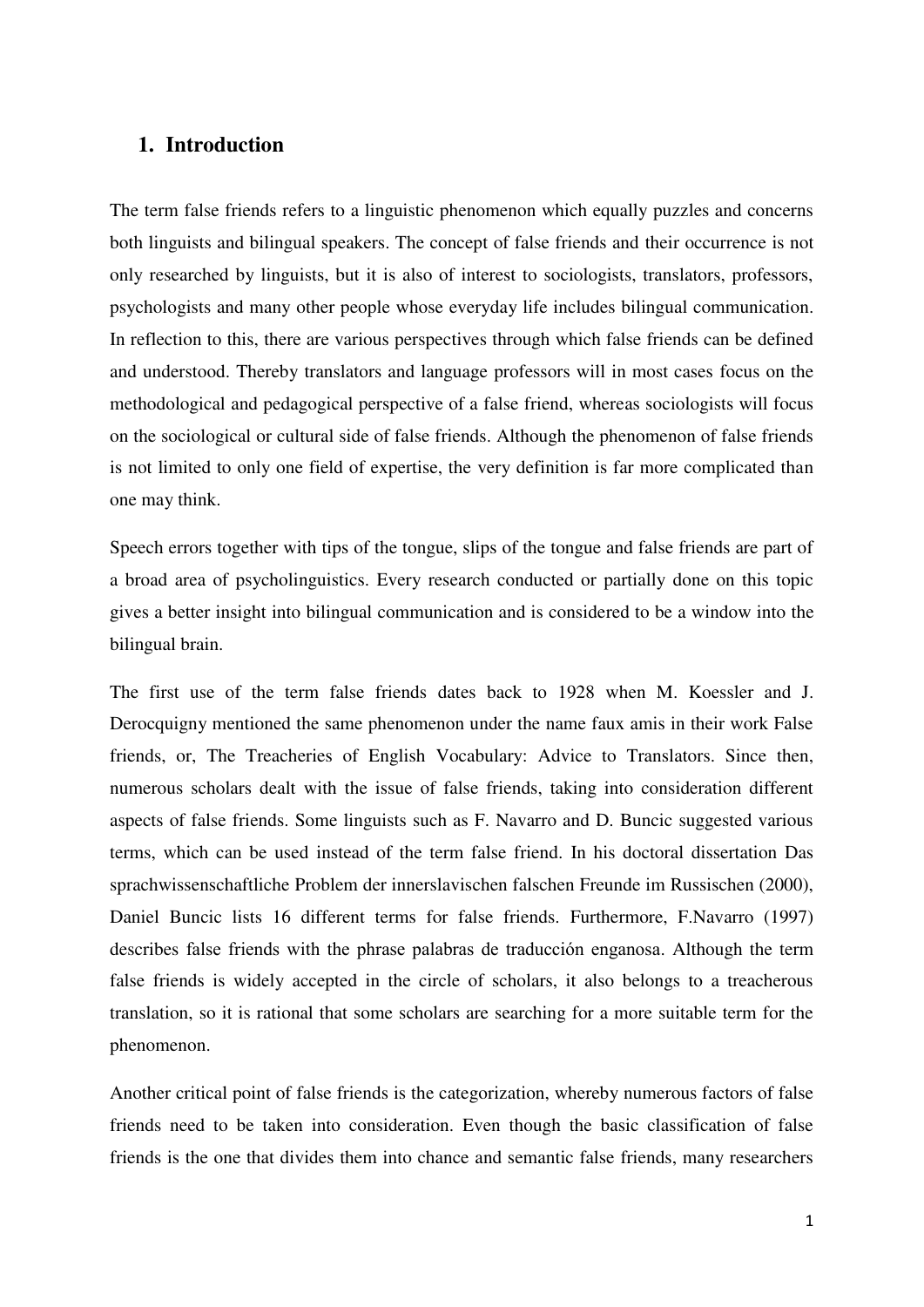have given their contribution in the categorization of false friends, such as Carrol (1992) in her work On Cognate and Chamizo Dominguez (2006a) in his work False Friends. When describing and classifying false friends, it is relevant to mention the origins and the process of creation of false friends. It is equally necessary to mention that false friends, as a large number of linguistic phenomenon, are subject to changes, which happen as a result of changes in language. It is possible that certain false friends in two languages at a certain point stop being false friends, but the process is reversible as well.

When discussing false friends, it is inevitable to mention bilingualism. The definition of false friends implies the phenomenon, which occurs in a bilingual communication, but false friends can occur in only one language too, between two dialects, which according to some linguists can also be categorized as bilingualism. Clearly, these different descriptions of bilingualism indicate the complexity of bilingualism. Numerous linguists gave their contribution in defining bilingualism, such as Bloomfield (1993), Mackey (1962) and Haugen (1953), which included distinctive factors in defining bilingualism. In his work Language, Bloomfield (1933) followed the maximalist principle while describing a bilingual person, whereby he states that a bilingual person needs to be native-like in both languages. In contrast, in his work, The Description of Bilingualism, Mackey (1962) followed the minimalist principle, whereby he refers that a bilingual person uses more than one language. Therefore, it is not uncommon to conclude that definitions of bilingualism differ in different works.

Furthermore, differences in definitions of bilingualism also evoke various categorizations of bilingual persons, attitudes toward bilingualism and descriptions which refer to bilingualism.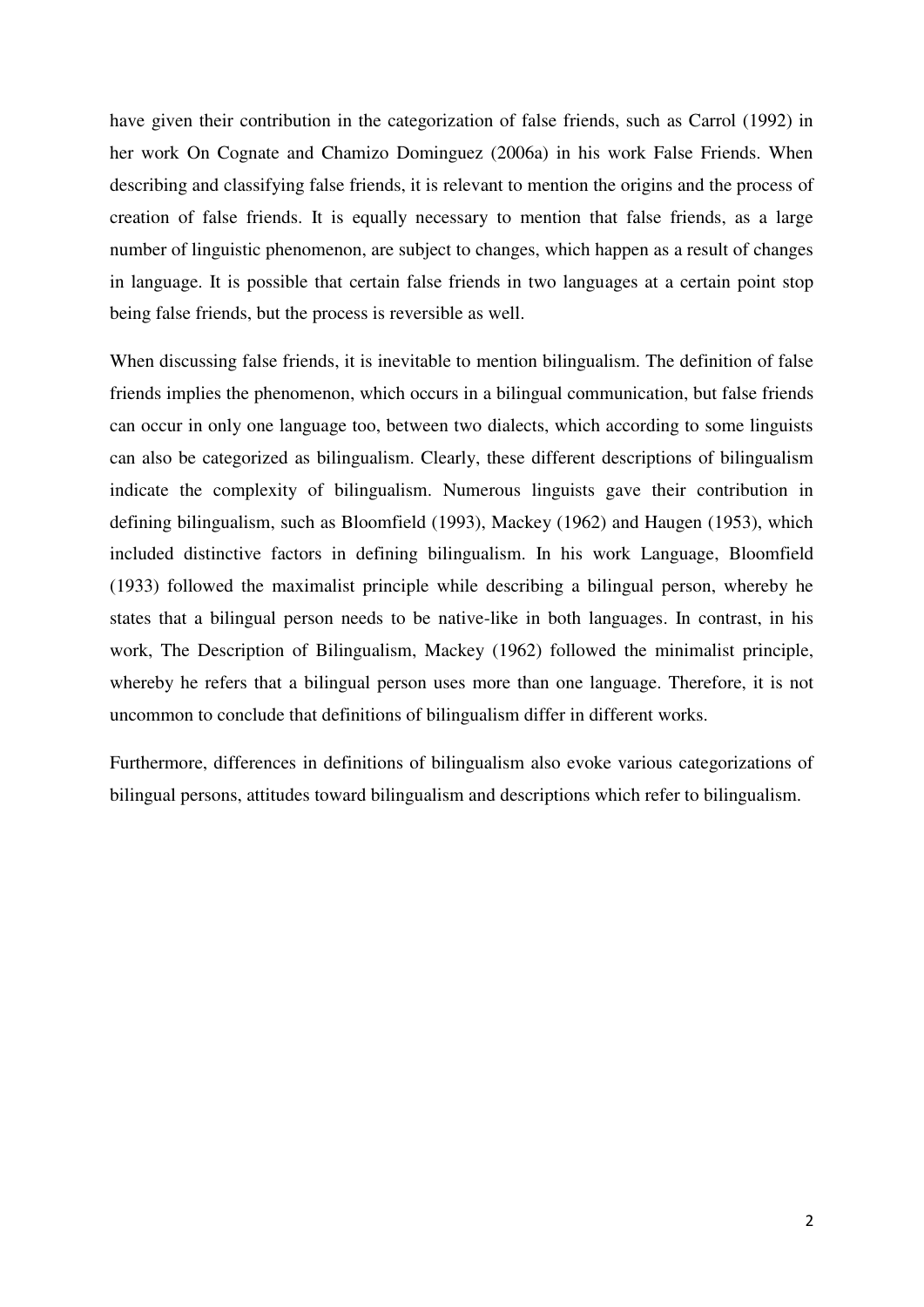#### <span id="page-7-0"></span>**2. Bilingualism**

Taking into consideration that in today's population bilingualism is becoming a rule rather than an exception, it is important to take some time to define bilingualism. Defining bilingualism is not nearly as simple as it appears at first sight. However, the definition that everyone agrees on is that bilingualism is an ability of a person to speak two different languages. Even though this definition seems rather simple, and according to some it may be described as self-explanatory, bilingualism itself is far from being simple. This becomes obvious if we look into some definitions proposed by linguists.

Bloomfield (1933) defined bilingualism in his work Language as "native-like control of two languages" (p.55). On the other hand, Mackey (1962) defined bilingualism as  $x$ , the ability to use more than one language (p.52)" in his book The description of bilingualism. Furthermore, incorporated in his book Languages in contact: Findings and problems Weinreich (1953) represented bilingualism as "the practice of alternately using two languages (p.3)". Because of very different definitions and criterions that were taken into consideration while defining bilingualism, it is very hard to decide which definition of bilingualism is the most adequate one.

Different authors and linguists take various criteria, features, and components into consideration when talking about bilingualism and the categorizations of bilingual speakers. Bilingualism can be discussed within the frames of numerous variables; some of them are socio-economical, cultural, pedagogical and psychological. In the book Bilingualism, N.B. Chin and G. Wigglesworth listed five major descriptors that need to be taken into consideration when talking about bilingualism.

The first one cites the degree of bilingualism as one of them. This one refers to the language proficiency of a speaker, which has to be on a certain level for a speaker to be described as bilingual. The first descriptor can also be found in definitions mentioned earlier. Some linguists consider a person bilingual only if that person perfectly masters and utilizes both languages. Therefore, there are numerous classifications of bilingual speakers in relation to their language proficiency; some of them are balanced, dominant, limited and passive bilingual speakers. The second descriptor of bilingualism specifies the age of the second language acquisition. The general understanding gives a great advantage of native-like proficiency of second language to those speakers, who have started learning a second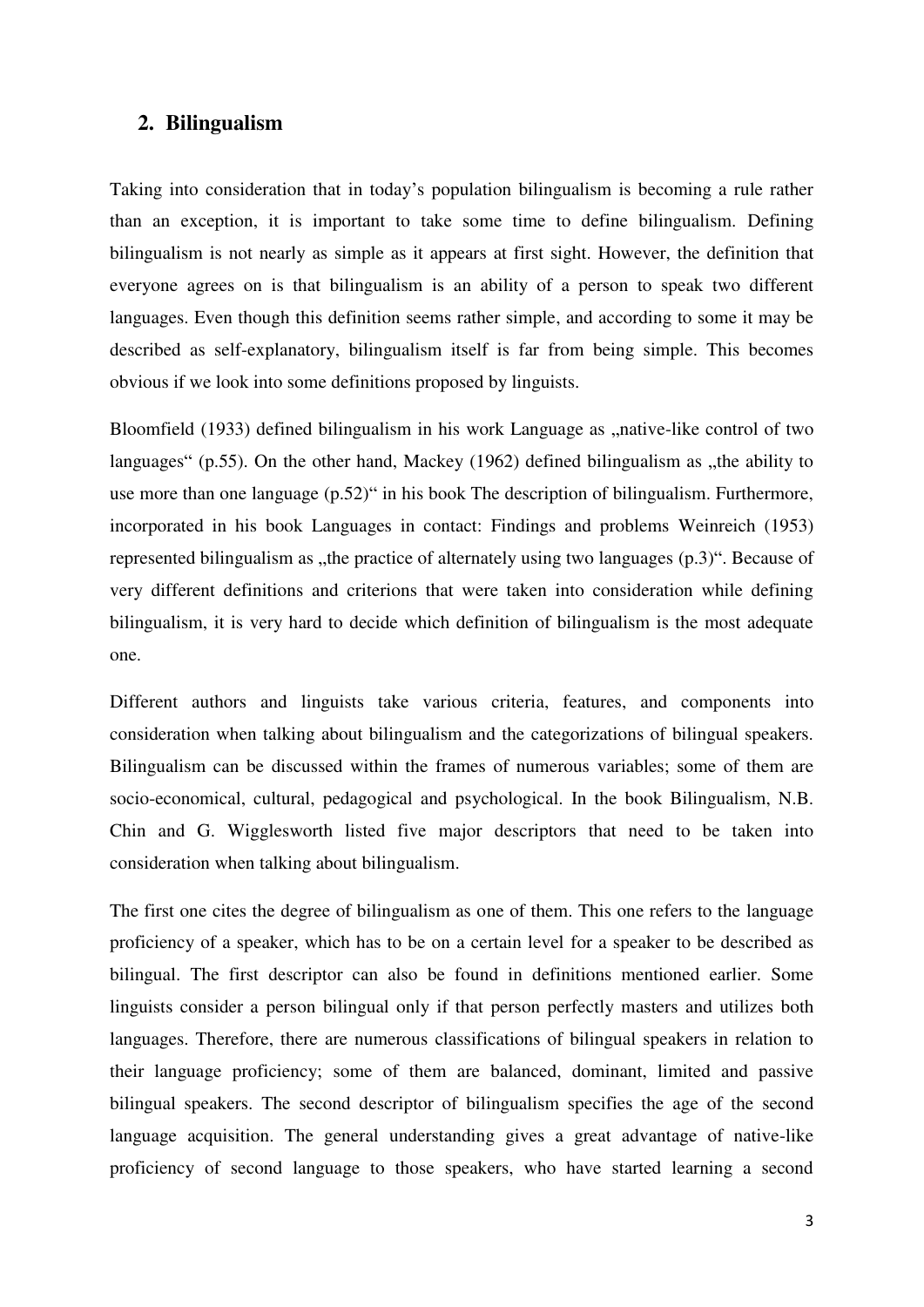language at an early stage of their life. On the other hand, this notion cannot always be considered to be a rule, because there are numerous studies, which compared the language knowledge of two groups of bilingual speakers, where one group started learning the second language later in their life. The results showed that on certain tasks, such as grammar tasks, speakers who started learning a language later, generally achived better results than the first group. The third descriptor refers to the context of bilingual language acquisition, and it is important to state that there is a difference in the manner in which the languages were acquired and learned. Speaker's language proficiency can differ depending on whether the language was acquired in a naturalistic or secondary context. The fourth descriptor lists the domain of language use as one variable in the bilingual process. The domain of use refers to different fields of the speaker's life in which he uses language. It is possible that a speaker uses one language at home, surrounded by his family and another language in school. The fifth descriptor refers to social orientation. This group of descriptors is mainly influenced by the speaker's attitude toward his bilingualism, but also by the attitudes of the community he/she lives in.

Although bilingualism as a phenomenon has a very long and rich history, the attitudes toward bilingualism have changed drastically over time. In the 20th century, bilingualism was not encouraged as it is nowadays. The general opinion was that bilingualism leads to confusion and that a bilingual speaker does not benefit from his knowledge of two languages. Nowadays, bilingual or even multilingual speakers are considered to have more benefits than disadvantages with respect to their languages. With the change of global attitude towards bilingualism, the way of teaching a second language has also changed - from an exclusive grammar and translation centered approach to a cultural and communicative oriented language teaching approach. In conclusion, it is safe to state that with the widespread notion of bilingualism, the very definition, classification and attitudes toward bilingualism have changed and evolved into a very complex and compound phenomenon.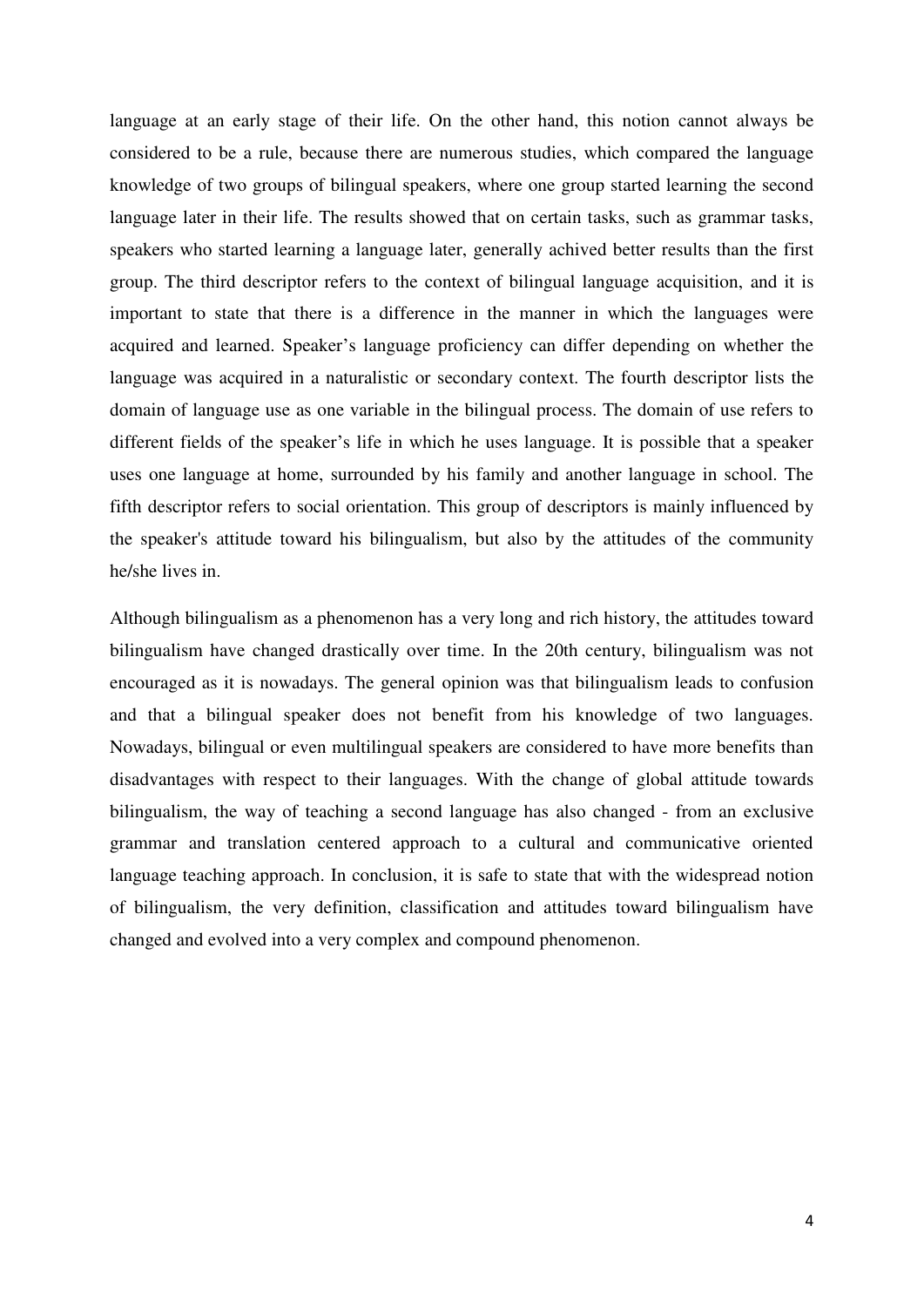## <span id="page-9-0"></span>**2.1. Bilingualism and false friends**

The relationship between bilingualism and false friends is quite self-explanatory. The phenomenon of false friends includes knowledge of two languages, although in some cases this phenomenon is also possible within one language, for example, American and British English. However, one should bear in mind that a certain circle of linguists also considers those two varieties of one language as an example of bilingualism. Despite this example, a false friend is a phenomenon and a term that pressuposes knowledge of two languages, i.e. bilingualism.

To sum up, bilingualism as a term is widely known and used, but its definition is quite complex and comprises a spectrum of different variables. Even though sometimes neglected, bilingualism is a topic that should be discussed within any language, language use, and performance.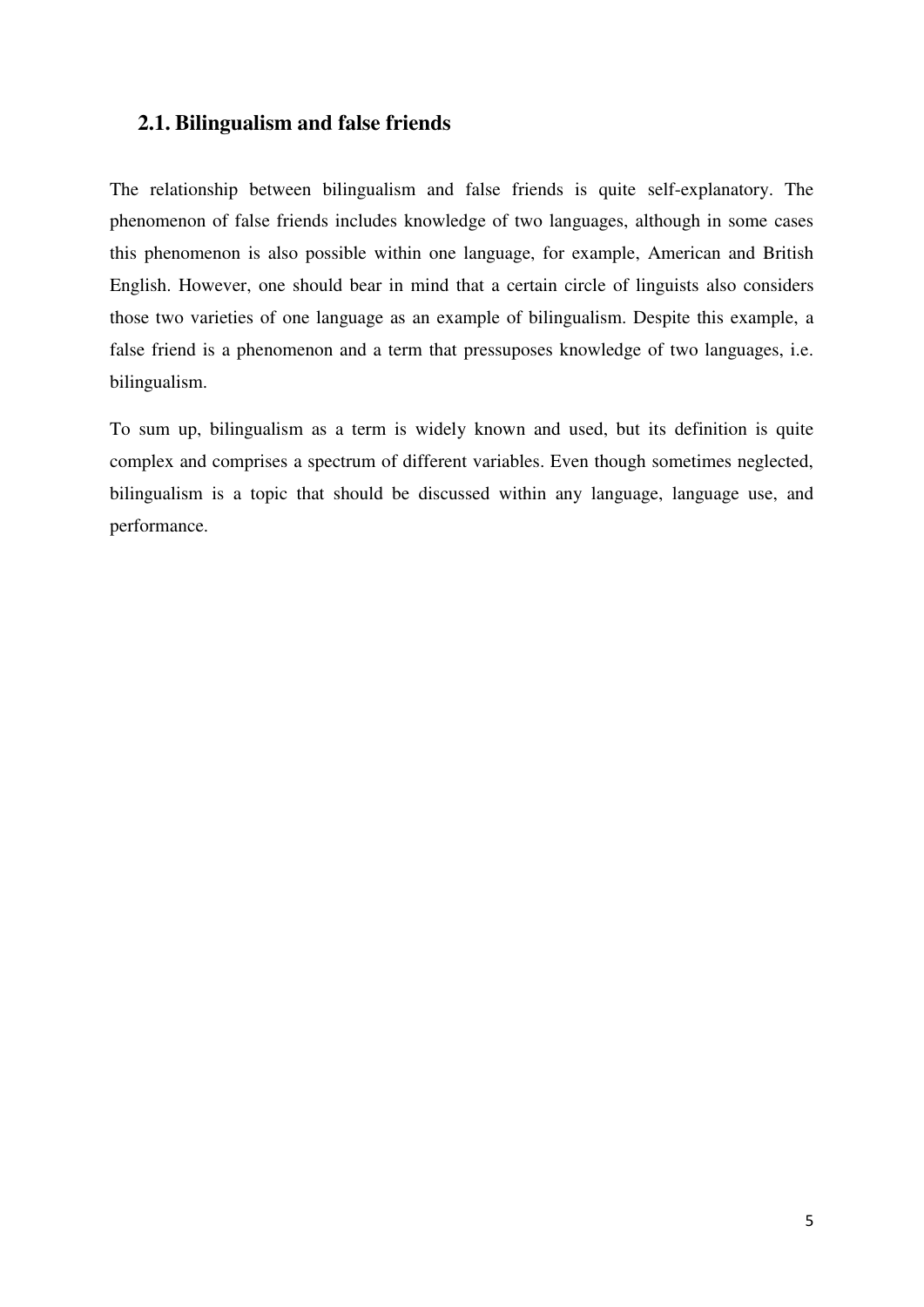## <span id="page-10-0"></span>**3. Bilingual language processing**

Language processing is a phrase that describes everything humans do in the process of understanding words together with the processes included in word production. It defines how we use language to express ourselves, the way in which language is processed in our brains and the manner of understanding it.

Although language processing is a certain code used by every single person, the very nature of this code is complex and especially when talking about bilinguals filled with questions and uncertainties. Putting aside the dilemma whether or not two languages are stored as one or two languages in our brain, the questions of lexical access, recognition, and production in a bilingual speaker are of interest to psycholinguist, neuropsychologist, neurobiologist, etc., where every scientific field had a distinctive approach.

What strikes the most when talking about bilingual memory is the issue of whether or not a bilingual person is able to control his/her knowledge of two languages? One of the main issues is whether a bilingual person has control over his/her languages, or in other words, is it possible to completely suppress the second language in a situation when only the first language is required? There are many studies dealing with the same question and they concluded that in every situation both languages are active.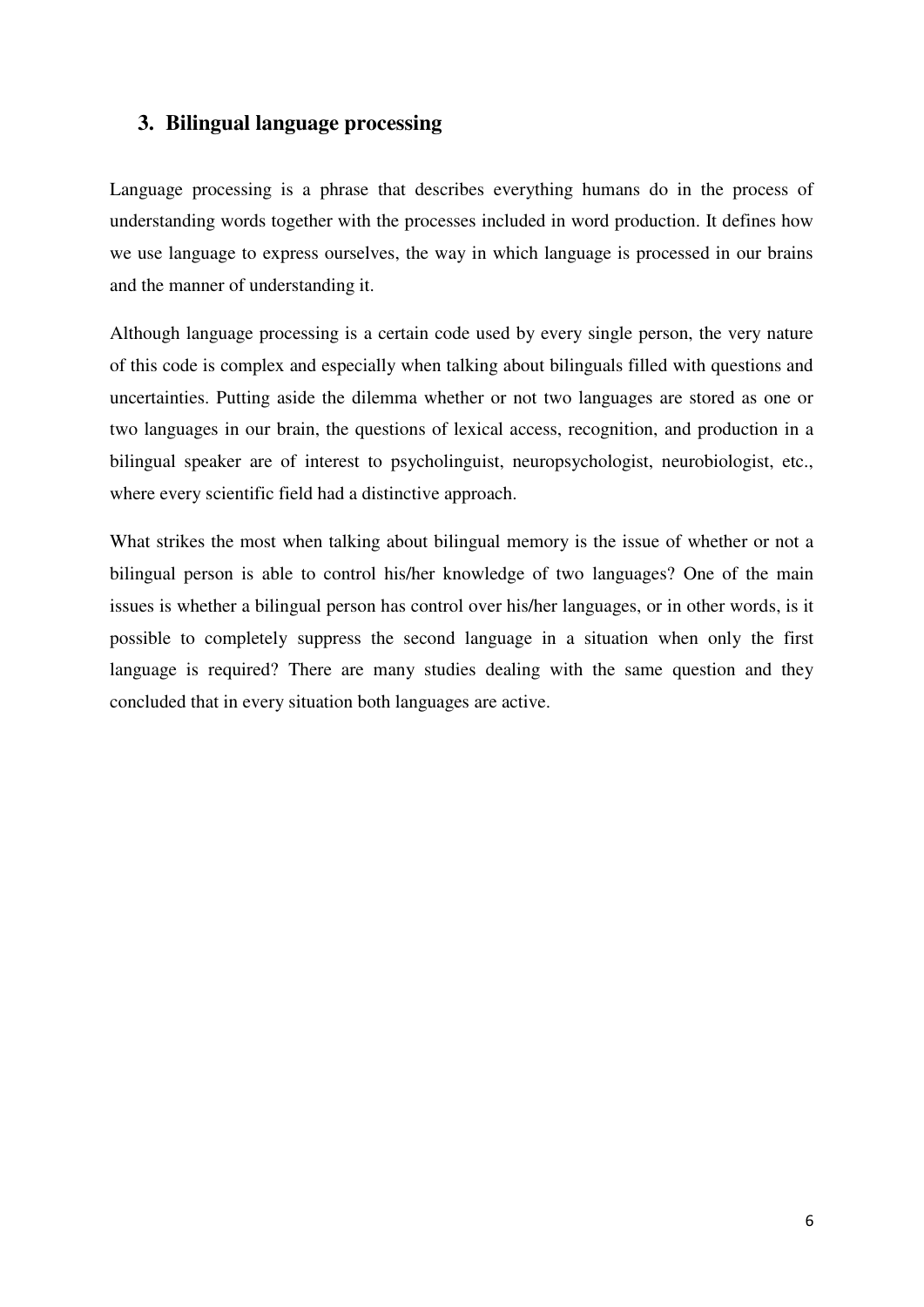## <span id="page-11-0"></span>**4. Bilingual memory**

Bilingual memory refers to the way in which two languages are stored and organized in the speaker's brain. According to R.R. Herdia, there are two major theories or concepts for explaining this storage. The first theory is called shared or interdependence memory hypothesis, which proposes that in speaker's memory only meaning or abstractions are stored and the equivalents of both languages are stored within that one concept or meaning. If we take the English word 'system' and its Croatian equivalent 'sistem' as an example for this concept, it is obvious that this concept implies that only the meaning of those two words is stored as one entity in the speaker's brain. Therefore, the English word 'system' and its Croatian translation or the equivalent 'sistem' are only labeled to the meaning, and they are only stored in the frames of word meaning, rather than separately. The second hypothesis is called the separate or independence memory hypothesis, which advocates that two languages are stored in two different stores, meaning that one language has its own memory store and so does the other language. In this case, the English word 'system' and its Croatian equivalent 'sistem', according to this hypothesis in the speaker's brain would be stored in two separate memory stores as two entities, one belonging to the English language memory storage and the other to Croatian.

There are numerous models explaining bilingual memory, but almost every one of them follows the basic principles of two hypotheses mentioned earlier, but there are also some models that combine two hypotheses.

#### <span id="page-11-1"></span>**4.1. Bilingual Dual-Code Theory**

The bilingual dual-code theory was proposed by Pavio and Desrocjers in 1980 as a model of bilingual memory. This theory mainly supports the independence hypothesis of bilingual memory, but it also acknowledges the idea of connections between the two language storage areas. The bilingual dual-code theory assumes that there are two verbal systems, related to two language stores in the brain, but those two systems of language, although separate, are in a way connected with each other by verbal1 and verbal2 connectors. One of the concepts in this theory is that translation equivalents (eg. Boy-dečko) will have stronger connectors than bilingual associates (eg. Girl- dečko). Another feature of this model is also an imaging system, which stores non-verbal information independently of the existing systems, but image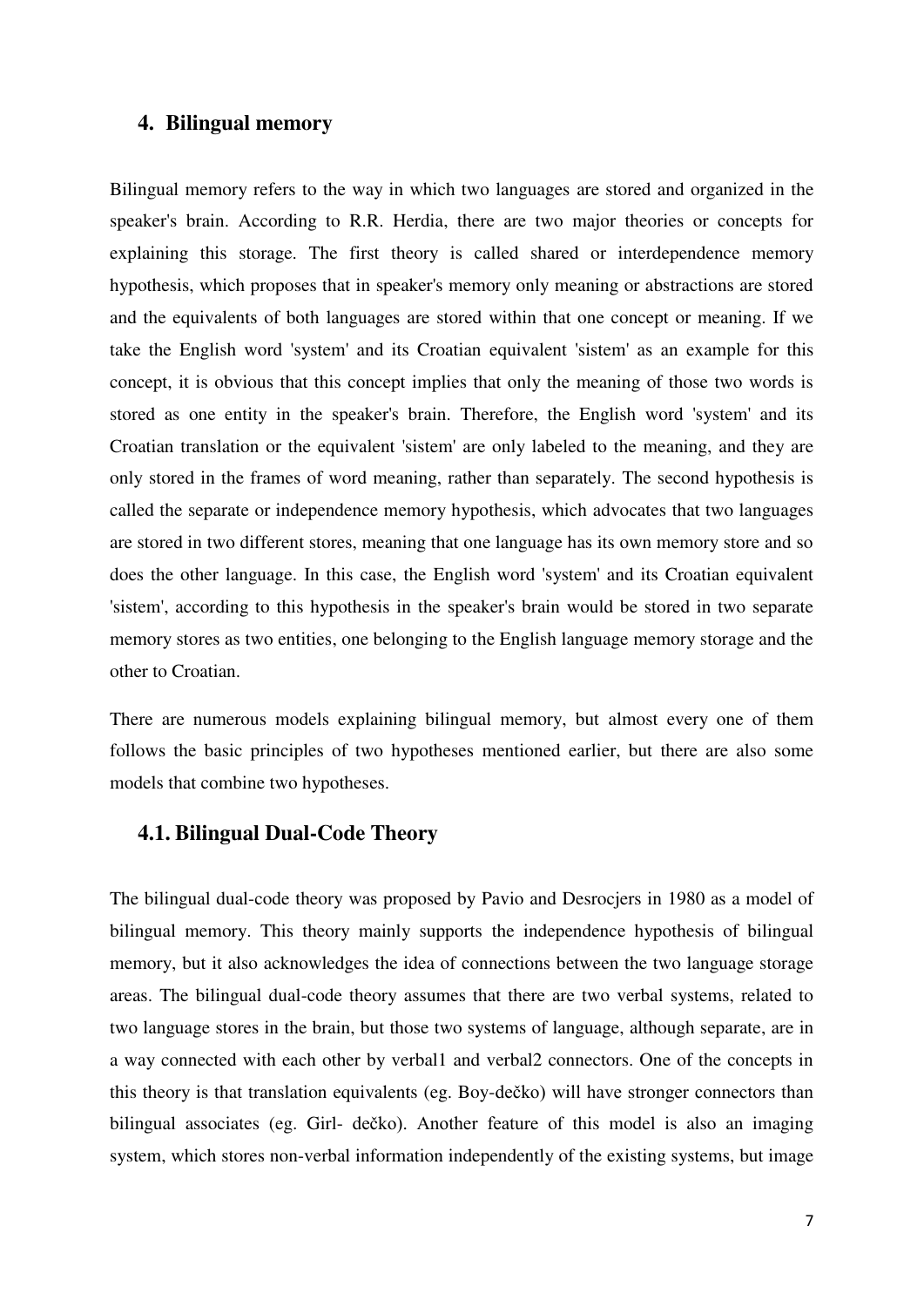store with connectors is also attached to both language systems, therefore it can be influenced by both language storage areas.

This model of bilingual memory can be applied to the phenomenon on false friends, but certain errors that occur during false friends translation can be observed through the window of this model.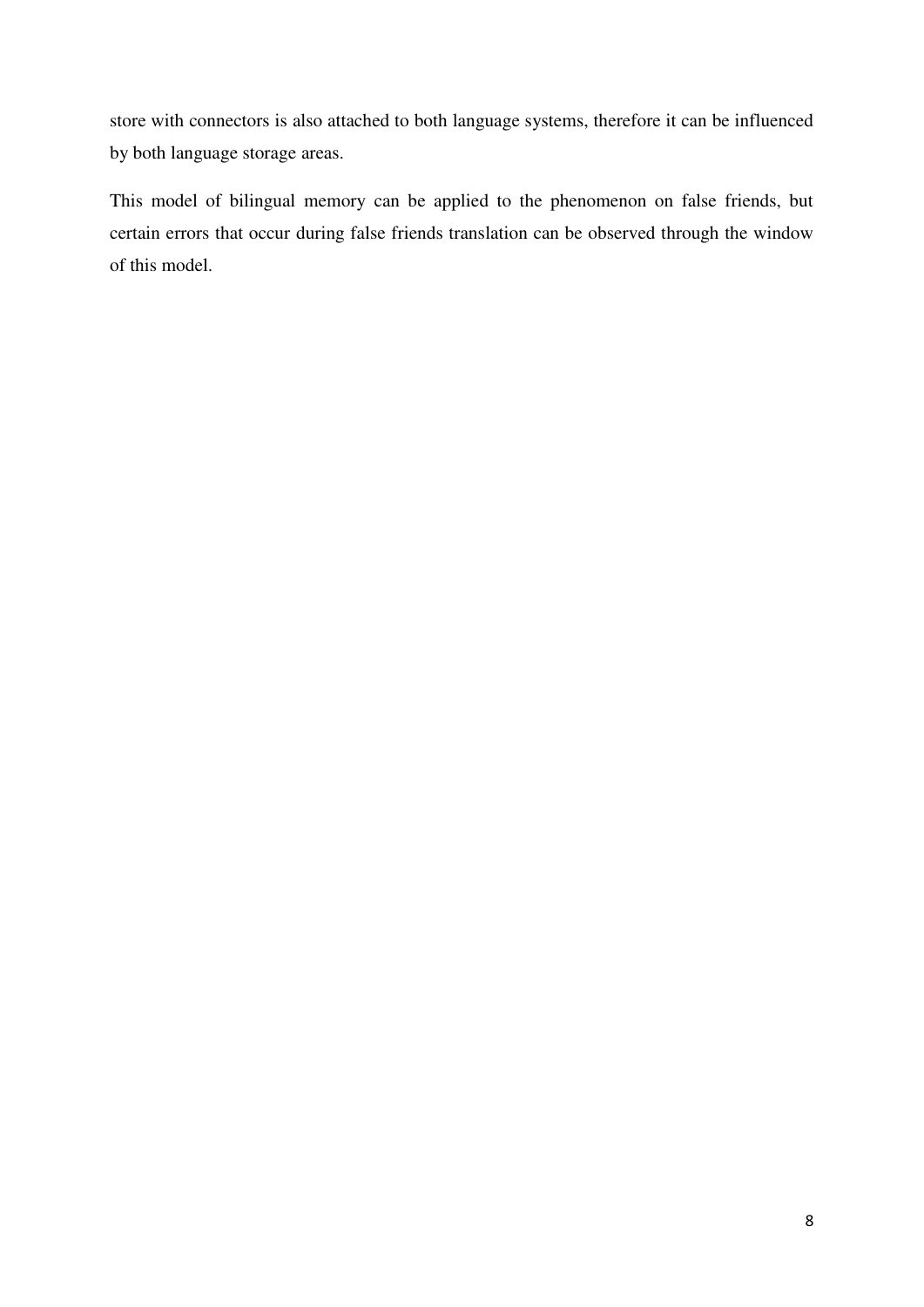### <span id="page-13-0"></span>**5. Definition of false friends**

When discussing the definition of false friends, we have to take two terms into consideration. The first one defines false friends as a linguistic phenomenon and the second one defines the term false friend itself. It is important to state that the very term false friend is newer than the phenomenon itself.

The term false friend was first mentioned under the name faux amis in French language, in the work Les faux amis, ou, Les Trahisons du vocabulaire anglais: conseils aux traducteurs (False friends, or, The Treacheries of English Vocabulary: Advice to Translators), written by Maxime Koessler and Jules Derocquigny in 1928. This work lexicalized the term false friend and nowadays it has spread throughout literature, and thereby the term is now used in circles of linguists and translators. As P.J.C.Dominques (2010) states in his book Semantics and Pragmatics of false friends: "The term now refers to the specific phenomenon of linguistic interference consisting of two given words in two or more given natural languages are graphically and/or phonetically the same or very alike; yet, their meanings may be totally or partially different. p. 1" To say it in a different manner, false friends are words that are written and pronounced in a similar way in two or more different languages, but their meaning is completely different in the languages that are taken into consideration. This is the reason why they represent a possible problem for translations and why they might deceive bilingual or multilingual speakers. Throughout history, false friends have caused many misunderstandings and misinterpretations, but despite their deceitful and tricky nature, they have also been used as speech tools for provoking humor.

When talking about false friends in terms of a linguistic phenomenon, it is important to state that the phenomenon itself is as old as bilingualism itself. The first work mentioning this phenomenon can be traced back to the 17th century under the name Nomina Polonica convenientia cum Sveticis, partim eundem partim diversum significantia Sensum Ordine Alphabetico collecta atque disposita (An Alphabetically Provided Collection of Polish Nouns, which Partially Coincide with and Partially Diverge from Swedish Nouns). As the title of the book itself indicates, this work consisted of false friends in the Swedish and Polish language, but Latin was used as the object language. With the increase of bilingual communication and the need for bilingual translations the false friend phenomenon gained more significance and the need for describing the phenomenon expanded.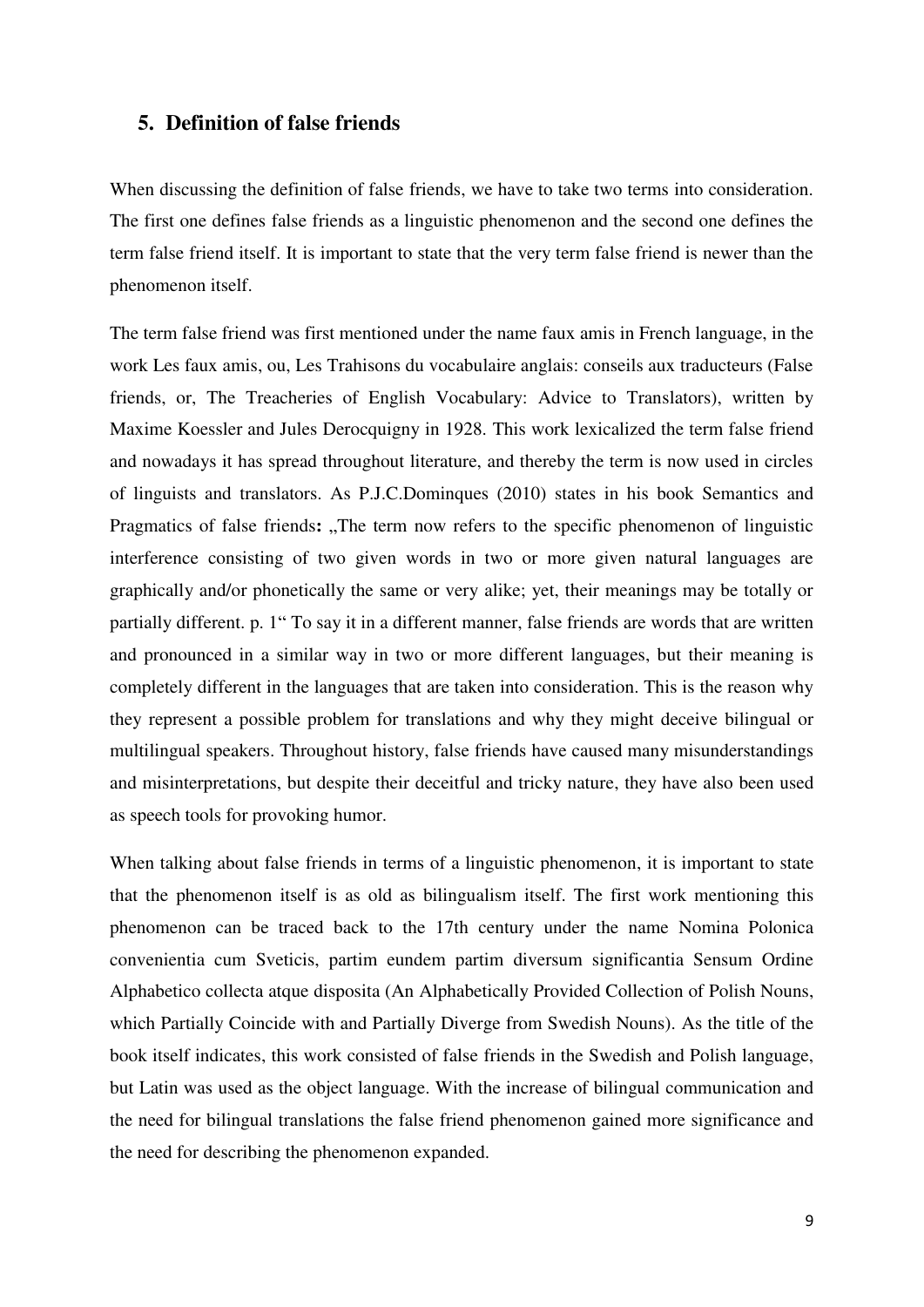#### <span id="page-14-0"></span>**5.1. Different expressions for false friends**

Although the term false friend is widely spread and used by linguists, language professors, and translators it would be wrong to assume that this is the only expression used to describe the same linguistic phenomenon. Numerous linguists and scholars have come up with their own names for false friends. If we come across studies written by F.Navarro we will notice that he terms false friends as 'palabras de traducciόn engañosa', or in English, misleading translatable words. For the same phenomenon, Vladimir Ivir uses the phrase false pairs and deceptive cognates in his article Serbo-Croat-English false pair types published in Studia romanica at anglica zagrabiensia. Many scholars dealing with the false friend phenomenon have contributed to the terminology. The biggest opus in naming the phenomenon of false friends was that of Daniel Buncic in his study "Das sprachwissenschaftliche Problem der innerslavischen 'falschen Freunde' im Russischen" in 2000, whereby he proposes 17 different terms for false friends. Some of the terms he mentioned in his study might be applicable to a broader spectrum that comprises the appearances of false friends and those are false cognates (first mentioned by Parkes in 1992), deceptive words (primarily referenced by Welna in 1977), false pairs (initially introduced by Ivir 1968), faux amis (originally named by Koessler/ Derocquigny in 1928), treacherous twins (initially quoted by Pascoe/ Pascoe in 1998) and less belles infideles (first mentioned by Hönig in 1997). Despite these different names for the same paradox of false friends, it is quite safe to state that the term false friend is the term that is most widely and frequently used by both scholars, translators and language professors.

## <span id="page-14-1"></span>**5.2. False friends vs. False cognates**

The previous chapter gave a short overview of all different terms for false friends. Nevertheless, it is important to mention that out of all those different names false cognates and false friends are usually the most frequently used expressions. Although those two terms are supposed to represent the same phenomenon, using the term false cognates may be misleading and to a certain extent incorrect. In order to get a sense of distinction between these two terms, it is crucial to look into the definitions. As we have already stated earlier, false friends are two or more words that look identical or similar in two or more languages, they may even sound equal or similar in those languages, but their semantics are completely or partially different. False cognates can be defined in the following manner .....False cognate is used in linguistics for those words sharing a common origin, regardless of whether their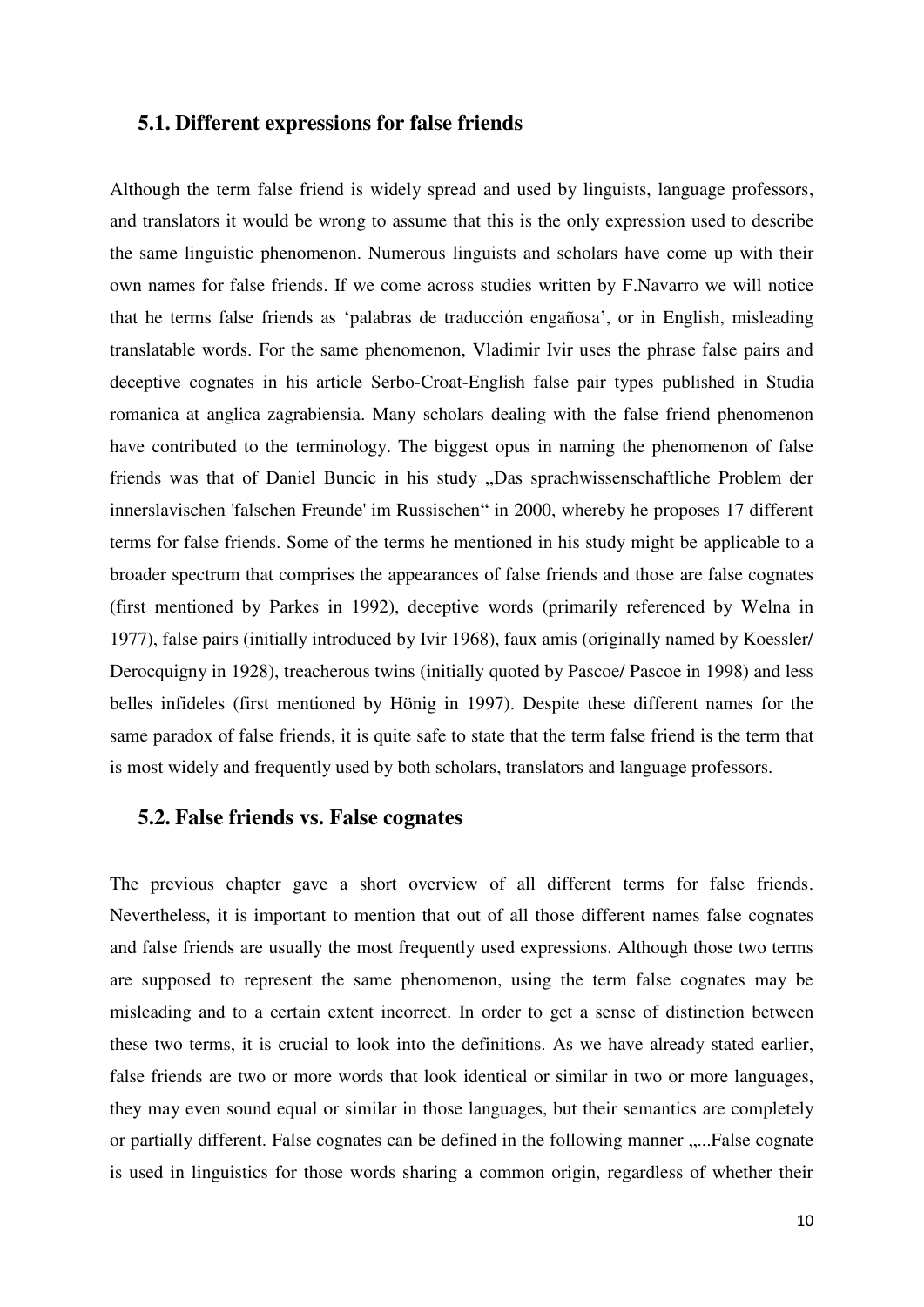meanings have evolved apart or not. p. 2 " as it was stated in the work Semantics and pragmatics of false friends by Dominguez  $(2010)$ . If we compare these two definitions, it is obvious that the distinguishing feature is word etymology, whereby all false cognates are false friends, but not all false friends are false cognates. According to this, false friends are hypernyms of false cognates.

#### <span id="page-15-0"></span>**5.3. Classification of false friends**

As it is difficult to define false friends it is also problematic and difficult to come up with one classification of false friends that is universal and that everyone agrees on. Numerous scholars have proposed a colorful spectrum of classification of false friend, and they all used distinctive criteria for their classifications. Gillian Moss proposed 8 criteria for the classification of false friends. In his written paper 'Cognate incognition'**,** he organized false friends in the following manner: number of letters, number of differences between the words in two languages, proportional difference, part of speech, same/different initial and final letter, vowel differences, consonant differences and specific letter differences. In 1997 Postigo Pinazo organized false friends in the following manner: graphic false friends, phonetic, semantic and false friends derived from loanwords.

Despite all the different classifications and criteria used to organize false friends, there are only two groups of false friends that are universal and basic in all categorizations and groupings and those are chance and semantic false friends. Chance false friends, as the name itself hints, are those pairs that have no semantic or etymological explanation for their occurrence. These pairs are written in the same or similar manner and their pronunciation is the same or similar, but their meaning or origin does not reveal the way or the reason why they became false friends. In contrast to chance false friends, semantic false friends share their origin and thereby also the etymology. This type of false friends typically happens for two reasons, they either originate from the same language (e.g. Latin or Greek) or are the result of language borrowing. Furthermore, semantic false friends can be subdivided into two categories, full and partial semantic false friends. The first subcategory comprises pairs that are completely different in meanings in both languages, and the second subcategory includes pairs that share one common meaning in both languages, but other meanings are completely different. To summarize, false friends can be categorized and divided in many different ways, taking into consideration many different features, but they can all be divided into two essential groups, that are chance and semantic false friends.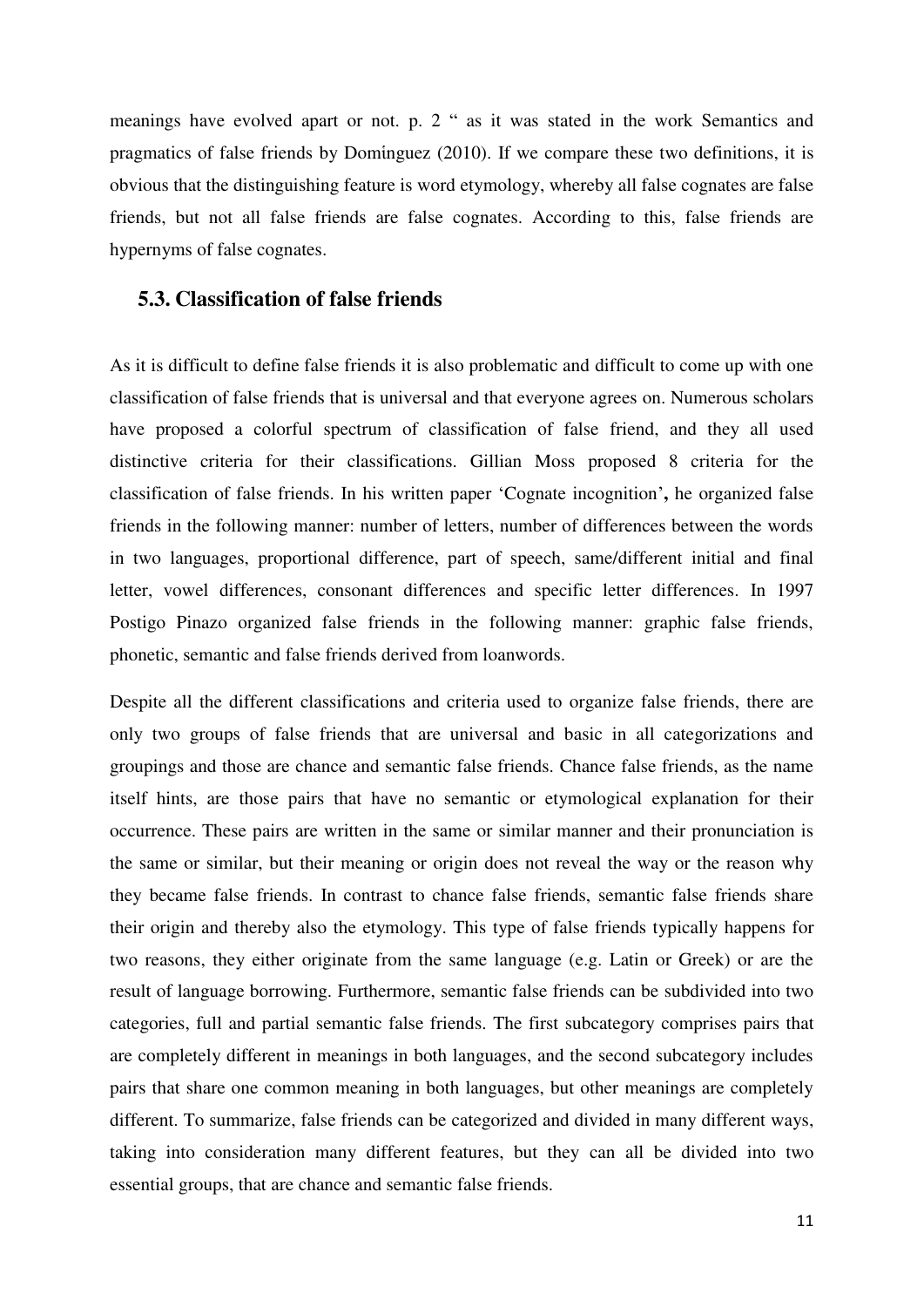#### <span id="page-16-0"></span>**5.4. Origins of false friends**

 At the very beginning of this chapter, it is relevant to emphasize that there are certain minor features that additionally contribute to the complicated effort to identify the origins of false friends. First, false friends do not occur only between two or more different languages, but they can also be found in one language between two different dialects of the same language. Second, there are also cases where two words were false friends in the past, but they stopped being false friends in the modern language, in the present. Also, what we now mark as false friends may in the future, with the process of lexicalization, stop being false friends. As a consequence of all those different features of the phenomenon, there are few origins of the occurrence of false pairs named by Domἱnguez (2010). The first concept is synonymy, which can be defined as a word, phrase or expression that can be substituted by another word, and this substitution will not change the meaning, the notion or value of the sentence. Synonymy is applicable to only one language, or to two or more languages. Bearing that in mind, it can be easily understood how false friends can be misinterpreted as synonyms in a context that does not allow this substitution. The second concept is homonymy, which marks the linguistic phenomenon in which two different words that share the same form but their meaning is completely different. Due to this feature, false friends can be observed and defined as homonyms in two or more different languages. In this group, we can also include homophones (words are the same in phonetic terms, but which differ in respect to semantics) and homographs (words that are written the same, but their meaning is different). This ambiguity of homonymy can mislead when two words in two different languages are not homonyms, but instead, false friends. The third concept is polysemy, defined as a possibility that one word or phrase has more meanings, which are related to each other. These meanings can be related in such a way that one meaning of a word is its literal meaning and another meaning is metaphorical. The fourth concept is register which signifies contexts of the utterance of words. Although synonyms, some words will be used only in a certain context and domain of communication and also under specific circumstances, regardless of their equal meaning. The fifth concept is diachrony, which includes the change of false friends over time. Some texts can only be understood and translated if we understand the meaning of words. However, it is possible that the meaning of a certain word has changed during the time. In order to avoid mistranslations, it is crucial that we fully understand the extent of the meaning of a word from the perspective of the author's text.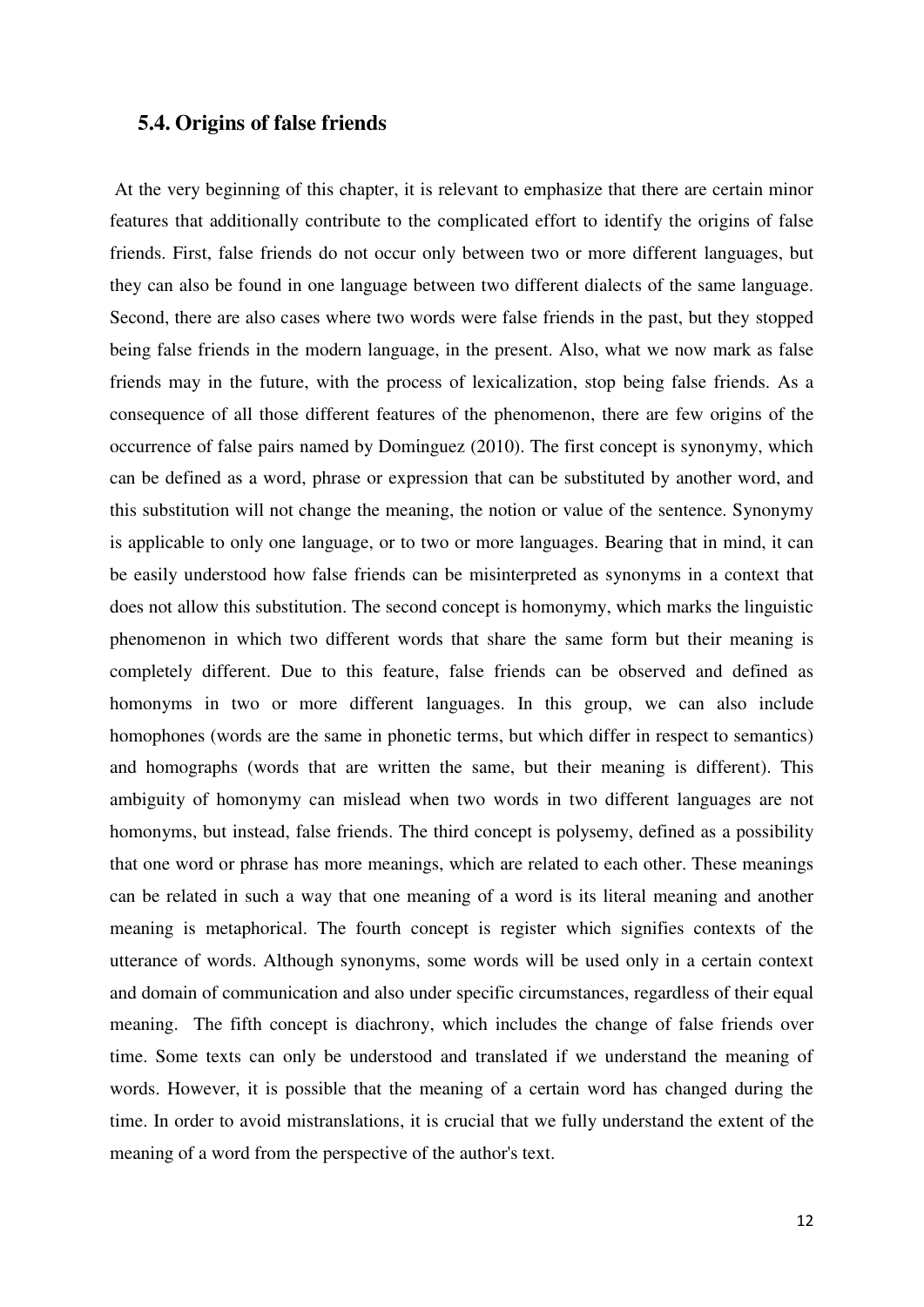## <span id="page-17-0"></span>**5.5. Creation of false friends**

Creation of false friends is a long process which includes many different features and the very way for creating a false friend sometimes can be nonlinear. To a great extent, semantic false friends have derived and developed from calques, inheritances, and borrowings. Inheritance is a term that is used for a process in which one language accepts and takes words from its source language, or in other words language from which it originated. Calques represent translations of words or phrases that were borrowed from one language to another in a manner that they were literally translated word-by-word. Borrowings or loanwords are those words that were taken from one language and accommodated for use in another language. Besides these types of creation, it is also possible to create a false friend with tropes of figures of speech. Some of the widely known figures of speech that may result in creating false friends are metaphor, synecdoche, euphemism, irony, and pejoration. The best and most suitable strategy for detecting false friends is definitely the context in which the words occur.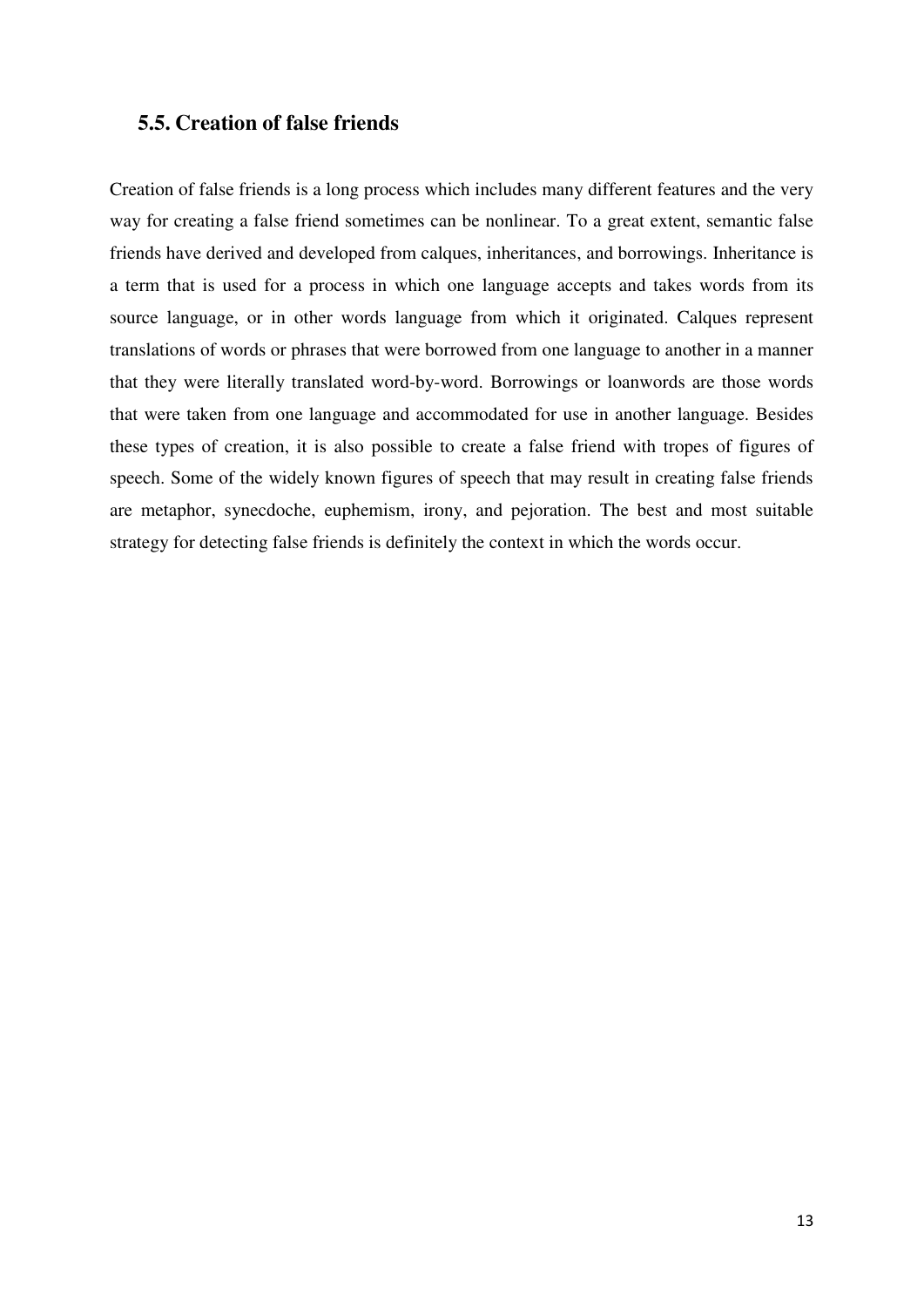# <span id="page-18-0"></span>**6. The study of the analysis of the occurrence of errors while interpreting English - Croatian and Croatian - English false friends**

## <span id="page-18-1"></span>**6.1. Rationale for the study**

A great deal of research has been done on false friends and the biggest reason for that, apart from the need for correct translations, is that bilingual or multilingual communication, as well as bilingual or multilingual speakers, nowadays are not an exception, but rather a rule. This study has similar elements as the previous studies on false friends, but the manner in which the study was conducted is different because it focuses on oral interpretation. A similar study exploring speech errors during oral production was conducted by Mirjana M. Kovač: English as a foreign language: A case study of engineering students in Croatia, whose aim was to examine the frequency and dispersion of speech errors. Similar to Kovač's study, this present study aims to investigate the occurrence of errors while interpreting false friends from English to Croatian and vice versa.

Furthermore, this study differs from previous studies in the field of false friends in the tasks, which were distributed in a manner that they investigate three different situations of interpretation of false friends. Furthermore, unlike Kovač's study, this study differs in the number of participants and in the participants' knowledge of the second language, in this case English.

Unlike other studies, this one includes interpretation of false friends from English to Croatian and vice versa, whereby words from both languages were mixed throughout every task and there was no indication of the language in which the given words were written. Instead, participants had to read the words and translate them immediately into another language.

Taking all the previous work in the field of false friends, the present study may give insight into the frequency of errors during oral interpretation of false friends in the Croatian and English language with respect to studies conducted before which were based exclusively on written interpretation or written translation of isolated words or even written translation of texts.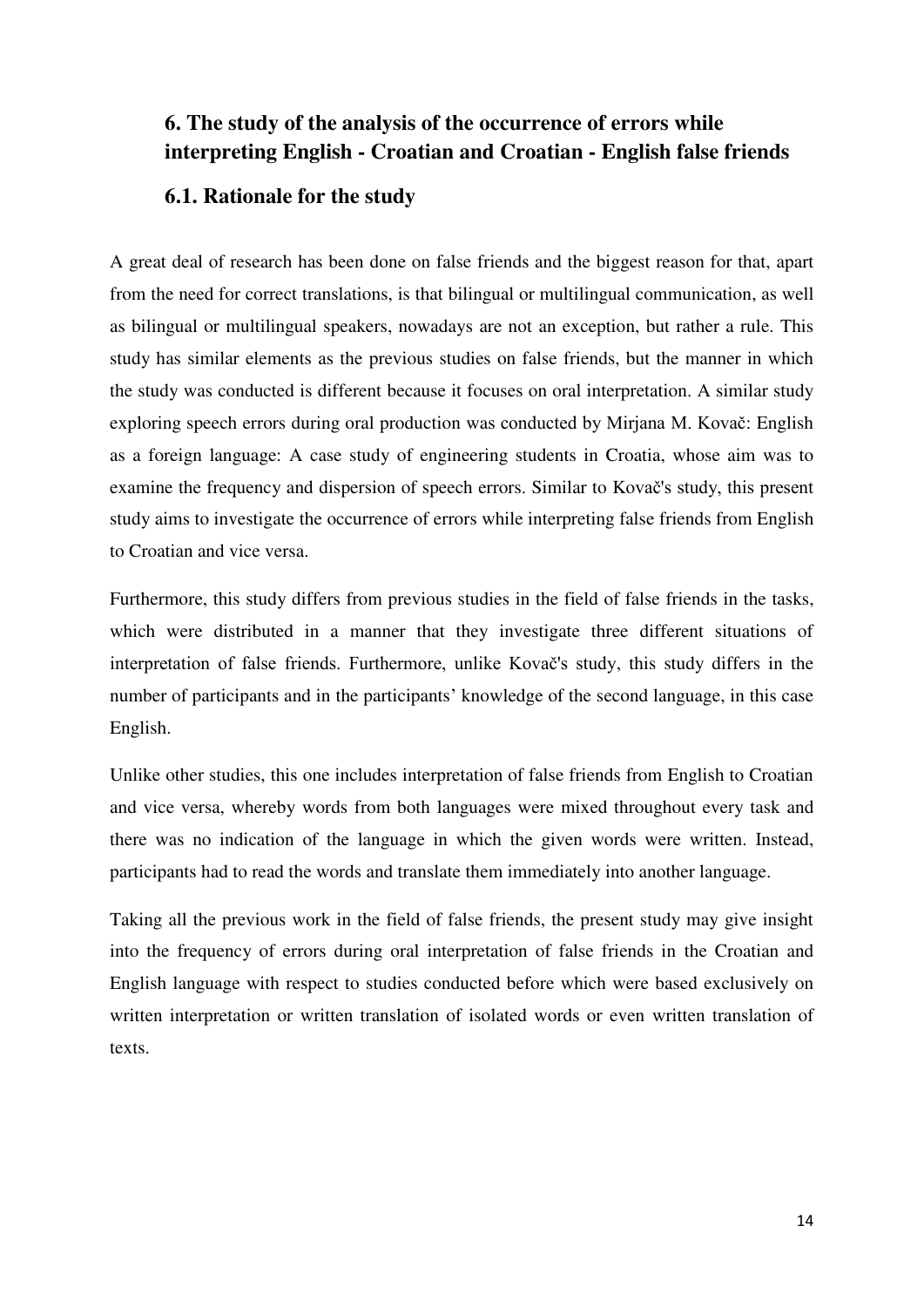#### <span id="page-19-0"></span>**6.2. Research questions**

The focal point of the present study on false friends is the analysis of the occurrence of errors during the interpretation of false friends in English to Croatian and vice versa. This study has taken various variables into consideration during the data collection. Firstly, for the purpose of the study, the participants included in the research were not chosen randomly, but they were all students of the second year of the graduate program at the University of Rijeka. Furthermore, all participants' mother tongue was Croatian, and they all studied English language and literature. Secondly, this group of students was chosen because they are representative with respect to their previous knowledge of false friends. Thirdly, the level of language proficiency in both the Croatian and English language was on the same level for all the participants. Because of the participants' high language proficiency in both languages, within the tasks, the two languages were mixed up.

The present study seeks to answer how often the errors occur while interpreting false friends from Croatian to English and backward. Its goal is also to find out, whether or not, the context will influence the rate of errors during the oral interpretation of false friends. In addition, it investigates the errors in the interpretation of isolated words. In the same way, the present study on false friends explores if the visual input interferes with the process of false friends interpretation. This is accomplished by the task that includes pictures that indicate the false friends, and the words that needed to be translated were written below the pictures. Besides, it also focuses on the phenomenon which arose during the data collection, that is, the participants' tendency to read pictures and translate pictures, instead of the words written below, although the instructions were clear that only the words below the pictures needed to be translated.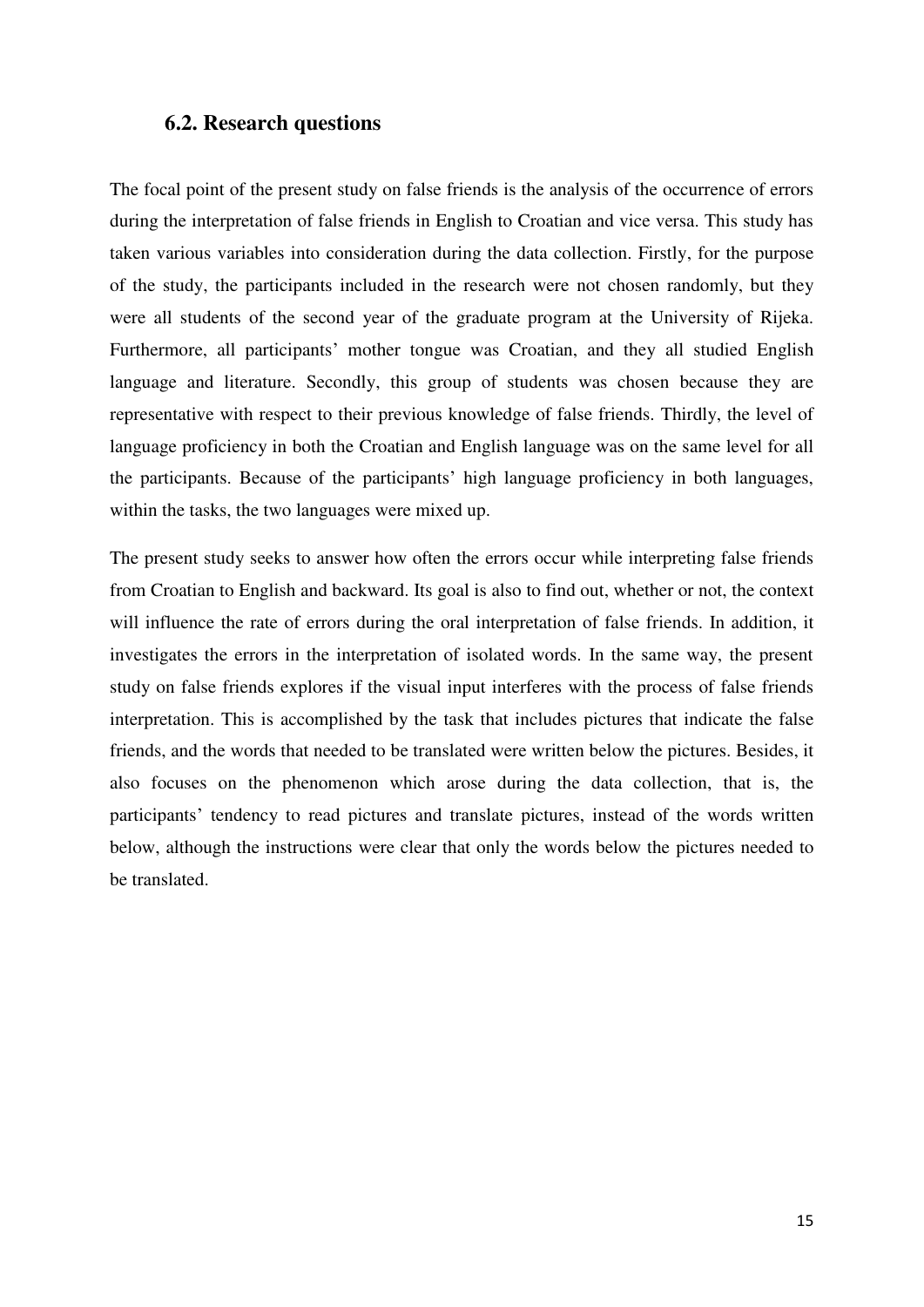#### <span id="page-20-0"></span>**6.3. Research instruments**

In the present study on false friends, a voice recorder and sheets on which were three tasks and instructions for each task written both in English and Croatian were used as research instruments. The tape recorded data was transcribed and after the transcription, the results were organized in tables using the Microsoft Office Excel 2007 tool. The paper sheets, used as a research instrument in the study, were organized into three groups, i.e. types.

The first type of research instrument is presented through the first task. Instructions for the first task preceded the task itself, and they were written in both the Croatian and English language. The instructions indicated that the participants should read the words that followed aloud and give an immediate translation of each word, either in Croatian or English, depending on the language in which the word was written. The first task contained twenty words written in English and Croatian, ten in each language. Participants had to read them and translate them. Words were written in isolation and ten of them were in the left column and ten in the right column. This first task was used with the purpose to see if the translation of false friends when words are written in isolation, will be fertile ground for more errors in translations in comparison to those words that are used in a certain context.

The second type of research instrument is presented through the second task. Before the second task, there were written instructions similar to the instructions in the first task, only in these, it was mentioned that the participant's assignment was to read and translate the words under the pictures. In the second task, there were eighteen words below eighteen pictures that needed to be translated, of which only four words were written in Croatian. The second task had the purpose of showing whether the pictures would influence the correct translation of false friends words.

The third type of research instrument is presented through the third task. The instructions preceded the task, and the instructions were almost the same as those for the first task, with the difference only in the manner that in the third task words that needed to be translated had been put into a certain context, i.e. sentence. The third task consisted of ten sentences, of which four were written in the Croatian language. The participants had to read aloud the given sentence and immediately translate it. However, they did not know that the focus of the task was not on every single word in the sentence, but rather that it focused only on the correctness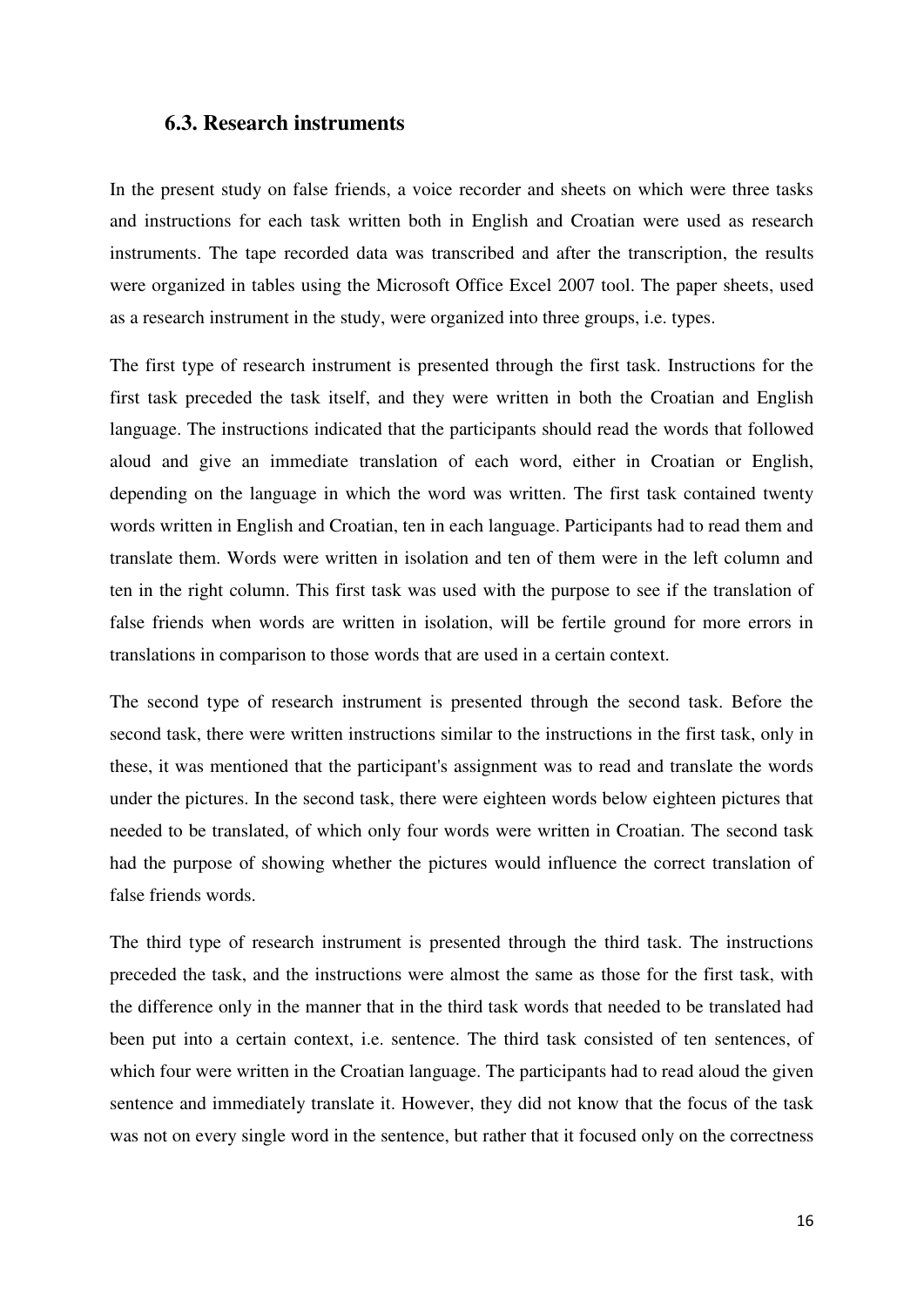of the translation of false friends. This task was formed with the purpose of seeing whether context would increase the rate of correct translations of false friends.

## <span id="page-21-0"></span>**6.4. Aims**

The first aim of this research study into false friends is to determine whether or not isolated words that need to be translated will show a greater rate of correctness during the oral interpretation of false friends.

The second aim seeks to answer the question pf whether the to some extent misleading visual input will negatively reflect on the number of correct translations of false friends.

The third aim examines whether or not an adequate context will positively influence the percentage of correct translations of false friends.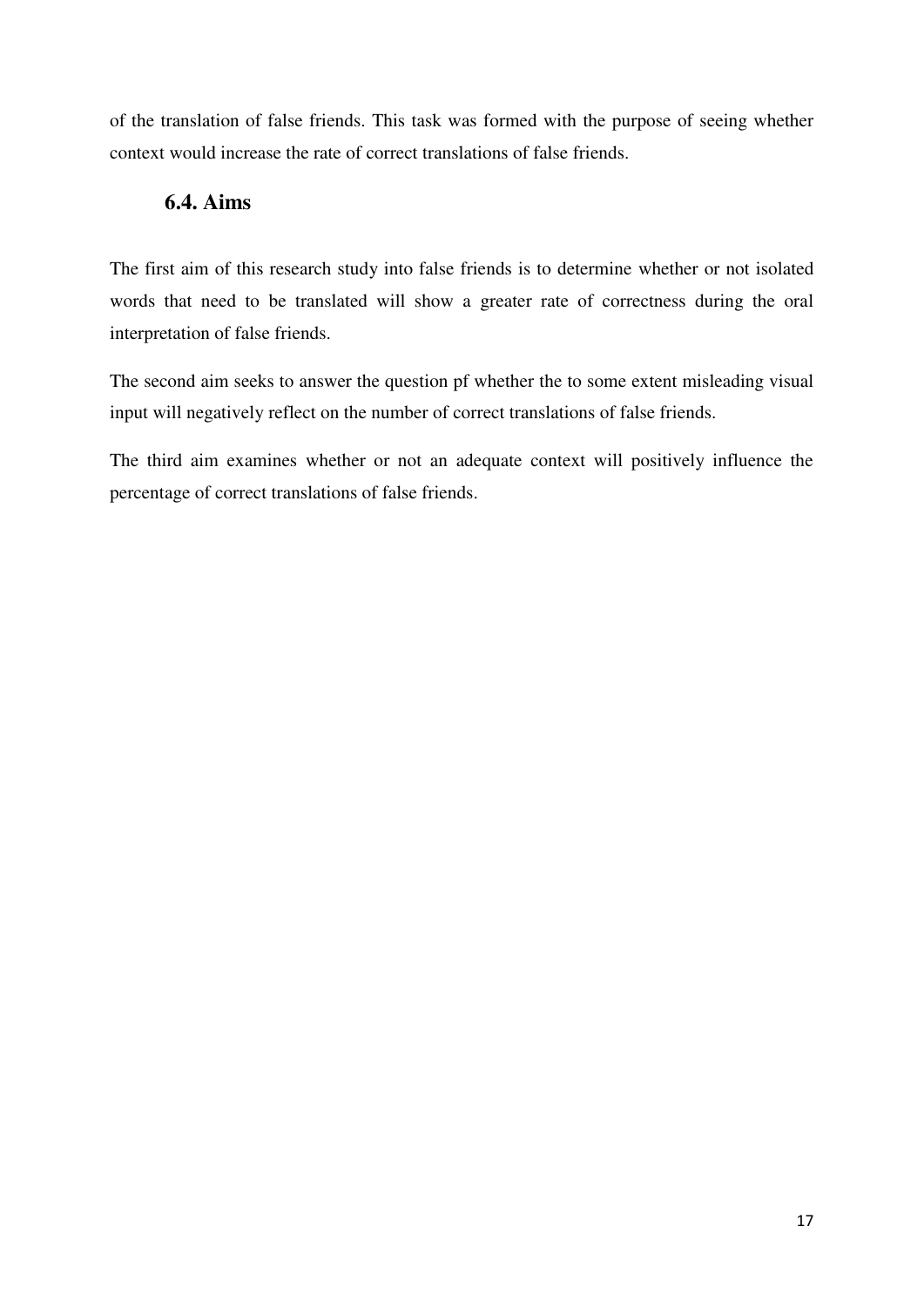## <span id="page-22-0"></span>**6.5. Hypotheses**

The present study of the analysis of the occurrence of errors while interpreting false friends from Croatian to English and vice versa is based on three hypotheses.

The first hypothesis is that the oral interpretation of isolated words, which are false friends, will result in more errors during the interpretation of false friends with respect to false friends used in an appropriate context.

The second hypothesis is that a certain misleading visual input will increase the number of errors while interpreting false friends.

The third hypothesis is that the oral translation of false friends within an appropriate context will result in fewer errors during the interpretation of false friends in comparison with the translation of isolated false friends.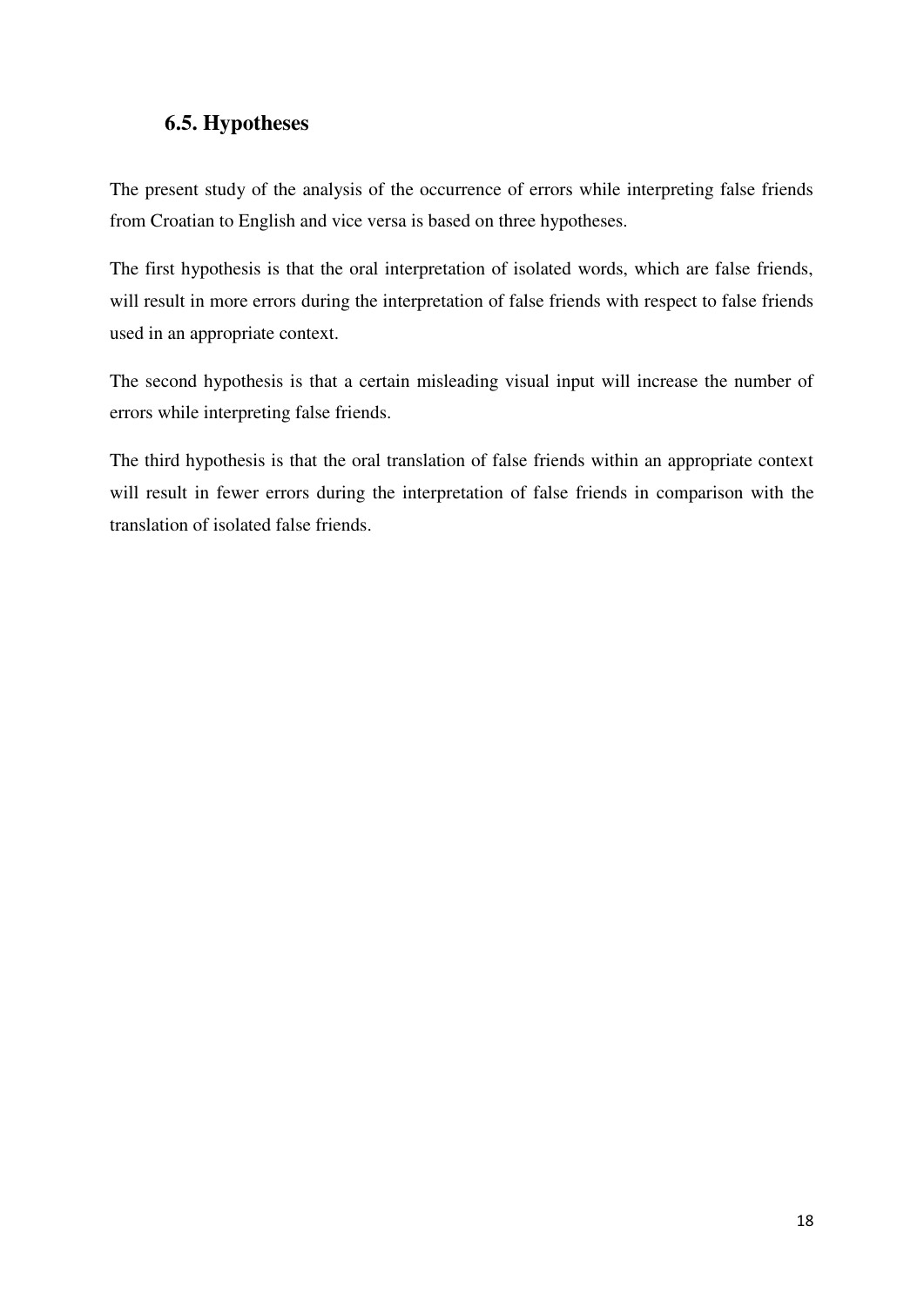## <span id="page-23-0"></span>**6.6. Data collection**

The study was conducted among twenty students of the second year of the masters program of English language and literature at the University of Rijeka. The manner of data collection was oral, that is each participant's answers were recorded with a voice recorder. The data were collected in two different phases.

In the first phase, each participant gave answers individually to all three tasks. Before the very beginning of the research, each participant was familiarized with the fact that all answers and further analysis of the study will be used anonymously and only within the framework of the present study. It was stated that no names or personal information about the participants would be used. Furthermore, the participants were informed that they have to fulfill all three tasks and that they can take some time to carefully read the instructions given before each task. In addition, they were instructed that it is of crucial importance for the purpose of the study to interpret words as quickly as possible, but it is allowed to skip the word if it is unknown that it is also possible to return afterward to this same unknown word.

In addition to this the participants were also informed that after each task they will have a short break that lasts a minute, during which their only task is to listen to relaxing music and gather their thoughts for a minute.

In the second phase, students began doing the tasks during which they were recorded constantly.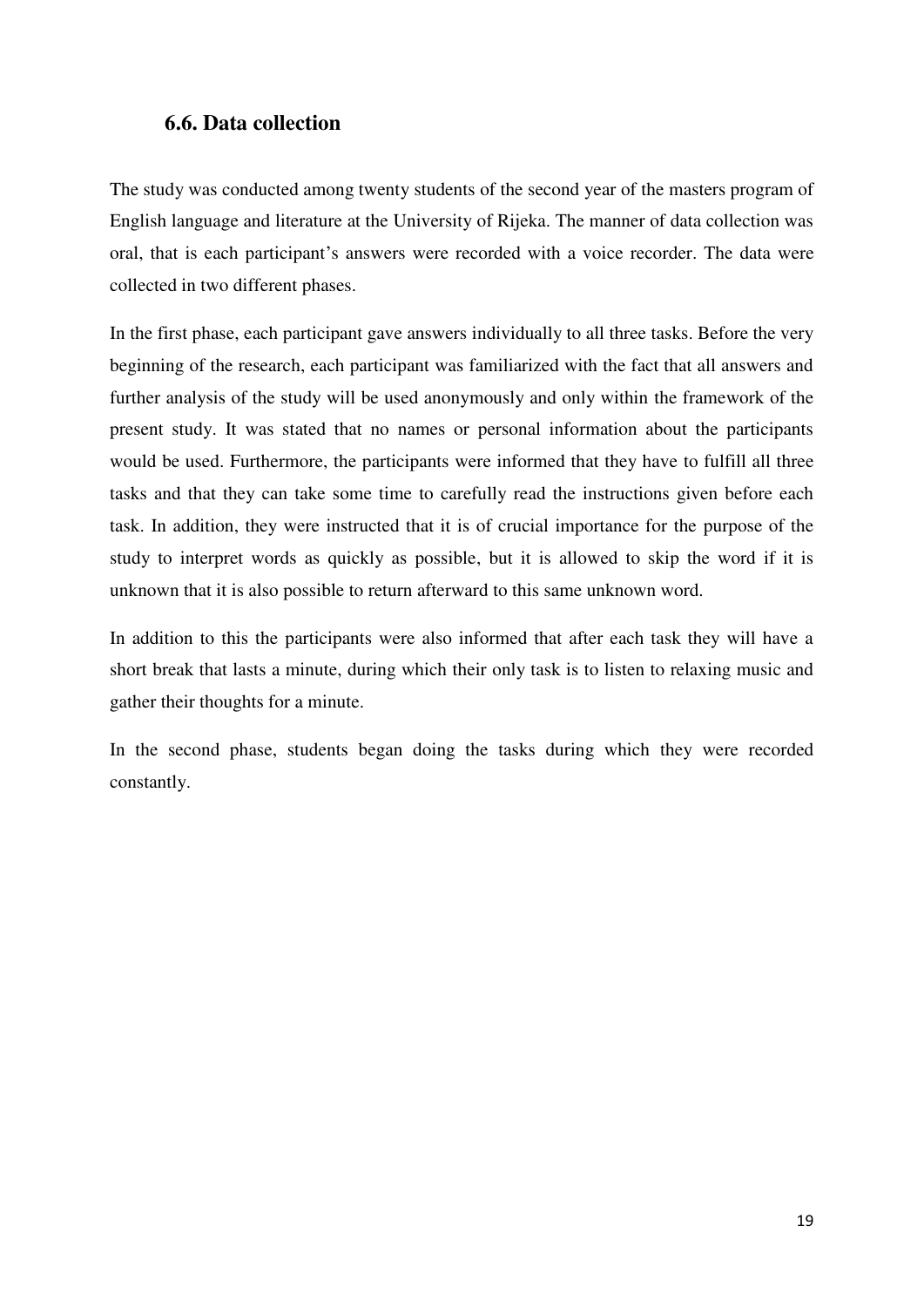## <span id="page-24-0"></span>**6.7. Data analysis**

After the data collection, data analysis was also organized into stages. The first stage was the transcription of all the recordings together with all the observations of the nonverbal language, i.e. the gestures of the participants.

The second stage in the data analysis were the statistical calculations done in Microsoft Office Excel 2007. The results of translation of words were organized into six groups of answers, as follows: FF meaning false friend translation, CT meaning correct translation, NT meaning no translation, WT implicating wrong translation, in other words a translation that is neither a false friend nor a correct translation, paraphrasing and CT& FF meaning that the participant gave both a false friend and a correct translation of one word. For the word 'deviza' an additional category called term shortening by changing the meaning (TS/CM) was included in the analysis. An additional category was also introduced for the words 'chef' and 'affair', which was named term shortening where the meaning stays intact (TS/MI).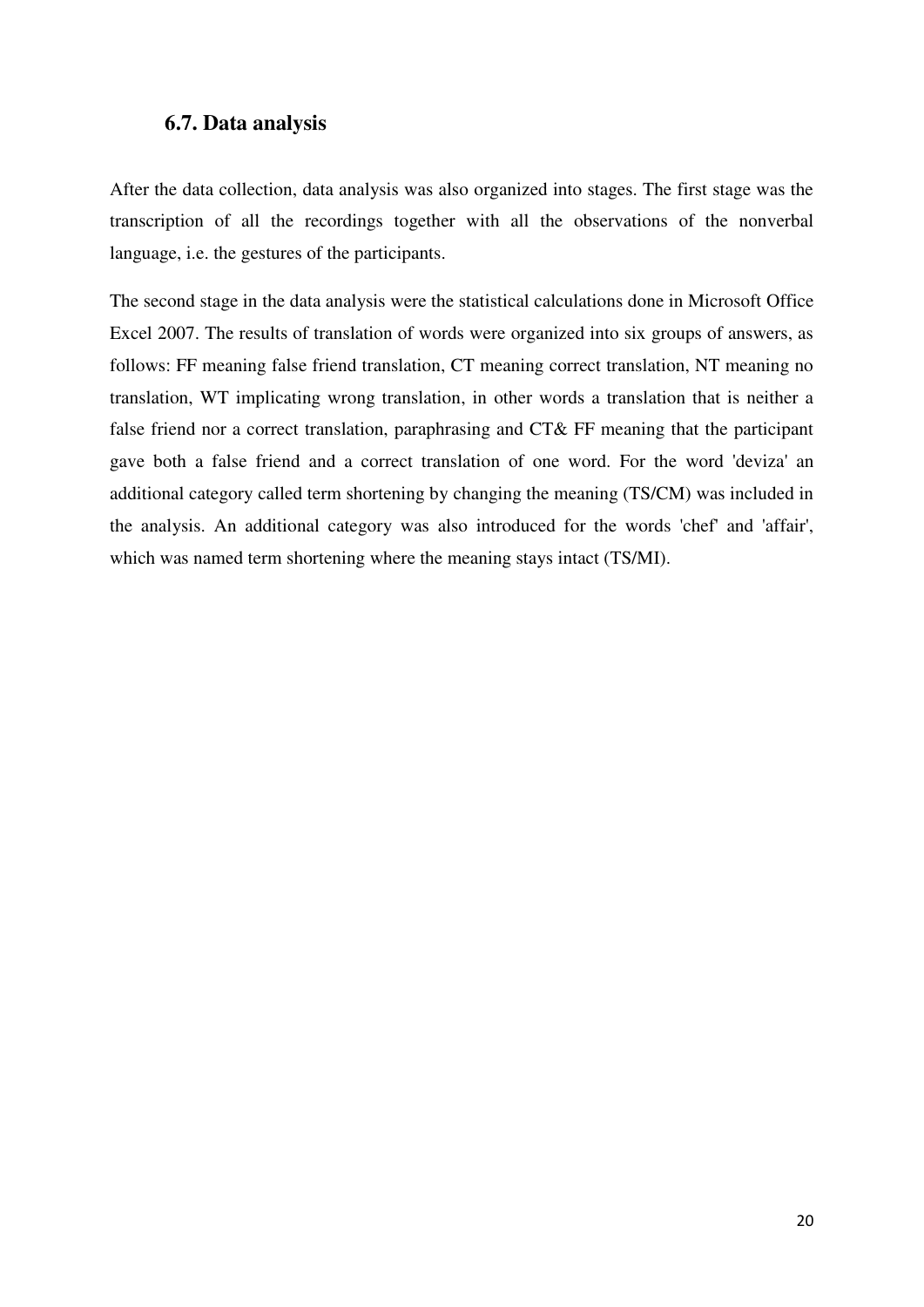## <span id="page-25-0"></span>**7. Analyses of results**

## <span id="page-25-1"></span>**7.1. Background information on participants**

All the participants involved in the present study were students of the second year of the masters program of English language and literature at the University of Rijeka. Out of twenty participants, eighteen were female students and two male students, the participants were twenty-four and twenty-five. This sample of participants was chosen because of their previous knowledge of false friends and because of their high language proficiency in the English language. The Croatian language is the mother tongue of every participant.

## <span id="page-25-2"></span>**7.2. The first task**

The first task included twenty words, out of which ten were written in Croatian and ten in the English language. The participants had to read the words and translate them immediately. The first task was analyzed within six categories, which were:

- $\bullet$  FF giving a false friend translation
- CT correct translation of a given word
- NA no translation (participants were not familiar with the word or they could not recall the correct translation for a given word)
- WA wrong translation (translation of a word that cannot be categorized either as a correct translation or as a false friend, the translation is of no relation to the given word)
- Paraphrasing by paraphrasing the participants were trying to avoid direct translation
- FF&CT both false friend and correct translation (some participants gave two translations of a given word, of which one was a false friend and the other was a correct translation)

The first word that needed to be translated was the English word actual. Out of twenty participants, three provided a false friend (aktualan) as the translation of the word actual, which makes 15%. Furthermore, seven participants or 35% gave the correct translation, which is 'stvaran'. One participant gave no translation, which makes 5% and nine of them or 45% gave the wrong translation. Some of the wrong translations were 'zapravo' and 'pravi'. The analysis of the word 'actual' can be seen in Table 1.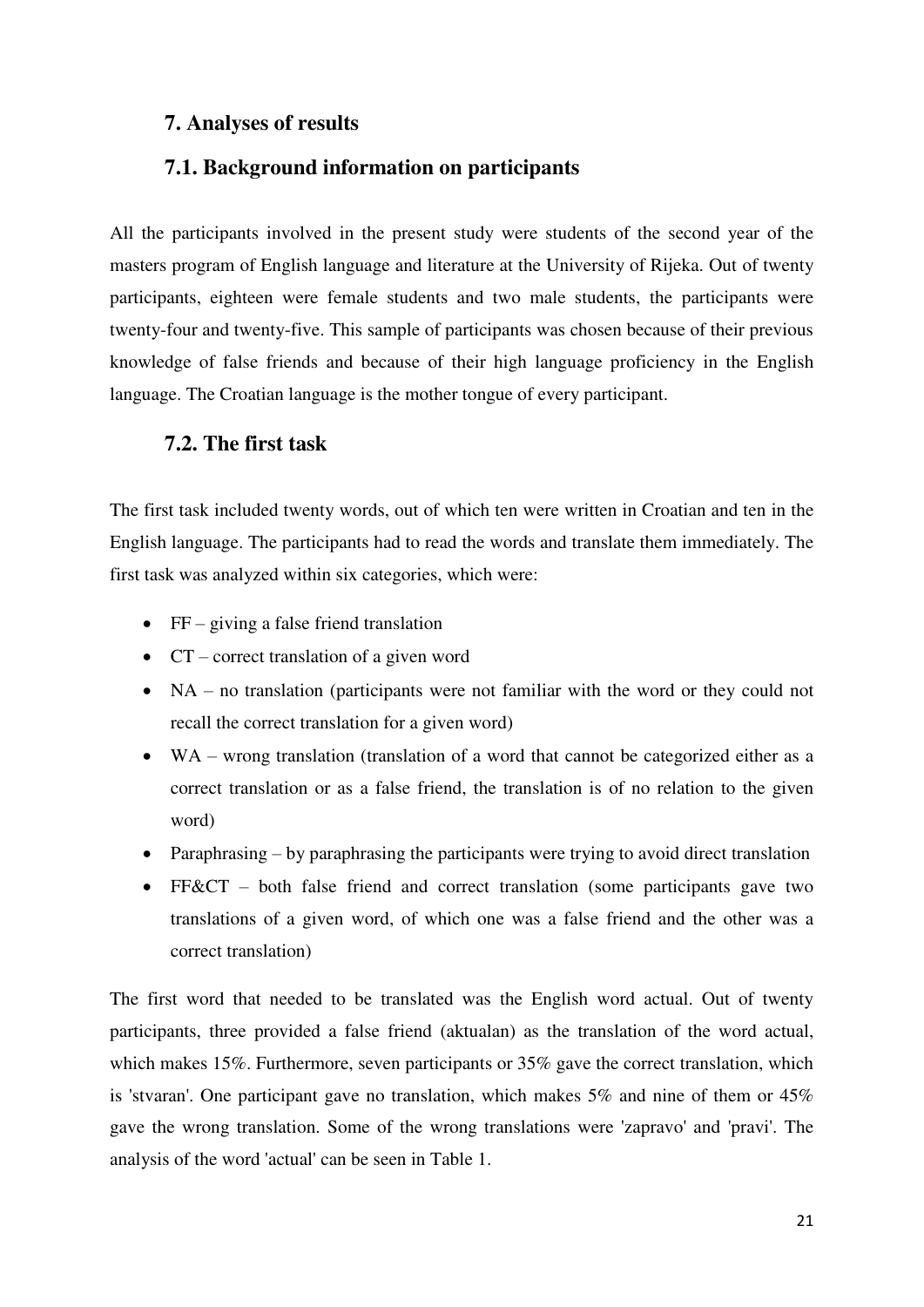|                |    | <b>Actual</b> |                |           |                |       |
|----------------|----|---------------|----------------|-----------|----------------|-------|
|                | FF | <b>CT</b>     | <b>NT</b>      | <b>WT</b> | Paraphrasing   | CT&FF |
| Participant 1  |    |               | 1              |           |                |       |
| Participant 2  |    | 1             |                |           |                |       |
| Participant 3  |    | 1             |                |           |                |       |
| Participant 4  |    | 1             |                |           |                |       |
| Participant 5  |    |               |                | 1         |                |       |
| Participant 6  |    | 1             |                |           |                |       |
| Participant 7  |    |               |                |           |                |       |
| Participant 8  |    | 1             |                |           |                |       |
| Participant 9  | 1  |               |                |           |                |       |
| Participant 10 |    | 1             |                |           |                |       |
| Participant 11 | 1  |               |                |           |                |       |
| Participant 12 |    |               |                | 1         |                |       |
| Participant 13 |    |               |                | 1         |                |       |
| Participant 14 |    |               |                | 1         |                |       |
| Participant 15 |    |               |                |           |                |       |
| Participant 16 |    |               |                |           |                |       |
| Participant 17 |    |               |                |           |                |       |
| Participant 18 |    |               |                | 1         |                |       |
| Participant 19 |    |               |                | 1         |                |       |
| Participant 20 |    | 1             |                |           |                |       |
| <b>Data</b>    | 3  | 7             | $\overline{1}$ | 9         | $\mathbf 0$    | 0     |
| $\%$           | 15 | 35            | 5              | 45        | $\overline{0}$ | 0     |

Table 1 – word actual, task 1

The second word that needed to be translated was the English word sympathetic. Out of twenty participants, three provided a false friend (simpatičan) as the translation of the word sympathetic, which makes 15%. Furthermore, fourteen participants or 70% gave the correct translation, which is 'suosjećajan'. Two participants gave no translation, which makes 10% and one participant or 5% gave the wrong translation. The wrong translation for the given word was osjećajan. The answers for the word 'sympathetic' can be seen in Table 2.

|                |    | Sympathetic |                |           |                |       |
|----------------|----|-------------|----------------|-----------|----------------|-------|
|                | FF | <b>CT</b>   | <b>NT</b>      | <b>WT</b> | Paraphrasing   | CT&FF |
| Participant 1  |    | 1           |                |           |                |       |
| Participant 2  |    |             |                |           |                |       |
| Participant 3  |    |             |                |           |                |       |
| Participant 4  |    |             |                |           |                |       |
| Participant 5  |    | 1           |                |           |                |       |
| Participant 6  | 1  |             |                |           |                |       |
| Participant 7  |    | 1           |                |           |                |       |
| Participant 8  |    | 1           |                |           |                |       |
| Participant 9  |    | 1           |                |           |                |       |
| Participant 10 |    |             | $\mathbf{1}$   |           |                |       |
| Participant 11 | 1  |             |                |           |                |       |
| Participant 12 | 1  |             |                |           |                |       |
| Participant 13 |    | 1           |                |           |                |       |
| Participant 14 |    |             |                |           |                |       |
| Participant 15 |    | 1           |                |           |                |       |
| Participant 16 |    |             | 1              |           |                |       |
| Participant 17 |    | 1           |                |           |                |       |
| Participant 18 |    |             |                | 1         |                |       |
| Participant 19 |    | 1           |                |           |                |       |
| Participant 20 |    | 1           |                |           |                |       |
| Data           | 3  | 14          | $\overline{2}$ | 1         | $\mathbf 0$    | 0     |
| $\%$           | 15 | 70          | 10             | 5         | $\overline{0}$ | 0     |

Table 2 – word sympathetic, task 1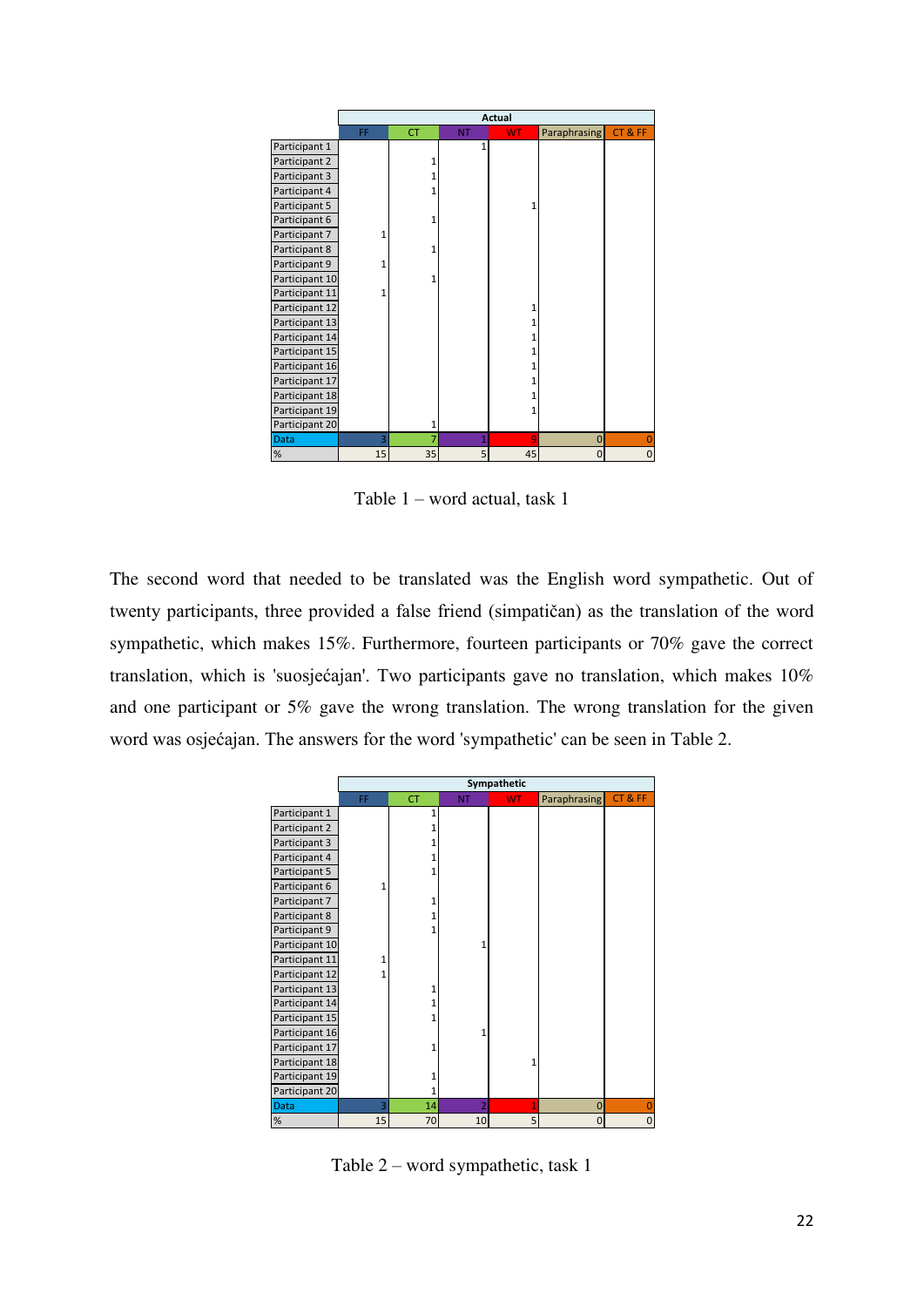The third word that needed to be translated was the Croatian word 'spiker'. Out of twenty participants, six provided a false friend (speaker) as the translation of the word 'spiker', which makes 30%. No participant gave the correct translation for the given word, which was anchorman, announcer, newsreader or newscaster. Seven participants gave no translation, which makes 35% and also seven of them or 35% gave the wrong translation. Some of the wrong translations were 'zvučnik' and 'govornik'. The analysis of the word 'spiker' can be seen in Table 3.

|                |     |                |           | <b>Spiker</b> |                |                |
|----------------|-----|----------------|-----------|---------------|----------------|----------------|
|                | FF. | <b>CT</b>      | <b>NT</b> | <b>WT</b>     | Paraphrasing   | CT&FF          |
| Participant 1  |     |                |           | 1             |                |                |
| Participant 2  |     |                |           |               |                |                |
| Participant 3  |     |                |           | 1             |                |                |
| Participant 4  |     |                |           |               |                |                |
| Participant 5  |     |                |           | 1             |                |                |
| Participant 6  |     |                | 1         |               |                |                |
| Participant 7  | 1   |                |           |               |                |                |
| Participant 8  |     |                | 1         |               |                |                |
| Participant 9  |     |                | 1         |               |                |                |
| Participant 10 |     |                | 1         |               |                |                |
| Participant 11 |     |                |           |               |                |                |
| Participant 12 |     |                | 1         |               |                |                |
| Participant 13 | 1   |                |           |               |                |                |
| Participant 14 |     |                | 1         |               |                |                |
| Participant 15 |     |                |           | 1             |                |                |
| Participant 16 |     |                |           | 1             |                |                |
| Participant 17 |     |                |           |               |                |                |
| Participant 18 |     |                |           | $\mathbf{1}$  |                |                |
| Participant 19 |     |                | 1         |               |                |                |
| Participant 20 | 1   |                |           |               |                |                |
| <b>Data</b>    | 6   | $\overline{0}$ | 7         | 7             | $\mathbf 0$    | $\overline{0}$ |
| $\%$           | 30  | $\Omega$       | 35        | 35            | $\overline{0}$ | $\pmb{0}$      |

Table 3 – word spiker, task 1

The fourth word that needed to be translated was the English word sensible. Out of twenty participants, fourteen provided a false friend (senzibilan) as the translation of the word sensible, which makes 70%. Four participants or 20% gave the correct translation for the given word, which was razuman or smislen. Only two participants or 10% gave the wrong translation, which was 'osjetilno' and 'suosjećajno'. The analysis of the word 'sensible' can be seen in Table 4.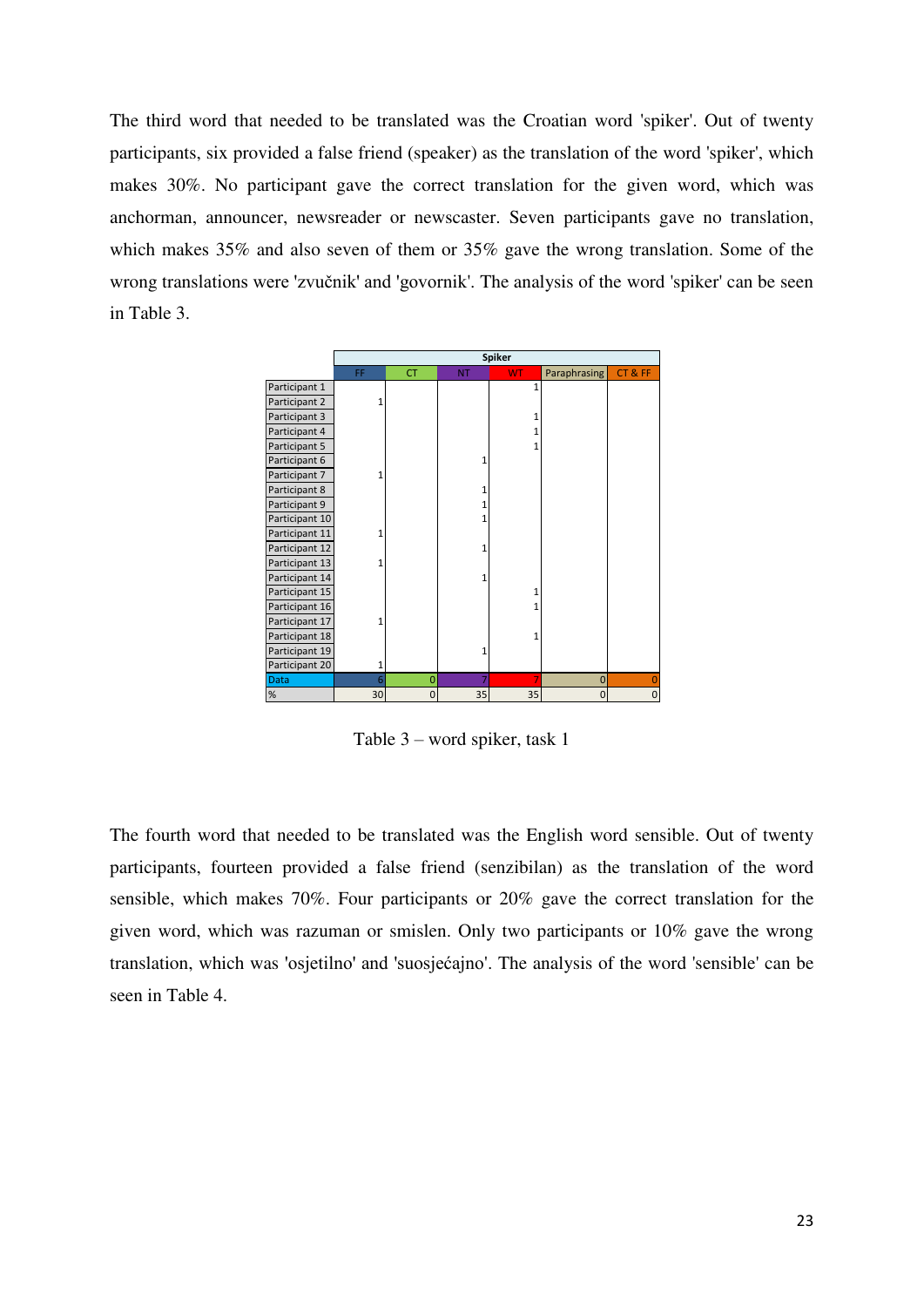|                | Sensible |           |           |                |              |       |
|----------------|----------|-----------|-----------|----------------|--------------|-------|
|                | FF.      | <b>CT</b> | <b>NT</b> | <b>WT</b>      | Paraphrasing | CT&FF |
| Participant 1  |          |           |           |                |              |       |
| Participant 2  |          |           |           |                |              |       |
| Participant 3  | 1        |           |           |                |              |       |
| Participant 4  |          | 1         |           |                |              |       |
| Participant 5  |          |           |           |                |              |       |
| Participant 6  |          |           |           |                |              |       |
| Participant 7  |          | 1         |           |                |              |       |
| Participant 8  |          |           |           |                |              |       |
| Participant 9  |          |           |           |                |              |       |
| Participant 10 |          |           |           |                |              |       |
| Participant 11 | 1        |           |           |                |              |       |
| Participant 12 |          | 1         |           |                |              |       |
| Participant 13 | 1        |           |           |                |              |       |
| Participant 14 |          |           |           |                |              |       |
| Participant 15 |          |           |           |                |              |       |
| Participant 16 |          |           |           |                |              |       |
| Participant 17 |          |           |           |                |              |       |
| Participant 18 |          |           |           |                |              |       |
| Participant 19 |          |           |           |                |              |       |
| Participant 20 | 1        |           |           |                |              |       |
| <b>Data</b>    | 14       | 4         | 0         | $\overline{2}$ | $\mathbf 0$  |       |
| %              | 70       | 20        | $\Omega$  | 10             | 0            | 0     |

Table 4- word sensible, task 1

The fifth word that needed to be translated was the Croatian word 'realan'. Out of twenty participants, eight provided a false friend (real) as the translation of the word 'realan', which makes 40%. Nine participants or 45% gave the correct translation for the given word, which was realistic. Only one participant or 5% gave no translation for the given word. Two participants or 10% gave the wrong translation, which was 'objective' and 'sensible'. The analysis of the word 'realan' can be seen in Table 5.

|                |    |           |                | Realan         |                |              |
|----------------|----|-----------|----------------|----------------|----------------|--------------|
|                | FF | <b>CT</b> | <b>NT</b>      | <b>WT</b>      | Paraphrasing   | CT&FF        |
| Participant 1  |    | 1         |                |                |                |              |
| Participant 2  |    |           |                |                |                |              |
| Participant 3  |    | 1         |                |                |                |              |
| Participant 4  |    |           |                |                |                |              |
| Participant 5  |    |           |                |                |                |              |
| Participant 6  |    | 1         |                |                |                |              |
| Participant 7  | 1  |           |                |                |                |              |
| Participant 8  |    | 1         |                |                |                |              |
| Participant 9  |    |           |                |                |                |              |
| Participant 10 |    |           |                |                |                |              |
| Participant 11 |    |           |                |                |                |              |
| Participant 12 |    |           |                |                |                |              |
| Participant 13 |    |           |                |                |                |              |
| Participant 14 |    |           |                |                |                |              |
| Participant 15 |    | 1         |                |                |                |              |
| Participant 16 | 1  |           |                |                |                |              |
| Participant 17 |    | 1         |                |                |                |              |
| Participant 18 |    |           | 1              |                |                |              |
| Participant 19 |    | 1         |                |                |                |              |
| Participant 20 | 1  |           |                |                |                |              |
| <b>Data</b>    | 8  | 9         | $\overline{1}$ | $\overline{2}$ | $\overline{0}$ | $\Omega$     |
| $\%$           | 40 | 45        | 5              | 10             | $\overline{0}$ | $\mathbf{0}$ |

Table 5 - word realan, task 1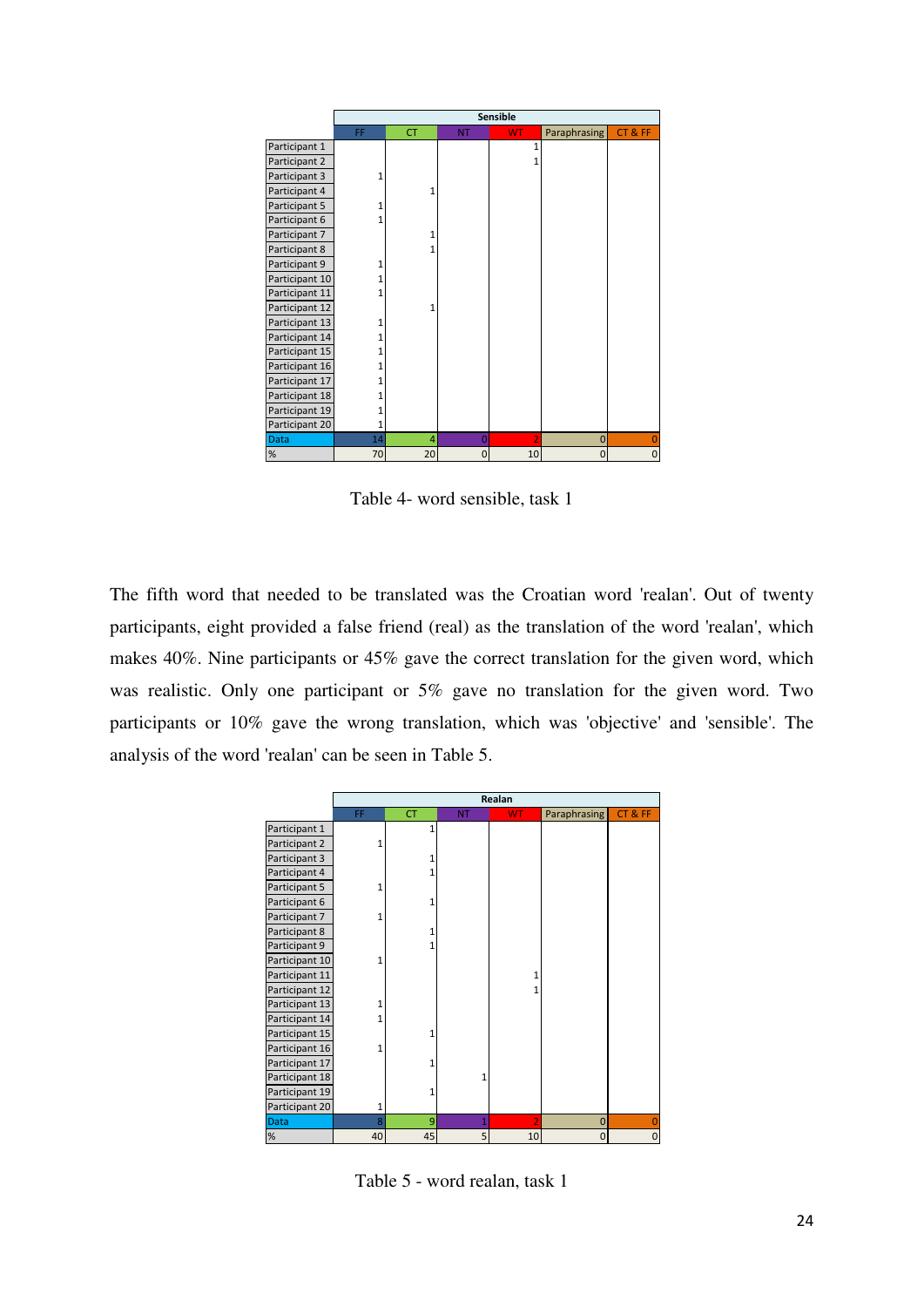The sixth word that needed to be translated was the Croatian word promocija. Out of twenty participants, sixteen provided a false friend (promotion) as the translation of the word promocija, which makes 80%. Three participants or 15% gave the correct translation for the given word, which was graduation ceremony. Only one participant or 5% gave no translation for the given word. The analysis of the word 'promocija' can be seen in Table 6.



Table 6 – word promocija, task 1

The seventh word that needed to be translated was the Croatian word gimnazija. Out of twenty participants, five provided a false friend (gymnasium) as the translation of the word gimnazija, which makes 25%. Twelve participants or 60% gave the correct translation for the given word, which was grammar school. Only one participant or 5% gave no translation for the given word. Two participants or 10% gave the wrong translation, which was 'grade school' and 'high school'. The analysis of the word 'gimnazija' can be seen in Table 7.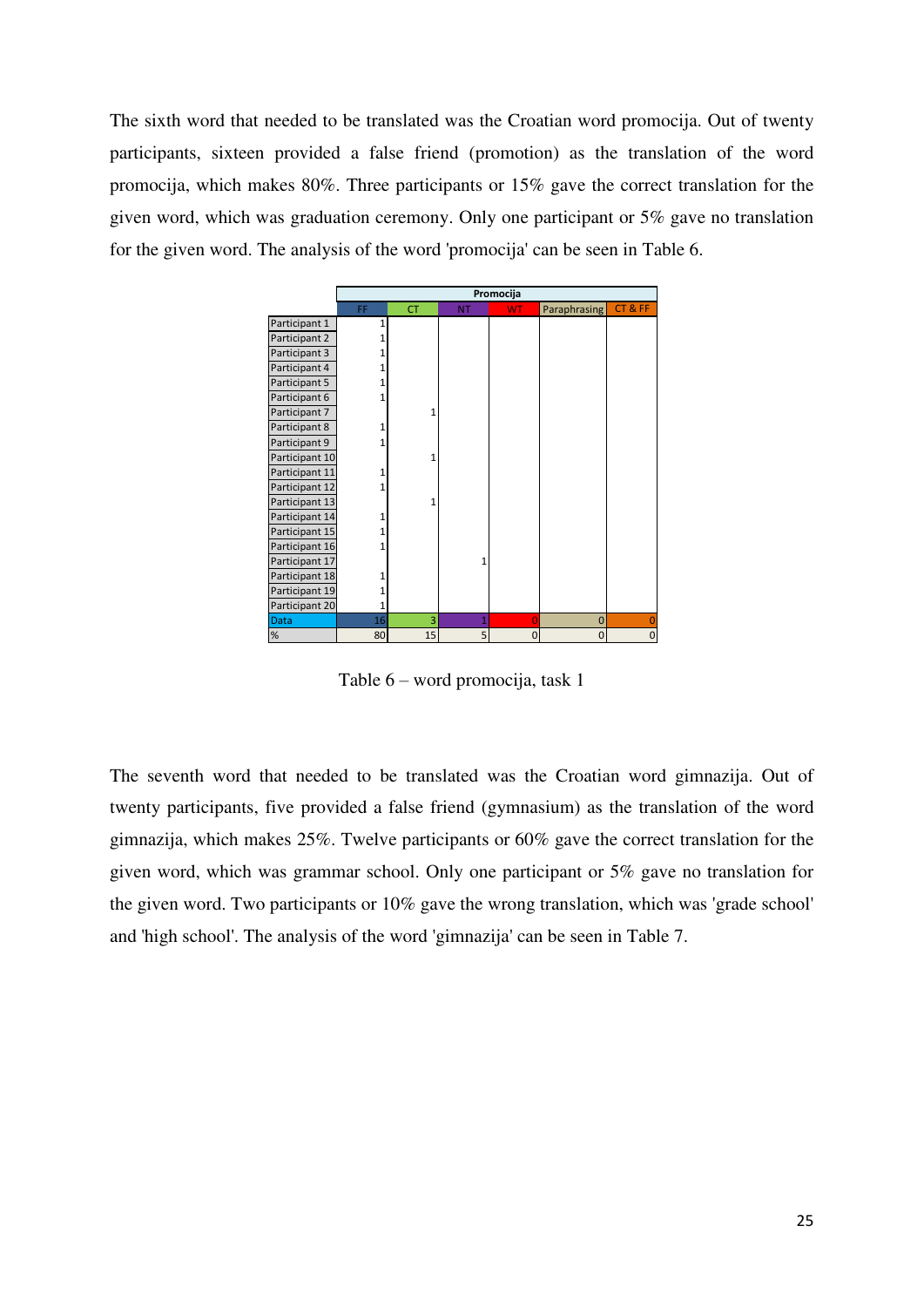|                |    |           |              | Gimnazija      |                |                |  |  |
|----------------|----|-----------|--------------|----------------|----------------|----------------|--|--|
|                | FF | <b>CT</b> | <b>NT</b>    | <b>WT</b>      | Paraphrasing   | CT&FF          |  |  |
| Participant 1  |    |           | $\mathbf{1}$ |                |                |                |  |  |
| Participant 2  | 1  |           |              |                |                |                |  |  |
| Participant 3  |    | 1         |              |                |                |                |  |  |
| Participant 4  |    |           |              | 1              |                |                |  |  |
| Participant 5  |    | 1         |              |                |                |                |  |  |
| Participant 6  |    |           |              |                |                |                |  |  |
| Participant 7  |    |           |              |                |                |                |  |  |
| Participant 8  |    | 1         |              |                |                |                |  |  |
| Participant 9  |    |           |              |                |                |                |  |  |
| Participant 10 |    | 1         |              |                |                |                |  |  |
| Participant 11 |    |           |              | 1              |                |                |  |  |
| Participant 12 |    | 1         |              |                |                |                |  |  |
| Participant 13 |    | 1         |              |                |                |                |  |  |
| Participant 14 |    |           |              |                |                |                |  |  |
| Participant 15 |    |           |              |                |                |                |  |  |
| Participant 16 |    |           |              |                |                |                |  |  |
| Participant 17 |    |           |              |                |                |                |  |  |
| Participant 18 |    |           |              |                |                |                |  |  |
| Participant 19 |    | 1         |              |                |                |                |  |  |
| Participant 20 |    |           |              |                |                |                |  |  |
| <b>Data</b>    | 5  | 12        | $\mathbf{1}$ | $\overline{2}$ | $\overline{0}$ | $\overline{0}$ |  |  |
| $\%$           | 25 | 60        | 5            | 10             | $\mathbf 0$    | 0              |  |  |

Table 7 – word gimnazija, task 1

The eighth word that needed to be translated was the English word direction. All the participants or 100% gave the correct translation, which was smjer or pravac. Nobody listed a false friend (direkcija) as the translation of the word. The analysis of the word 'direction' can be seen in Table 8.

|                | <b>Direction</b> |           |                |           |              |       |
|----------------|------------------|-----------|----------------|-----------|--------------|-------|
|                | FF               | <b>CT</b> | <b>NT</b>      | <b>WT</b> | Paraphrasing | CT&FF |
| Participant 1  |                  | 1         |                |           |              |       |
| Participant 2  |                  |           |                |           |              |       |
| Participant 3  |                  |           |                |           |              |       |
| Participant 4  |                  |           |                |           |              |       |
| Participant 5  |                  |           |                |           |              |       |
| Participant 6  |                  |           |                |           |              |       |
| Participant 7  |                  |           |                |           |              |       |
| Participant 8  |                  |           |                |           |              |       |
| Participant 9  |                  |           |                |           |              |       |
| Participant 10 |                  |           |                |           |              |       |
| Participant 11 |                  |           |                |           |              |       |
| Participant 12 |                  |           |                |           |              |       |
| Participant 13 |                  |           |                |           |              |       |
| Participant 14 |                  |           |                |           |              |       |
| Participant 15 |                  |           |                |           |              |       |
| Participant 16 |                  |           |                |           |              |       |
| Participant 17 |                  |           |                |           |              |       |
| Participant 18 |                  |           |                |           |              |       |
| Participant 19 |                  |           |                |           |              |       |
| Participant 20 |                  | 1         |                |           |              |       |
| Data           | 0                | 20        | $\overline{0}$ | 0         | 0            | 0     |
| %              | $\Omega$         | 100       | 0              | Ω         | 0            | 0     |

Table 8 – word direction, task 1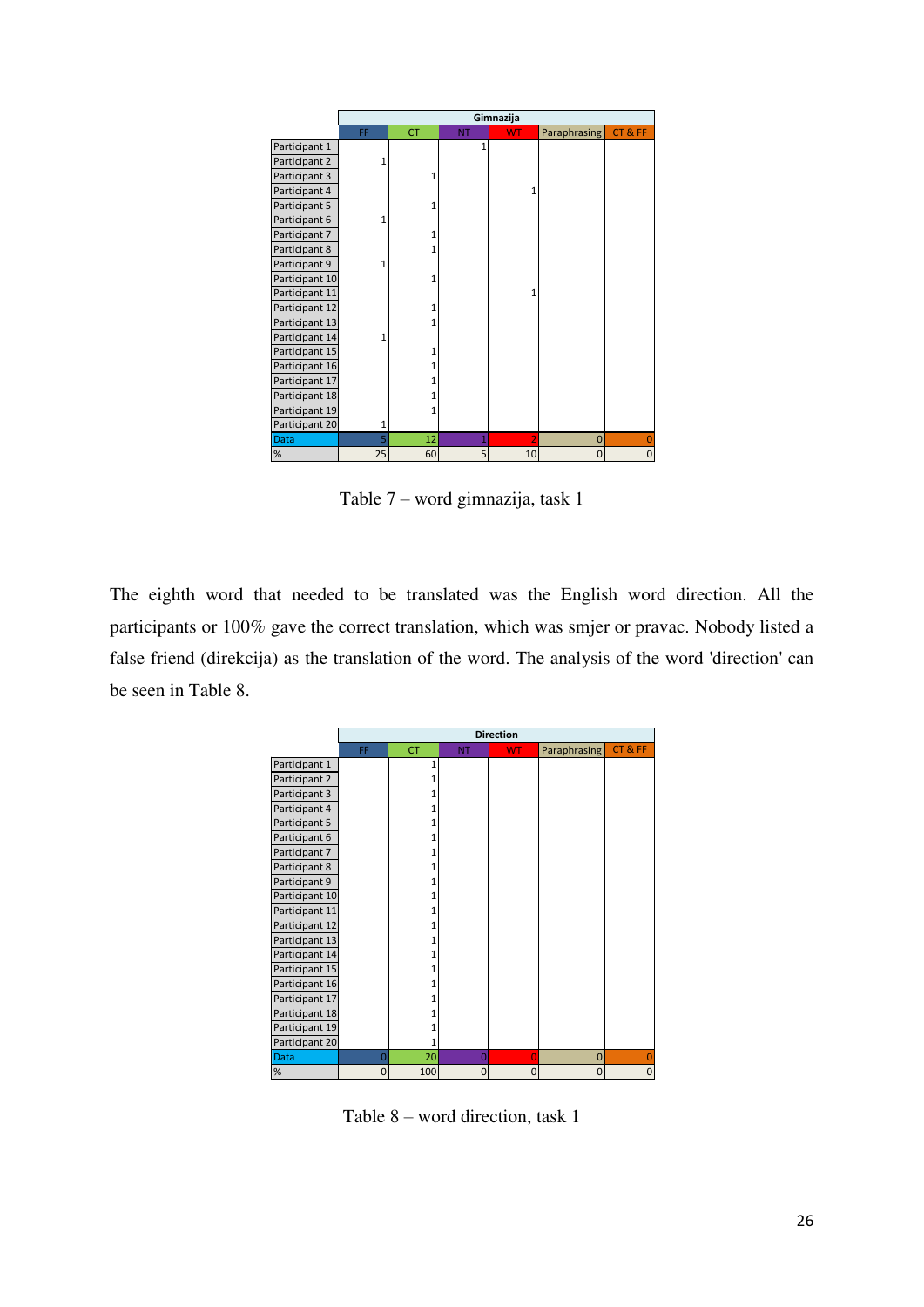The ninth word that needed to be translated was the English word pardon. Out of twenty participants, nineteen listed a false friend (pardon) as the translation of the word pardon, which makes 95%. Only one participant or 5% gave the correct translation for the word, which was pomilovanje. The analysis of the word 'pardon' can be seen in Table 9.



Table 9 – word pardon, task 1

The tenth word that needed to be translated was the Croatian word diverzija. Out of twenty participants, eighteen provided a false friend (diversion) as the translation, which makes 90%. The rest of the participants, i.e. two of them, which makes 10%, gave no translation for the word. Nobody gave the correct translation, which was sabotage or subversion. The analysis of the word 'diverzija' can be seen in Table 10.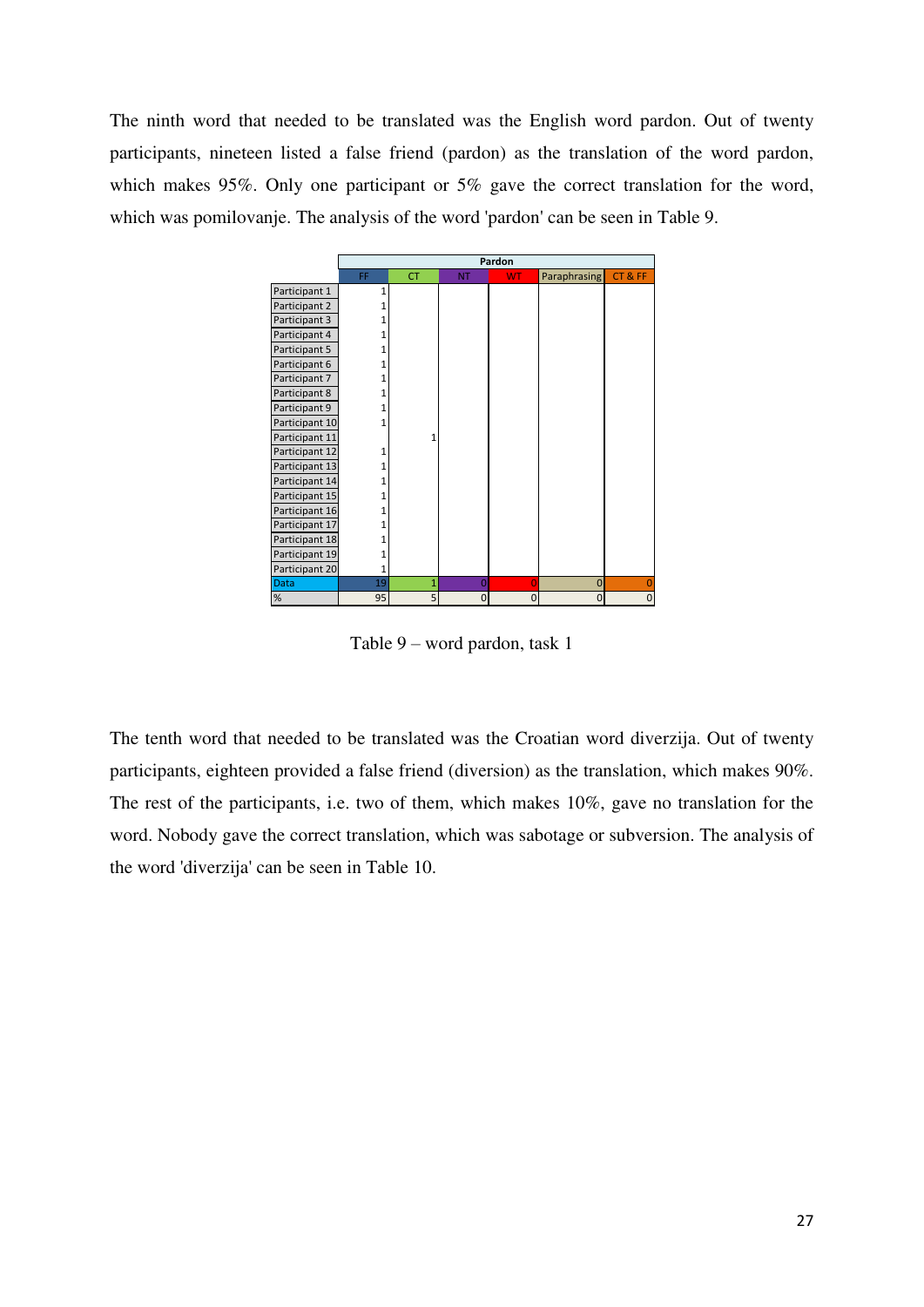|                | Diverzija |           |                |           |                |       |
|----------------|-----------|-----------|----------------|-----------|----------------|-------|
|                | FF        | <b>CT</b> | <b>NT</b>      | <b>WT</b> | Paraphrasing   | CT&FF |
| Participant 1  | 1         |           |                |           |                |       |
| Participant 2  | 1         |           |                |           |                |       |
| Participant 3  | 1         |           |                |           |                |       |
| Participant 4  | 1         |           |                |           |                |       |
| Participant 5  | 1         |           |                |           |                |       |
| Participant 6  |           |           |                |           |                |       |
| Participant 7  | 1         |           |                |           |                |       |
| Participant 8  | 1         |           |                |           |                |       |
| Participant 9  | 1         |           |                |           |                |       |
| Participant 10 |           |           | 1              |           |                |       |
| Participant 11 | 1         |           |                |           |                |       |
| Participant 12 |           |           | 1              |           |                |       |
| Participant 13 | 1         |           |                |           |                |       |
| Participant 14 | 1         |           |                |           |                |       |
| Participant 15 |           |           |                |           |                |       |
| Participant 16 | 1         |           |                |           |                |       |
| Participant 17 | 1         |           |                |           |                |       |
| Participant 18 |           |           |                |           |                |       |
| Participant 19 | 1         |           |                |           |                |       |
| Participant 20 | 1         |           |                |           |                |       |
| <b>Data</b>    | 18        | 0         | $\overline{2}$ |           | $\overline{0}$ |       |
| %              | 90        | $\Omega$  | 10             | ŋ         | $\mathbf 0$    | 0     |

Table 10 – word diverzija, task 1

The eleventh word that needed to be translated was the Croatian word eventualno. Out of twenty participants, eight provided a false friend (eventually) as the translation, which makes 40%. Five participants or 25% gave the correct translation, which was maybe, possibly or probably. Four participants or 20% gave no translation. Two of them or 10% provided a wrong translation, such as 'if' and 'actually' and one of them or 5% paraphrased the answer as follows: at some point. The analysis of the word 'eventualno' can be seen in Table 11.

|                |              | Eventualno |           |           |                |              |  |
|----------------|--------------|------------|-----------|-----------|----------------|--------------|--|
|                | FF.          | <b>CT</b>  | <b>NT</b> | <b>WT</b> | Paraphrasing   | CT&FF        |  |
| Participant 1  |              |            | 1         |           |                |              |  |
| Participant 2  | 1            |            |           |           |                |              |  |
| Participant 3  |              |            |           | 1         |                |              |  |
| Participant 4  | 1            |            |           |           |                |              |  |
| Participant 5  | 1            |            |           |           |                |              |  |
| Participant 6  |              |            | 1         |           |                |              |  |
| Participant 7  | 1            |            |           |           |                |              |  |
| Participant 8  | 1            |            |           |           |                |              |  |
| Participant 9  | $\mathbf{1}$ |            |           |           |                |              |  |
| Participant 10 |              | 1          |           |           |                |              |  |
| Participant 11 |              |            |           |           | $\mathbf{1}$   |              |  |
| Participant 12 |              |            | 1         |           |                |              |  |
| Participant 13 |              | 1          |           |           |                |              |  |
| Participant 14 |              |            |           | 1         |                |              |  |
| Participant 15 |              |            | 1         |           |                |              |  |
| Participant 16 |              | 1          |           |           |                |              |  |
| Participant 17 | 1            |            |           |           |                |              |  |
| Participant 18 |              | 1          |           |           |                |              |  |
| Participant 19 |              | 1          |           |           |                |              |  |
| Participant 20 | 1            |            |           |           |                |              |  |
| <b>Data</b>    | 8            | 5          | 4         | 2         | $\overline{1}$ | $\Omega$     |  |
| $\%$           | 40           | 25         | 20        | 10        | 5              | $\mathbf{0}$ |  |

Table 11 – word eventualno, task 1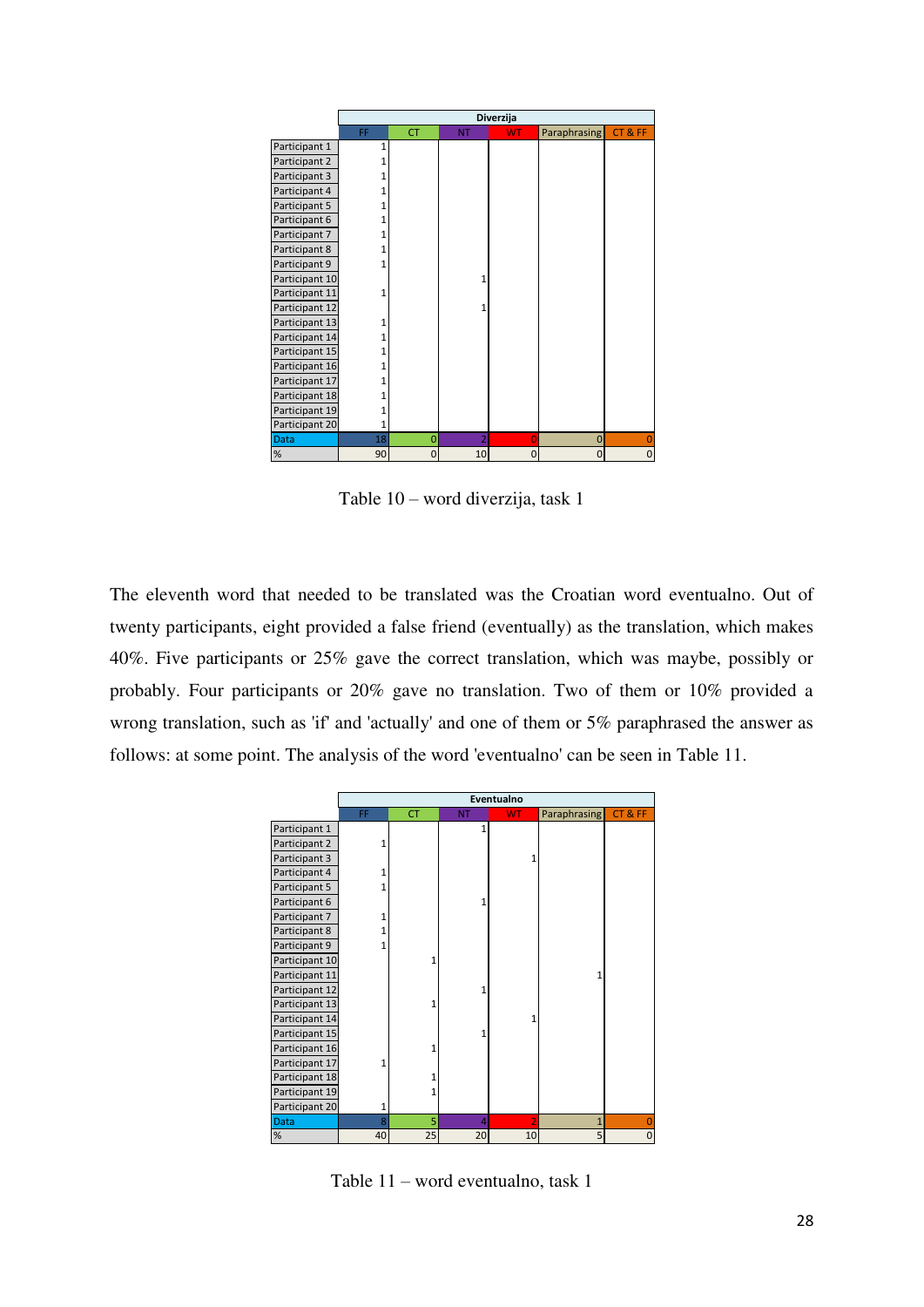The twelfth word that needed to be translated was the Croatian word prospekt. Seven participants or 35% provided a false friend (prospect) as the translation. Nine participants or 45% gave the correct translation of the given word, which was flyer, brochure or leaflet. Two participants or 10% gave no translation and two of them or 10% gave a wrong translation. The two wrong translations were 'katalog' and 'prosperity'. The analysis of the word 'prospekt' can be seen in Table 12.

|                |              | Prospekt  |                |           |                |                |
|----------------|--------------|-----------|----------------|-----------|----------------|----------------|
|                | FF           | <b>CT</b> | <b>NT</b>      | <b>WT</b> | Paraphrasing   | CT&FF          |
| Participant 1  | 1            |           |                |           |                |                |
| Participant 2  | $\mathbf{1}$ |           |                |           |                |                |
| Participant 3  | $\mathbf{1}$ |           |                |           |                |                |
| Participant 4  |              |           |                |           |                |                |
| Participant 5  |              | 1         |                |           |                |                |
| Participant 6  |              |           |                | 1         |                |                |
| Participant 7  | 1            |           |                |           |                |                |
| Participant 8  |              |           |                |           |                |                |
| Participant 9  |              |           |                |           |                |                |
| Participant 10 |              |           | 1              |           |                |                |
| Participant 11 | 1            |           |                |           |                |                |
| Participant 12 |              |           |                | 1         |                |                |
| Participant 13 |              | 1         |                |           |                |                |
| Participant 14 |              |           | 1              |           |                |                |
| Participant 15 |              | 1         |                |           |                |                |
| Participant 16 | 1            |           |                |           |                |                |
| Participant 17 |              |           |                |           |                |                |
| Participant 18 |              |           |                |           |                |                |
| Participant 19 |              | 1         |                |           |                |                |
| Participant 20 | 1            |           |                |           |                |                |
| <b>Data</b>    |              | 9         | $\overline{2}$ | 2         | $\overline{0}$ | $\overline{0}$ |
| $\%$           | 35           | 45        | 10             | 10        | $\mathbf 0$    | $\mathbf 0$    |

Table 12 – word prospekt, task 1

The thirteenth word that needed to be translated was the English word protection. All the participants or 100% gave the correct translation of the given word, which was zaštita. None of the participants listed a false friend (protekcija) as the translation of the word. The analysis of the word 'protection' can be seen in Table 13.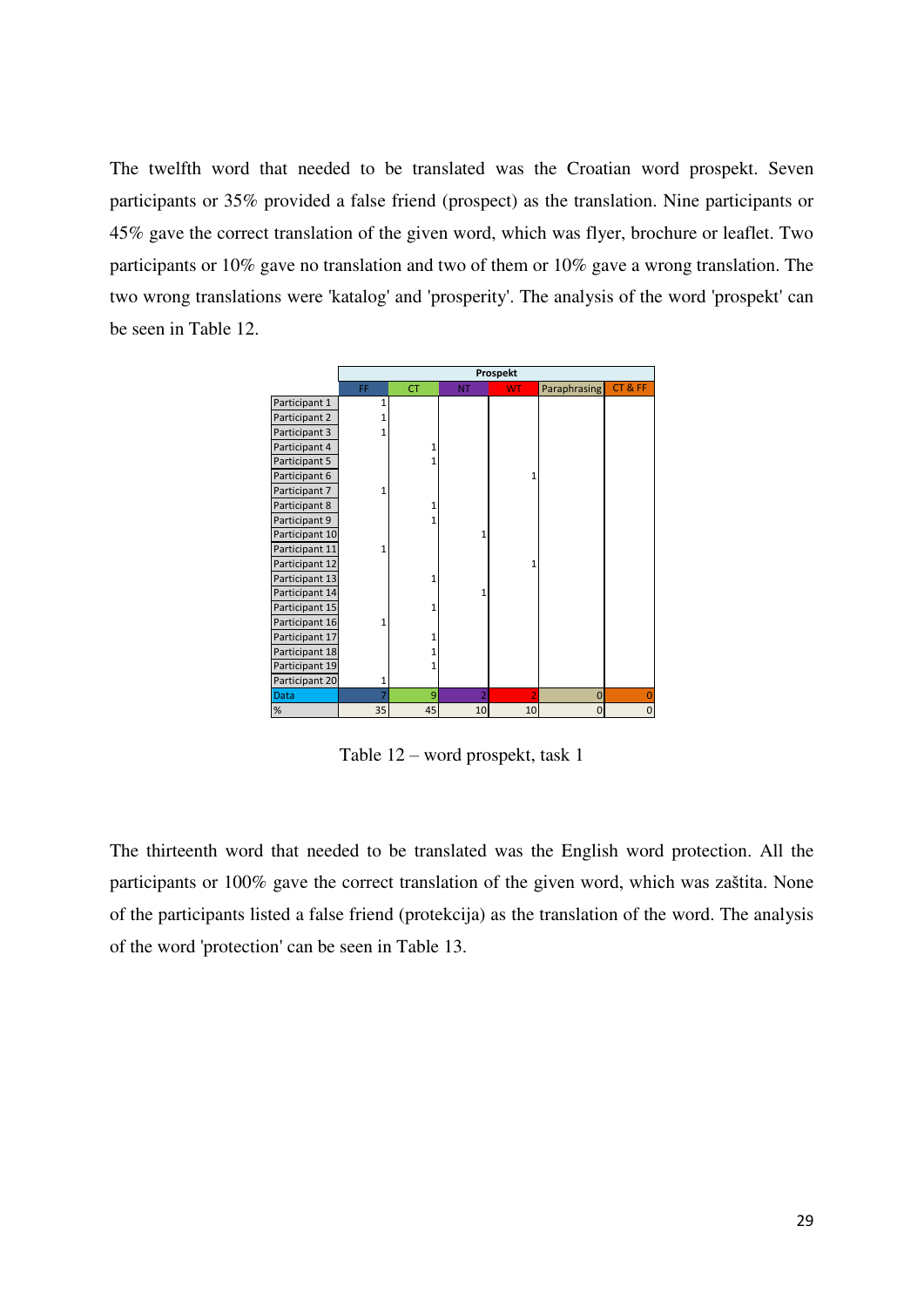|                | Protection |           |           |           |                |                |  |  |  |
|----------------|------------|-----------|-----------|-----------|----------------|----------------|--|--|--|
|                | FF         | <b>CT</b> | <b>NT</b> | <b>WT</b> | Paraphrasing   | CT&FF          |  |  |  |
| Participant 1  |            | 1         |           |           |                |                |  |  |  |
| Participant 2  |            |           |           |           |                |                |  |  |  |
| Participant 3  |            |           |           |           |                |                |  |  |  |
| Participant 4  |            | 1         |           |           |                |                |  |  |  |
| Participant 5  |            |           |           |           |                |                |  |  |  |
| Participant 6  |            |           |           |           |                |                |  |  |  |
| Participant 7  |            |           |           |           |                |                |  |  |  |
| Participant 8  |            |           |           |           |                |                |  |  |  |
| Participant 9  |            |           |           |           |                |                |  |  |  |
| Participant 10 |            | 1         |           |           |                |                |  |  |  |
| Participant 11 |            |           |           |           |                |                |  |  |  |
| Participant 12 |            | 1         |           |           |                |                |  |  |  |
| Participant 13 |            | 1         |           |           |                |                |  |  |  |
| Participant 14 |            | 1         |           |           |                |                |  |  |  |
| Participant 15 |            |           |           |           |                |                |  |  |  |
| Participant 16 |            |           |           |           |                |                |  |  |  |
| Participant 17 |            |           |           |           |                |                |  |  |  |
| Participant 18 |            |           |           |           |                |                |  |  |  |
| Participant 19 |            |           |           |           |                |                |  |  |  |
| Participant 20 |            | 1         |           |           |                |                |  |  |  |
| <b>Data</b>    | 0          | 20        | $\Omega$  | $\Omega$  | $\overline{0}$ | $\overline{0}$ |  |  |  |
| $\%$           | $\Omega$   | 100       | $\Omega$  | Ω         | $\overline{0}$ | 0              |  |  |  |

Table 13 – word protection, task 1

The fourteenth word that needed to be translated was the English word ordinary. All the participants or 100% gave the correct translation of the given word, which was običan. None of the participants listed a false friend (ordinaran) as the translation of the word. The analysis of the word 'ordinary' can be seen in Table 14.

|                | Ordinary       |           |                |                |              |             |  |  |  |
|----------------|----------------|-----------|----------------|----------------|--------------|-------------|--|--|--|
|                | FF             | <b>CT</b> | <b>NT</b>      | <b>WT</b>      | Paraphrasing | CT&FF       |  |  |  |
| Participant 1  |                | 1         |                |                |              |             |  |  |  |
| Participant 2  |                |           |                |                |              |             |  |  |  |
| Participant 3  |                | 1         |                |                |              |             |  |  |  |
| Participant 4  |                | 1         |                |                |              |             |  |  |  |
| Participant 5  |                |           |                |                |              |             |  |  |  |
| Participant 6  |                |           |                |                |              |             |  |  |  |
| Participant 7  |                |           |                |                |              |             |  |  |  |
| Participant 8  |                |           |                |                |              |             |  |  |  |
| Participant 9  |                |           |                |                |              |             |  |  |  |
| Participant 10 |                |           |                |                |              |             |  |  |  |
| Participant 11 |                |           |                |                |              |             |  |  |  |
| Participant 12 |                |           |                |                |              |             |  |  |  |
| Participant 13 |                | 1         |                |                |              |             |  |  |  |
| Participant 14 |                |           |                |                |              |             |  |  |  |
| Participant 15 |                |           |                |                |              |             |  |  |  |
| Participant 16 |                |           |                |                |              |             |  |  |  |
| Participant 17 |                |           |                |                |              |             |  |  |  |
| Participant 18 |                |           |                |                |              |             |  |  |  |
| Participant 19 |                |           |                |                |              |             |  |  |  |
| Participant 20 |                | 1         |                |                |              |             |  |  |  |
| <b>Data</b>    | $\overline{0}$ | 20        | $\overline{0}$ | $\overline{0}$ | $\mathbf 0$  | 0           |  |  |  |
| $\%$           | $\overline{0}$ | 100       | $\overline{0}$ | 0              | 0            | $\mathbf 0$ |  |  |  |

Table 14 – word ordinary, task 1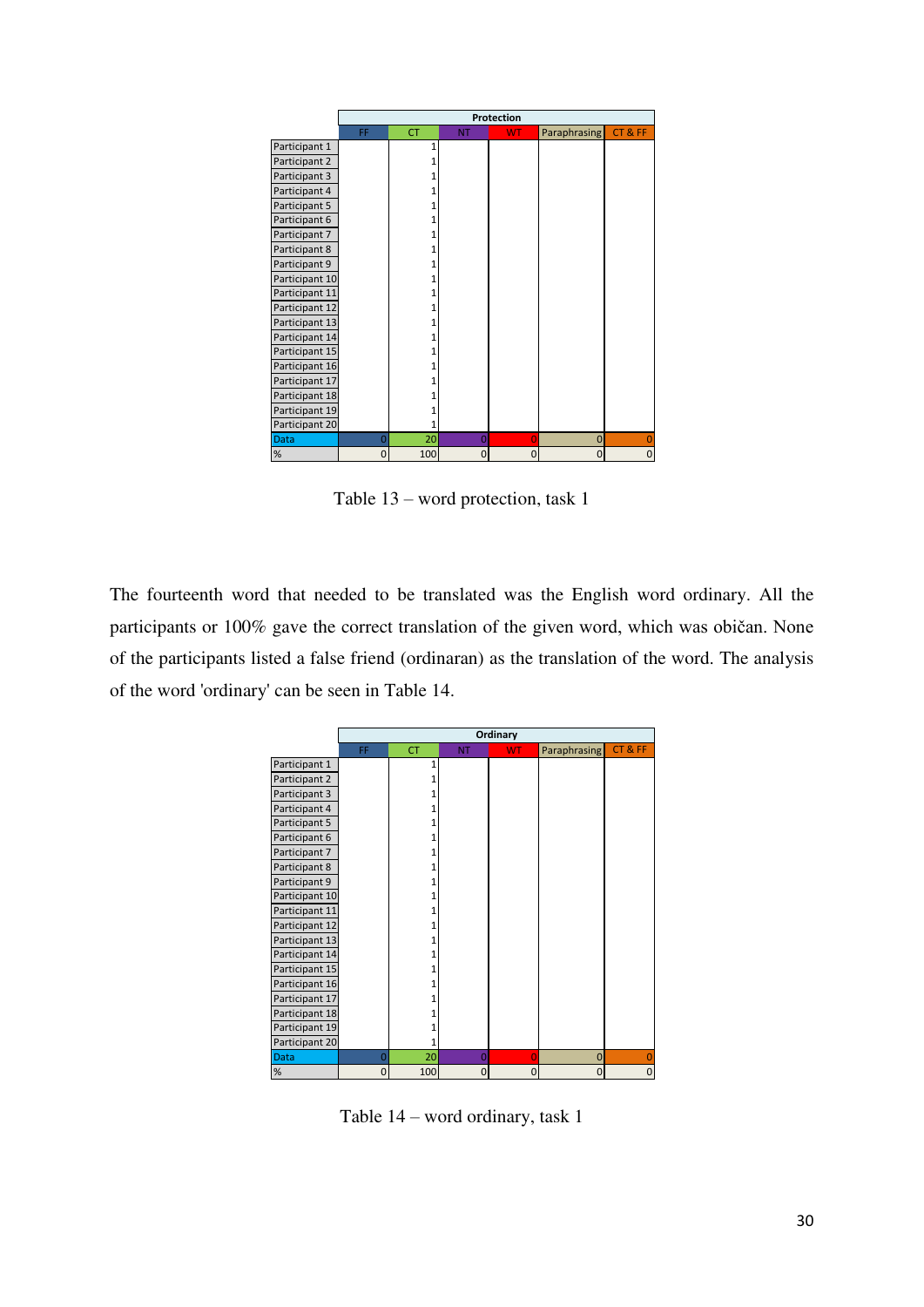The fifteenth word that needed to be translated was the English word accord. Out of twenty participants, eight provided a false friend (akord) as the translation, which makes 40%. Seven participants or 35% gave the correct translation (sporazum, sklad) of the word. Two participants or 10% gave no translation. Three participants or 15% gave wrong translations, such as 'akordan', 'prema' and 'slaganje'. The analysis of the word 'accord' can be seen in Table 15.



Table 15 – word accord, task 1

The sixteenth word that needed to be translated was the Croatian word evidencija. Out of twenty participants, five provided a false friend (evidence) as the translation, which makes 25%. Nobody gave the correct translation (records, files) for the given word. Eight participants or 40% of them gave no translation. Six participants or 30% of them gave the wrong translations for the word. Some of them were 'evidention' and 'list'. One participant or 5% paraphrased his/her answer in the following manner: a set of evidence. The analysis of the word 'evidencija' can be seen in Table 16.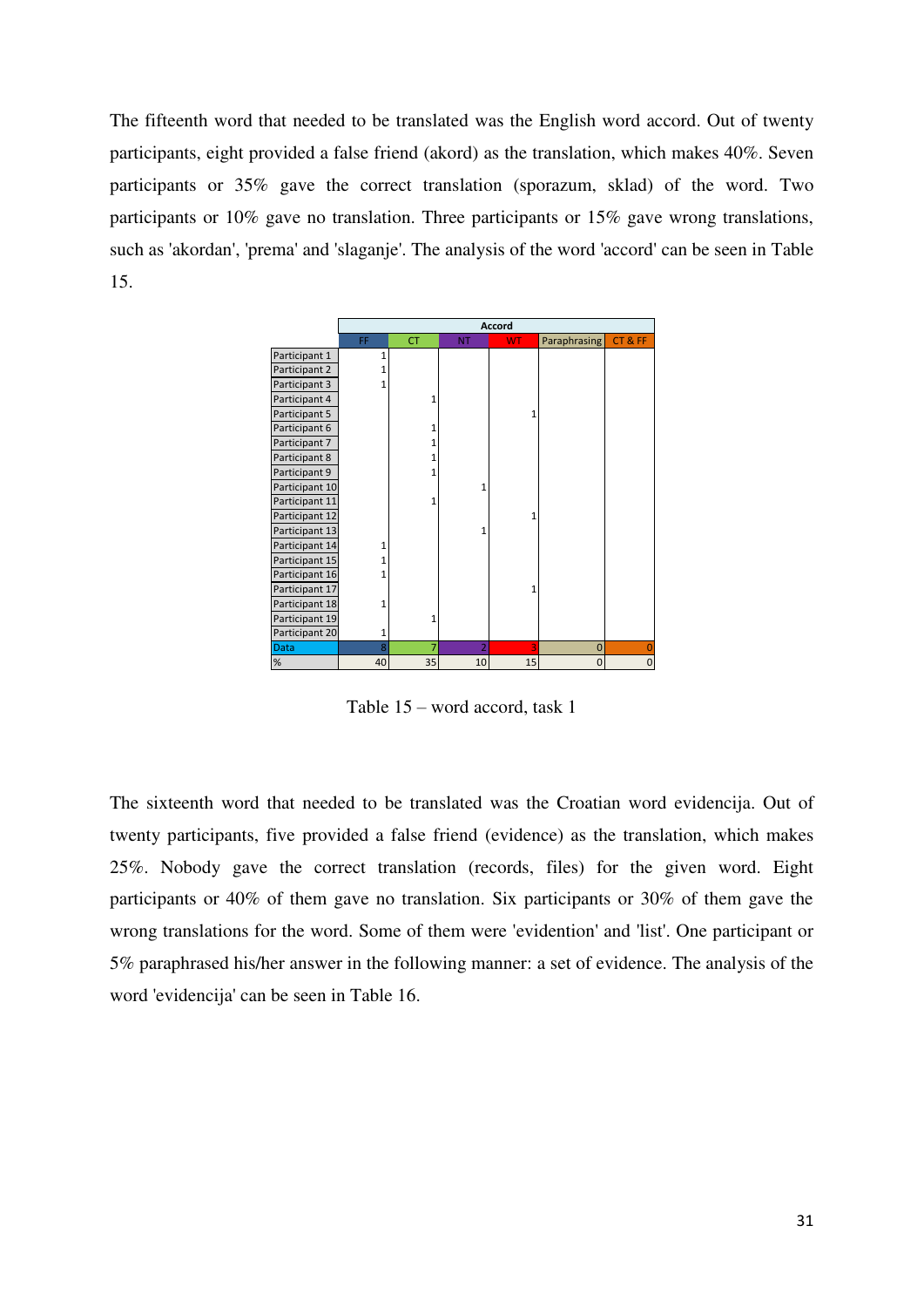|                | Evidencija |                |           |              |                |             |  |
|----------------|------------|----------------|-----------|--------------|----------------|-------------|--|
|                | FF         | <b>CT</b>      | <b>NT</b> | <b>WT</b>    | Paraphrasing   | CT&FF       |  |
| Participant 1  |            |                |           | 1            |                |             |  |
| Participant 2  |            |                |           | 1            |                |             |  |
| Participant 3  |            |                |           | 1            |                |             |  |
| Participant 4  | 1          |                |           |              |                |             |  |
| Participant 5  |            |                |           | 1            |                |             |  |
| Participant 6  |            |                |           | 1            |                |             |  |
| Participant 7  |            |                |           |              |                |             |  |
| Participant 8  |            |                |           |              |                |             |  |
| Participant 9  |            |                |           |              |                |             |  |
| Participant 10 |            |                | 1         |              |                |             |  |
| Participant 11 |            |                |           |              | 1              |             |  |
| Participant 12 | 1          |                |           |              |                |             |  |
| Participant 13 |            |                | 1         |              |                |             |  |
| Participant 14 |            |                | 1         |              |                |             |  |
| Participant 15 |            |                | 1         |              |                |             |  |
| Participant 16 |            |                |           | $\mathbf{1}$ |                |             |  |
| Participant 17 |            |                | 1         |              |                |             |  |
| Participant 18 |            |                |           |              |                |             |  |
| Participant 19 |            |                |           |              |                |             |  |
| Participant 20 |            |                | 1         |              |                |             |  |
| Data           | 5          | $\overline{0}$ | 8         | 6            | $\mathbf{1}$   | $\Omega$    |  |
| $\%$           | 25         | $\overline{0}$ | 40        | 30           | 5 <sup>1</sup> | $\mathbf 0$ |  |

Table 16 – word evidencija, task 1

The seventeenth word that needed to be translated was the English word representation. Out of twenty participants, nine provided a false friend (reprezentacija) as the translation, which makes 45%. Two participants or 10% gave the correct translation (predstavljanje, predstavništvo, zastupanje) for the given word. Two participants or 10% of them gave no translation. Five participants or 25% of them gave the wrong translations for the word. Some of them were 'primjer', 'predodžba' and 'prikaz'. Two participants or 10% paraphrased his/her answers in the following manner: 'kad netko nešto predstavlja, nemamo mi riječi za to' and 'način na koji je nešto predstavljeno'. The analysis of the word 'representation' can be seen in Table 17.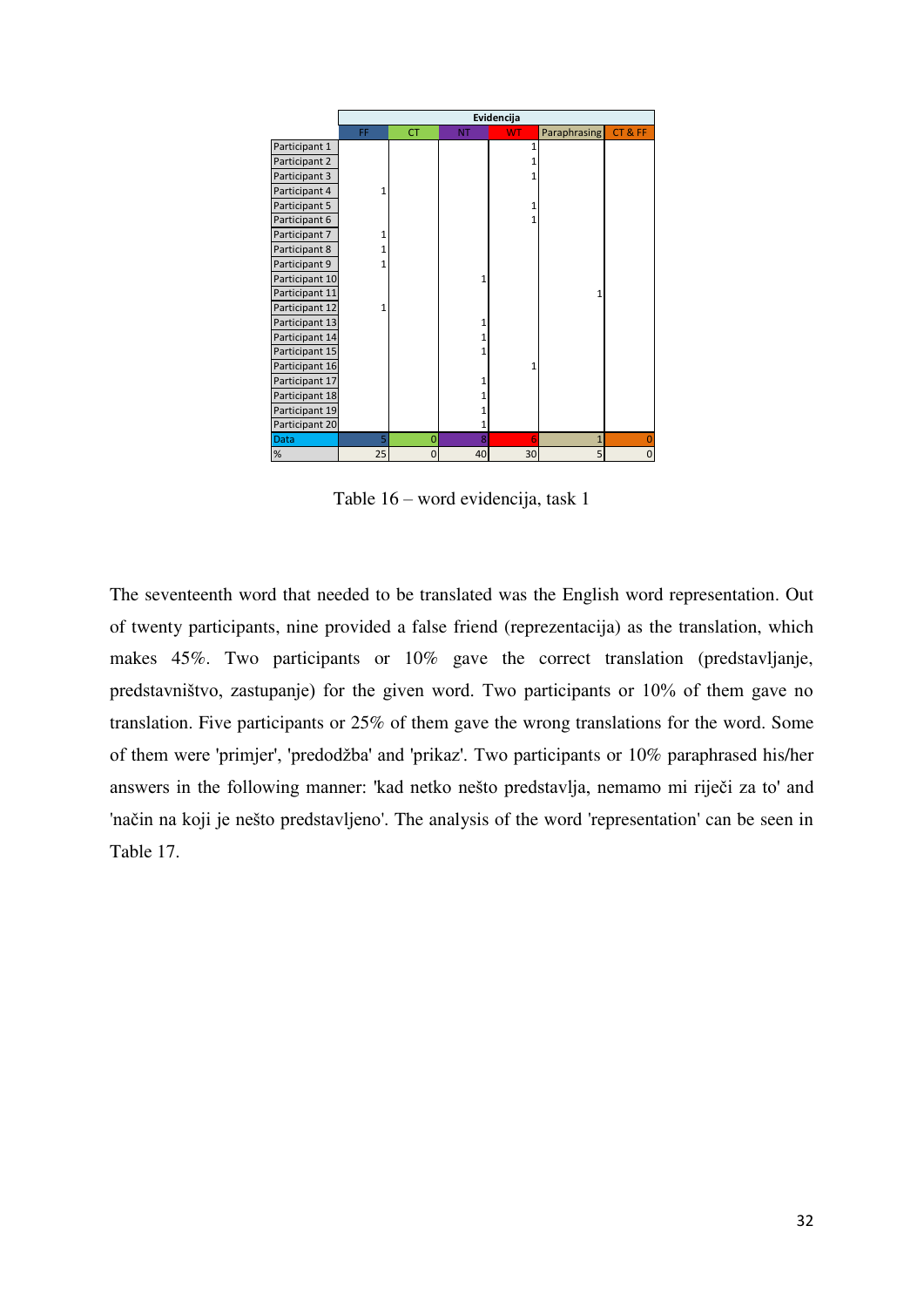|                | Representation |                |                |           |                |             |  |  |
|----------------|----------------|----------------|----------------|-----------|----------------|-------------|--|--|
|                | FF             | <b>CT</b>      | <b>NT</b>      | <b>WT</b> | Paraphrasing   | CT&FF       |  |  |
| Participant 1  | 1              |                |                |           |                |             |  |  |
| Participant 2  | 1              |                |                |           |                |             |  |  |
| Participant 3  | 1              |                |                |           |                |             |  |  |
| Participant 4  | 1              |                |                |           |                |             |  |  |
| Participant 5  | $\mathbf{1}$   |                |                |           |                |             |  |  |
| Participant 6  |                |                |                |           | 1              |             |  |  |
| Participant 7  |                |                | 1              |           |                |             |  |  |
| Participant 8  | 1              |                |                |           |                |             |  |  |
| Participant 9  |                |                |                | 1         |                |             |  |  |
| Participant 10 |                |                |                | 1         |                |             |  |  |
| Participant 11 |                |                | 1              |           |                |             |  |  |
| Participant 12 |                |                |                | 1         |                |             |  |  |
| Participant 13 |                | 1              |                |           |                |             |  |  |
| Participant 14 | 1              |                |                |           |                |             |  |  |
| Participant 15 |                |                |                | 1         |                |             |  |  |
| Participant 16 |                |                |                | 1         |                |             |  |  |
| Participant 17 | 1              |                |                |           |                |             |  |  |
| Participant 18 |                |                |                |           | 1              |             |  |  |
| Participant 19 | 1              |                |                |           |                |             |  |  |
| Participant 20 |                | 1              |                |           |                |             |  |  |
| <b>Data</b>    | 9              | $\overline{2}$ | $\overline{2}$ | 5         | $\overline{2}$ | $\Omega$    |  |  |
| %              | 45             | 10             | 10             | 25        | 10             | $\mathbf 0$ |  |  |

Table 17 – word representation, task 1

The eighteenth word that needed to be translated was the Croatian word obdukcija. Out of twenty participants, thirteen provided a false friend (abduction) as the translation, which makes 65%. Only one participant or 5% gave the correct translation, which was autopsy. The rest of the participants, i.e. six of them, which make 30% gave no translation for the word. The analysis of the word 'obdukcija' can be seen in Table 18.

|                |    |           |           | Obdukcija      |                     |          |
|----------------|----|-----------|-----------|----------------|---------------------|----------|
|                | FF | <b>CT</b> | <b>NT</b> | <b>WT</b>      | <b>Paraphrasing</b> | CT&FF    |
| Participant 1  |    |           | 1         |                |                     |          |
| Participant 2  |    |           |           |                |                     |          |
| Participant 3  |    |           |           |                |                     |          |
| Participant 4  |    |           |           |                |                     |          |
| Participant 5  |    | 1         |           |                |                     |          |
| Participant 6  |    |           |           |                |                     |          |
| Participant 7  |    |           |           |                |                     |          |
| Participant 8  |    |           |           |                |                     |          |
| Participant 9  |    |           |           |                |                     |          |
| Participant 10 |    |           |           |                |                     |          |
| Participant 11 |    |           |           |                |                     |          |
| Participant 12 |    |           |           |                |                     |          |
| Participant 13 |    |           |           |                |                     |          |
| Participant 14 |    |           | 1         |                |                     |          |
| Participant 15 |    |           |           |                |                     |          |
| Participant 16 |    |           |           |                |                     |          |
| Participant 17 |    |           | 1         |                |                     |          |
| Participant 18 |    |           | 1         |                |                     |          |
| Participant 19 |    |           |           |                |                     |          |
| Participant 20 | 1  |           |           |                |                     |          |
| <b>Data</b>    | 13 | 1         | 6         | $\overline{0}$ | 0                   |          |
| %              | 65 | 5         | 30        | $\mathbf 0$    | $\overline{0}$      | $\Omega$ |

Table 18 – word obdukcija, task 1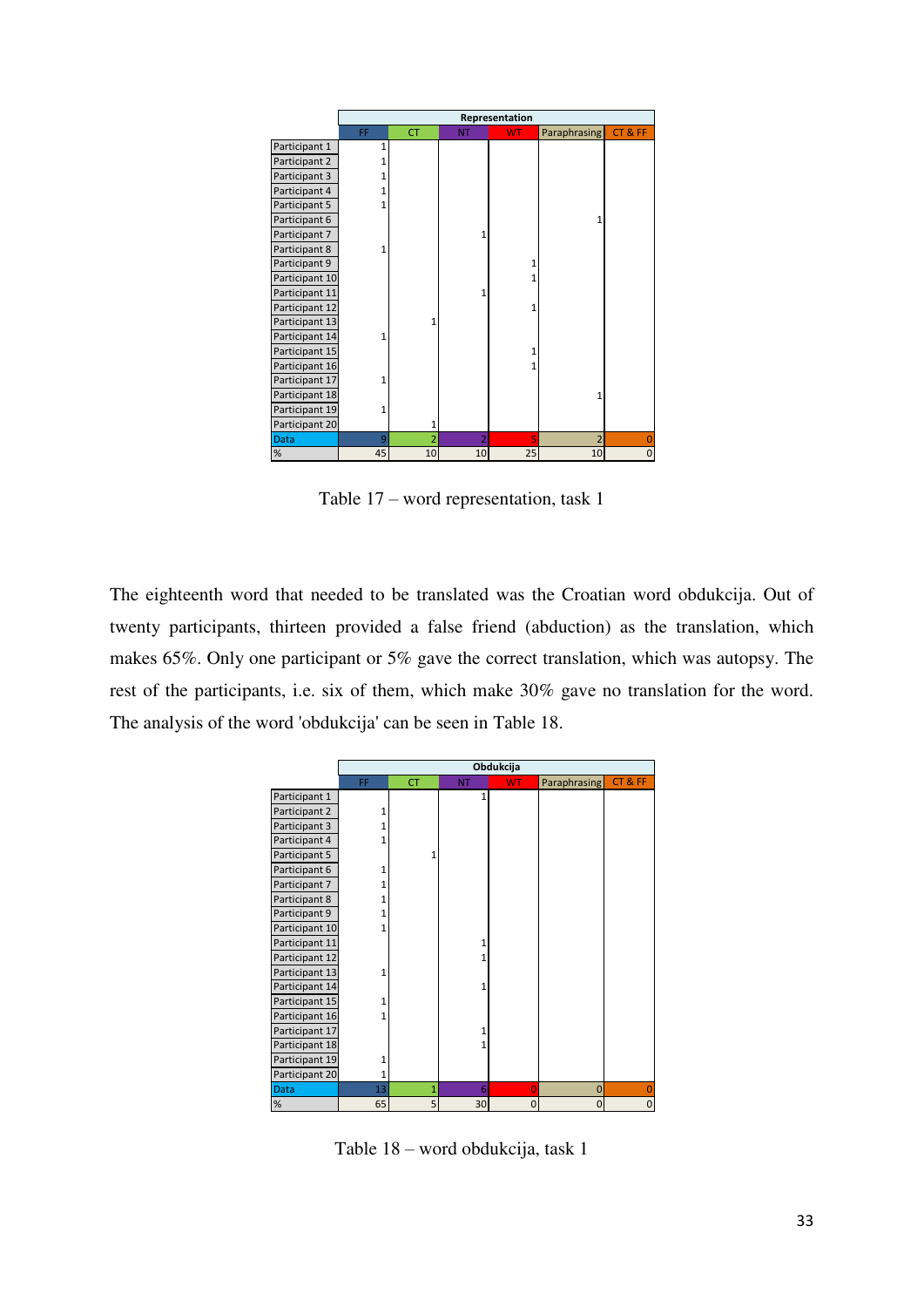The nineteenth word that needed to be translated was the English word argument. Out of twenty participants, eighteen provided a false friend (argument) as the translation, which makes 90%. The rest of the participants, i.e. two of them, which makes 10%, gave the correct translation of the word. The analysis of the word 'argument' can be seen in Table 19.

|                | Argument |                |           |                |                |                |  |
|----------------|----------|----------------|-----------|----------------|----------------|----------------|--|
|                | FF       | <b>CT</b>      | <b>NT</b> | <b>WT</b>      | Paraphrasing   | CT&FF          |  |
| Participant 1  | 1        |                |           |                |                |                |  |
| Participant 2  |          |                |           |                |                |                |  |
| Participant 3  |          |                |           |                |                |                |  |
| Participant 4  |          |                |           |                |                |                |  |
| Participant 5  |          |                |           |                |                |                |  |
| Participant 6  |          |                |           |                |                |                |  |
| Participant 7  |          |                |           |                |                |                |  |
| Participant 8  |          |                |           |                |                |                |  |
| Participant 9  |          |                |           |                |                |                |  |
| Participant 10 |          |                |           |                |                |                |  |
| Participant 11 | 1        |                |           |                |                |                |  |
| Participant 12 |          | 1              |           |                |                |                |  |
| Participant 13 | 1        |                |           |                |                |                |  |
| Participant 14 |          |                |           |                |                |                |  |
| Participant 15 |          |                |           |                |                |                |  |
| Participant 16 |          |                |           |                |                |                |  |
| Participant 17 |          | 1              |           |                |                |                |  |
| Participant 18 |          |                |           |                |                |                |  |
| Participant 19 |          |                |           |                |                |                |  |
| Participant 20 | 1        |                |           |                |                |                |  |
| <b>Data</b>    | 18       | $\overline{2}$ | 0         | $\overline{0}$ | $\mathbf 0$    | $\overline{0}$ |  |
| %              | 90       | 10             | 0         | $\mathbf 0$    | $\overline{0}$ | $\mathbf 0$    |  |

Table 19 – word argument, task 1

The twentieth word that needed to be translated was the Croatian word konzekventan. Out of twenty participants, two provided a false friend (consequent) as the translation, which makes 10%. Nobody gave the correct translation of the word which was consistent. Five participants or 25% gave no translation. The rest of the participants, i.e. thirteen of them, which makes 65% gave the wrong translation of the word. Some of the answers were: 'consequential', 'posljedičan' and 'consequence'. The analysis of the word 'konzekventan' can be seen in Table 20.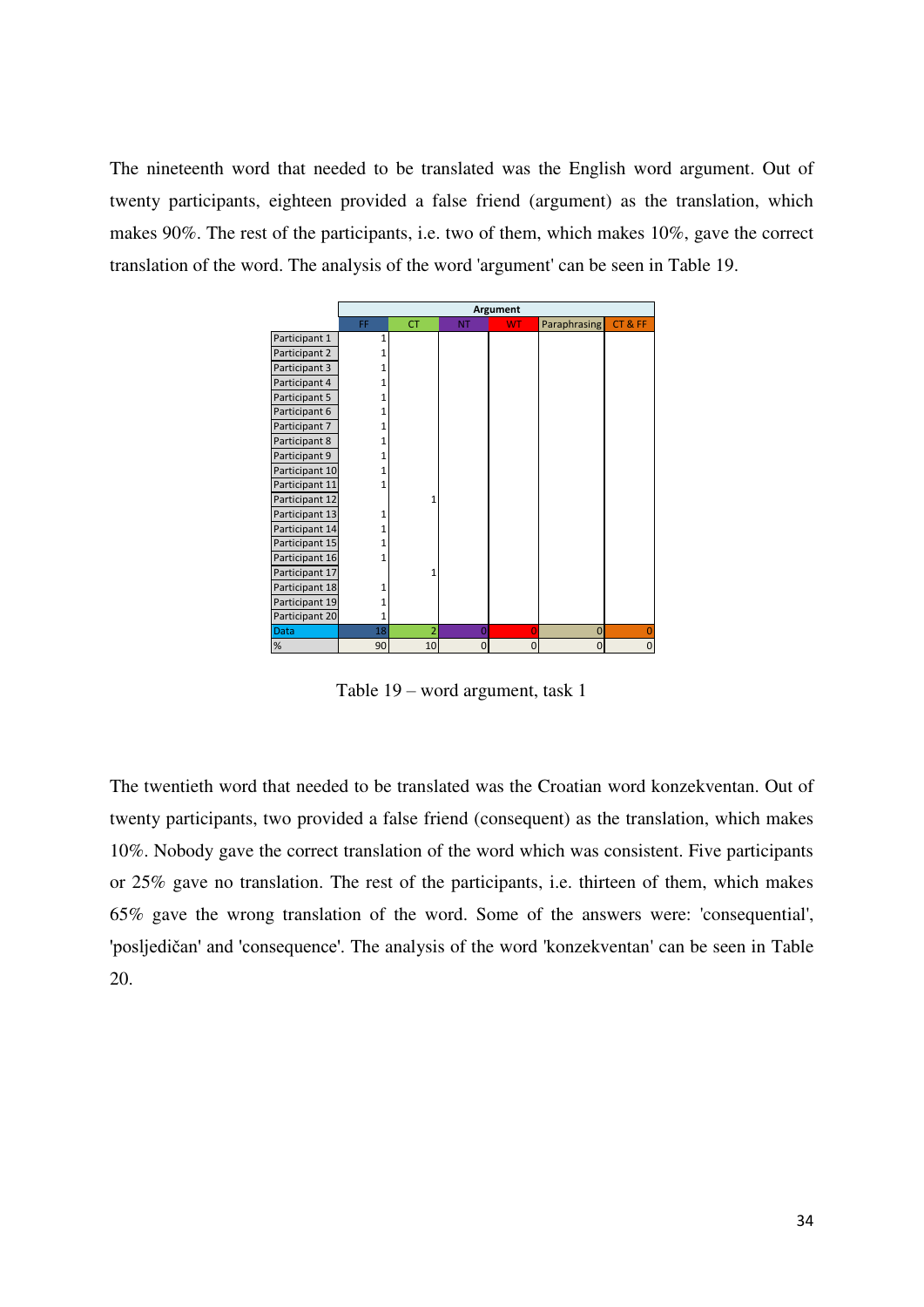|                | Konzekventan   |           |           |              |                |              |  |
|----------------|----------------|-----------|-----------|--------------|----------------|--------------|--|
|                | FF             | <b>CT</b> | <b>NT</b> | <b>WT</b>    | Paraphrasing   | CT&FF        |  |
| Participant 1  | $\mathbf{1}$   |           |           |              |                |              |  |
| Participant 2  |                |           |           | 1            |                |              |  |
| Participant 3  |                |           |           | 1            |                |              |  |
| Participant 4  |                |           |           | 1            |                |              |  |
| Participant 5  |                |           | 1         |              |                |              |  |
| Participant 6  |                |           |           | $\mathbf{1}$ |                |              |  |
| Participant 7  |                |           | 1         |              |                |              |  |
| Participant 8  |                |           |           |              |                |              |  |
| Participant 9  |                |           |           | 1            |                |              |  |
| Participant 10 |                |           |           | 1            |                |              |  |
| Participant 11 |                |           |           | 1            |                |              |  |
| Participant 12 |                |           | 1         |              |                |              |  |
| Participant 13 | 1              |           |           |              |                |              |  |
| Participant 14 |                |           | 1         |              |                |              |  |
| Participant 15 |                |           |           | $\mathbf{1}$ |                |              |  |
| Participant 16 |                |           |           | 1            |                |              |  |
| Participant 17 |                |           |           |              |                |              |  |
| Participant 18 |                |           |           | 1            |                |              |  |
| Participant 19 |                |           |           |              |                |              |  |
| Participant 20 |                |           |           | 1            |                |              |  |
| <b>Data</b>    | $\overline{2}$ | 0         | 5         | 13           | $\overline{0}$ | $\Omega$     |  |
| $\%$           | 10             | $\Omega$  | 25        | 65           | $\overline{0}$ | $\mathbf{0}$ |  |

Table 20 – word konzekventan, task 1

To sum up, the general results for the first task are as follows: Out of 400 translations, 162 translations or 40.5% of them were false friends, 136 or 34% of them were correct translations, 44 or 11% of them had no translation, 54 or 13.5% were wrong translations and 4 translations or 4% were paraphrased translations. The general analyses of task 1 can be seen in table 21.

|                |      |           |                | Task 1         |                     |       |
|----------------|------|-----------|----------------|----------------|---------------------|-------|
|                | FF   | <b>CT</b> | <b>NT</b>      | <b>WT</b>      | <b>Paraphrasing</b> | CT&FF |
| Participant 1  | 8    | 5         | 4              | 3              | $\Omega$            |       |
| Participant 2  | 12   | 5         | $\Omega$       | 3              | 0                   |       |
| Participant 3  | 9    | 7         | 0              | 4              | 0                   |       |
| Participant 4  | 8    | 9         | $\Omega$       | 3              | 0                   |       |
| Participant 5  | 8    | 7         | 1              | 4              | $\Omega$            |       |
| Participant 6  | 8    | 6         | 2              | 3              | 1                   |       |
| Participant 7  | 10   | 8         | $\overline{2}$ | $\Omega$       | 0                   |       |
| Participant 8  | 8    | 10        | $\overline{2}$ | $\mathbf 0$    | 0                   |       |
| Participant 9  | 10   | 7         | 1              | 2              | 0                   |       |
| Participant 10 | 5    | 7         | 6              | 2              | 0                   |       |
| Participant 11 | 8    | 5         | $\overline{2}$ | 3              | $\overline{2}$      |       |
| Participant 12 | 4    | 6         | 5              | 5              | $\mathbf 0$         |       |
| Participant 13 | 8    | 9         | $\overline{2}$ | 1              | 0                   |       |
| Participant 14 | 9    | 4         | 5              | $\overline{2}$ | 0                   |       |
| Participant 15 | 7    | 7         | $\overline{2}$ | 4              | 0                   |       |
| Participant 16 | 9    | 5         | 1              | 5              | 0                   |       |
| Participant 17 | 6    | 8         | 3              | 3              | 0                   |       |
| Participant 18 | 6    | 6         | 3              | 4              | 1                   |       |
| Participant 19 | 7    | 9         | $\overline{2}$ |                | $\mathbf 0$         |       |
| Participant 20 | 12   | 6         | 1              | 1              | 0                   |       |
| <b>Data</b>    | 162  | 136       | 44             | 54             | 4                   |       |
| %              | 40,5 | 34        | 11             | 13,5           | $\overline{1}$      |       |

Table 21 – all word statistics, task 1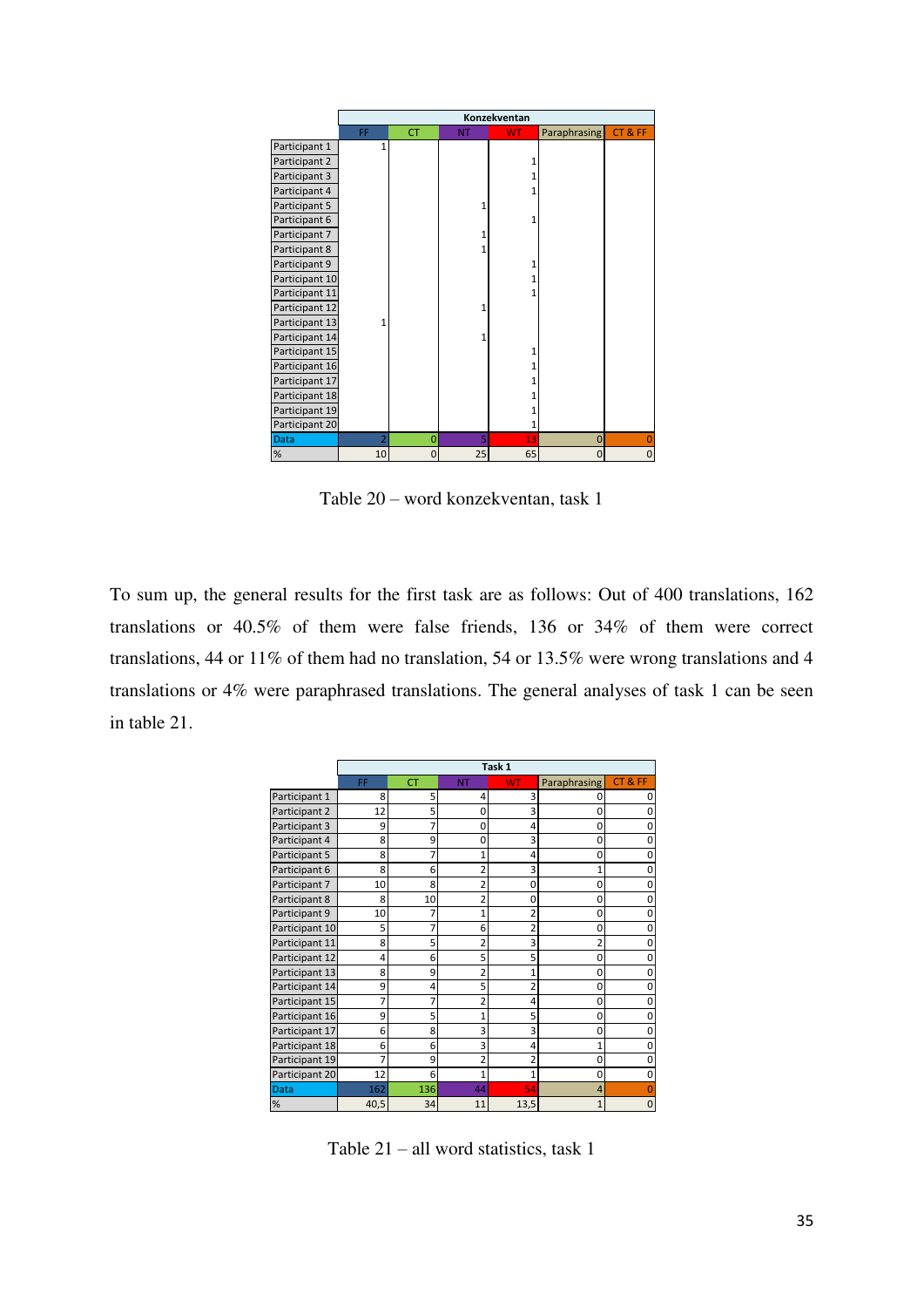### **7.3. Second task**

The second task comprised eighteen words, written under the pictures. The instructions for the task were similar to those in the first task. Additionally, the participants were informed through the instructions to translate the words below the pictures. The pictures in the second task served as misleading visual input, whose purpose was to mislead participants to translate given words as false friends. As was the case with the first task, the second one was also categorized into six categories.

The first word that needed to be translated was the English word 'ambulance'. Out of twenty participants, eighteen provided a false friend (ambulanta) as the translation, which makes 80%. Only one participant or 5% gave the correct translation for the word which was 'vozilo hitne pomoći'. Also, only one participant or 5% gave the wrong translation, which was formulated as 'prva pomoć'. The analysis of the word 'ambulance' can be seen in Table 1.

|                | <b>Ambulance</b> |                |                |           |                |          |  |
|----------------|------------------|----------------|----------------|-----------|----------------|----------|--|
|                | FF               | <b>CT</b>      | <b>NT</b>      | <b>WT</b> | Paraphrasing   | CT&FF    |  |
| Participant 1  |                  |                |                |           |                |          |  |
| Participant 2  |                  |                |                |           |                |          |  |
| Participant 3  |                  | 1              |                |           |                |          |  |
| Participant 4  |                  |                |                |           |                |          |  |
| Participant 5  |                  |                |                |           |                |          |  |
| Participant 6  |                  |                |                |           |                |          |  |
| Participant 7  |                  |                |                |           |                |          |  |
| Participant 8  |                  |                |                |           |                |          |  |
| Participant 9  |                  |                |                |           |                |          |  |
| Participant 10 |                  |                |                |           |                |          |  |
| Participant 11 |                  |                |                |           |                |          |  |
| Participant 12 |                  |                |                |           |                |          |  |
| Participant 13 |                  |                |                |           |                |          |  |
| Participant 14 |                  |                |                |           |                |          |  |
| Participant 15 |                  |                |                |           |                |          |  |
| Participant 16 |                  |                |                |           |                |          |  |
| Participant 17 |                  |                |                |           |                |          |  |
| Participant 18 |                  |                |                |           |                |          |  |
| Participant 19 |                  |                |                |           |                |          |  |
| Participant 20 | 1                |                |                |           |                |          |  |
| <b>Data</b>    | 18               | $\overline{1}$ | $\overline{0}$ |           | $\overline{0}$ |          |  |
| %              | 90               | 5              | $\Omega$       | 5         | 0              | $\Omega$ |  |

Table 1 – word ambulance, task 2

The second word was the Croatian word 'deviza'. Out of twenty participants, none provided a false friend (device) as the translation of the word and nobody gave the correct translation which was 'foreign currency'. Nine participants, which makes 45% gave no translation. Furthermore, eleven participants or 55% gave the wrong translation for the given word. For this word, an additional category of wrong translation was introduced and named term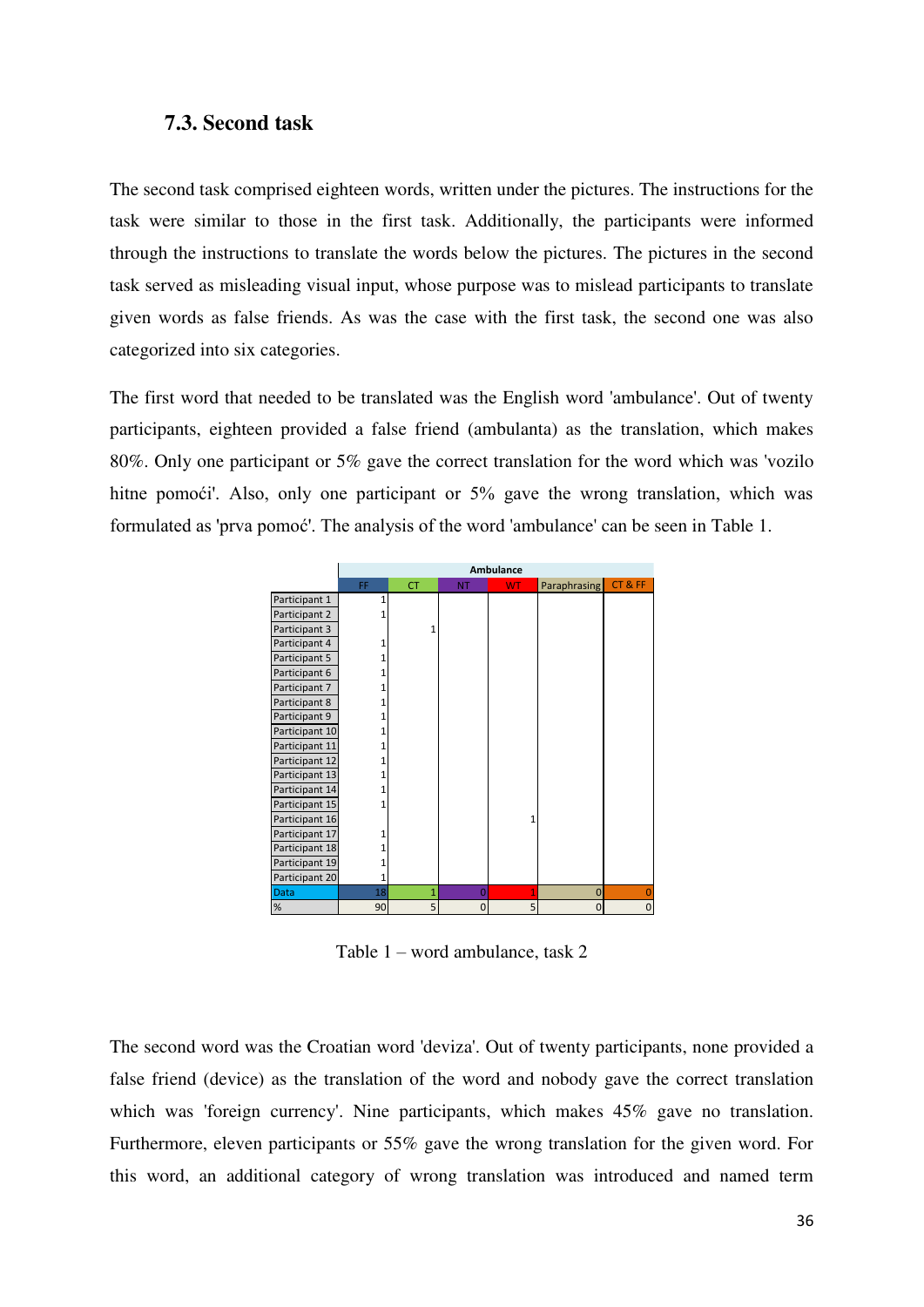shortening by changing the meaning. 7 answers or 63% of all wrong translations, belonged to this category. The only answer that belonged to this category was 'currency', whereby by shortening the term foreign currency, participants actually changed the meaning of the Croatian word 'deviza'. The answers for the word 'deviza' can be seen in Table 2.



Table 2 – word deviza, task 2

The third word that needed to be translated was the English word 'provision'. All the participants or 100% provided a false friend (provizija) as the translation of the word. No participant gave the correct translation for the given word, which was 'opskrba', 'zaliha' or 'snabdijevanje'. The analysis of the word 'provision' can be seen in Table 3.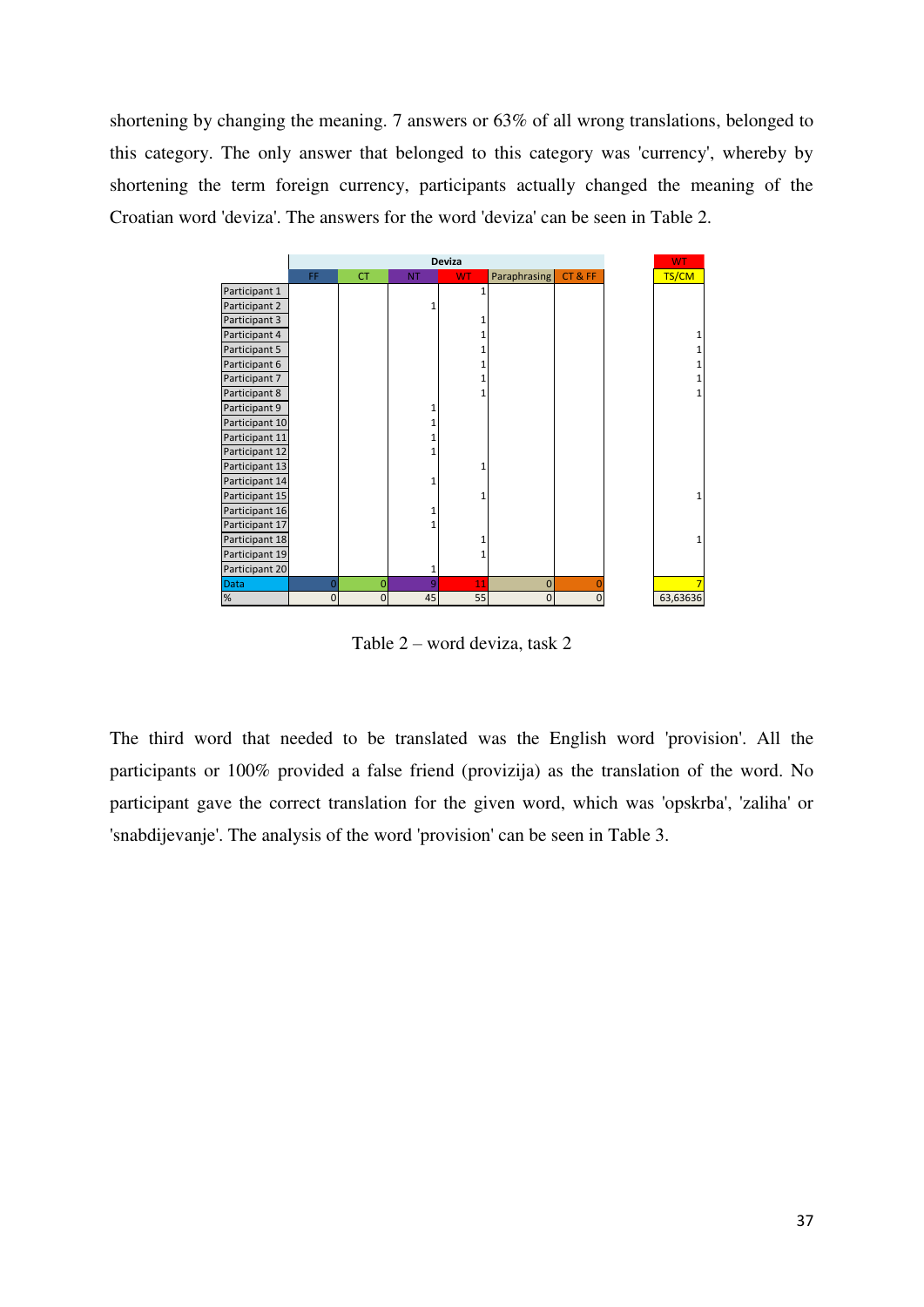|                | Provision |                |           |           |              |       |  |
|----------------|-----------|----------------|-----------|-----------|--------------|-------|--|
|                | FF        | <b>CT</b>      | <b>NT</b> | <b>WT</b> | Paraphrasing | CT&FF |  |
| Participant 1  | 1         |                |           |           |              |       |  |
| Participant 2  |           |                |           |           |              |       |  |
| Participant 3  |           |                |           |           |              |       |  |
| Participant 4  |           |                |           |           |              |       |  |
| Participant 5  |           |                |           |           |              |       |  |
| Participant 6  |           |                |           |           |              |       |  |
| Participant 7  |           |                |           |           |              |       |  |
| Participant 8  |           |                |           |           |              |       |  |
| Participant 9  |           |                |           |           |              |       |  |
| Participant 10 |           |                |           |           |              |       |  |
| Participant 11 |           |                |           |           |              |       |  |
| Participant 12 |           |                |           |           |              |       |  |
| Participant 13 |           |                |           |           |              |       |  |
| Participant 14 | 1         |                |           |           |              |       |  |
| Participant 15 |           |                |           |           |              |       |  |
| Participant 16 |           |                |           |           |              |       |  |
| Participant 17 |           |                |           |           |              |       |  |
| Participant 18 |           |                |           |           |              |       |  |
| Participant 19 | 1         |                |           |           |              |       |  |
| Participant 20 | 1         |                |           |           |              |       |  |
| <b>Data</b>    | 20        | $\overline{0}$ | Ō         | 0         | 0            |       |  |
| %              | 100       | $\Omega$       | Ω         | $\Omega$  | 0            | 0     |  |

Table 3 – word provision, task 2

The fourth word that needed to be translated was the English word solid. Out of twenty participants, eighteen provided a correct translation ('čvrst', 'krut') of the word, which makes 90%. None of the participants mentioned the false friend 'solidan' as the translation. Only one participant (5%) gave no translation and also only one participant (5%) gave the wrong translation - he/she listed 'mineral' as a translation for the word 'solid'. The analysis of the word 'solid' can be seen in Table 4.

|                |                |           |           | Solid          |                     |          |
|----------------|----------------|-----------|-----------|----------------|---------------------|----------|
|                | FF             | <b>CT</b> | <b>NT</b> | <b>WT</b>      | <b>Paraphrasing</b> | CT&FF    |
| Participant 1  |                | 1         |           |                |                     |          |
| Participant 2  |                | 1         |           |                |                     |          |
| Participant 3  |                |           |           |                |                     |          |
| Participant 4  |                | 1         |           |                |                     |          |
| Participant 5  |                | 1         |           |                |                     |          |
| Participant 6  |                | 1         |           |                |                     |          |
| Participant 7  |                |           |           |                |                     |          |
| Participant 8  |                |           |           |                |                     |          |
| Participant 9  |                |           |           |                |                     |          |
| Participant 10 |                |           | 1         |                |                     |          |
| Participant 11 |                | 1         |           |                |                     |          |
| Participant 12 |                |           |           |                |                     |          |
| Participant 13 |                | 1         |           |                |                     |          |
| Participant 14 |                |           |           |                |                     |          |
| Participant 15 |                | 1         |           |                |                     |          |
| Participant 16 |                |           |           |                |                     |          |
| Participant 17 |                | 1         |           |                |                     |          |
| Participant 18 |                |           |           |                |                     |          |
| Participant 19 |                | 1         |           |                |                     |          |
| Participant 20 |                | 1         |           |                |                     |          |
| <b>Data</b>    | $\overline{0}$ | 18        | 1         | $\overline{1}$ | $\mathbf{0}$        |          |
| $\%$           | 0              | 90        | 5         | 5              | $\mathbf{0}$        | $\Omega$ |

Table 4 – word solid, task 2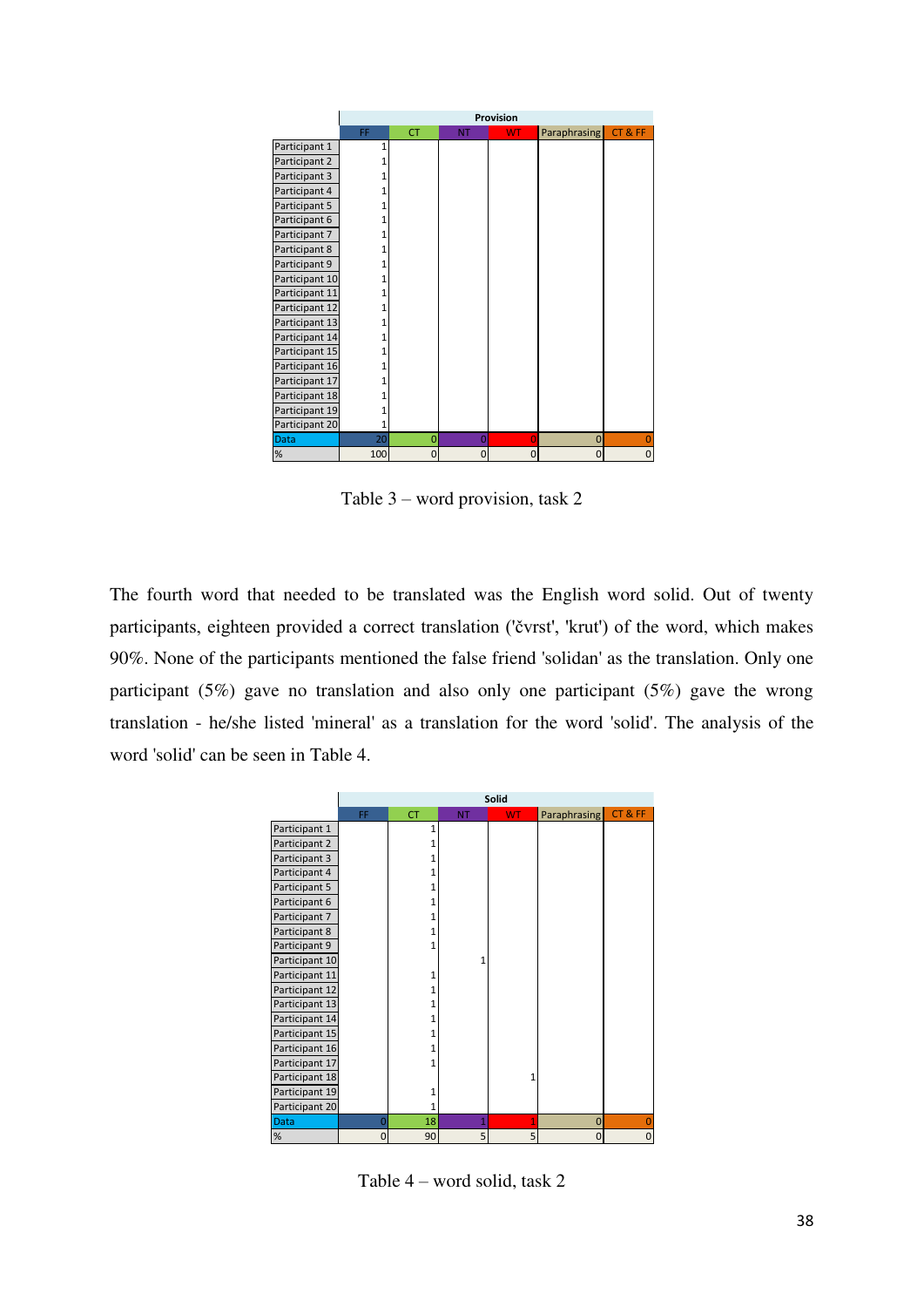The fifth word in the second task was the Croatian word 'tiket'. Nine participants or 45% translated the word by using the a false friend 'ticket'. None of the participants translated the word correctly ('coupon' or 'medical referral slip'). Only one participant or 5 % gave no translation and ten participants, which makes 50% gave the wrong translation for the given word. Some of the wrong translations were 'karta' and 'ulaznica'. The analysis of the word 'tiket' can be seen in Table 5.

|                | <b>Tiket</b> |                |           |           |                     |              |  |
|----------------|--------------|----------------|-----------|-----------|---------------------|--------------|--|
|                | FF           | <b>CT</b>      | <b>NT</b> | <b>WT</b> | <b>Paraphrasing</b> | CT&FF        |  |
| Participant 1  |              |                |           | 1         |                     |              |  |
| Participant 2  |              |                |           | 1         |                     |              |  |
| Participant 3  |              |                | 1         |           |                     |              |  |
| Participant 4  |              |                |           |           |                     |              |  |
| Participant 5  |              |                |           |           |                     |              |  |
| Participant 6  |              |                |           |           |                     |              |  |
| Participant 7  | 1            |                |           |           |                     |              |  |
| Participant 8  |              |                |           |           |                     |              |  |
| Participant 9  | 1            |                |           |           |                     |              |  |
| Participant 10 |              |                |           |           |                     |              |  |
| Participant 11 |              |                |           |           |                     |              |  |
| Participant 12 | 1            |                |           |           |                     |              |  |
| Participant 13 | 1            |                |           |           |                     |              |  |
| Participant 14 |              |                |           |           |                     |              |  |
| Participant 15 | 1            |                |           |           |                     |              |  |
| Participant 16 |              |                |           |           |                     |              |  |
| Participant 17 |              |                |           |           |                     |              |  |
| Participant 18 |              |                |           |           |                     |              |  |
| Participant 19 | 1            |                |           |           |                     |              |  |
| Participant 20 |              |                |           |           |                     |              |  |
| Data           | 9            | $\overline{0}$ |           | 10        | $\overline{0}$      |              |  |
| $\%$           | 45           | $\mathbf 0$    | 5         | 50        | 0                   | $\mathbf{0}$ |  |

Table 5 – word tiket, task 2

The sixth word that needed to be translated was the English word 'programme'. Out of twenty participants, eighteen provided a false friend (program) as the translation, which makes 90%. Only two participants or 10% gave the correct translation for the given word, which was '(tv) emisija'. The analysis of the word 'programme' can be seen in Table 6.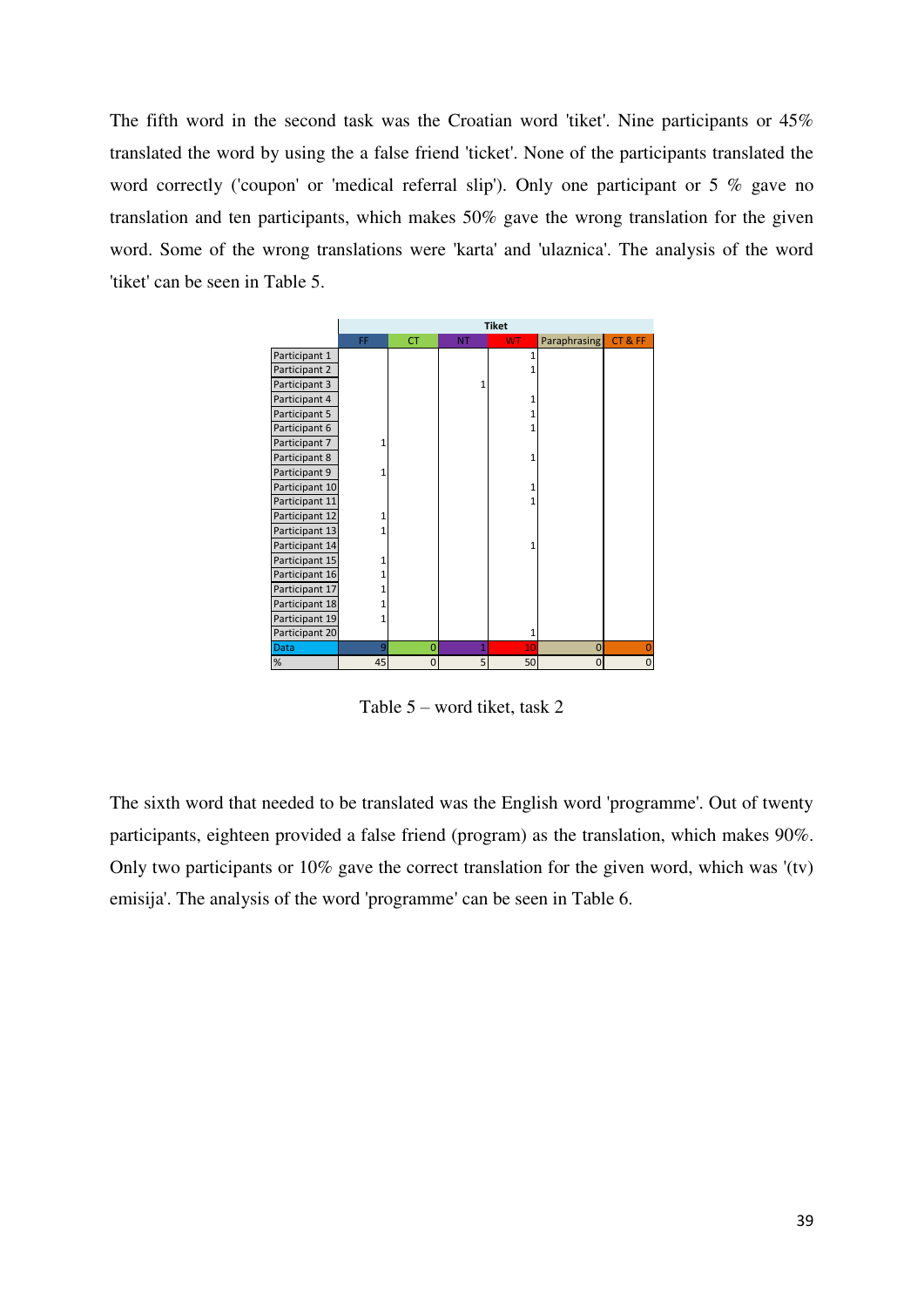|                | Programme    |                |           |           |                     |          |  |
|----------------|--------------|----------------|-----------|-----------|---------------------|----------|--|
|                | FF           | <b>CT</b>      | <b>NT</b> | <b>WT</b> | <b>Paraphrasing</b> | CT&FF    |  |
| Participant 1  | 1            |                |           |           |                     |          |  |
| Participant 2  |              |                |           |           |                     |          |  |
| Participant 3  |              |                |           |           |                     |          |  |
| Participant 4  |              |                |           |           |                     |          |  |
| Participant 5  |              | 1              |           |           |                     |          |  |
| Participant 6  |              |                |           |           |                     |          |  |
| Participant 7  |              |                |           |           |                     |          |  |
| Participant 8  |              |                |           |           |                     |          |  |
| Participant 9  |              |                |           |           |                     |          |  |
| Participant 10 |              |                |           |           |                     |          |  |
| Participant 11 |              |                |           |           |                     |          |  |
| Participant 12 |              |                |           |           |                     |          |  |
| Participant 13 |              |                |           |           |                     |          |  |
| Participant 14 |              |                |           |           |                     |          |  |
| Participant 15 |              | 1              |           |           |                     |          |  |
| Participant 16 |              |                |           |           |                     |          |  |
| Participant 17 |              |                |           |           |                     |          |  |
| Participant 18 |              |                |           |           |                     |          |  |
| Participant 19 |              |                |           |           |                     |          |  |
| Participant 20 | $\mathbf{1}$ |                |           |           |                     |          |  |
| Data           | 18           | $\overline{2}$ | $\Omega$  | $\Omega$  | $\bf{0}$            |          |  |
| $\%$           | 90           | 10             | $\Omega$  | $\Omega$  | $\overline{0}$      | $\Omega$ |  |

Table 6 – word programme, task 2

The seventh word that needed to be translated was the English word 'closet'. Out of twenty participants, nine provided a false friend ('klozet') as the translation, which makes 45%. Nine participants or 45% gave the correct translation for the given word, which was 'ormar'. Only one participant or 5% gave the wrong translation for the given word, which was listed as 'WC školjka'. Furthermore, one participant (5%) provided both a false friend and a correct translation for the given word. The analysis of the word 'closet' can be seen in Table 7.

|                | Closet |           |                |           |                     |       |  |
|----------------|--------|-----------|----------------|-----------|---------------------|-------|--|
|                | FF     | <b>CT</b> | <b>NT</b>      | <b>WT</b> | <b>Paraphrasing</b> | CT&FF |  |
| Participant 1  |        | 1         |                |           |                     |       |  |
| Participant 2  | 1      |           |                |           |                     |       |  |
| Participant 3  |        |           |                |           |                     |       |  |
| Participant 4  |        |           |                |           |                     |       |  |
| Participant 5  |        |           |                |           |                     |       |  |
| Participant 6  |        | 1         |                |           |                     |       |  |
| Participant 7  |        |           |                |           |                     |       |  |
| Participant 8  | 1      |           |                |           |                     |       |  |
| Participant 9  |        | 1         |                |           |                     |       |  |
| Participant 10 |        | 1         |                |           |                     |       |  |
| Participant 11 |        | 1         |                |           |                     |       |  |
| Participant 12 |        |           |                |           |                     |       |  |
| Participant 13 |        |           |                |           |                     |       |  |
| Participant 14 |        |           |                |           |                     |       |  |
| Participant 15 |        |           |                |           |                     |       |  |
| Participant 16 | 1      |           |                |           |                     |       |  |
| Participant 17 |        |           |                |           |                     |       |  |
| Participant 18 | 1      |           |                |           |                     |       |  |
| Participant 19 |        | 1         |                |           |                     |       |  |
| Participant 20 | 1      |           |                |           |                     |       |  |
| <b>Data</b>    | 9      | 9         | $\overline{0}$ | 1         | $\mathbf{0}$        |       |  |
| $\%$           | 45     | 45        | $\Omega$       | 5         | $\Omega$            | 5     |  |

Table 7 – word closet, task 2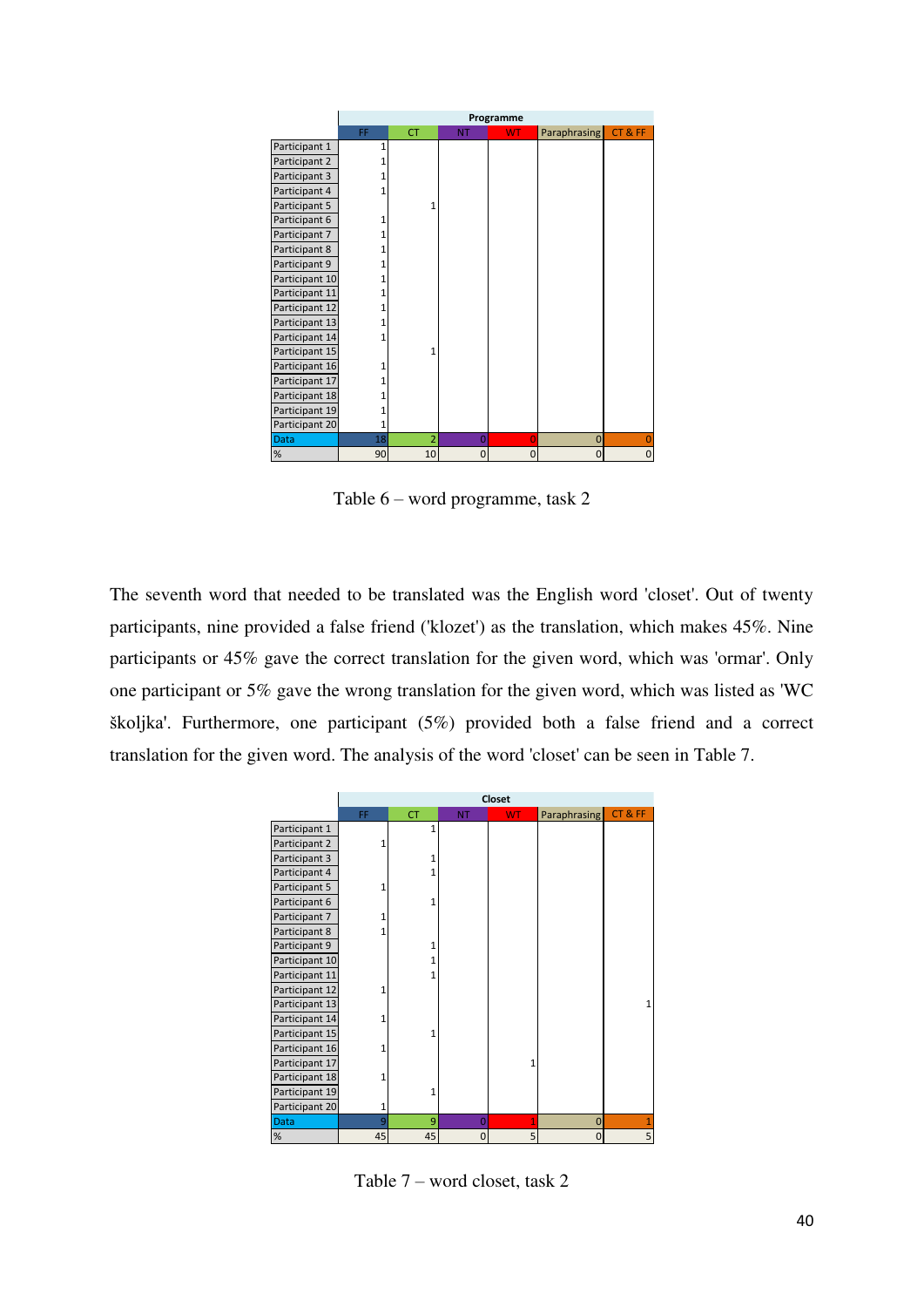The eighth word was the English word 'chef'. Out of twenty participants, ten provided a false friend ('šef') as the translation of the word, which makes 50%. Nine participants or 45% gave the correct translation for the given word, which was 'glavni kuhar'. In the case of this particular word, there was an additional category of correct translation, which was named term shortening, while the meaning stays intact or TS/CM. Out of nine correct translations, eight or 89% belonged to this subcategory. Instead of translating the word with the phrase 'glavni kuhar', participants shortened the term to only 'kuhar', whereby the meaning stays intact. In addition, only one participant or 5% gave the wrong translation, by interpreting the given word as 'gazda'. The analysis of the word 'chef' can be seen in Table 8.



Table 8 – word chef, task 2

The ninth word was the English word 'camera'. All twenty participants or 100% listed a false friend ('kamera') as the translation for the given word. None of the participants gave the correct translation for the word, which was 'foto aparat'. The analysis of the word 'camera' can be seen in Table 9.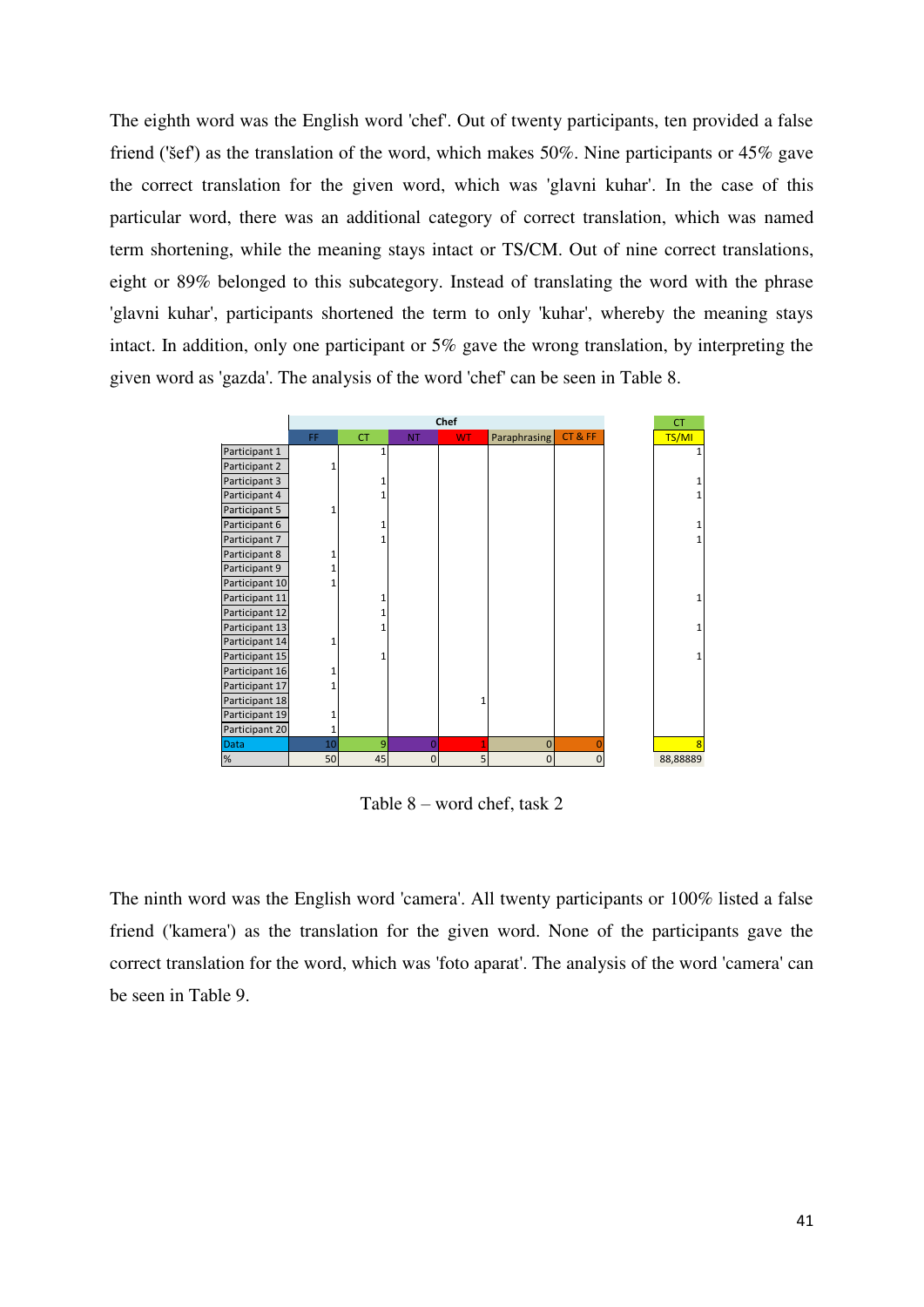|                |     | Camera         |           |           |                |          |
|----------------|-----|----------------|-----------|-----------|----------------|----------|
|                | FF  | <b>CT</b>      | <b>NT</b> | <b>WT</b> | Paraphrasing   | CT&FF    |
| Participant 1  | 1   |                |           |           |                |          |
| Participant 2  |     |                |           |           |                |          |
| Participant 3  |     |                |           |           |                |          |
| Participant 4  |     |                |           |           |                |          |
| Participant 5  |     |                |           |           |                |          |
| Participant 6  |     |                |           |           |                |          |
| Participant 7  |     |                |           |           |                |          |
| Participant 8  |     |                |           |           |                |          |
| Participant 9  |     |                |           |           |                |          |
| Participant 10 |     |                |           |           |                |          |
| Participant 11 | 1   |                |           |           |                |          |
| Participant 12 |     |                |           |           |                |          |
| Participant 13 |     |                |           |           |                |          |
| Participant 14 | 1   |                |           |           |                |          |
| Participant 15 |     |                |           |           |                |          |
| Participant 16 | 1   |                |           |           |                |          |
| Participant 17 |     |                |           |           |                |          |
| Participant 18 |     |                |           |           |                |          |
| Participant 19 |     |                |           |           |                |          |
| Participant 20 | 1   |                |           |           |                |          |
| <b>Data</b>    | 20  | $\overline{0}$ | $\Omega$  | $\Omega$  | $\overline{0}$ |          |
| %              | 100 | $\mathbf 0$    | $\Omega$  | $\Omega$  | $\overline{0}$ | $\Omega$ |

Table 9 – word camera, task 2

The tenth word that needed to be translated was the English word 'etiquette'. Fifteen participants listed a false friend ('etiketa') as the translation of the given word, which makes 75%.

One participant or 5% gave the correct translation for the given word, which was 'bonton' or 'pravila ponašanja'. Only two participants or 10% gave the wrong translation for the given word, such as 'ponašanje'. Finally, only two participants or 10% gave both a correct translation and a false friend. The analysis of the word 'etiquette' can be seen in Table 10.

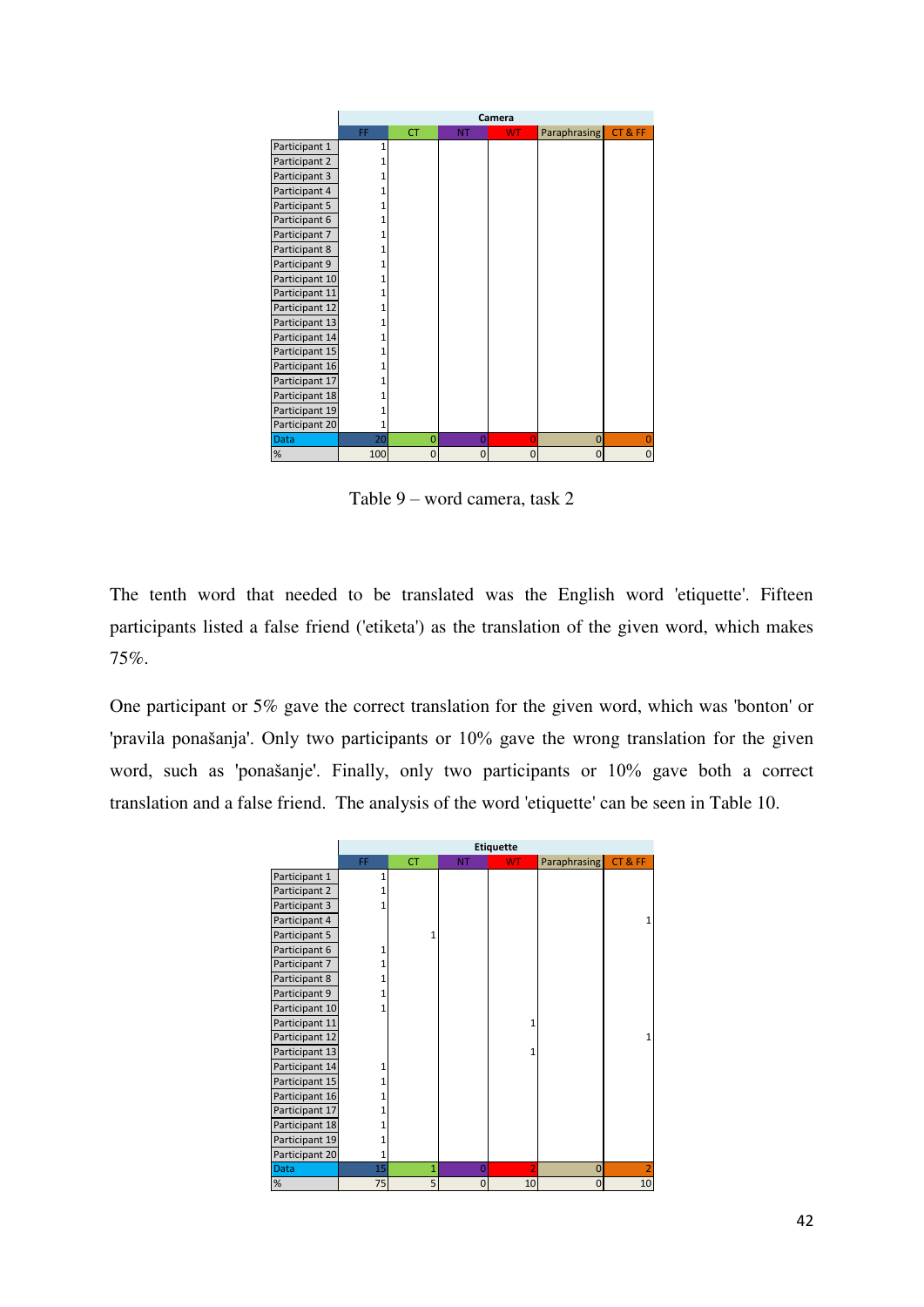#### Table 10 – word etiquette, task 2

The eleventh word that needed to be translated was the English word 'fabric'. Out of twenty participants, thirteen provided a false friend ('fabrika') as the translation, which makes 65%. Four participants or 20% gave the correct translation for the given word, which was 'tkanina'. Only three participants or 15% gave a wrong translation for the given word. Some of the answers were 'tvrtka' and 'materijali'. The analysis of the word 'fabric' can be seen in Table 11.



Table 11 – word fabric, task 2

The twelfth word was the English word 'manifestation'. Eleven participants or 55% provided a false friend ('manifestacija') as the translation of the word. One participant or 5% gave no translation for the given word. Surprisingly, eight participants or 40% gave the wrong translation, such as 'nekakav događaj' and 'priredba'. Not even one participant gave the correct translation ('pokazatelj') for the word. The analysis of the word 'manifestation' can be seen in Table 12.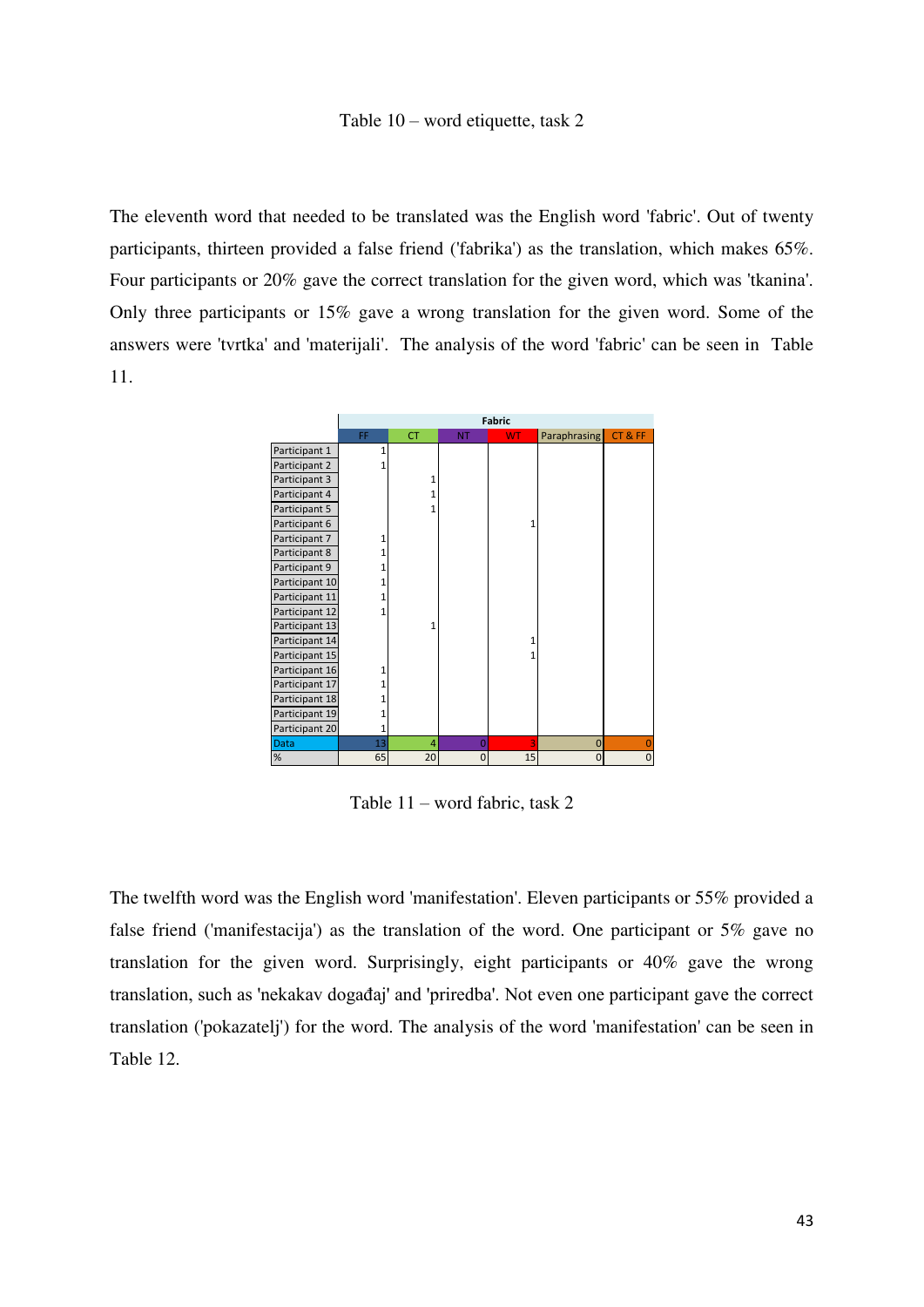|                |    | <b>Manifestation</b> |           |     |                     |          |
|----------------|----|----------------------|-----------|-----|---------------------|----------|
|                | FF | <b>CT</b>            | <b>NT</b> | WT. | <b>Paraphrasing</b> | CT&FF    |
| Participant 1  | 1  |                      |           |     |                     |          |
| Participant 2  |    |                      |           |     |                     |          |
| Participant 3  |    |                      |           |     |                     |          |
| Participant 4  | 1  |                      |           |     |                     |          |
| Participant 5  |    |                      |           |     |                     |          |
| Participant 6  |    |                      |           |     |                     |          |
| Participant 7  |    |                      |           |     |                     |          |
| Participant 8  |    |                      |           |     |                     |          |
| Participant 9  |    |                      |           |     |                     |          |
| Participant 10 |    |                      |           |     |                     |          |
| Participant 11 |    |                      |           |     |                     |          |
| Participant 12 | 1  |                      |           |     |                     |          |
| Participant 13 |    |                      |           |     |                     |          |
| Participant 14 |    |                      |           |     |                     |          |
| Participant 15 | 1  |                      |           |     |                     |          |
| Participant 16 |    |                      | 1         |     |                     |          |
| Participant 17 |    |                      |           | 1   |                     |          |
| Participant 18 |    |                      |           |     |                     |          |
| Participant 19 |    |                      |           |     |                     |          |
| Participant 20 | 1  |                      |           |     |                     |          |
| Data           | 11 | $\overline{0}$       | 1         | 8   | $\overline{0}$      |          |
| %              | 55 | $\mathbf 0$          | 5         | 40  | $\overline{0}$      | $\Omega$ |

Table 12 – word manifestation, task 2

The thirteenth word was the English word 'confectionery'. Out of twenty participants, twelve provided a false friend ('konfekcija') as the translation of the word, which makes 60%. Not even one participant gave the correct translation (slatkiši). Five participants or 25% gave no translation. Only three participants or 15% gave the wrong translation, such as 'odjeća' and 'šivaona'. The analysis of the word 'confectionery' can be seen in Table 13.

|                |    |                |           | Confectionery |                     |             |
|----------------|----|----------------|-----------|---------------|---------------------|-------------|
|                | FF | <b>CT</b>      | <b>NT</b> | <b>WT</b>     | <b>Paraphrasing</b> | CT&FF       |
| Participant 1  | 1  |                |           |               |                     |             |
| Participant 2  |    |                |           |               |                     |             |
| Participant 3  |    |                |           |               |                     |             |
| Participant 4  |    |                |           |               |                     |             |
| Participant 5  |    |                | 1         |               |                     |             |
| Participant 6  |    |                |           |               |                     |             |
| Participant 7  |    |                |           |               |                     |             |
| Participant 8  |    |                |           |               |                     |             |
| Participant 9  |    |                |           |               |                     |             |
| Participant 10 |    |                |           |               |                     |             |
| Participant 11 |    |                |           |               |                     |             |
| Participant 12 |    |                |           |               |                     |             |
| Participant 13 |    |                | 1         |               |                     |             |
| Participant 14 |    |                |           |               |                     |             |
| Participant 15 |    |                |           |               |                     |             |
| Participant 16 |    |                | 1         |               |                     |             |
| Participant 17 |    |                |           |               |                     |             |
| Participant 18 |    |                |           |               |                     |             |
| Participant 19 |    |                |           |               |                     |             |
| Participant 20 | 1  |                |           |               |                     |             |
| <b>Data</b>    | 12 | $\overline{0}$ | 5         | 3             | $\overline{0}$      |             |
| $\%$           | 60 | $\mathbf 0$    | 25        | 15            | $\overline{0}$      | $\mathbf 0$ |

Table 13 – word confectionery, task 2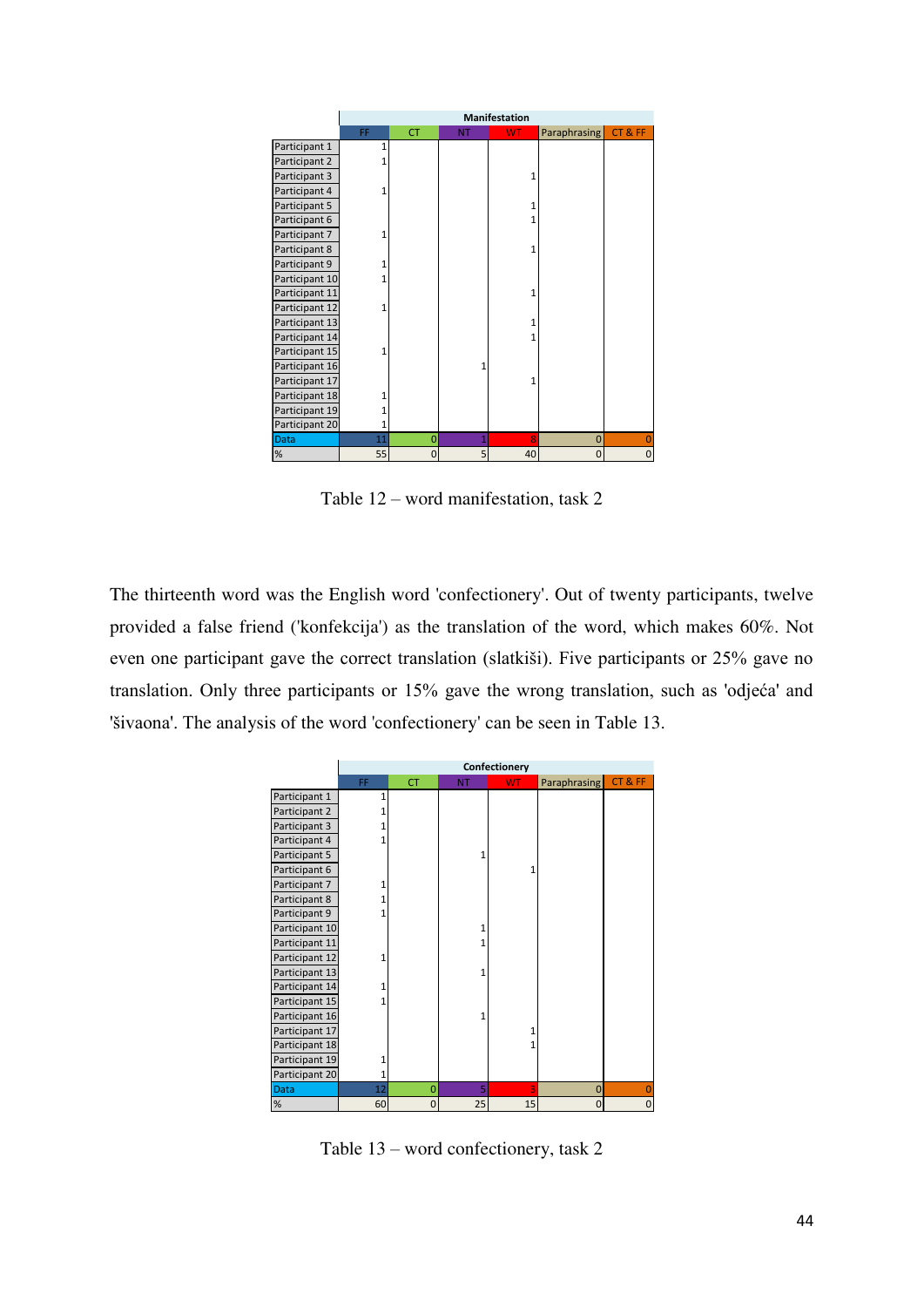The fourteenth word that needed to be translated was the Croatian word 'recept'. Out of twenty participants, seven provided a false friend ('receipt') as the translation of the word recept, which makes 35%. Two participants or 10% gave the correct translation for the given word, which was 'recipe' and 'prescription'. Eleven participants or 55% gave the wrong translation for the given word, one of them was 'račun'. The analysis of the word 'recept' can be seen in Table 14.



Table 14 – word recept, task 2

The fifteenth word that needed to be translated was the Croatian word 'karavan'. Out of twenty participants, only one or 5% gave the correct translation for the word, which is 'station wagon'. Ten participants or 50% provided a false friend ('caravan') as the translation of the word. Five participants or 25% gave no answer for the word. Four participants or 20% gave the wrong translation, such as 'car' and 'van'. The analysis of the word 'karavan' can be seen in Table 15.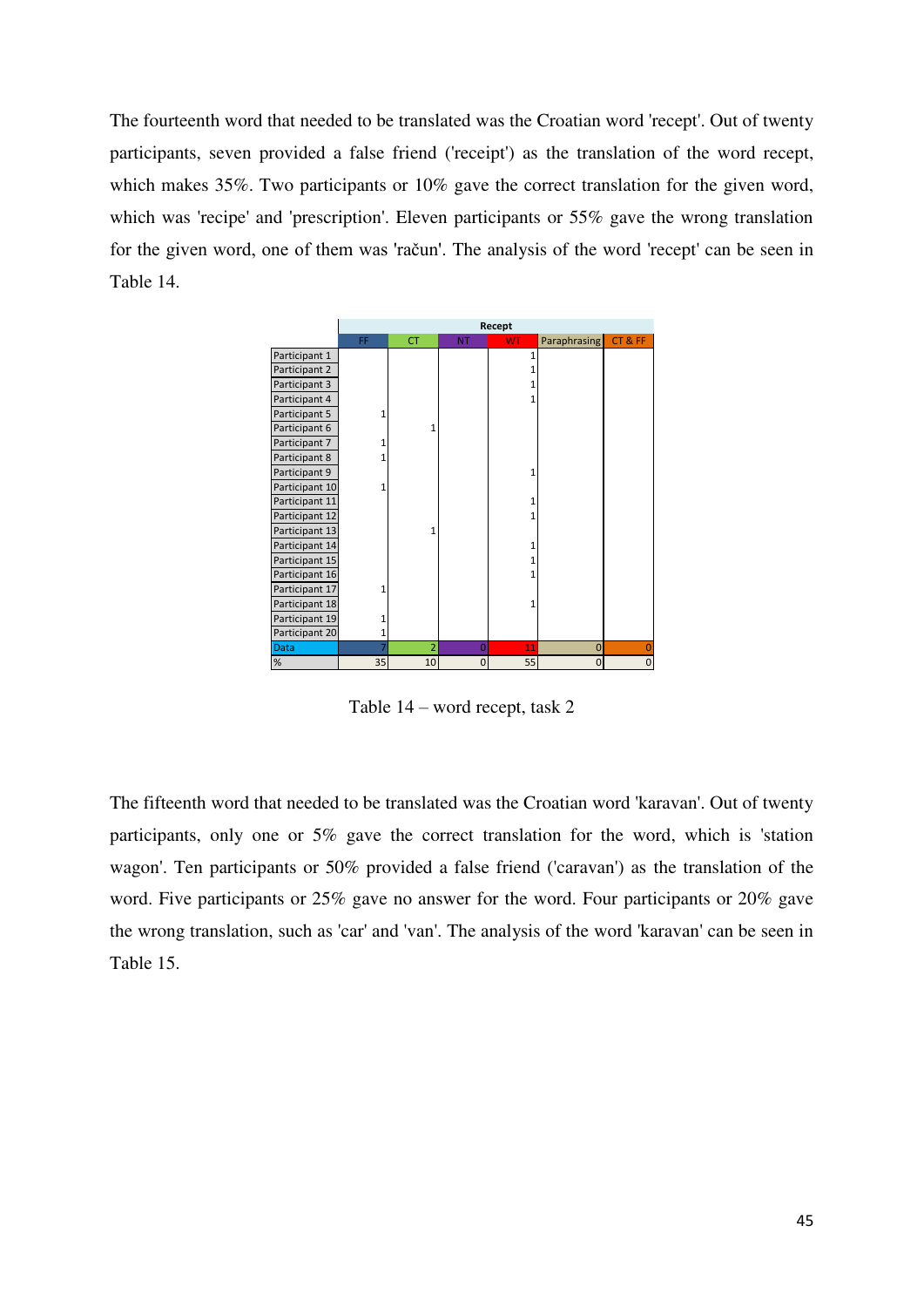|                |              |           |           | Karavan   |              |       |
|----------------|--------------|-----------|-----------|-----------|--------------|-------|
|                | FF           | <b>CT</b> | <b>NT</b> | <b>WT</b> | Paraphrasing | CT&FF |
| Participant 1  | $\mathbf{1}$ |           |           |           |              |       |
| Participant 2  |              |           |           |           |              |       |
| Participant 3  | 1            |           |           |           |              |       |
| Participant 4  | 1            |           |           |           |              |       |
| Participant 5  |              |           |           | 1         |              |       |
| Participant 6  | 1            |           |           |           |              |       |
| Participant 7  |              |           |           | 1         |              |       |
| Participant 8  |              |           |           |           |              |       |
| Participant 9  |              |           |           |           |              |       |
| Participant 10 |              |           |           | 1         |              |       |
| Participant 11 | 1            |           |           |           |              |       |
| Participant 12 |              | 1         |           |           |              |       |
| Participant 13 | 1            |           |           |           |              |       |
| Participant 14 |              |           |           |           |              |       |
| Participant 15 |              |           |           |           |              |       |
| Participant 16 |              |           |           |           |              |       |
| Participant 17 |              |           |           |           |              |       |
| Participant 18 | 1            |           |           |           |              |       |
| Participant 19 |              |           |           | 1         |              |       |
| Participant 20 |              |           | 1         |           |              |       |
| <b>Data</b>    | 10           | 1         | 5         | 4         | $\Omega$     |       |
| %              | 50           | 5         | 25        | 20        | Ω            | 0     |

Table 15 – word karavan, task 2

The sixteenth word that needed to be translated was the English word 'receipt'. Out of twenty participants, thirteen provided a false friend ('recept') as the translation of the word, which makes 65%. Six participants or 30% gave the correct translation for the given word, which was 'račun'. Only one participant or 5% gave the wrong translation for the given word, by translating it as 'recipe'. The analysis of the word 'receipt' can be seen in Table 16.

|                |    |           |           | Receipt   |                     |          |
|----------------|----|-----------|-----------|-----------|---------------------|----------|
|                | FF | <b>CT</b> | <b>NT</b> | <b>WT</b> | <b>Paraphrasing</b> | CT&FF    |
| Participant 1  | 1  |           |           |           |                     |          |
| Participant 2  |    |           |           |           |                     |          |
| Participant 3  |    |           |           |           |                     |          |
| Participant 4  |    |           |           |           |                     |          |
| Participant 5  |    |           |           |           |                     |          |
| Participant 6  |    | 1         |           |           |                     |          |
| Participant 7  |    |           |           |           |                     |          |
| Participant 8  |    |           |           |           |                     |          |
| Participant 9  |    | 1         |           |           |                     |          |
| Participant 10 |    |           |           |           |                     |          |
| Participant 11 |    | 1         |           |           |                     |          |
| Participant 12 |    |           |           |           |                     |          |
| Participant 13 |    | 1         |           |           |                     |          |
| Participant 14 |    |           |           |           |                     |          |
| Participant 15 |    |           |           |           |                     |          |
| Participant 16 |    |           |           |           |                     |          |
| Participant 17 |    |           |           |           |                     |          |
| Participant 18 |    |           |           |           |                     |          |
| Participant 19 |    |           |           |           |                     |          |
| Participant 20 | 1  |           |           |           |                     |          |
| Data           | 13 | 6         | $\Omega$  |           | $\mathbf{0}$        |          |
| $\%$           | 65 | 30        | 0         | 5         | $\mathbf 0$         | $\Omega$ |

Table 16 – word receipt, task 2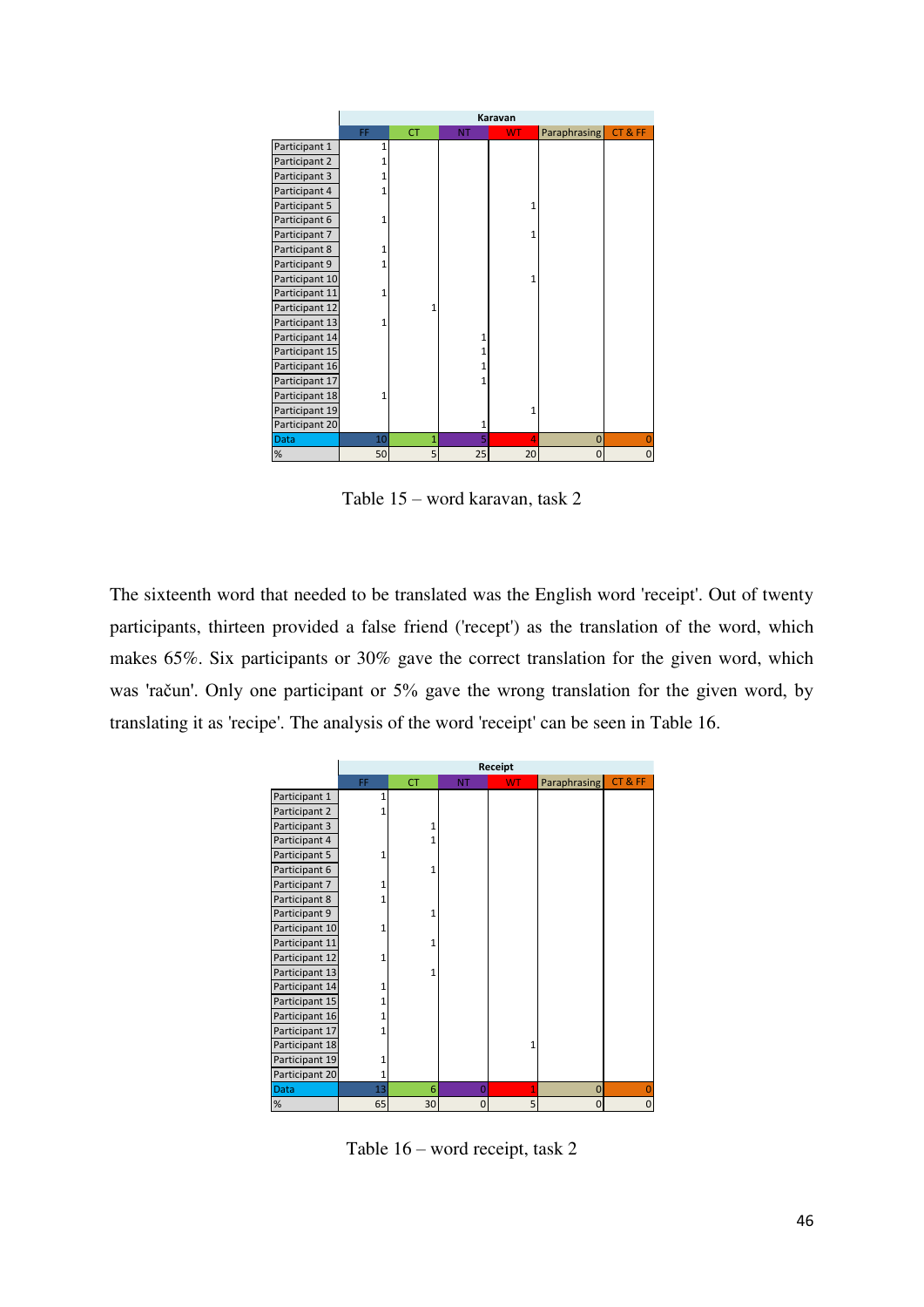The seventeenth word that needed to be translated was the English word 'conductor'. Out of twenty participants, nineteen provided a false friend ('kondukter') as the translation of the word, which makes 95%. Only one participant or 5% gave the correct translation for the given word, which was 'dirigent'. The analysis of the word 'conductor' can be seen in Table 17.



Table 17 – word conductor, task 2

The eighteenth word that needed to be translated was the English word 'fan'. Out of twenty participants, fifteen provided a false friend ('fen') as the translation, which makes 75%. Five participants or 25% gave the correct translation for the given word, which was 'ventilator' and 'obožavatelj'. The analysis of the word 'fan' can be seen in Table 18.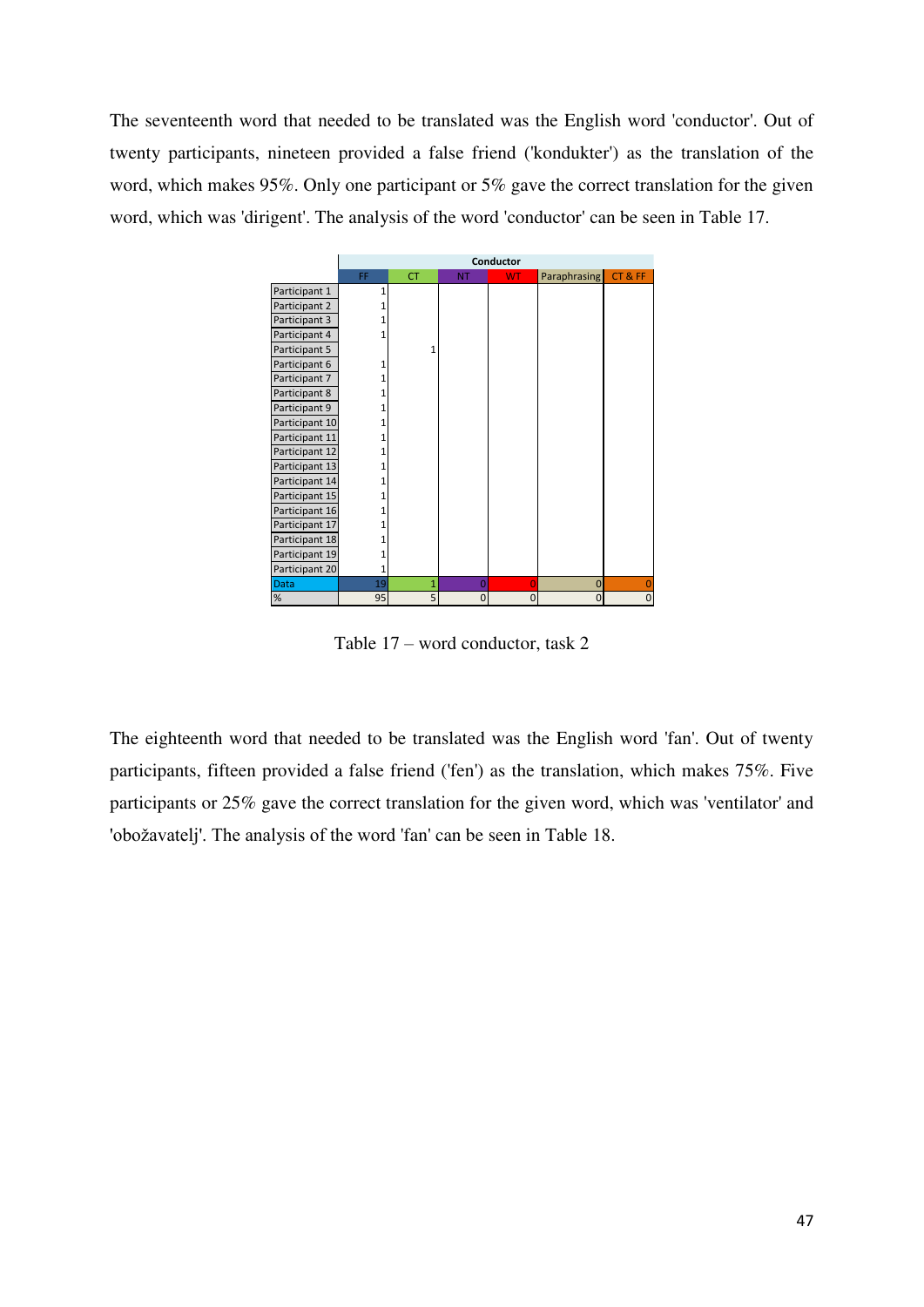|                |    |           |           | Fan       |                     |              |
|----------------|----|-----------|-----------|-----------|---------------------|--------------|
|                | FF | <b>CT</b> | <b>NT</b> | <b>WT</b> | <b>Paraphrasing</b> | CT&FF        |
| Participant 1  |    |           |           |           |                     |              |
| Participant 2  |    |           |           |           |                     |              |
| Participant 3  |    | 1         |           |           |                     |              |
| Participant 4  |    | 1         |           |           |                     |              |
| Participant 5  |    |           |           |           |                     |              |
| Participant 6  |    |           |           |           |                     |              |
| Participant 7  |    |           |           |           |                     |              |
| Participant 8  |    |           |           |           |                     |              |
| Participant 9  |    | 1         |           |           |                     |              |
| Participant 10 |    |           |           |           |                     |              |
| Participant 11 |    |           |           |           |                     |              |
| Participant 12 |    |           |           |           |                     |              |
| Participant 13 |    | 1         |           |           |                     |              |
| Participant 14 |    |           |           |           |                     |              |
| Participant 15 |    | 1         |           |           |                     |              |
| Participant 16 |    |           |           |           |                     |              |
| Participant 17 |    |           |           |           |                     |              |
| Participant 18 |    |           |           |           |                     |              |
| Participant 19 |    |           |           |           |                     |              |
| Participant 20 | 1  |           |           |           |                     |              |
| Data           | 15 | 5         | 0         | $\Omega$  | 0                   |              |
| $\%$           | 75 | 25        | 0         | $\Omega$  | 0                   | $\mathbf{0}$ |

Table 18 – word fan, task 2

To conclude, the general statistics for all the answers in the second task, were as follows: out of the final number of 360 translations, 219 translations or 61% were translations that included false friends, 59 translations or 16% were correct translations, 22 or 6% were without any translation, 57 or 16% were wrong translations and 3 translations or 0.83% were translations that included both false friends and correct translations.

|                |       |                |                | Task <sub>2</sub> |                |       |
|----------------|-------|----------------|----------------|-------------------|----------------|-------|
|                | FF    | <b>CT</b>      | <b>NT</b>      | <b>WT</b>         | Paraphrasing   | CT&FF |
| Participant 1  | 12    | 3              | 0              | 3                 | Ω              |       |
| Participant 2  | 14    | 1              | 1              |                   | 0              |       |
| Participant 3  | 7     |                | 1              | 3                 | 0              |       |
| Participant 4  | 8     | 6              | 0              | 3                 | $\mathbf 0$    |       |
| Participant 5  | 8     | 5              | 1              | 4                 | $\mathbf 0$    |       |
| Participant 6  | 8     | 5              | 0              | 5                 | $\mathbf 0$    |       |
| Participant 7  | 14    | $\overline{2}$ | 0              | 2                 | 0              |       |
| Participant 8  | 14    | 1              | $\mathbf 0$    | 3                 | $\Omega$       |       |
| Participant 9  | 12    | 4              | 1              | 1                 | 0              |       |
| Participant 10 | 12    | 1              | 3              | $\overline{2}$    | $\overline{0}$ |       |
| Participant 11 | 8     | 4              | $\overline{c}$ | 4                 | 0              |       |
| Participant 12 | 12    | 3              | $\overline{1}$ | 1                 | $\mathbf 0$    |       |
| Participant 13 | 7     | 6              | 1              | 3                 | 0              |       |
| Participant 14 | 11    | 1              | $\overline{2}$ | 4                 | $\mathbf 0$    |       |
| Participant 15 | 9     | 5              | 1              | 3                 | $\mathbf 0$    |       |
| Participant 16 | 11    | 1              | 4              | $\overline{2}$    | $\mathbf 0$    |       |
| Participant 17 | 12    | 1              | $\overline{a}$ | 3                 | $\mathbf 0$    |       |
| Participant 18 | 12    | U              | 0              | 6                 | $\Omega$       |       |
| Participant 19 | 14    | 2              | 0              | 2                 | 0              |       |
| Participant 20 | 14    | 1              | 2              | 1                 | $\Omega$       |       |
| Data           | 219   | 59             | 22             | 57                | $\Omega$       |       |
| $\%$           | 60,83 | 16,39          | 6,11           | 15,83             | 0,00           | 0,83  |

Table 19 – all word statistics, task 2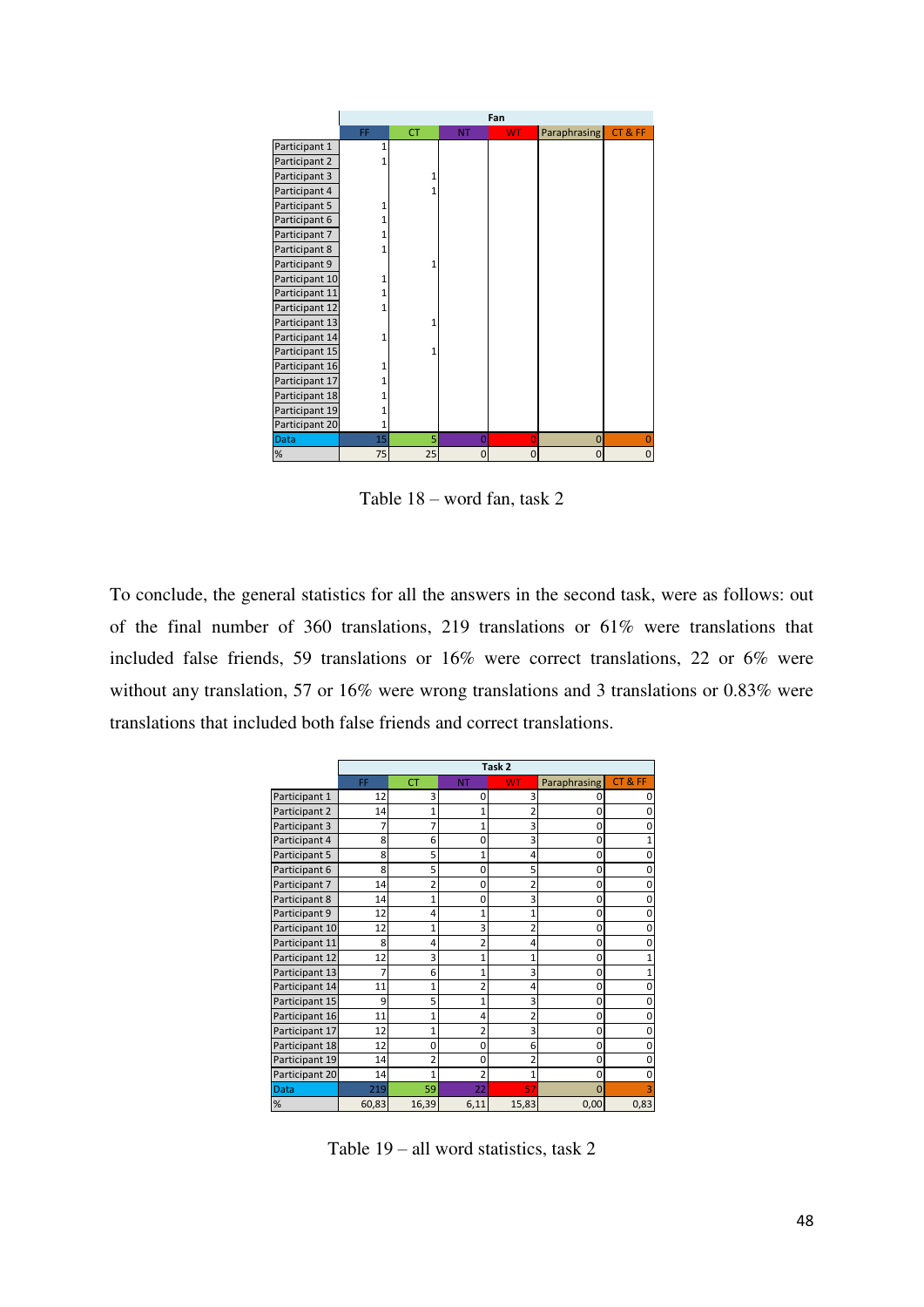## **7.3.1. Second task – reading pictures instead of words**

During the data analysis procedure, it became obvious that certain participants tended to read pictures instead of the words, despite the clear instructions. The statistics concerning this part were as follows

- Ambulance 12 participants or 60% read the given word and 8 participants or  $40\%$ read the picture during the interpretation
- Deviza 18 participants or 90% read the given word and 2 participants or 10% read the picture during the interpretation
- Provision 19 participants or 95% read the given word and 1 participant or 5% read the picture during the interpretation
- Solid 19 participants or 95% read the given word and 1 participant or 5% read the picture during the interpretation
- Tiket 11 participants or 55% read the given word and 9 participants or 45% read the picture during the interpretation
- Programme 17 participants or 85% read the given word and 3 participants or 15% read the picture during the interpretation
- Closet 10 participants or 50% read the given word and 10 participants or 50% read the picture during the interpretation
- Chef 17 participants or 85% read the given word and 3 participants or 15% read the picture during the interpretation
- Camera 19 participants or 95% read the given word and 1 participant or 5% read the picture during the interpretation
- Etiquette 17 participants or  $85\%$  read the given word and 3 participants or 15% read the picture during the interpretation
- Fabric 6 participants or 30% read the given word and 14 participants or 70% read the picture during the interpretation
- Manifestation 11 participants or 55% read the given word and 9 participants or 45% read the picture during the interpretation
- Confectionery 16 participants or 80% read the given word and 4 participants or 20% read the picture during the interpretation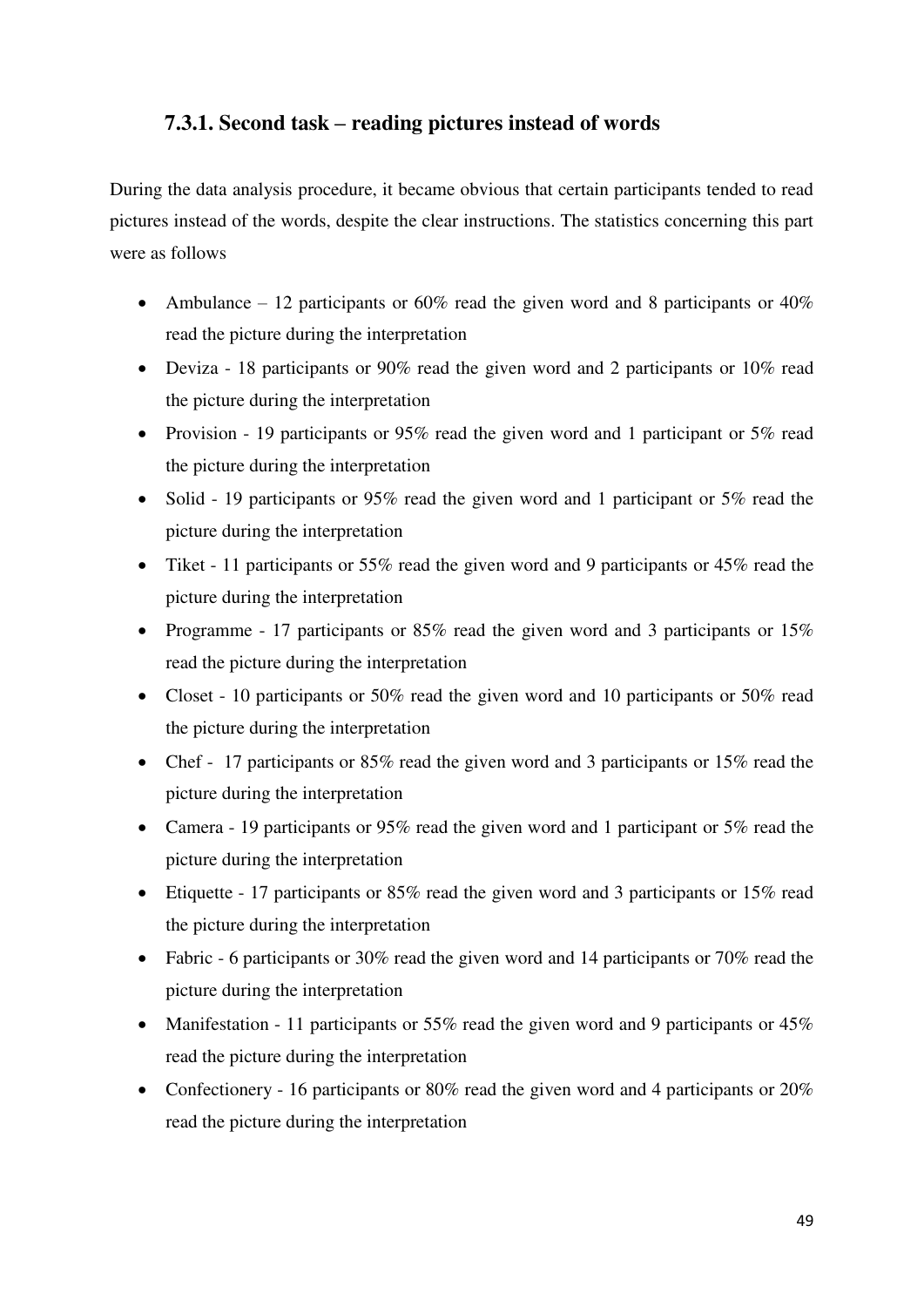- Recept 13 participants or 65% read the given word and 7 participants or 35% read the picture during the interpretation
- Karavan 19 participants or 95% read the given word and 1 participant or 5% read the picture during the interpretation
- Receipt 13 participants or 65% read the given word and 7 participants or 35% read the picture during the interpretation
- Conductor 17 participants or 85% read the given word and 3 participants or 15% read the picture during the interpretation
- Fan 15 participants or 75% read the given word and 5 participants or 25% read the picture during the interpretation

Overall statistics can be found in the table below. It is clear that out of 360 words that needed to be translated, only 269 or 74.72% were translated by reading the words that needed to be translated. Further 91 words or 25.28% of translations were made by reading the pictures.

|                |               | Reading words and pictures task 2 |
|----------------|---------------|-----------------------------------|
|                | reading words | reading pictures                  |
| Participant 1  | 11            | 7                                 |
| Participant 2  | 12            | 6                                 |
| Participant 3  | 15            | 3                                 |
| Participant 4  | 13            | 5                                 |
| Participant 5  | 15            | $\overline{\mathbf{3}}$           |
| Participant 6  | 13            | 5                                 |
| Participant 7  | 15            | 3                                 |
| Participant 8  | 11            | $\overline{7}$                    |
| Participant 9  | 14            | $\overline{4}$                    |
| Participant 10 | 13            | 5                                 |
| Participant 11 | 13            | 5                                 |
| Participant 12 | 14            | $\overline{4}$                    |
| Participant 13 | 14            | $\overline{4}$                    |
| Participant 14 | 11            | $\overline{7}$                    |
| Participant 15 | 17            | $\overline{1}$                    |
| Participant 16 | 15            | 3                                 |
| Participant 17 | 14            | $\overline{4}$                    |
| Participant 18 | 9             | 9                                 |
| Participant 19 | 16            | $\overline{2}$                    |
| Participant 20 | 14            | $\overline{4}$                    |
| Data           | 269           | 91                                |
| %              | 74,72         | 25,28                             |

Table-reading words and pictures, task 2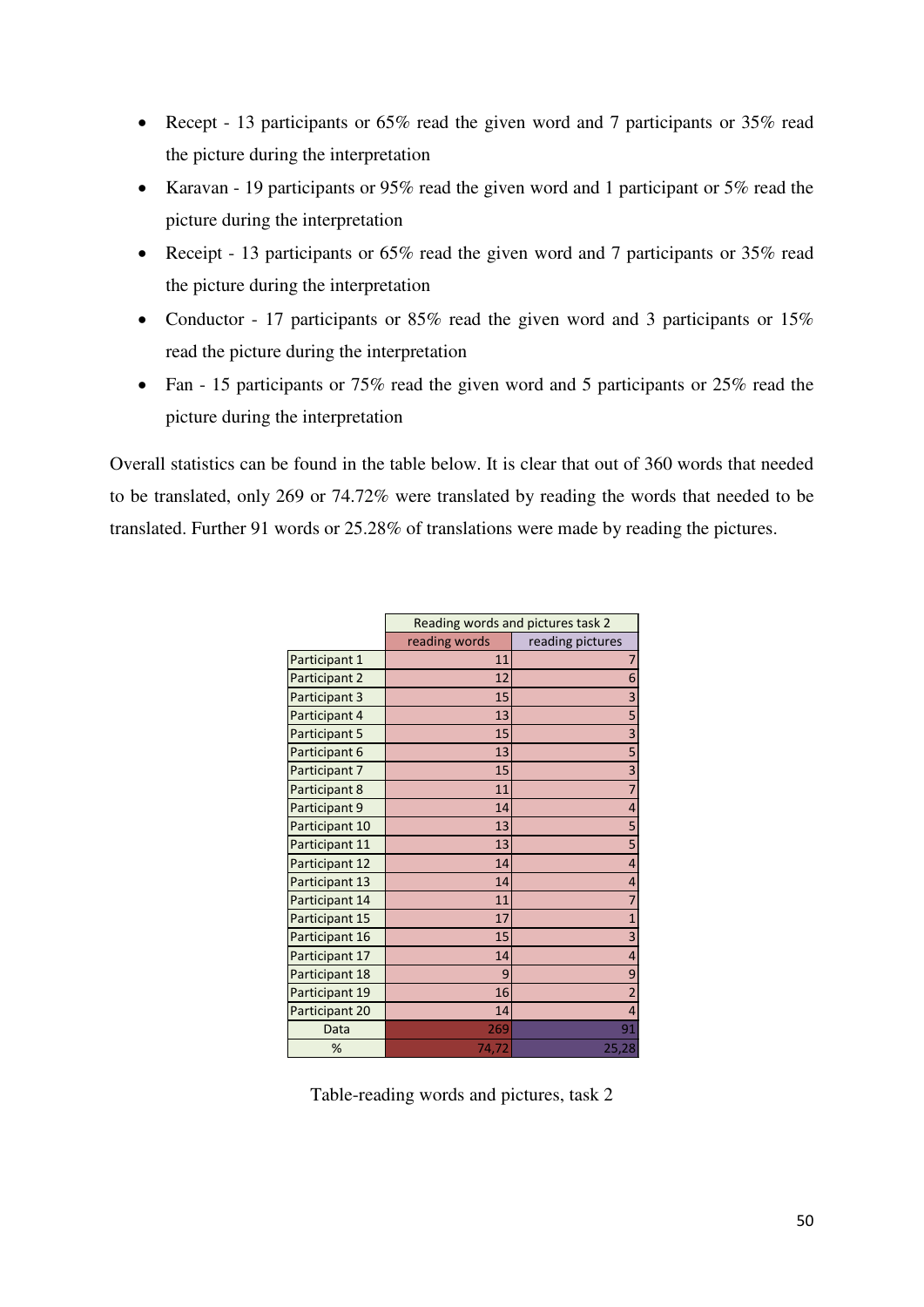#### **7.4. Third task**

The third task comprised ten sentences, that the participants had to read aloud and immediately translate. The translations were organized within six sections, as in the first and the second task. The participants did not know that the focus was not on the whole sentence, but rather on one word, or to be precise on the false friend.

The first sentence was: Mr.Smith had an affair with his secretary. The focus in this sentence was on the word 'affair'. Out of twenty participants, fourteen or 70% translated the word by using a false friend, 'afera'. The correct translation of the word affair had one subcategory, which is term shortening while the meaning stays intact. Only one participant or 5% provided the correct translation, which is 'ljubavna avantura'. Four participants or 20 % paraphrased the translation as 'vezu' or 'tajnu vezu'. The results can be seen in Table 1.



Table 1 – word affair, task 3

The second sentence was: Dodatne reklamacije ne primamo. The focus in this sentence was on the word 'reklamacije'. Out of twenty participants, ten or 50% translated the word by using a false friend, 'reclamations'. Only four participants or 20% provided the correct translation, which is 'complaints'. Six participants or 30 % gave no translation. The results can be seen in Table 2.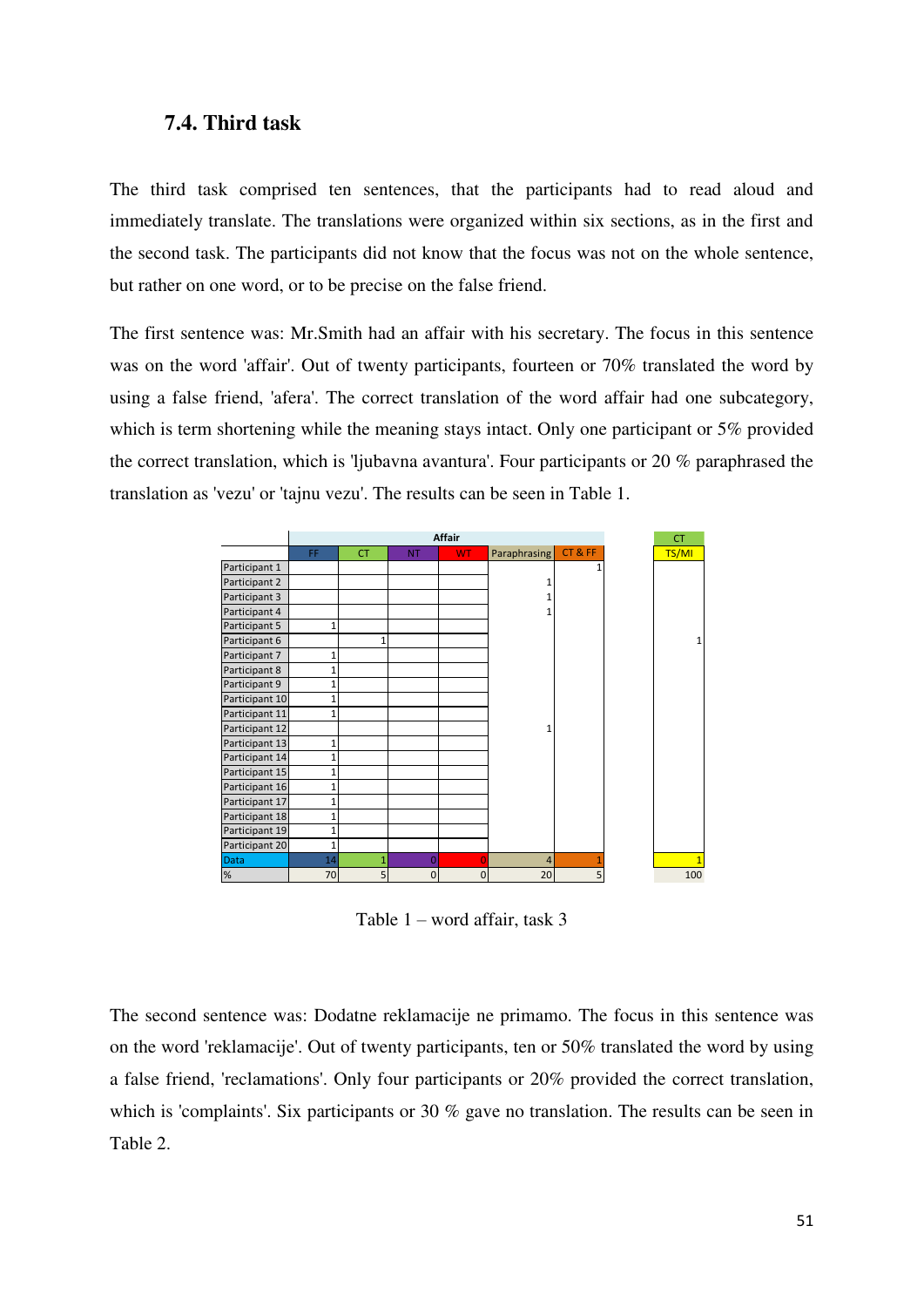|                | Reklamacije    |              |                 |                |                |       |
|----------------|----------------|--------------|-----------------|----------------|----------------|-------|
|                | FF             | <b>CT</b>    | <b>NT</b>       | <b>WT</b>      | Paraphrasing   | CT&FF |
| Participant 1  |                | 1            |                 |                |                |       |
| Participant 2  |                | 1            |                 |                |                |       |
| Participant 3  | 1              |              |                 |                |                |       |
| Participant 4  |                | 1            |                 |                |                |       |
| Participant 5  | 1              |              |                 |                |                |       |
| Participant 6  | $\overline{1}$ |              |                 |                |                |       |
| Participant 7  |                |              | 1               |                |                |       |
| Participant 8  |                |              |                 |                |                |       |
| Participant 9  | 1              |              |                 |                |                |       |
| Participant 10 | 1              |              |                 |                |                |       |
| Participant 11 | 1              |              |                 |                |                |       |
| Participant 12 |                |              | 1               |                |                |       |
| Participant 13 |                | $\mathbf{1}$ |                 |                |                |       |
| Participant 14 | 1              |              |                 |                |                |       |
| Participant 15 |                |              | 1               |                |                |       |
| Participant 16 |                |              | 1               |                |                |       |
| Participant 17 |                |              |                 |                |                |       |
| Participant 18 | 1              |              |                 |                |                |       |
| Participant 19 | 1              |              |                 |                |                |       |
| Participant 20 | $\overline{1}$ |              |                 |                |                |       |
| <b>Data</b>    | 10             | 4            | 6               | $\overline{0}$ | $\overline{0}$ |       |
| %              | 50             | 20           | 30 <sup>2</sup> | 0              | $\Omega$       | 0     |

Table 2 – word reklamacije, task 3

The third sentence was: Mrs Smith is a genial person. The focus in this sentence was on the word 'genial'. Out of twenty participants, half of them, i.e. ten or 50% translated the word by using a false friend, 'genijalan'. Only one participant or 5% provided the correct translation, which is 'ugodan, blag'. Two participants or 10 % gave no translation. Seven participants or 35% gave wrong translations, some of them are 'fantastična', 'fenomenalna', 'iskrena' and 'genijalka'. The results can be seen in Table 3.

|                |              |                |                | Genial    |                     |       |
|----------------|--------------|----------------|----------------|-----------|---------------------|-------|
|                | FF           | <b>CT</b>      | <b>NT</b>      | <b>WT</b> | <b>Paraphrasing</b> | CT&FF |
| Participant 1  | 1            |                |                |           |                     |       |
| Participant 2  | 1            |                |                |           |                     |       |
| Participant 3  | 1            |                |                |           |                     |       |
| Participant 4  | 1            |                |                |           |                     |       |
| Participant 5  | 1            |                |                |           |                     |       |
| Participant 6  |              |                | 1              |           |                     |       |
| Participant 7  | 1            |                |                |           |                     |       |
| Participant 8  |              |                | 1              |           |                     |       |
| Participant 9  |              |                |                | 1         |                     |       |
| Participant 10 |              |                |                | 1         |                     |       |
| Participant 11 | 1            |                |                |           |                     |       |
| Participant 12 |              |                |                | 1         |                     |       |
| Participant 13 |              |                |                | 1         |                     |       |
| Participant 14 | $\mathbf{1}$ |                |                |           |                     |       |
| Participant 15 | $\mathbf{1}$ |                |                |           |                     |       |
| Participant 16 | $\mathbf{1}$ |                |                |           |                     |       |
| Participant 17 |              |                |                | 1         |                     |       |
| Participant 18 |              |                |                | 1         |                     |       |
| Participant 19 |              | 1              |                |           |                     |       |
| Participant 20 |              |                |                | 1         |                     |       |
| <b>Data</b>    | 10           | $\overline{1}$ | $\overline{2}$ | 7         | $\overline{0}$      |       |
| $\%$           | 50           | 5              | 10             | 35        | $\Omega$            | 0     |

Table 3 – word genial, task 3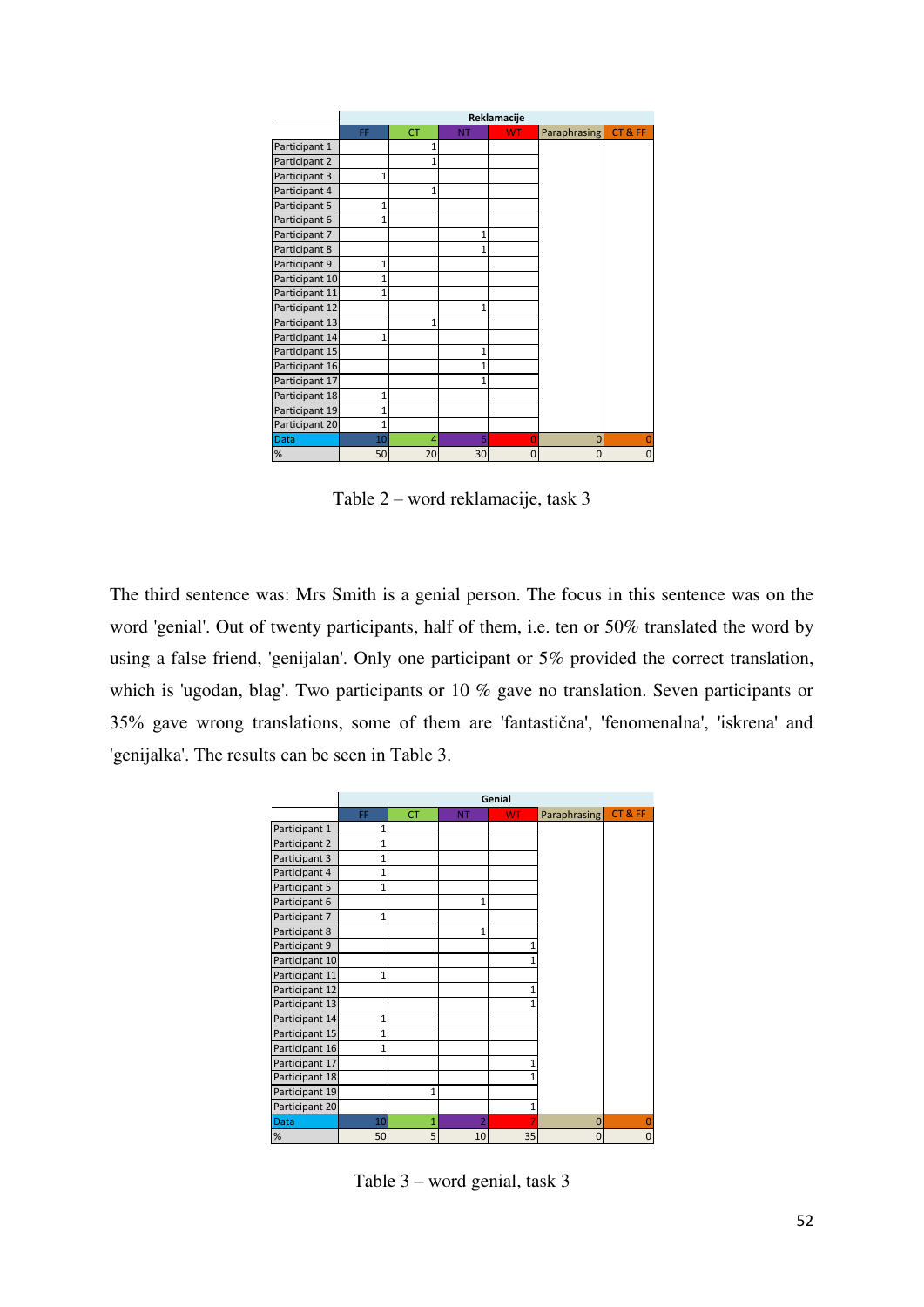The fourth sentence was: His boss is always saying that he is more than just an industrious worker. The focus in this sentence was on the word 'industrious'. Out of twenty participants, nine or 45% translated the word by using a false friend, 'industrijski'. Only one participant or 5% provided the correct translation, which is 'marljiv, vrijedan'. Also, only one participant or 5% did not provide any translation. Nine participants or 45 % gave wrong translations, some of them were 'obični' and 'tvornički', '' The results can be seen in Table 4.

|                |              |           |           | <b>Industrious</b> |                     |             |
|----------------|--------------|-----------|-----------|--------------------|---------------------|-------------|
|                | FF           | <b>CT</b> | <b>NT</b> | <b>WT</b>          | <b>Paraphrasing</b> | CT&FF       |
| Participant 1  | $\mathbf{1}$ |           |           |                    |                     |             |
| Participant 2  |              |           |           | 1                  |                     |             |
| Participant 3  |              |           |           |                    |                     |             |
| Participant 4  |              |           |           |                    |                     |             |
| Participant 5  | 1            |           |           |                    |                     |             |
| Participant 6  |              |           |           |                    |                     |             |
| Participant 7  |              |           |           |                    |                     |             |
| Participant 8  |              |           |           |                    |                     |             |
| Participant 9  | 1            |           |           |                    |                     |             |
| Participant 10 |              |           |           |                    |                     |             |
| Participant 11 | 1            |           |           |                    |                     |             |
| Participant 12 |              |           |           |                    |                     |             |
| Participant 13 | 1            |           |           |                    |                     |             |
| Participant 14 | 1            |           |           |                    |                     |             |
| Participant 15 |              |           |           |                    |                     |             |
| Participant 16 | 1            |           |           |                    |                     |             |
| Participant 17 |              |           |           |                    |                     |             |
| Participant 18 |              |           |           |                    |                     |             |
| Participant 19 |              | 1         |           |                    |                     |             |
| Participant 20 | 1            |           |           |                    |                     |             |
| <b>Data</b>    | 9            | 1         |           | 9                  | 0                   |             |
| %              | 45           | 5         | 5         | 45                 | 0                   | $\mathbf 0$ |

Table 4 – word industrious, task 3

The fifth sentence was: Glavni lik novele Dinka Šimunovića "Duga" je djevojčica Srna. The focus in this sentence was on the word 'novela'. Out of twenty participants, thirteen or 65% translated the word by using a false friend, 'novel'. Only five participants or 25% gave the correct translation, which is 'short story'. Two participants or 10 % gave a wrong translation, by translating the given word as 'story'. The results can be seen in Table 5.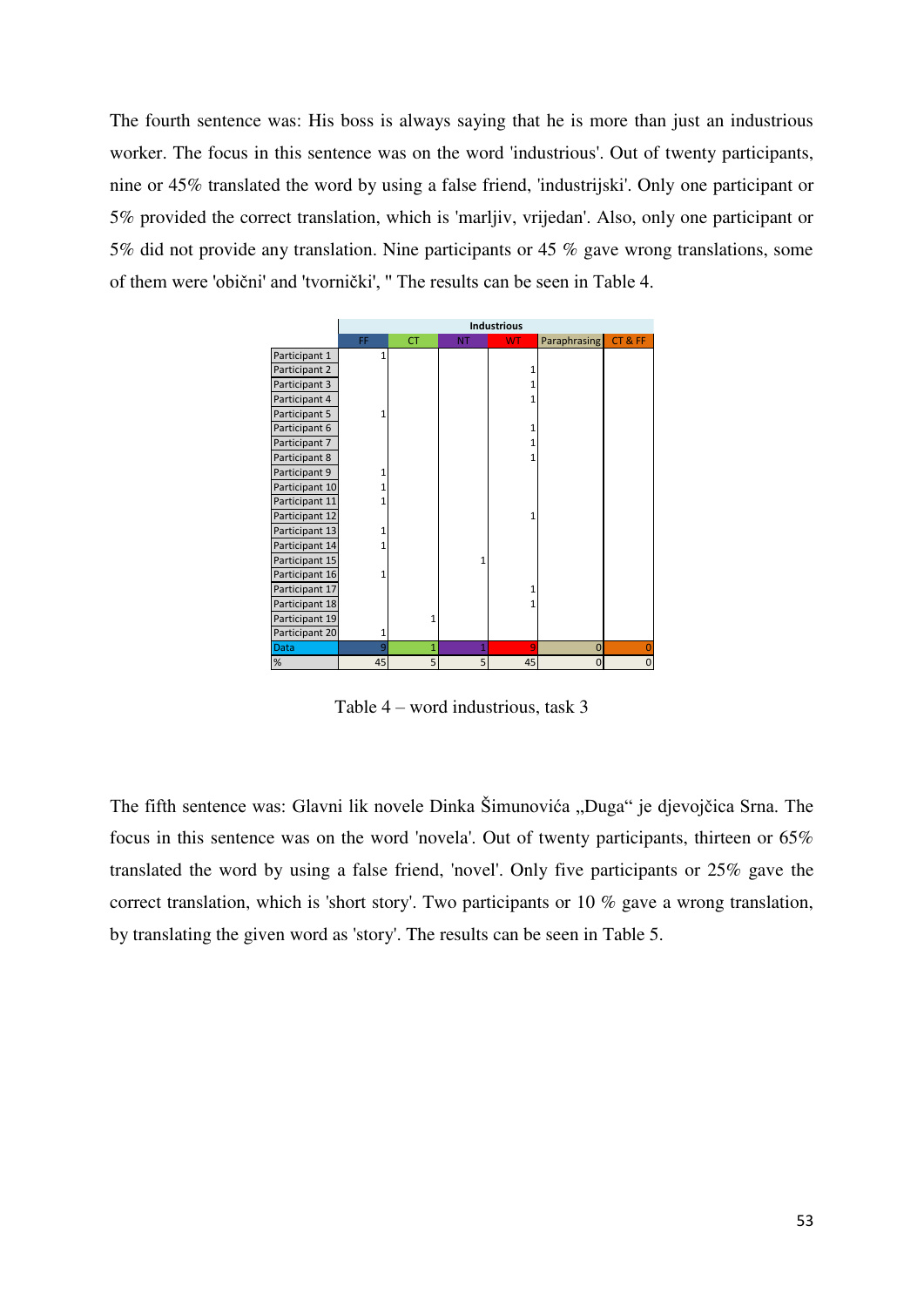|                |    |           |             | Novela    |                |       |
|----------------|----|-----------|-------------|-----------|----------------|-------|
|                | FF | <b>CT</b> | <b>NT</b>   | <b>WT</b> | Paraphrasing   | CT&FF |
| Participant 1  |    | 1         |             |           |                |       |
| Participant 2  | 1  |           |             |           |                |       |
| Participant 3  |    | 1         |             |           |                |       |
| Participant 4  | 1  |           |             |           |                |       |
| Participant 5  |    | 1         |             |           |                |       |
| Participant 6  | 1  |           |             |           |                |       |
| Participant 7  |    |           |             |           |                |       |
| Participant 8  |    |           |             |           |                |       |
| Participant 9  | 1  |           |             |           |                |       |
| Participant 10 |    |           |             |           |                |       |
| Participant 11 |    |           |             |           |                |       |
| Participant 12 |    |           |             |           |                |       |
| Participant 13 | 1  |           |             |           |                |       |
| Participant 14 | 1  |           |             |           |                |       |
| Participant 15 |    |           |             |           |                |       |
| Participant 16 |    |           |             |           |                |       |
| Participant 17 |    |           |             |           |                |       |
| Participant 18 |    | 1         |             |           |                |       |
| Participant 19 | 1  |           |             |           |                |       |
| Participant 20 | 1  |           |             |           |                |       |
| Data           | 13 | 5         | 0           | 2         | $\overline{0}$ |       |
| %              | 65 | 25        | $\mathbf 0$ | 10        | $\mathbf 0$    | 0     |

Table 5 – word novela, task 3

The sixth sentence was: He is an advocate of environmental rights. The focus in this sentence was on the word 'advocate'. Out of twenty participants, seven or 35% translated the word by using a false friend, 'advokat'. Only eight participants or 40% gave the correct translation, which is 'zagovornik'. Four participants or 20 % gave a wrong translation, by translating the given word as 'zastupnik' or 'borac'. One participant or 5% paraphrased the translation as 'on podupire'. The results can be seen in Table 6.

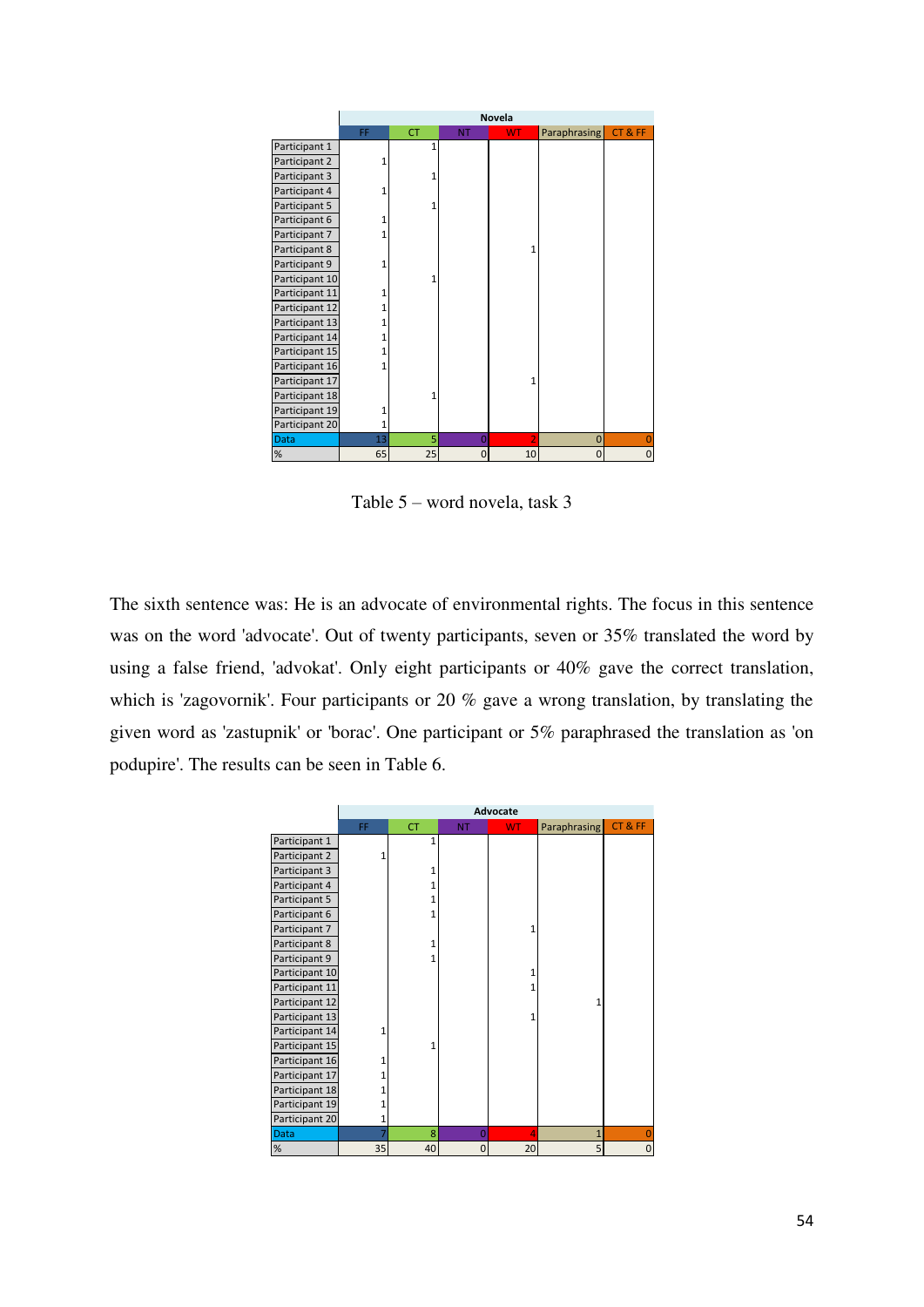#### Table 6 – word advocate, task 3

The seventh sentence was: Did you see that dress on that mannequin? It's absolutely gorgeous. The focus in this sentence was on the word 'mannequin'. Out of twenty participants, only two or 10% translated the word by using a false friend, 'manekenka'. Twelve participants or 60% gave the correct translation, which is '(krojačka) lutka'. Three participants or 15% gave no translation. One participant or 5 % gave a wrong translation, by translating the given word as 'izlog'. Two participants or 10% translated the word by giving both the correct answer and a false friend. The results can be seen in Table 7.



Table 7 – word mannequin, task 3

The eighth sentence was: Izuzetno mi se sviđa ova pjesma. Znaš li možda tko je kompozitor te pjesme. The focus in this sentence was on the word 'kompozitor'. Out of twenty participants, only one or 5% translated the word by using a false friend, 'compositor'. Eight participants or 40% gave the correct translation, which is 'composer'. Seven participants or 35 % gave a wrong translation, by translating the given word as 'author'. Four participants or 20% paraphrased the translation as follows: '... who composed it'. The results can be seen in Table 8.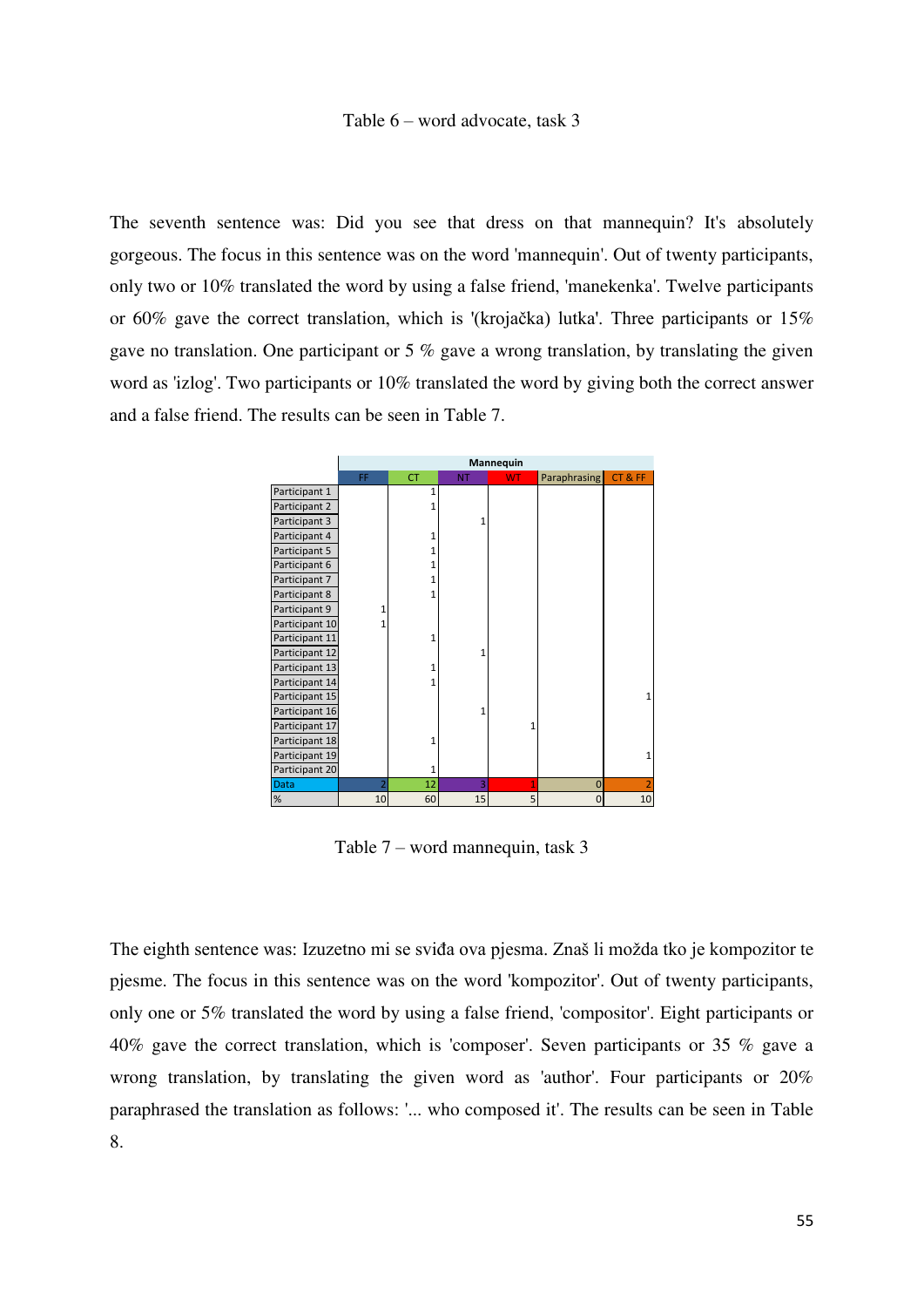|                | Kompozitor |           |           |              |                |       |
|----------------|------------|-----------|-----------|--------------|----------------|-------|
|                | FF         | <b>CT</b> | <b>NT</b> | <b>WT</b>    | Paraphrasing   | CT&FF |
| Participant 1  |            |           |           | 1            |                |       |
| Participant 2  |            | 1         |           |              |                |       |
| Participant 3  |            |           |           |              |                |       |
| Participant 4  |            | 1         |           |              |                |       |
| Participant 5  |            | 1         |           |              |                |       |
| Participant 6  |            |           |           |              | 1              |       |
| Participant 7  |            |           |           |              |                |       |
| Participant 8  |            |           |           |              | 1              |       |
| Participant 9  |            |           |           |              |                |       |
| Participant 10 |            |           |           |              | 1              |       |
| Participant 11 |            | 1         |           |              |                |       |
| Participant 12 |            | 1         |           |              |                |       |
| Participant 13 |            | 1         |           |              |                |       |
| Participant 14 |            | 1         |           |              |                |       |
| Participant 15 | 1          |           |           |              |                |       |
| Participant 16 |            |           |           | 1            |                |       |
| Participant 17 |            |           |           |              | 1              |       |
| Participant 18 |            | 1         |           |              |                |       |
| Participant 19 |            |           |           | 1            |                |       |
| Participant 20 |            |           |           | $\mathbf{1}$ |                |       |
| <b>Data</b>    |            | 8         | $\Omega$  | 7            | $\overline{4}$ |       |
| %              | 5          | 40        | $\Omega$  | 35           | 20             | 0     |

Table 8 – word kompozitor, task 3

The ninth sentence was: Nažalost kao student možeš raditi samo honorarne poslove. The focus in this sentence was on the word 'honorarne'. Out of twenty participants, six or 30% translated the word by using a false friend, 'honorary'. Only seven participants or 35% gave the correct translation, which is 'part time'. Three participants or 15 % gave no translation. Four participants or 20 % gave a wrong translation, by translating the given word as 'temporary'. The results can be seen in Table 9.

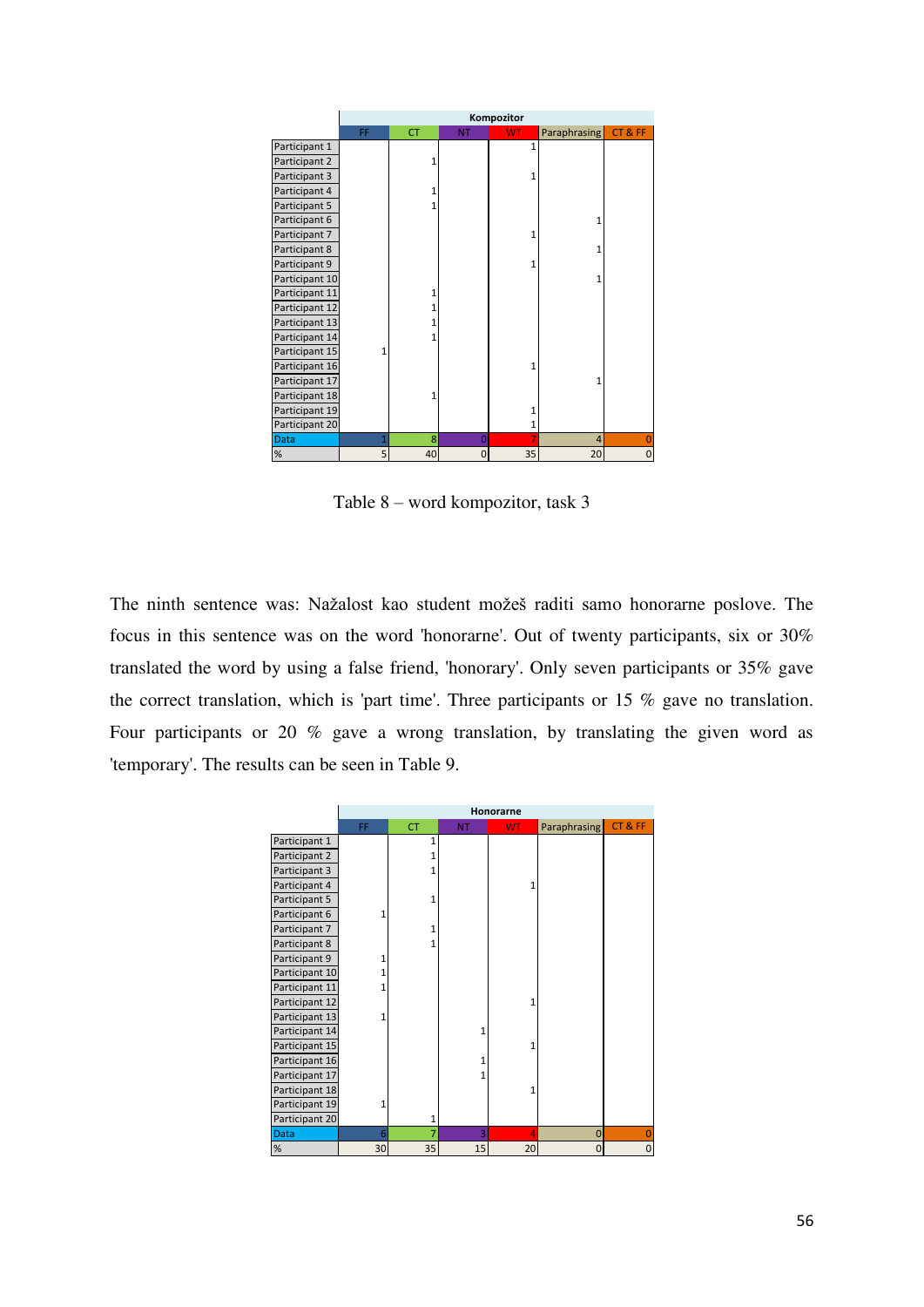#### Table 9 – word honorarne, task 3

The tenth sentence was: His extravagant pretensions only served to excite ridicule. The focus in this sentence was on the word 'extravagant'. Out of twenty participants, eighteen or 90% translated the word by using a false friend, 'ekstravagantan'. No one gave the correct translation, which was 'neumjeren, rasipan'. One participant or 5 % gave a wrong translation, by translating the given word as 'neobične' and also one participant or 5% gave no translation. The results can be seen in Table 10.



Table 10 – word extravagant, task 3

The general statistic for the third task are as follows: Out of 300 translations, 90 or 45% are false friends, 47 or 23.5% are correct translations, 16 or 8% are no translations, 35 or 17.5% are wrong translations, 9 or 4.5% are paraphrased translations and finally 3 or 1.5% are translations that included both a correct translation and a false friend. The results can be seen in Table 11.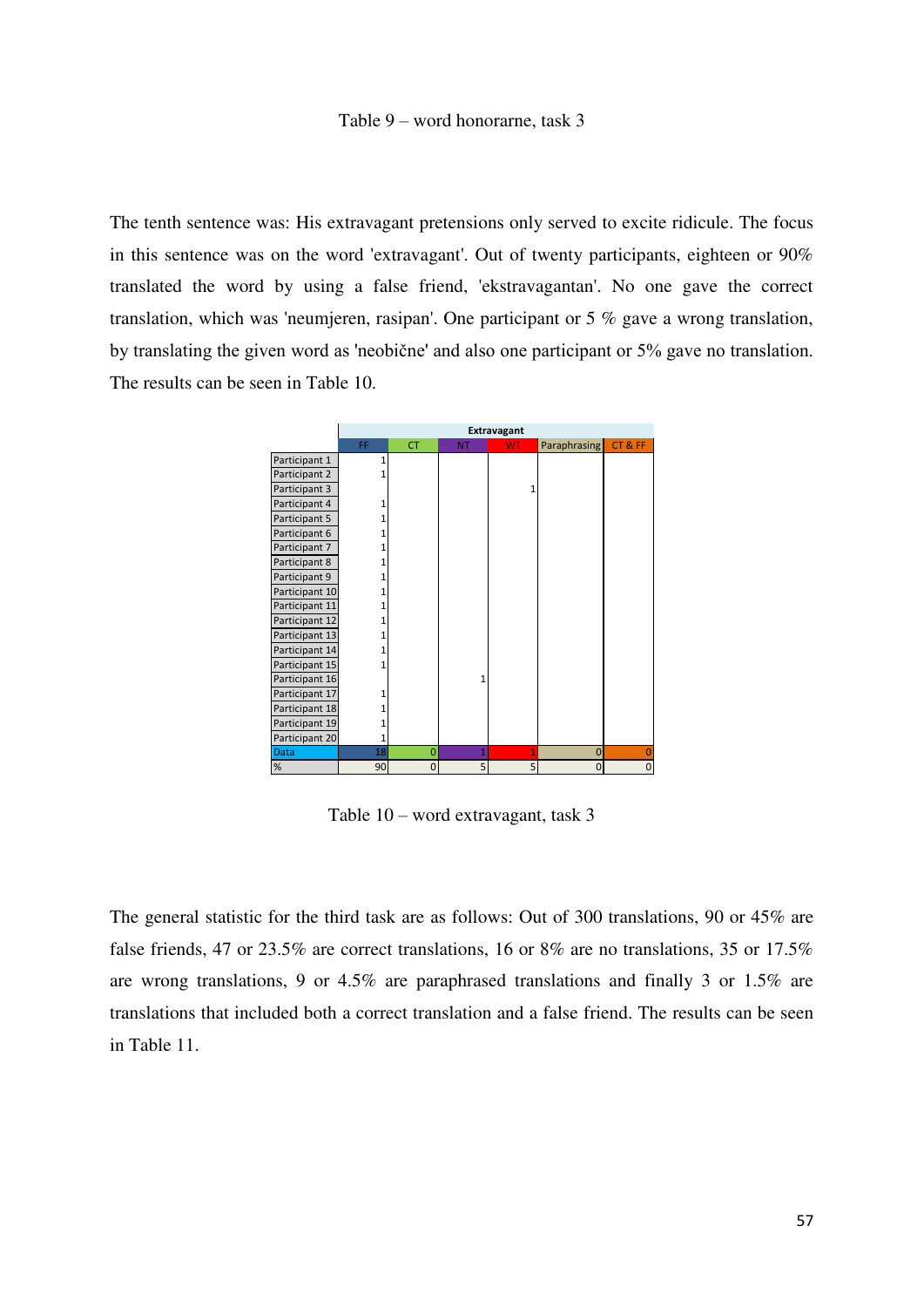|                | Task <sub>3</sub> |                |                |                |                |          |
|----------------|-------------------|----------------|----------------|----------------|----------------|----------|
|                | FF                | <b>CT</b>      | <b>NT</b>      | <b>WT</b>      | Paraphrasing   | CT&FF    |
| Participant 1  | 3                 | 5              | 0              |                |                |          |
| Participant 2  | 4                 | 4              | $\Omega$       |                |                |          |
| Participant 3  | $\overline{2}$    | 3              | $\overline{1}$ | 3              | 1              |          |
| Participant 4  | 3                 | 4              | $\mathbf 0$    | $\overline{2}$ | 1              | $\Omega$ |
| Participant 5  | 5                 | 5              | $\mathbf 0$    | 0              | 0              | $\Omega$ |
| Participant 6  | 4                 | 3              | 1              |                | 1              | $\Omega$ |
| Participant 7  | 4                 | $\overline{2}$ | 1              | 3              | $\Omega$       | $\Omega$ |
| Participant 8  | $\overline{2}$    | 3              | 2              |                | 1              | 0        |
| Participant 9  | 7                 | 1              | 0              | 2              | 0              | $\Omega$ |
| Participant 10 | 6                 | 1              | $\mathbf 0$    |                | 1              | 0        |
| Participant 11 | 7                 | $\overline{2}$ | 0              | 1              | 0              | $\Omega$ |
| Participant 12 | $\overline{2}$    | 1              | $\overline{2}$ | 3              | $\overline{2}$ | $\Omega$ |
| Participant 13 | 5                 | 3              | $\Omega$       | 2              | $\Omega$       | $\Omega$ |
| Participant 14 | 7                 | $\overline{2}$ | $\overline{1}$ | 0              | $\Omega$       | O        |
| Participant 15 | 5                 | 1              | $\overline{2}$ |                | 0              |          |
| Participant 16 | 5                 | 0              | 4              | 1              | 0              | $\Omega$ |
| Participant 17 | 3                 | 0              | $\overline{2}$ | 4              | 1              | $\Omega$ |
| Participant 18 | 4                 | 3              | $\mathbf 0$    | 3              | 0              | $\Omega$ |
| Participant 19 | 6                 | $\overline{2}$ | $\mathbf 0$    | 1              | 0              |          |
| Participant 20 | 6                 | $\overline{2}$ | $\mathbf 0$    | $\overline{2}$ | $\Omega$       | $\Omega$ |
| <b>Data</b>    | 90                | 47             | 16             | 35             | 9              |          |
| %              | 45                | 23,5           | 8              | 17,5           | 4,5            | 1,5      |

Table 11 – all word statistics, task 3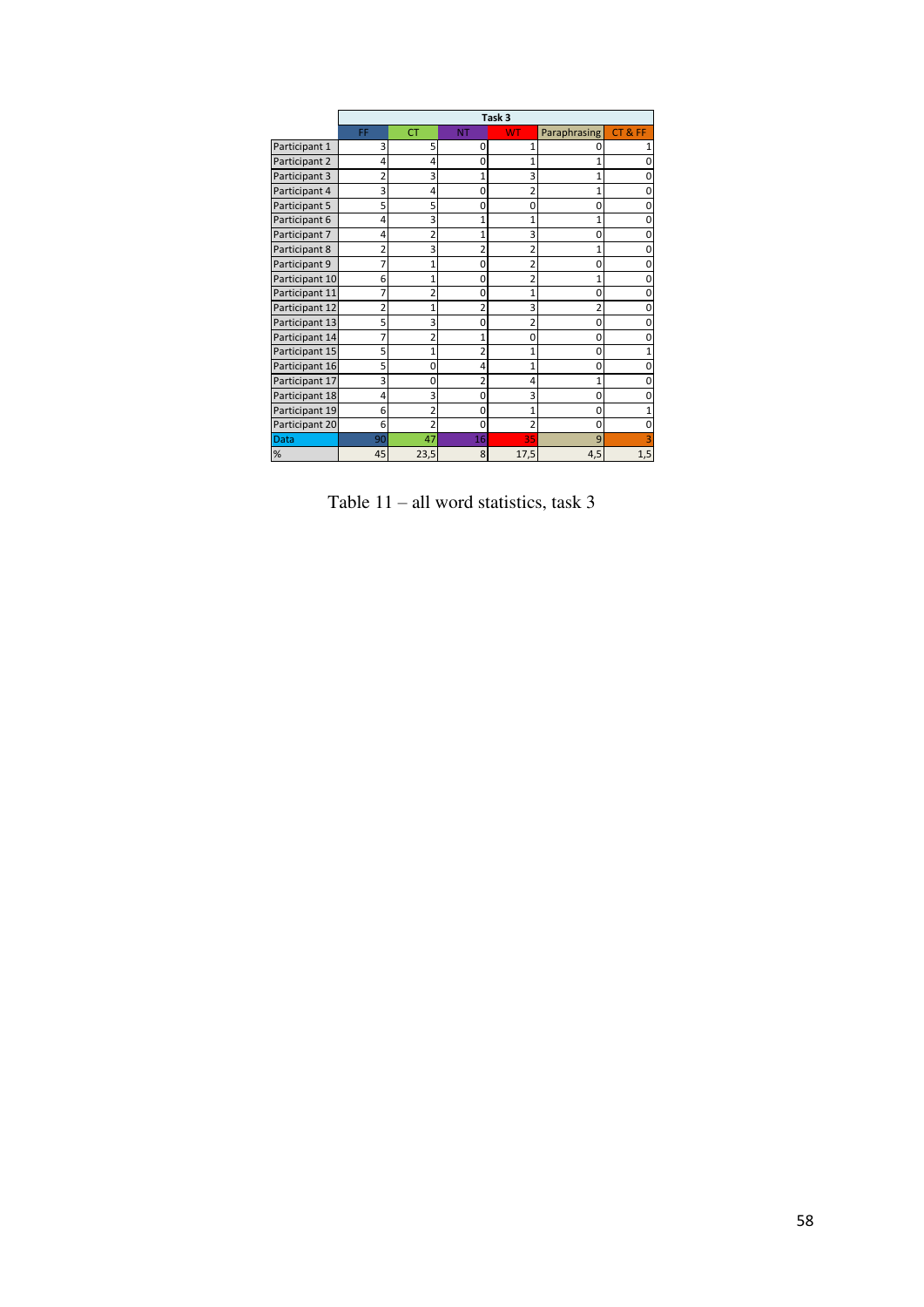### **8. Discussion**

After analyzing and comparing the results of the three tasks, it is certain that the first hypothesis turned out to be true. The oral interpretation of isolated false friends resulted in more errors than the interpretation of false friends within a sentence, whereby the second part confirms the third hypothesis. An appropriate context, i.e. false friends used in a sentence resulted in fewer errors during the oral interpretation. The second hypothesis was also confirmed because misleading visual input did increase the number of errors during the interpretation of the false friend. Another interesting thing could be observed in the second task, not only were the pictures a misleading visual input, but many participants read the pictures instead of reading the actual words. As far as the confirmation of the first and the third hypothesis is concerned, the results are not surprising, because it is quite clear that in some cases the context can play a big role in understanding a certain word. As expected, context did influence false friend interpretation in a way that it reduced the errors. The context may help in understanding a certain word, but it also helps with the translation or interpretation.

The results were also expected because it is well known that people make more errors when distracted or misled. Participants did make a lot of errors while interpreting false friends, and there are two major reasons for that. The first one lies in the manner of translation, i.e. they had to orally interpret everything. For that purpose oral production was taken as the source of the thesis because it makes participants make mistakes and errors. Unlike written translation, oral interpretation leaves no space for the interpreter to think twice or to take some time if needed, it includes constant pressure on the participants. The second reason lies in the instructions. The participants were told that they should translate the words as quickly as possible, which additionally increased their level of stress and also resulted in more errors.

During the data collection, all the participants were searching for the approval of the researcher, some of them directly by asking if they gave an appropriate translation, some of them indirectly by nodding their head. Although it was nowhere mentioned that the study focuses on false friends, the participants immediately concluded that the study was about false friends. Some of them were also trying to buy themselves some time, so they commented the words, or discussed the instructions or just made hesitation pauses.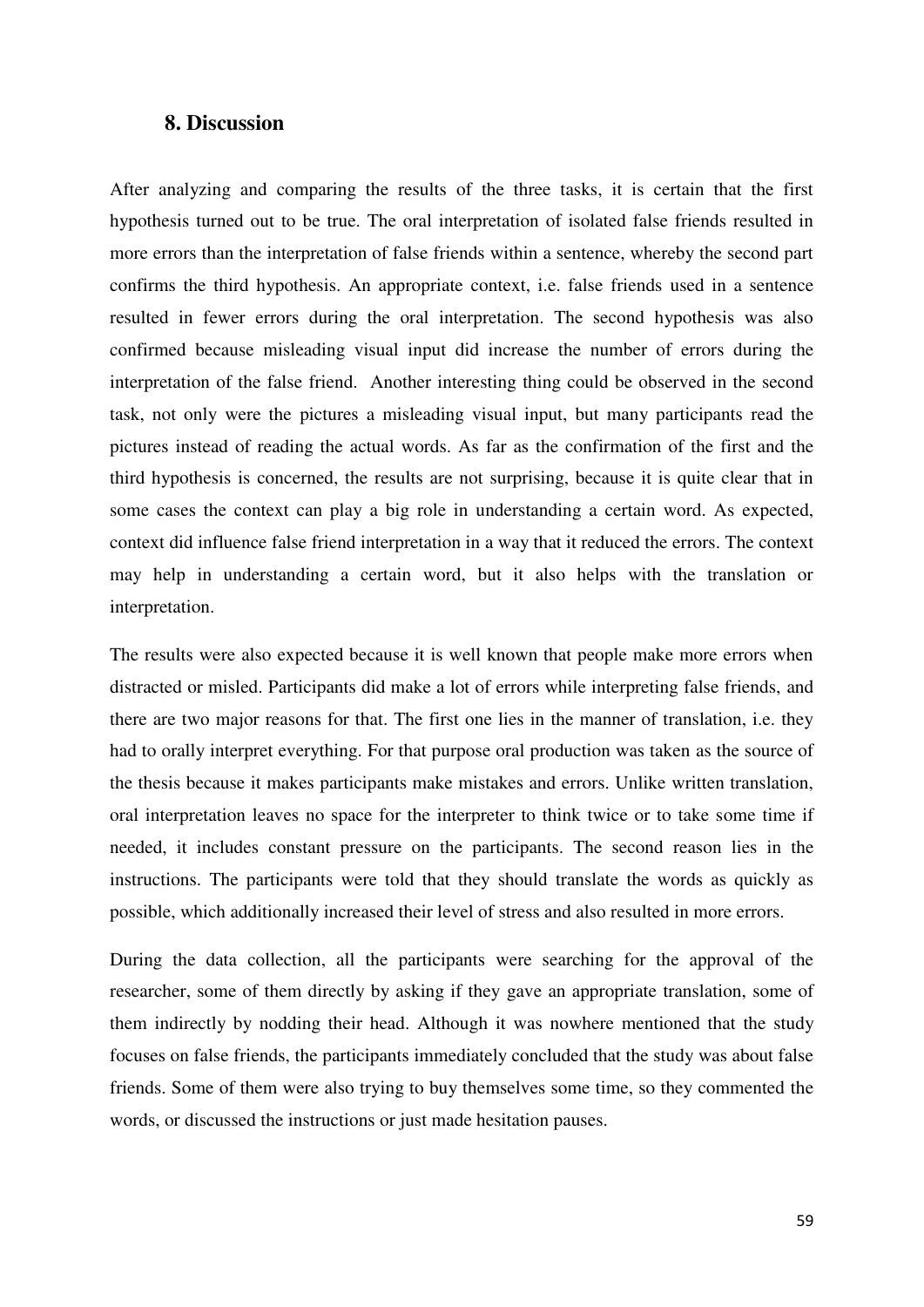Their level of stress increased from the first task to the last one. In the second task, the participants realized that the pictures, that is, the visual input is supposed to mislead them. Some of them even said that they saw that the pictures are there to trick them, but regardless of their observation, they still made mistakes by translating the words as false friends.

In certain situations, participants were trying to sound eloquent and proficient, although they knew that the focus of the study was on false friends. For example, the word 'conducter', was frequently translated as 'bakula'. Even though 'bakula' was their first answer, participants were searching for another word in Standard Croatian, because they knew that 'bakula' belongs to a dialect. A similar thing also happened in the case of the translation of the word 'fabric', where participants answered 'fabrika', but after answering they took a short break to find the equivalent in Standard Croatian.

In the third task, some participants focused more on translating the words in the sentences than on the translation of the false friend. Most of the participants also provided more translations for one sentence, because they wanted to sound as formal as possible.

Furthermore, two male students were involved in the study. In task two, when they had to translate the word 'karavan', after the translation, they started to apologize, because they realized that it was expected of them to give a translation of a type of car, but they wanted to highlight that they were not really that much into cars. This is quite interesting because it shows that even for translations there are certain stereotypes and expectations, that individuals impose on themselves. A similar thing was also noticeable among the students whose second major was the Croatian language and literature. In the third task, when they had to translate the sentence with the false friend 'novel', they commented that they talked about that and that they should know this.

The present study can to a certain extent be explained in the frames of the bilingual - dual code theory. It is possible that two systems of languages are stored separately, as the theory suggests, but via connectors, they are connected to each other. During the tasks, the participants did make errors in Croatian-English and English-Croatian false friends, which in a way confirm the connections between the two languages. Nevertheless, after the task was completed, they were able to translate the words correctly without interferences of the second language. In addition, a visual input did interfere in the process of translation, which can be accredited to the fact that an imaging system is connected to systems of both languages.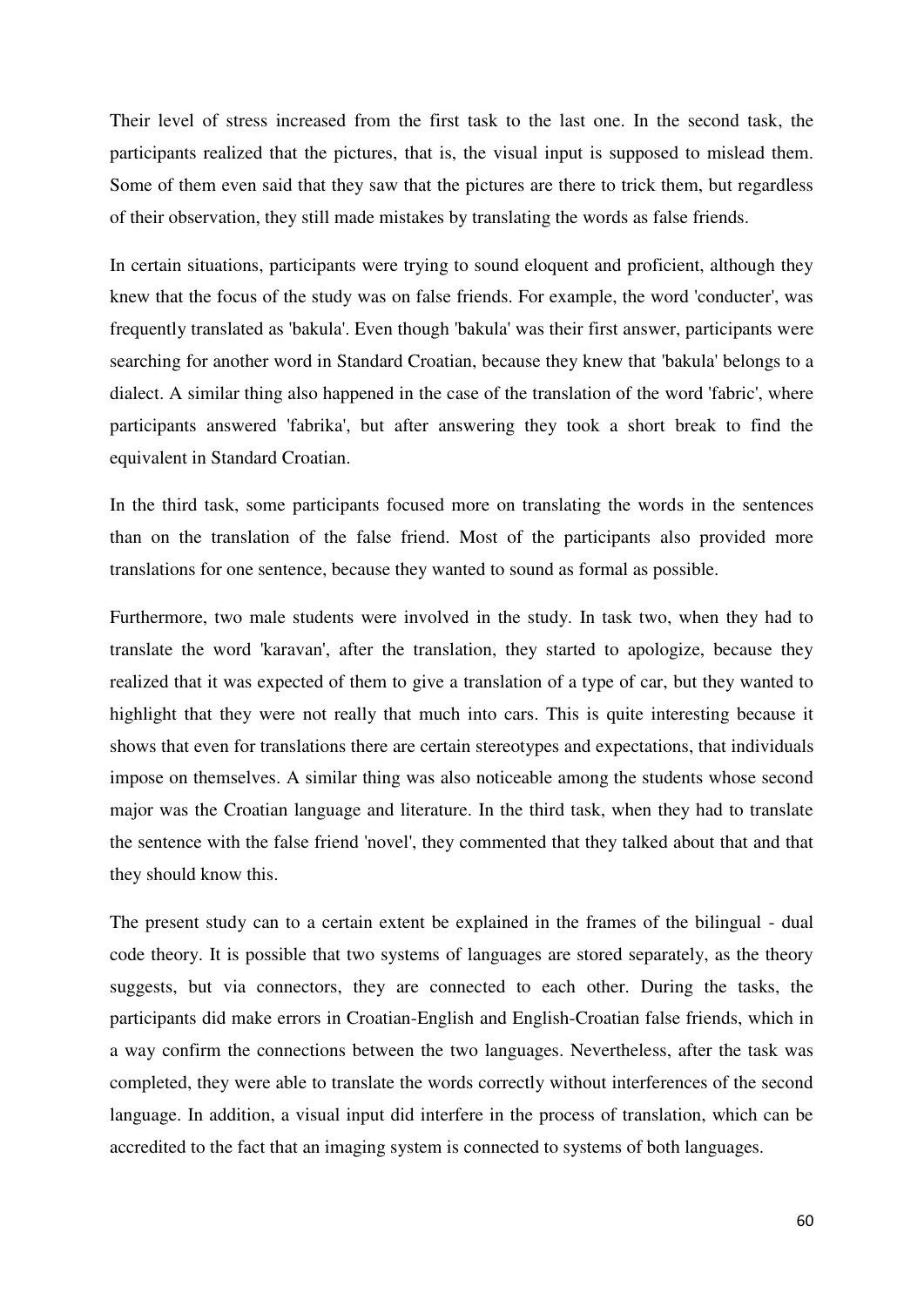In some participants, the translating process even evoked creativity, in a way that they invented new words aware that they don't exist, but they thought that a language is missing that word. During the translation of the word representation, one participant provided a nonexisting Croatian word as an equivalent. Surprisingly, the participant was aware that the Croatian language does not have that word in its vocabulary, but he/she explained her answer by saying that we, Croatians don't have the real equivalent for the English word representation.

Additionally, some participant were not only bilingual but multilingual, in respect to that during the translation they even used their third language as a bridge between Croatian and English. Furthermore, if they weren't sure about the correct translation they translated the Croatian word into German and then into English.

This study confirmed the existence of different types of bilingual speakers and the partial categorization proposed by Dominguez because neither the participants of this study could all be categorized into one category. Though they have the same English language proficiency, some participants have been better off translating more professional words, while some are better at translating everyday words.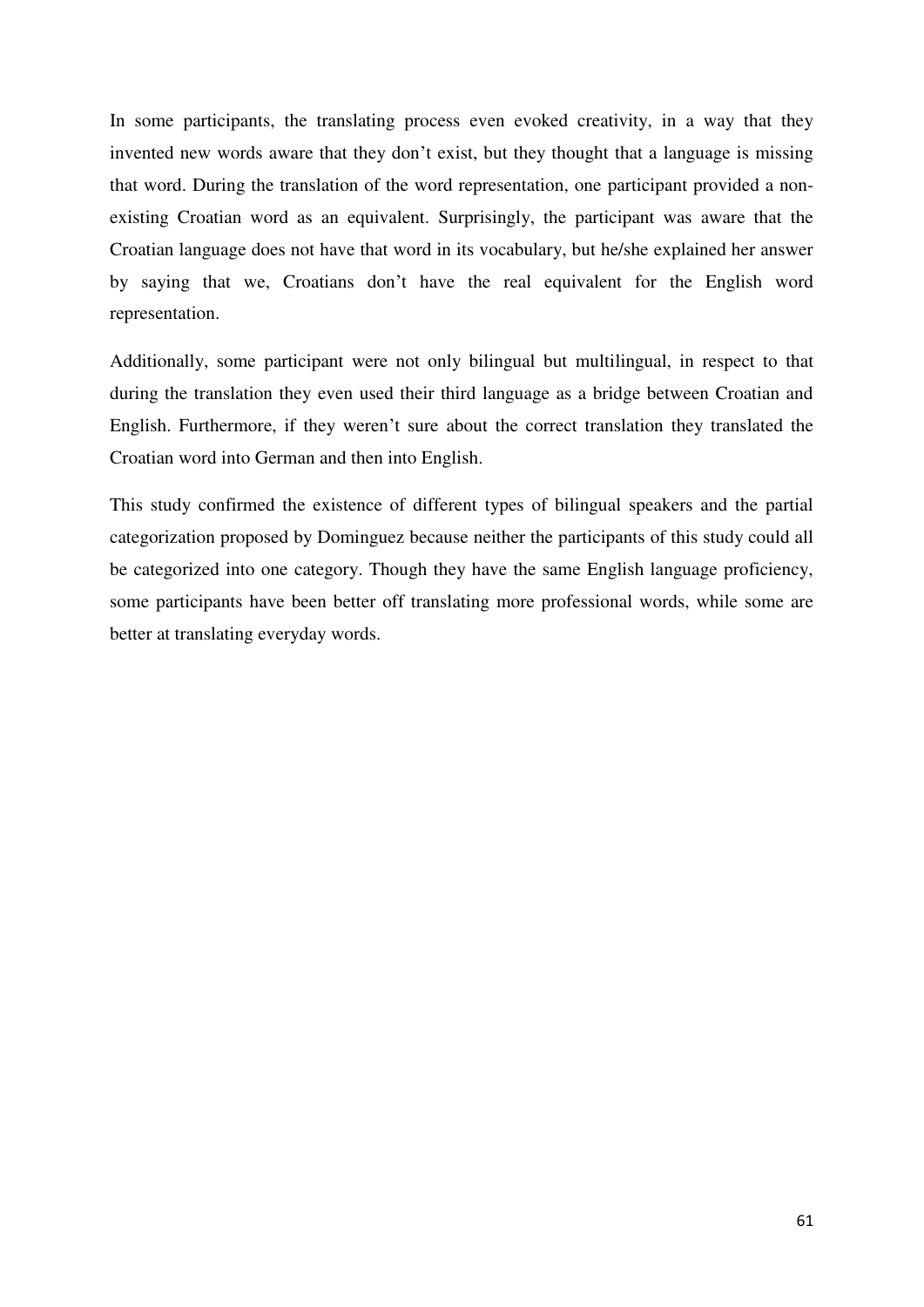#### **9. Conclusion and further research**

The context does influence the number of errors, by decreasing it, while interpreting false friends from Croatian to English and vice versa. The interpretation of isolated words resulted in an increased number of errors of false friends. To conclude, context can make the process of translation easier and increase the percentage of correct translations. As was expected, visual input through misleading pictures actually increased the number of errors during the false friend interpretation.

Since this study had only twenty participants, future research should include a larger number of participants. In this study, the number of false friends through the tasks varied, so future research could have the same number of false friends. In the future, it would be interesting and helpful to conduct a longitudinal study, over a period of nine months, where a researcher would choose a number of false friends and make three different tasks including these exact same false friends. In the first month, the researcher could give the first task to the participants, in which they would have to translate isolated words. After three months, the participants would do the second task, the same false friends but accompanied by misleading visual input. Finally, after another three months, the researcher would give his/her participants the third task with the same false friends used in sentences. This would allow us an even better insight into how and to which extent context influences the rate of errors during false friend interpretation.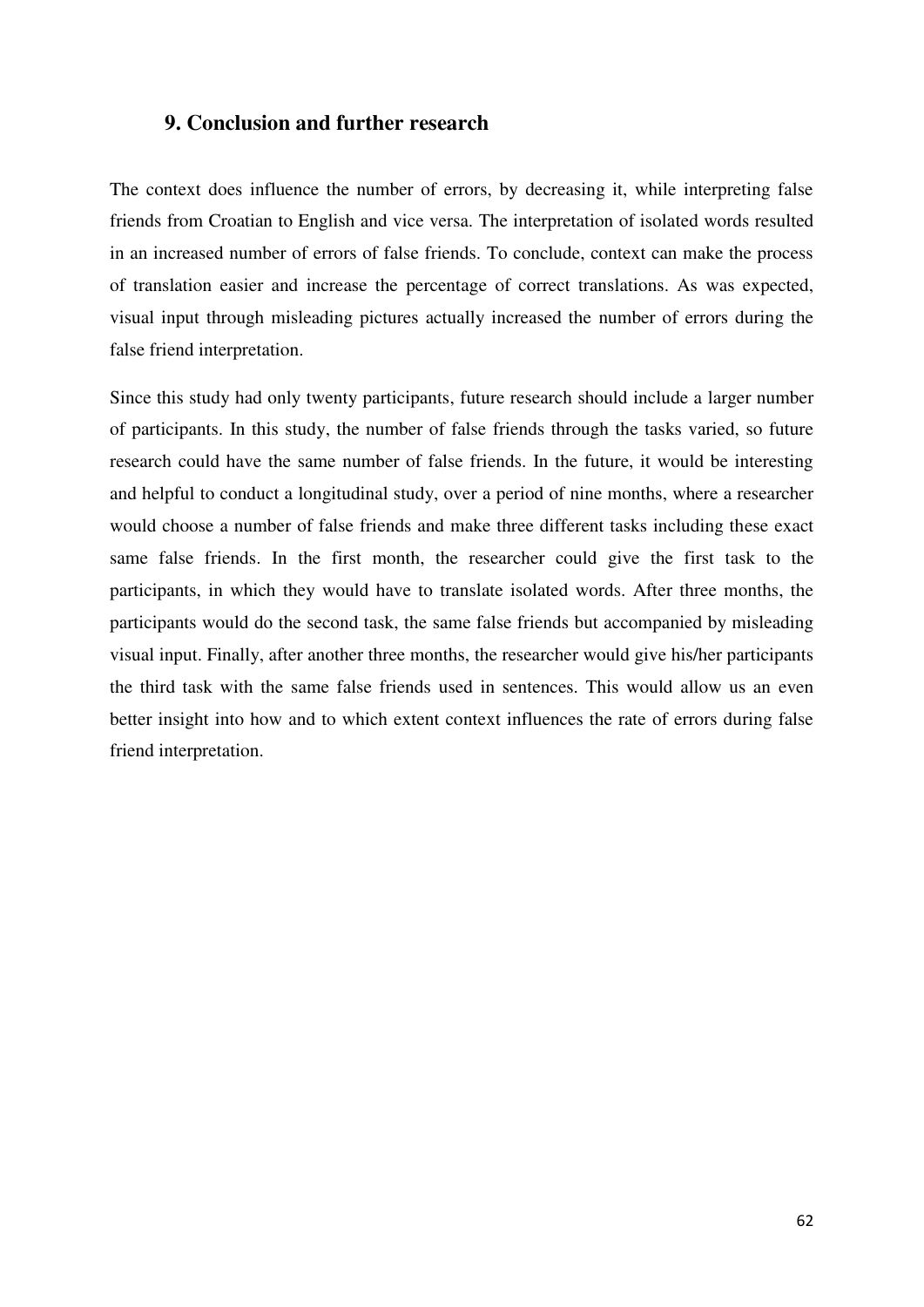### **10. Bibliographical references**

- *1.* Ahlsén, E. (2006). *Introduction to neurolinguistics*. John Benjamins Publishing.
- 2. Altarriba, J., & Heredia, R. R. (Eds.). (2008). *An introduction to bilingualism: Principles and processes*. Taylor & Francis.
- 3. Appel, R., & Muysken, P. (2006). *Language contact and bilingualism*. Amsterdam University Press.
- 4. Beltran, R. C. (2006). Towards a typological classification of false friends (Spanish-English). *Resla*, *19*, 29-39.
- 5. Bialystok, E. (Ed.). (1991). *Language processing in bilingual children*. Cambridge University Press.
- 6. Bloomfield, L. (1933). Language, Holt. *New York*.
- 7. Broz, V. (2008). Diachronic investigations of false friends. *Suvremena lingvistika*, *66*(2), 199-222.
- 8. Bunčić, D. (2000). *Das sprachwissenschaftliche Problem der innerslavischen› falschen Freunde‹ im Russischen. Staatsexamensarbeit, Universität zu Köln, 2000* (Doctoral dissertation, Universität zu Köln).
- 9. Carrol, S.E. (1992). *On Cognate*. Second Language Research, 8 (2), 93-119.
- 10. Chamizo-Domínguez, P. J. (2012). *Semantics and pragmatics of false friends*. Routledge.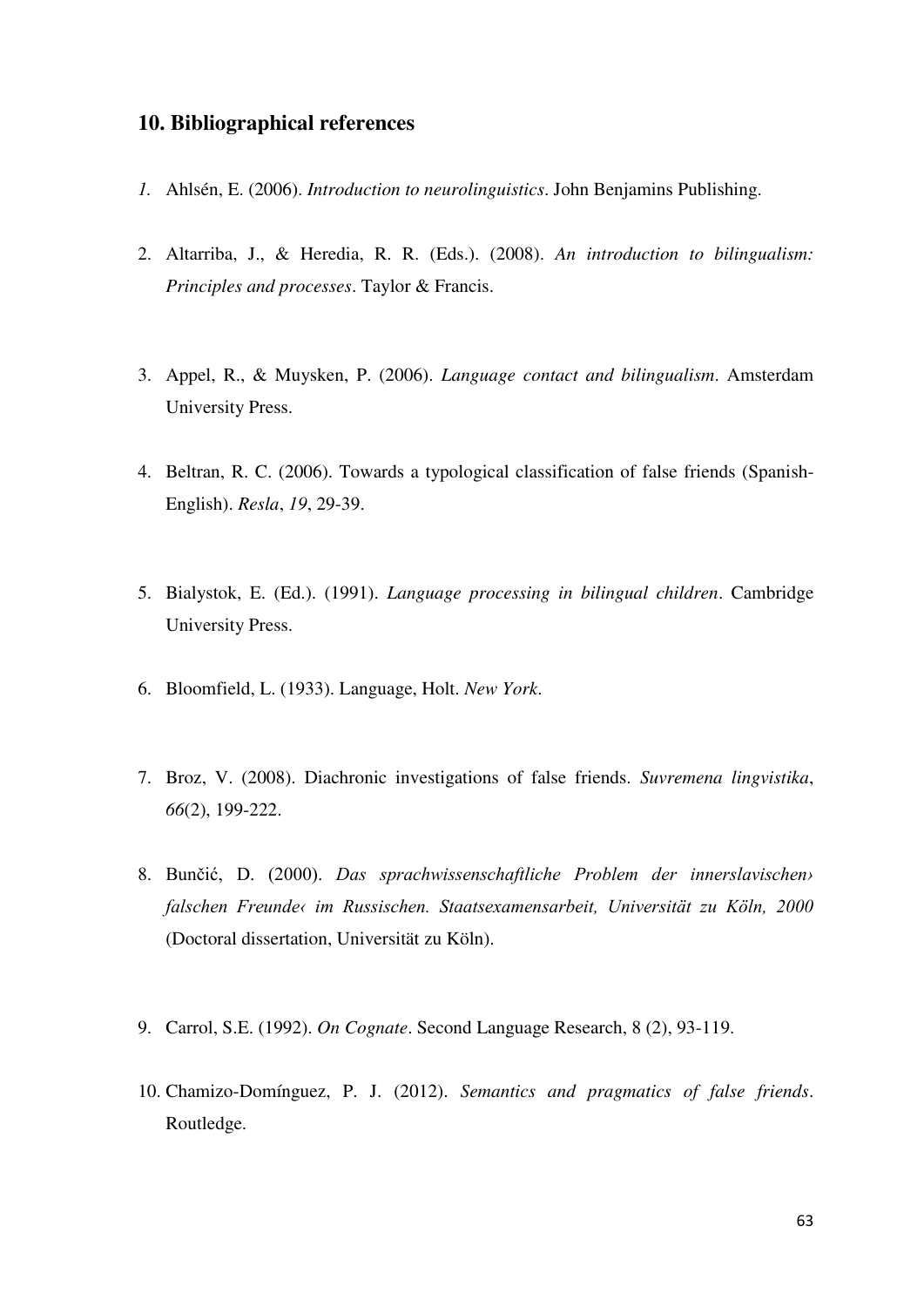- 11. García, O. (1985). Bilingualism in the United States: Present attitudes in the light of past policies. *The Englirh Language T Odd]. Oxford: Pergamon Institute of English*, 147-158.
- 12. Hamers, J. F., & Blanc, M. H. (2000). Bilinguality and Bilingualism.
- 13. Ivir, V. (1968). Serbo-Croat-English false pair types. *Studia romanica et anglica zagrabiensia*, (25-26), 149-159.
- 14. Ivir, V. (1985). Teorija i tehnika prevođenja. *Novi Sad*.
- 15. Javier, R. A. (2007). *The bilingual mind: Thinking, feeling and speaking in two languages*. Springer Science & Business Media.
- 16. Karahan, F. (2005). Bilingualism in Turkey. In *Proceedings of the 4th International Symposium on Bilingualism Somerville, Cascadilla Press, MA* (pp. 152-166).
- 17. Kaushanskaya, M., & Marian, V. (2007). Bilingual language processing and interference in bilinguals: Evidence from eye tracking and picture naming. *Language Learning*, *57*(1), 119-163.
- 18. Kovac, M. (2011). Speech errors in English as foreign language: A case study of engineering students in Croatia. *English Language and Literature Studies*, *1*(1), 20.
- 19. Lewis, K. (2002). Rječnik hrvatskih i slavenskih lažnih prijatelja. *Filologija*, (38-39), 1-6.
- 20. Ljubičić, M. (2001). Sul ruolo del tedesco come lingua donatrice nella formazione dei falsi amici croato-italiani. *Studia romanica et anglica Zagrabiensia*, *45*, 137-176.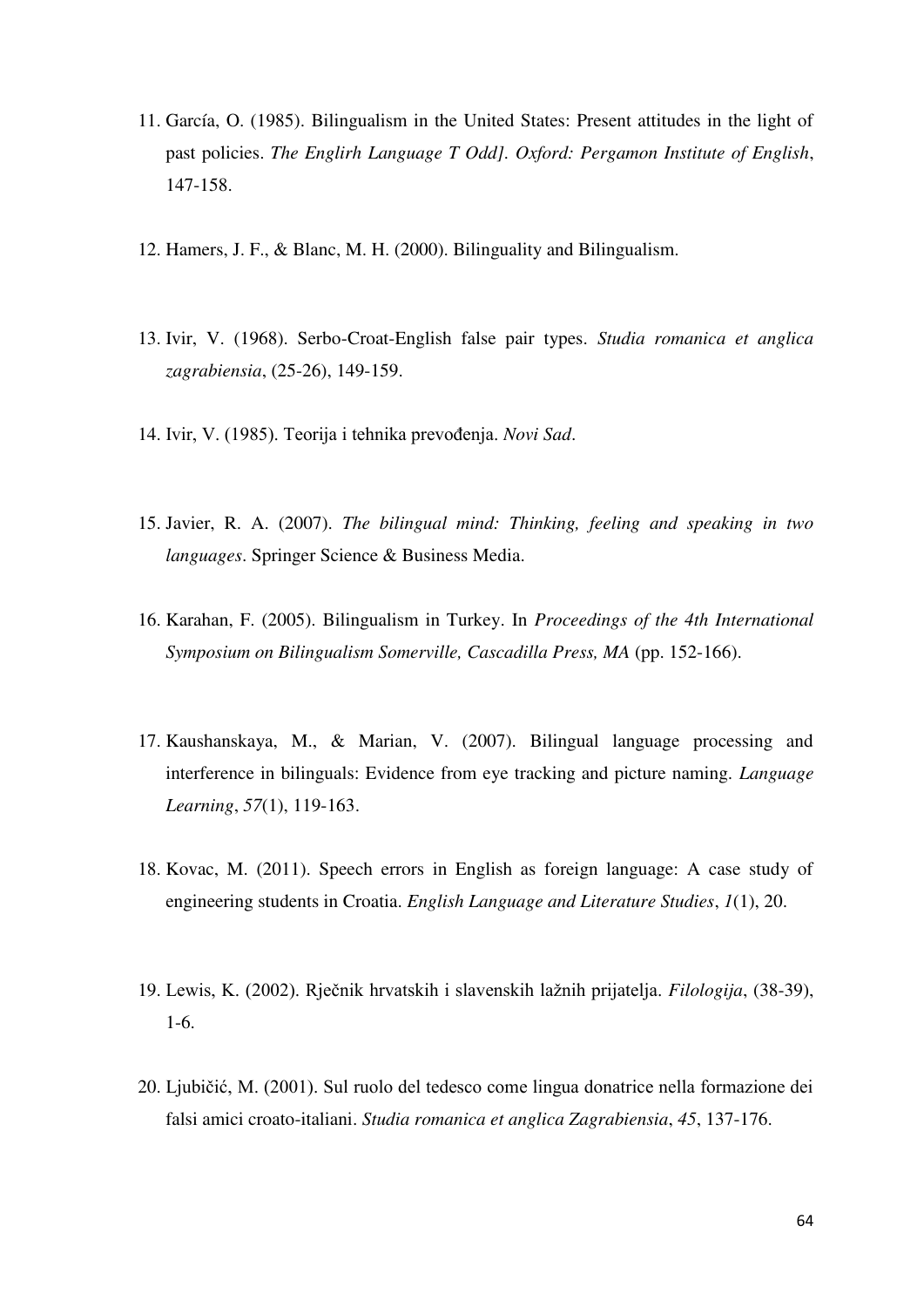- 21. Ljubičić, M. (2002). Hrvatsko-talijanski lažni parovi: standardni jezik i dijalekt. *Filologija*, (38-39), 19-31.
- 22. Ljubičić, M. (2003). Lažni parovi i etimologija. *Filologija*, (40), 79-88.
- 23. Matešić, J. (1995). Prividnost katkad vara. O" faux amis" u frazeologiji. *Filologija*, (24-25), 239-245.
- 24. Mackey, W. F. (1962). The description of bilingualism. *Canadian Journal of Linguistics/Revue canadienne de linguistique*, *7*(2), 51-85.
- 25. Myers-Scotton, C. (2005). *Multiple voices: An introduction to bilingualism*. Wiley-Blackwell.
- 26. Ng, B. C., & Wigglesworth, G. (2007). *Bilingualism: An advanced resource book*. Taylor & Francis.
- 27. Olujić, I., & Bošnjak Botica, T. (2008). Rumunjsko-hrvatski lažni parovi. *Rasprave: Časopis Instituta za hrvatski jezik i jezikoslovlje*, *33*(1), 305-324.
- 28. O'Neill, M., & Catalá, M. C. (1997). False friends: a historical perspective and present implications for lexical acquisition 1. *Bells: Barcelona English language and literature studies*, *8*, 103-115.
- 29. Paradis, M. (2004). *A neurolinguistic theory of bilingualism* (Vol. 18). John Benjamins Publishing.
- *30.* Poulisse, N. (1999). *Slips of the tongue: Speech errors in first and second language production* (Vol. 20). John Benjamins Publishing.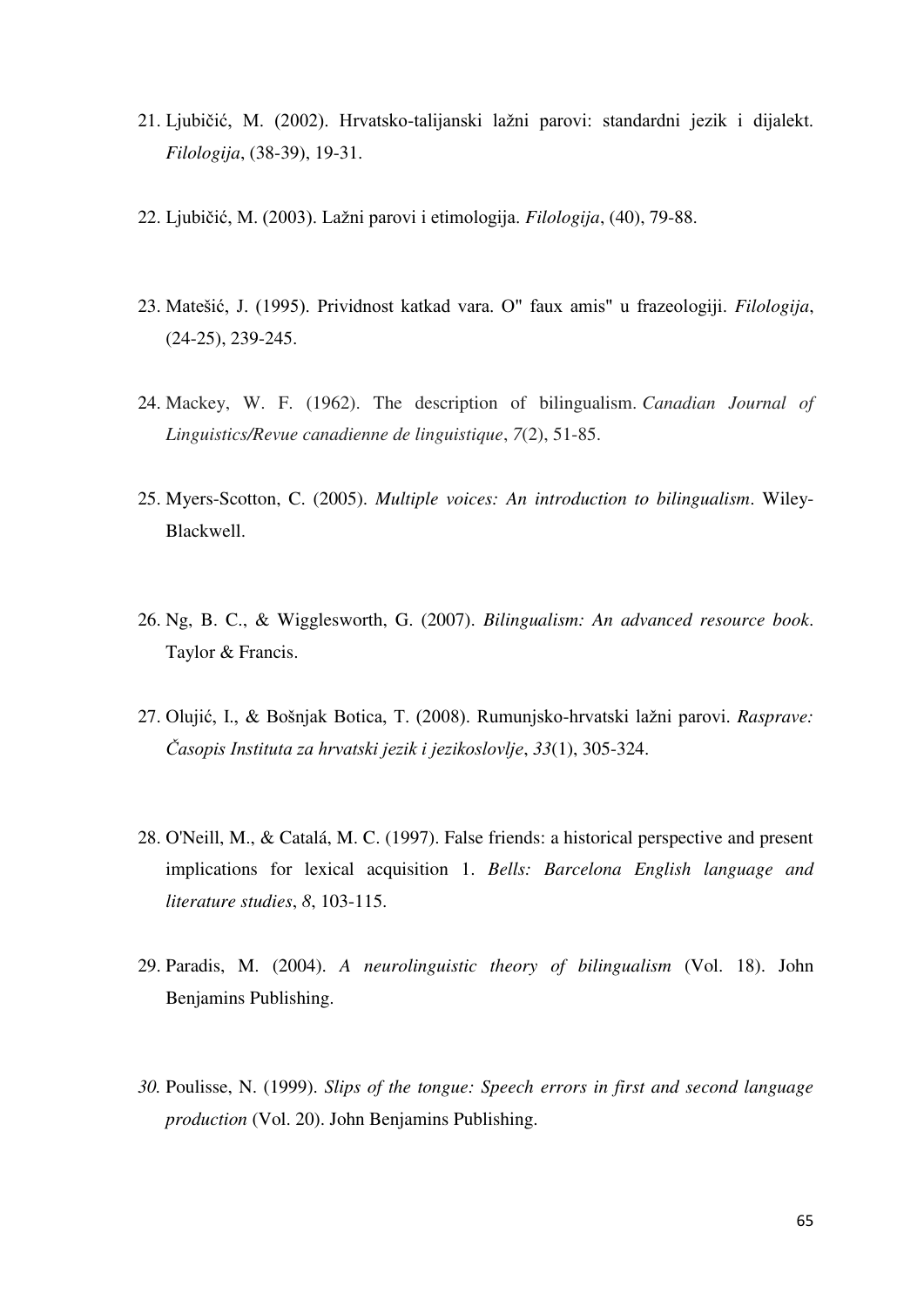- 31. Pouplier, M., & Goldstein, L. Asymmetries in speech errors and their implications for underspecification.
- 32. Roca, M. L. (2010). The problem of false friends in learner language: Evidence from two learner corpora. *Language windowing through corpora. Visualización del lenguaje a través de corpus. Coruña: Universidad da Coruña*, 717-729.
- 33. Steinberg, D. D., & Sciarini, N. V. (2013). *An introduction to psycholinguistics*. Routledge.
- 34. Traxler, M. J. (2011). *Introduction to psycholinguistics: Understanding language science*. John Wiley & Sons.
- 35. Weinreich, U. (1953). *Languages in Contact. Findings and problems, etc*. The Hague: Mouton.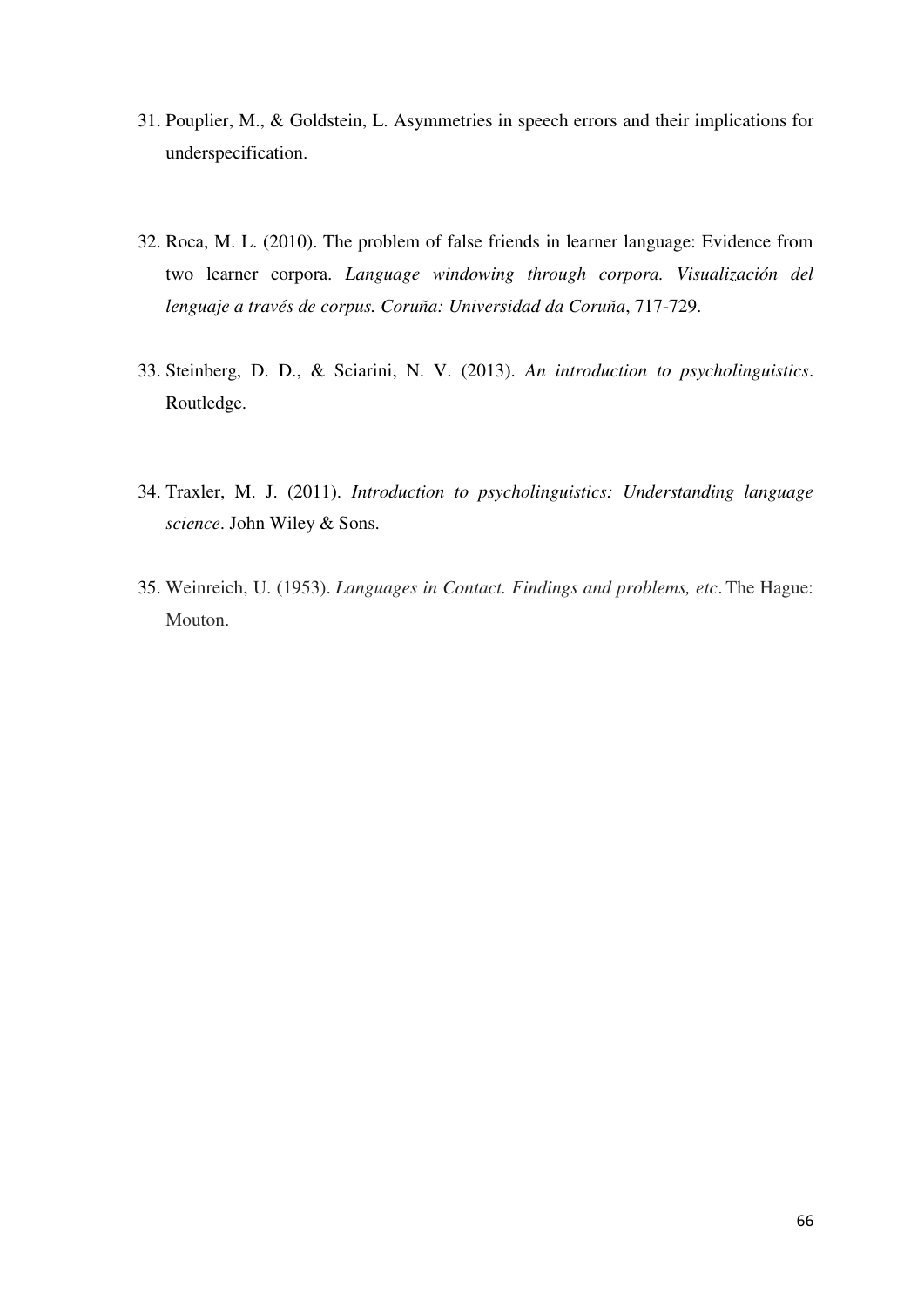# **11. Appendices**

# **11. 1. Tasks**

Task 1

Čitajte naglas sljedeće riječi. Pri čitanju dajte odmah odgovarajući prijevod na engleskom ukoliko je riječ napisana na hrvatskom jeziku ili obrnuto prevedite riječ na hrvatski ukoliko je riječ napisana na engleskom jeziku. Molim Vas da čitate i prevađate što je brže moguće.

Please read aloud the following words. While reading give an immediate translation in the English language if the word is written in the Croatian language, or vice versa, translate the words in Croatian if they are written in English. Please read and translate as quickly as possible.

| actual      | eventualno     |
|-------------|----------------|
| sympathetic | prospekt       |
| spiker      | protection     |
| sensible    | ordinary       |
| realan      | accord         |
| promocija   | evidencija     |
| gimnazija   | representation |
| direction   | obdukcija      |
| pardon      | argument       |
| diverzija   | konzekventan   |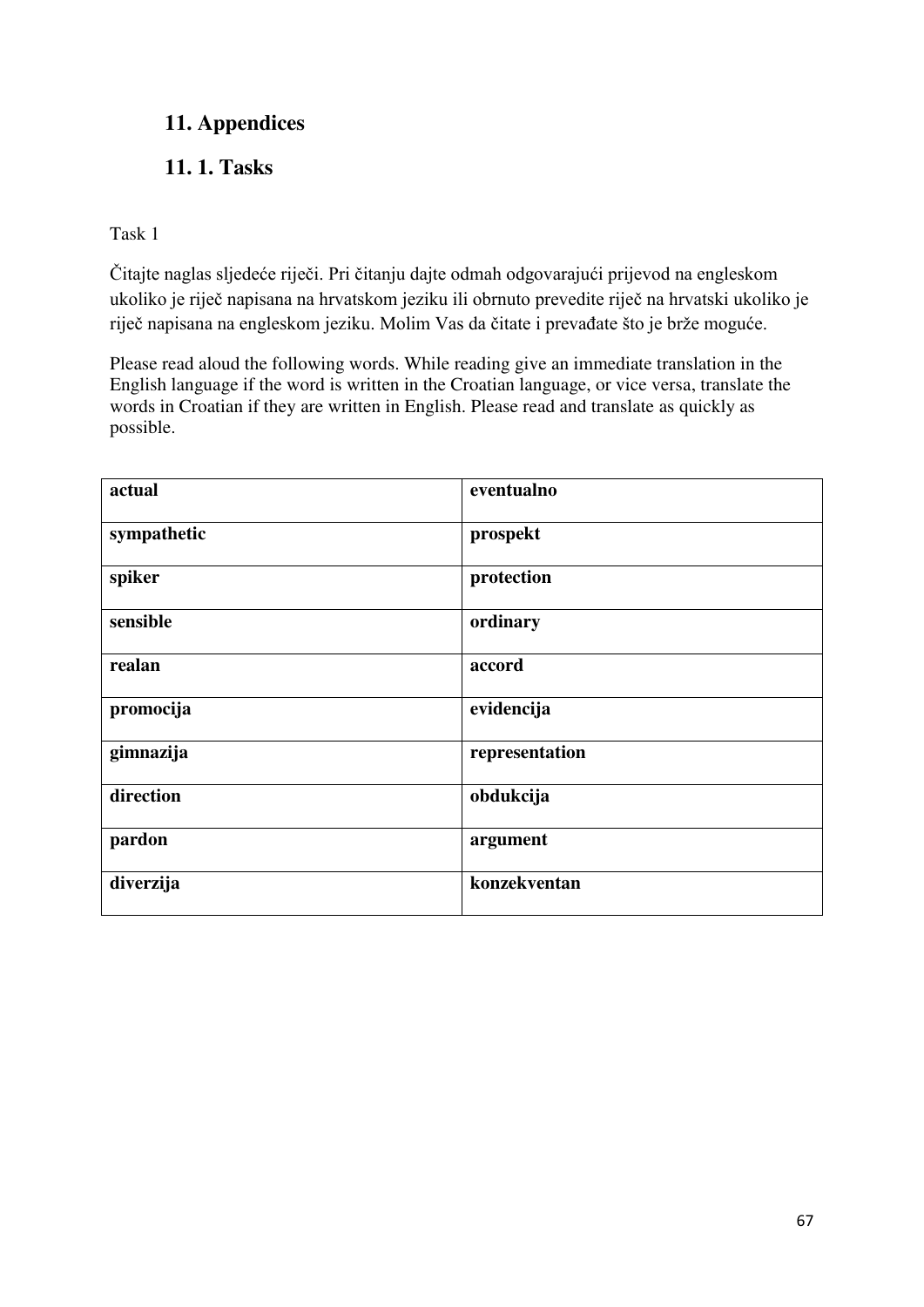### **Task 2**

Molim Vas da prevedete riječi koje se nalaze ispod slika na engleski jezik ukoliko su riječi napisane na hrvatskom jeziku ili ih prevedite na hrvatski jezik ukoliko su napisane na engleskom jeziku. Molim Vas da čitate i prevađate što je brže moguće.

Please translate the words under the pictures in the English language if the words are written in the Croatian language and translate them into the Croatian language if they are written in English. Please read and translate as quickly as possible.



**ambulance** deviza provision











**solid** tiket programme







**closet** chef camera **camera**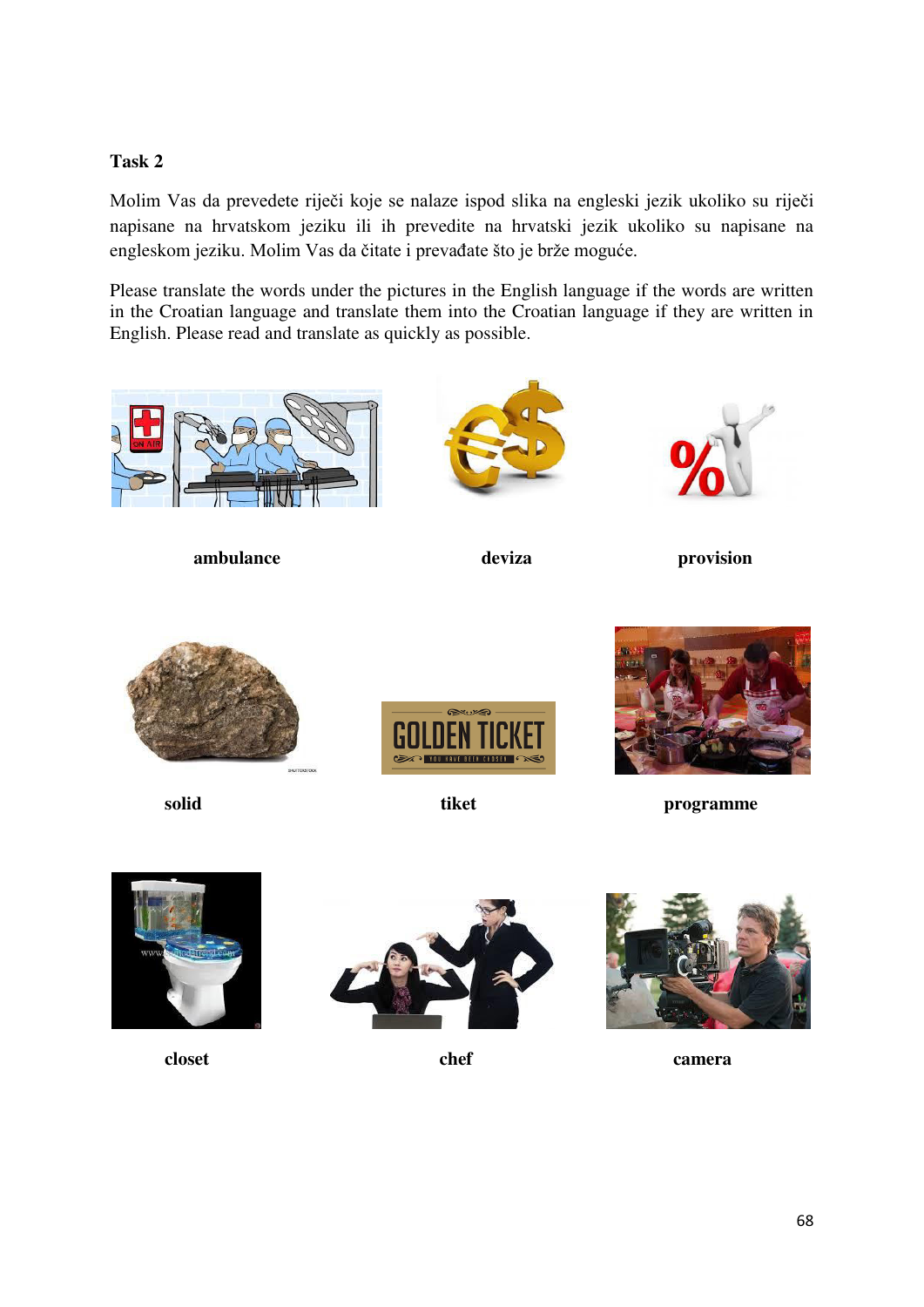





*etiquette* **etiquette etiquette etiquette etiquette etiquette etiquette etiquette etiquette etiquette etiquette etiquette etiquette etiquette etiquette etiquette etiquette etiquette eti** 



```
confectionery recept karavan
```
Caffe bar Drag and drop<br>Dubrava xx, Zagreb<br>tel: 01 111-11111<br>faks: 01 222-2222 (\* 1848)<br>1978 - Andrej China, amerikansk politik (\* 1862)<br>1980 - Andrej China, amerikansk politik (\* 1862)<br>1880 - Andrej China, amerikansk politik (\* 1865)<br>1880 - Andrej China, američki (\* 1865)<br>1880 - Andrej China, američ 









**Receipt conductor fan**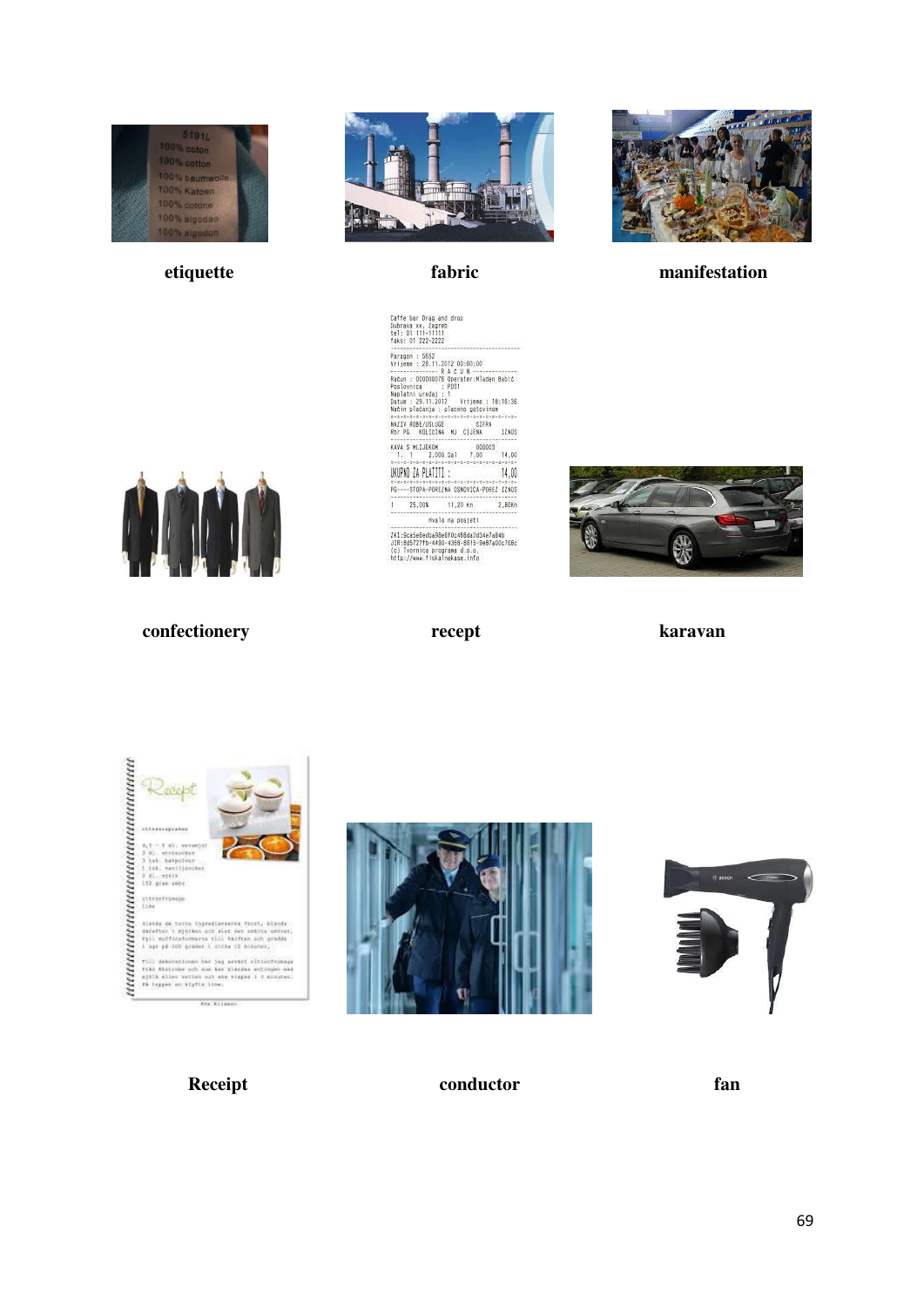### **Task 3**

Sljedeće rečenice prevedite na hrvatski ili na engleski jezik, ovisno o tome na kojem su jeziku napisane. Molim vas da prvo pročitate rečenice, te je što je brže moguće počnete prevoditi.

Please translate the following sentences into Croatian or English, depending on the language they were originally written in. Please read the sentence, and immediately start translating it.

1. Mr. Smith had an affair with his secretary.

2. Dodatne reklamacije ne primamo.

- 3. Mrs. Smith is a genial person.
- 4. His boss is always saying that he is more than just an industrious worker.
- 5. Glavni lik novele Dinka Šimunovića "Duga" je djevojčica Srna.
- 6. He is an advocate of environmental rights.
- 7. Did you see that dress on that mannequin? It's absolutely gorgeous.
- 8. Izuzetno mi se sviđa ova pjesma. Znaš li možda tko je kompozitor te pjesme?
- 9. Nažalost kao student možeš raditi samo honorarne poslove.
- 10. "His extravagant pretensions only served to excite ridicule."<sup>1</sup>

-

<sup>&</sup>lt;sup>1</sup> pretensions. (n.d.). Retrieved May 15th, 2016, from http://sentence.yourdictionary.com/pretensions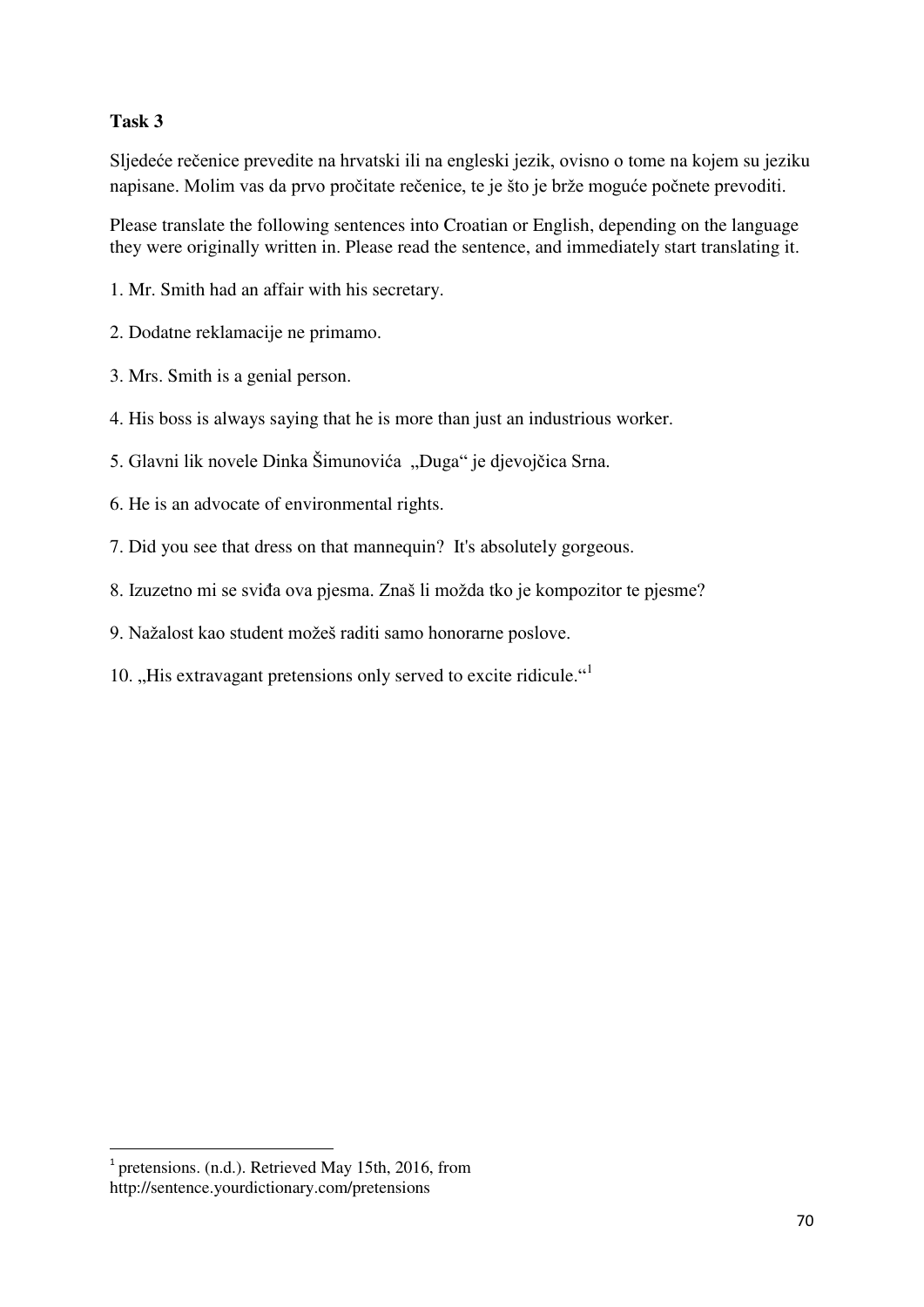## **References for the pictures in Task 2**

- 1. Picture 1, hospital[Digital image]. (2013). Retrieved from https://www.hospitalrecords.com/podcast/hospital-radio-rinse-fm-november-2013/
- 2. Picture 2, Dollar and Euro [Digital image]. (n.d.). Retrieved from https://www.google.hr/search?client=firefox-bab&dcr=0&biw=1467&bih=703&tbm=isch&sa=1&q=deviza&oq=deviza&gs\_l=psyab.3..0i19k1j0i30i19k1l2j0i5i30i19k1.2366.36769.0.37317.18.13.0.0.0.0.152.1556.1j1 1.12.0....0...1.1.64.psy-ab..8.8.1105.0..0j0i30k1j0i67k1.S010- 4VtM7s#imgrc=DLXpiwWTvShchM:
- 3. Picture 3, percentage [Digital image]. (n.d.). Retrieved from https://www.google.hr/search?q=provizija&client=firefox-bab&dcr=0&source=lnms&tbm=isch&sa=X&ved=0ahUKEwjxlpzo86LWAhUlDJoKH YJiDbMO\_AUICigB&biw=1467&bih=703#imgrc=TMWO5zjxcdGUAM:
- 4. Picture 4, stone [Digital image]. (n.d.). Retrieved from http://www.keywordsking.com/c29saWQgYXM/
- 5. Picture 5, golden ticket [Digital image]. (n.d.). Retrieved from https://www.google.hr/search?client=firefox-bab&dcr=0&biw=1467&bih=703&tbm=isch&sa=1&q=golden+ticket&oq=golden+tick et&gs\_l=psyab.3..0i19k1l4.9129.13869.0.14478.15.14.1.0.0.0.172.2070.0j14.14.0....0...1.1.64.psyab..0.15.2116...0j0i10i19k1j0i30k1.oHl-FTRtrOI#imgrc=y5l-hyAH7\_975M:
- 6. Picture 6, Cooking TV show [Digital image]. (n.d.). Retrieved from https://www.google.hr/search?client=firefox-bab&dcr=0&biw=1467&bih=703&tbm=isch&sa=1&q=tv+emisija&oq=tv+emisija&gs  $\perp$ =psyab.3..0i24k1l4.9866.15710.0.15936.16.13.3.0.0.0.265.2080.0j11j2.13.0....0...1.1.64.ps yab..0.16.2224...0j0i67k1j0i30k1j0i5i30k1j0i8i30k1.IsOYEdKh8cU#imgrc=4zsU1oUV U1EgqM:
- 7. Picture 7, toilet [Digital image]. (n.d.). Retrieved from https://deliciousminutiae.files.wordpress.com/2012/05/toilet.jpg
- 8. Picture 8, discussion between a boss and her worker [Digital image]. (n.d.). Retrieved from https://www.google.hr/search?q=%C5%A1ef&client=firefox-b-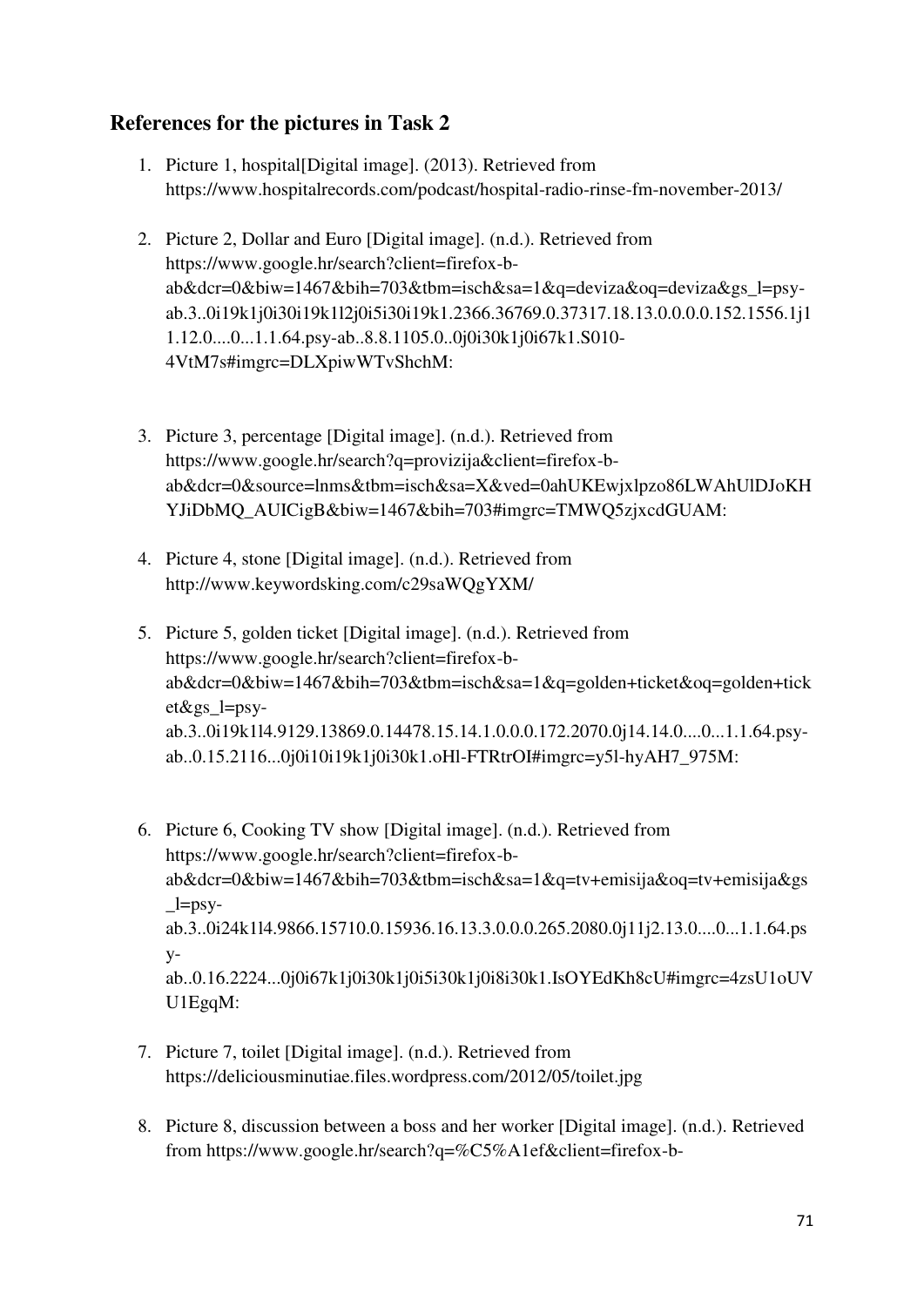ab&dcr=0&source=lnms&tbm=isch&sa=X&ved=0ahUKEwjFl8CL96LWAhVkJpoK HXUMAhcQ\_AUICigB&biw=1467&bih=703#imgrc=A8OO4wI7wV5PRM:

- 9. Picture 9, cameraman [Digital image]. (n.d.). Retrieved from http://2.bp.blogspot.com/ mxyBlRYRCLs/U9g00a8LJ7I/AAAAAAAAHeY/IUYCb2qO0D0/s1600/UTP-00057.jpg
- 10. Picture 10, label [Digital image]. (n.d.). Retrieved from https://www.google.hr/search?client=firefox-bab&dcr=0&biw=1467&bih=703&tbm=isch&sa=1&q=etiketa+na+odje%C4%87i&oq =etiketa+na+odje%C4%87i&gs\_l=psyab.3..0i5i30k1.15916.21675.0.22023.10.10.0.0.0.0.163.1480.0j10.10.0....0...1.1.64.psy -ab..0.9.1331...0j0i19k1j0i30i19k1.PImcYdICmL4#imgrc=Dp6KrxOe1cxDYM:
- 11. Picture 11, factory [Digital image]. (n.d.). Retrieved from https://www.google.hr/search?q=fabrika&client=firefox-bab&dcr=0&source=lnms&tbm=isch&sa=X&ved=0ahUKEwiXwPiP-KLWAhUiApoKHUvTBkAQ\_AUICigB&biw=1467&bih=703#imgrc=j14gDSPi2\_F WQM:
- 12. Picture 12, event [Digital image]. (n.d.). Retrieved from https://www.google.hr/search?q=manifestacija&client=firefox-bab&dcr=0&source=lnms&tbm=isch&sa=X&ved=0ahUKEwiasoeH-KLWAhXJO5oKHfngBa0Q\_AUICigB&biw=1467&bih=703#imgrc=4PTecUAshIP7 KM
- 13. Picture 13, four suits [Digital image]. (n.d.). Retrieved from https://www.expatads.com/images/adpics1/2014/6/thumb\_http-wwwmartynewfashion-com-5396bdd9707cd6c5046f.jpg
- 14. Picture 14, receipt [Digital image]. (n.d.). Retrieved from https://www.google.hr/search?q=ra%C4%8Dun&client=firefox-bab&dcr=0&source=lnms&tbm=isch&sa=X&ved=0ahUKEwia6f\_O-KLWAhVGSZoKHffJCI4Q\_AUICigB&biw=1467&bih=703#imgrc=vsaU7coOuPVZ 0M
- 15. Picture 15, station wagon [Digital image]. (n.d.). Retrieved from https://commons.wikimedia.org/wiki/File:BMW\_535i\_Touring\_(F11)\_%E2%80%93 Heckansicht,\_15.\_August\_2011,\_Mettmann.jpg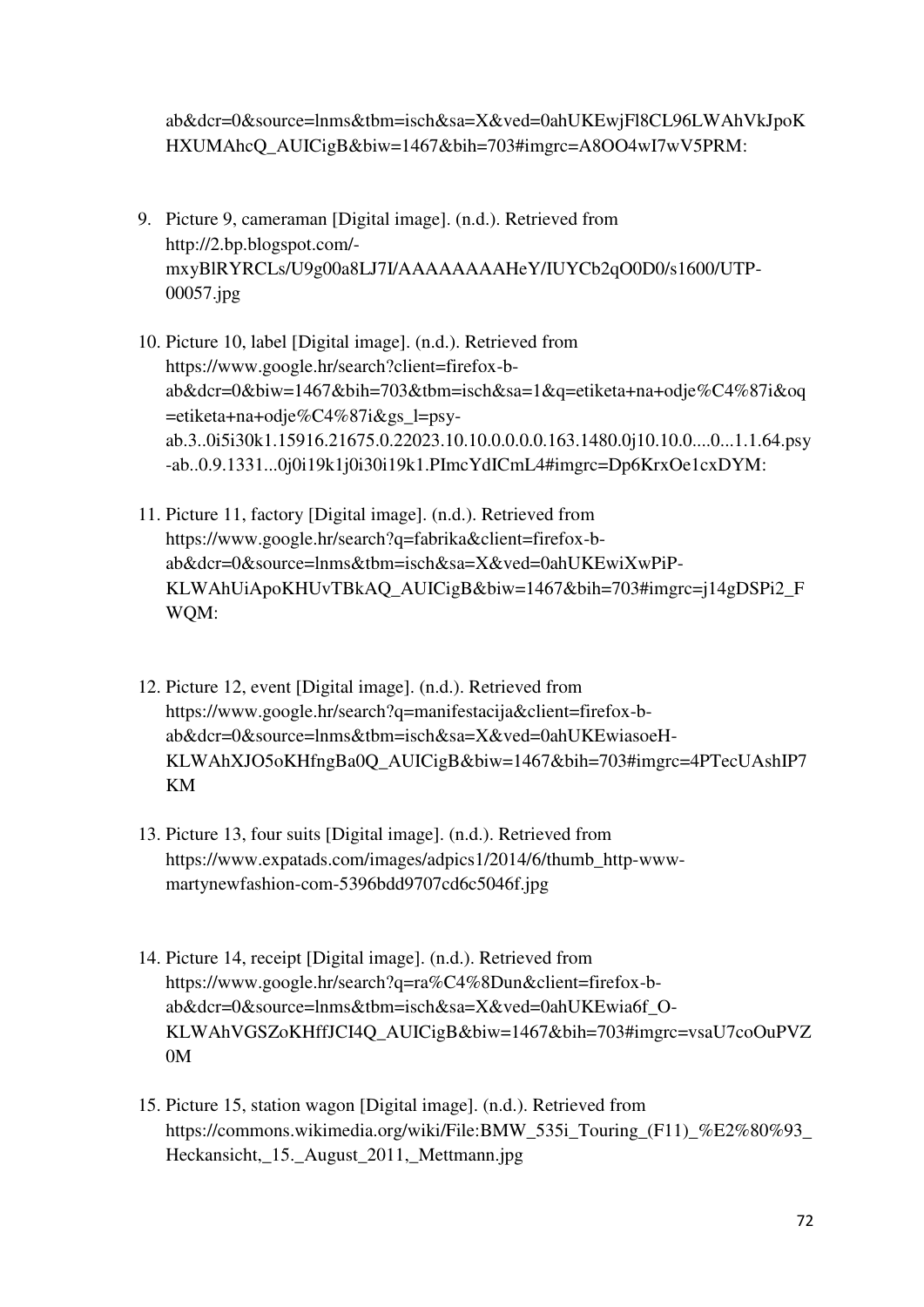- 16. Picture 16, ricipe [Digital image]. (n.d.). Retrieved from http://fotografblixman.se/2009/february/tva-recept.html
- 17. Picture 17, ticket collector [Digital image]. (n.d.). Retrieved from https://www.google.hr/search?q=kondukter&client=firefox-bab&dcr=0&source=lnms&tbm=isch&sa=X&ved=0ahUKEwjn6K7PaLWAhUGDJoKHYfcCM8Q\_AUICigB&biw=1467&bih=703#imgrc=Q83lysCeJKd DPM
- 18. Picture 18, hair dryer [Digital image]. (n.d.). Retrieved from https://www.google.hr/search?client=firefox-bab&dcr=0&biw=1467&bih=703&tbm=isch&q=fen+za+kosu&sa=X&ved=0ahUKEwi TmuXn-aLWAhVFMZoKHaA6C3QQhyYIIw#imgrc=0IYG5A0\_miRAeM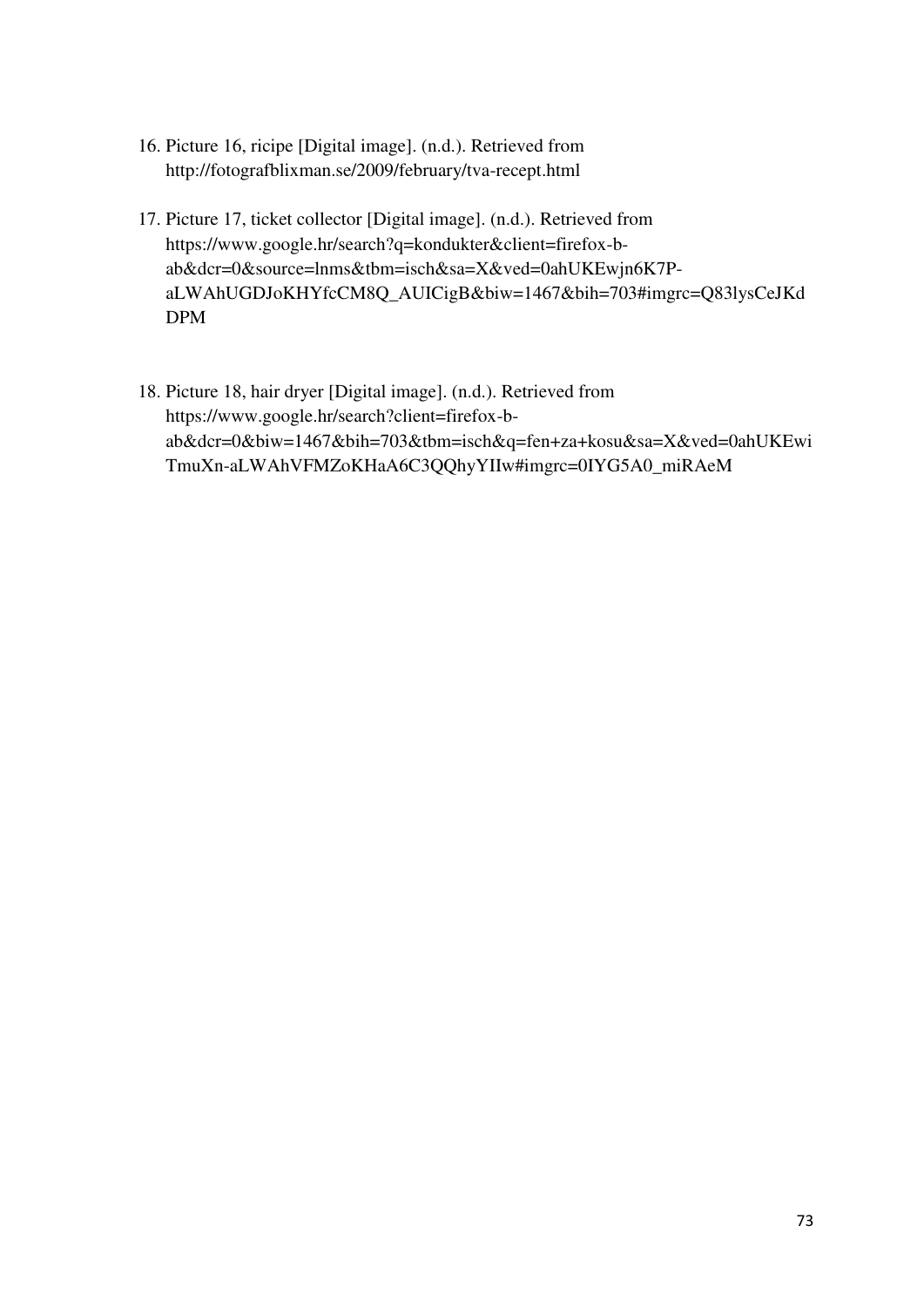# **11.2. Tables for second task**

|                | Ambulance      |                  |
|----------------|----------------|------------------|
|                | reading words  | reading pictures |
| Participant 1  |                | 1                |
| Participant 2  | $\mathbf{1}$   |                  |
| Participant 3  | $\overline{1}$ |                  |
| Participant 4  |                | $\overline{1}$   |
| Participant 5  | $\overline{1}$ |                  |
| Participant 6  | $\overline{1}$ |                  |
| Participant 7  | $\overline{1}$ |                  |
| Participant 8  | $\overline{1}$ |                  |
| Participant 9  |                | $\overline{1}$   |
| Participant 10 |                | $\overline{1}$   |
| Participant 11 | $\mathbf{1}$   |                  |
| Participant 12 |                | $\overline{1}$   |
| Participant 13 |                | $\overline{1}$   |
| Participant 14 |                | $\overline{1}$   |
| Participant 15 | $\overline{1}$ |                  |
| Participant 16 | $\overline{1}$ |                  |
| Participant 17 | $\overline{1}$ |                  |
| Participant 18 |                | $\overline{1}$   |
| Participant 19 | $\overline{1}$ |                  |
| Participant 20 | $\overline{1}$ |                  |
| Data           | 12             | 8                |
| %              | 60             | 40               |

|                | Provision      |                  |
|----------------|----------------|------------------|
|                | reading words  | reading pictures |
| Participant 1  | $\overline{1}$ |                  |
| Participant 2  | $\overline{1}$ |                  |
| Participant 3  | $\overline{1}$ |                  |
| Participant 4  | $\overline{1}$ |                  |
| Participant 5  | $\overline{1}$ |                  |
| Participant 6  | $\overline{1}$ |                  |
| Participant 7  | $\overline{1}$ |                  |
| Participant 8  | $\overline{1}$ |                  |
| Participant 9  | $\overline{1}$ |                  |
| Participant 10 | $\overline{1}$ |                  |
| Participant 11 | $\overline{1}$ |                  |
| Participant 12 | $\overline{1}$ |                  |
| Participant 13 |                | $\mathbf{1}$     |
| Participant 14 | $\overline{1}$ |                  |
| Participant 15 | $\overline{1}$ |                  |
| Participant 16 | $\overline{1}$ |                  |
| Participant 17 | $\overline{1}$ |                  |
| Participant 18 | $\overline{1}$ |                  |
| Participant 19 | $\overline{1}$ |                  |
| Participant 20 | $\overline{1}$ |                  |
| Data           | 19             | $\mathbf{1}$     |
| %              | 95             | 5                |

 $\vert$ 

 $\overline{\phantom{a}}$ 

|                | <b>Deviza</b>  |                  |
|----------------|----------------|------------------|
|                | reading words  | reading pictures |
| Participant 1  |                | 1                |
| Participant 2  | $\mathbf{1}$   |                  |
| Participant 3  |                | $\mathbf{1}$     |
| Participant 4  | $\overline{1}$ |                  |
| Participant 5  | $\overline{1}$ |                  |
| Participant 6  | $\overline{1}$ |                  |
| Participant 7  | $\overline{1}$ |                  |
| Participant 8  | $\overline{1}$ |                  |
| Participant 9  | $\overline{1}$ |                  |
| Participant 10 | $\overline{1}$ |                  |
| Participant 11 | $\overline{1}$ |                  |
| Participant 12 | $\overline{1}$ |                  |
| Participant 13 | $\overline{1}$ |                  |
| Participant 14 | $\overline{1}$ |                  |
| Participant 15 | $\overline{1}$ |                  |
| Participant 16 | $\overline{1}$ |                  |
| Participant 17 | $\overline{1}$ |                  |
| Participant 18 | $\overline{1}$ |                  |
| Participant 19 | $\overline{1}$ |                  |
| Participant 20 | $\overline{1}$ |                  |
| Data           | 18             |                  |
| %              | 90             |                  |

|                | Solid          |                  |
|----------------|----------------|------------------|
|                | reading words  | reading pictures |
| Participant 1  | $\overline{1}$ |                  |
| Participant 2  | $\overline{1}$ |                  |
| Participant 3  | $\overline{1}$ |                  |
| Participant 4  | $\overline{1}$ |                  |
| Participant 5  | $\overline{1}$ |                  |
| Participant 6  | $\overline{1}$ |                  |
| Participant 7  | $\overline{1}$ |                  |
| Participant 8  | $\overline{1}$ |                  |
| Participant 9  | $\overline{1}$ |                  |
| Participant 10 | $\overline{1}$ |                  |
| Participant 11 | $\overline{1}$ |                  |
| Participant 12 | $\overline{1}$ |                  |
| Participant 13 | $\overline{1}$ |                  |
| Participant 14 | $\overline{1}$ |                  |
| Participant 15 | $\overline{1}$ |                  |
| Participant 16 | $\overline{1}$ |                  |
| Participant 17 | $\overline{1}$ |                  |
| Participant 18 |                | 1                |
| Participant 19 | $\overline{1}$ |                  |
| Participant 20 | 1              |                  |
| Data           | 19             | $\overline{1}$   |
| %              | 95             | 5                |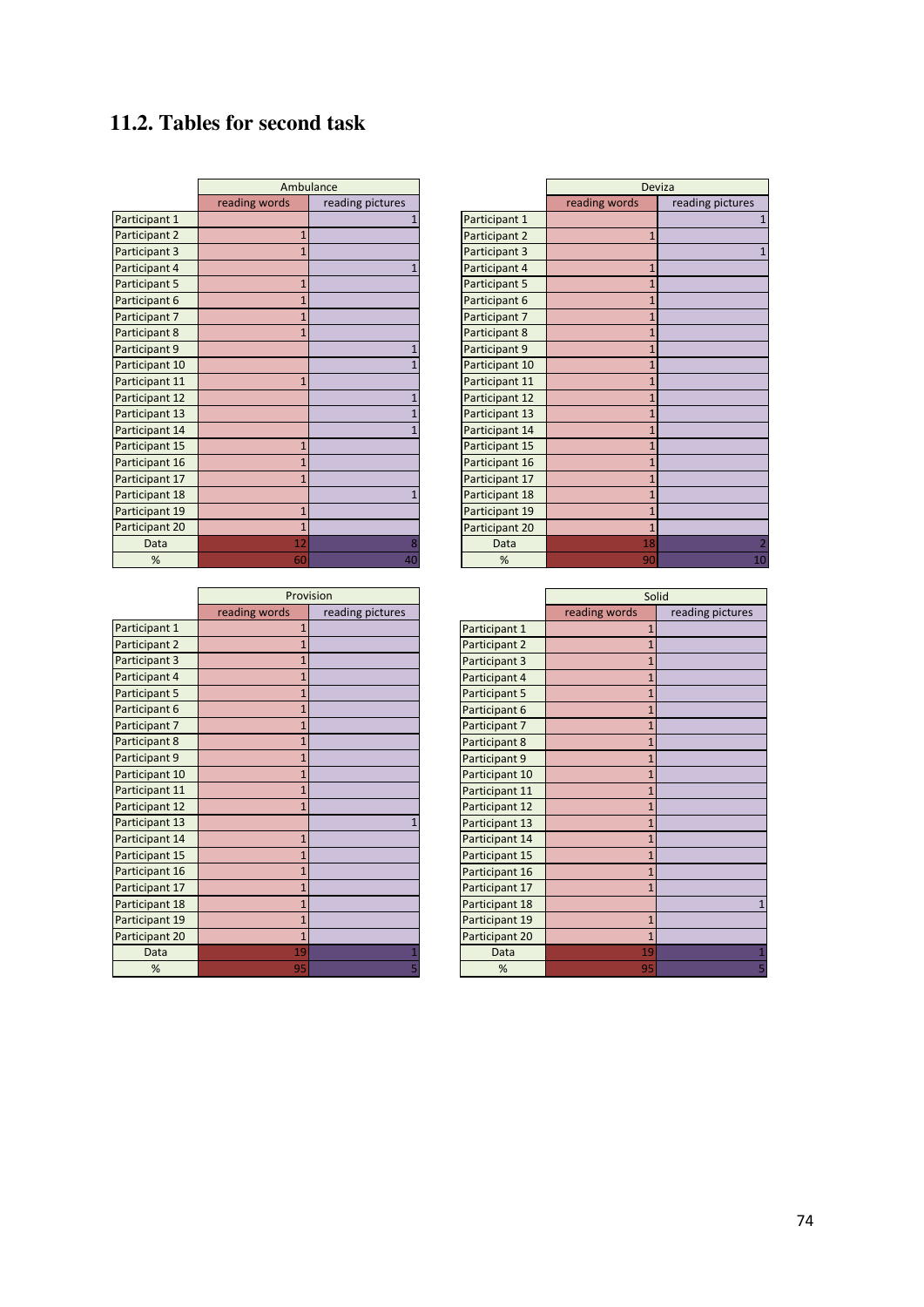|                | <b>Tiket</b>   |                  |
|----------------|----------------|------------------|
|                | reading words  | reading pictures |
| Participant 1  |                | 1                |
| Participant 2  |                | 1                |
| Participant 3  | $\mathbf{1}$   |                  |
| Participant 4  |                | 1                |
| Participant 5  |                | $\overline{1}$   |
| Participant 6  |                | $\overline{1}$   |
| Participant 7  | $\overline{1}$ |                  |
| Participant 8  |                | $\overline{1}$   |
| Participant 9  | $\overline{1}$ |                  |
| Participant 10 |                | $\overline{1}$   |
| Participant 11 |                | 1                |
| Participant 12 | $\overline{1}$ |                  |
| Participant 13 | $\overline{1}$ |                  |
| Participant 14 |                | $\overline{1}$   |
| Participant 15 | $\overline{1}$ |                  |
| Participant 16 | $\overline{1}$ |                  |
| Participant 17 | $\overline{1}$ |                  |
| Participant 18 | $\overline{1}$ |                  |
| Participant 19 | $\overline{1}$ |                  |
| Participant 20 | $\overline{1}$ |                  |
| Data           | 11             | 9                |
| %              | 55             | 45               |

|                | Closet         |                  |
|----------------|----------------|------------------|
|                | reading words  | reading pictures |
| Participant 1  | $\mathbf{1}$   |                  |
| Participant 2  | $\overline{1}$ |                  |
| Participant 3  | $\overline{1}$ |                  |
| Participant 4  | $\overline{1}$ |                  |
| Participant 5  |                | $\overline{1}$   |
| Participant 6  | $\overline{1}$ |                  |
| Participant 7  |                | $\overline{1}$   |
| Participant 8  |                | $\overline{1}$   |
| Participant 9  | $\overline{1}$ |                  |
| Participant 10 | $\overline{1}$ |                  |
| Participant 11 | $\overline{1}$ |                  |
| Participant 12 |                | $\mathbf{1}$     |
| Participant 13 |                | $\overline{1}$   |
| Participant 14 |                | $\overline{1}$   |
| Participant 15 | $\overline{1}$ |                  |
| Participant 16 |                | $\overline{1}$   |
| Participant 17 |                | $\overline{1}$   |
| Participant 18 |                | $\overline{1}$   |
| Participant 19 | $\overline{1}$ |                  |
| Participant 20 |                | $\overline{1}$   |
| Data           | 10             | 10               |
| %              | 50             | 50               |

 $\begin{array}{c} \hline \end{array}$ 

|                | Programme      |                  |
|----------------|----------------|------------------|
|                | reading words  | reading pictures |
| Participant 1  | $\overline{1}$ |                  |
| Participant 2  | $\overline{1}$ |                  |
| Participant 3  | $\overline{1}$ |                  |
| Participant 4  | $\overline{1}$ |                  |
| Participant 5  | 1              |                  |
| Participant 6  |                | 1                |
| Participant 7  | $\overline{1}$ |                  |
| Participant 8  | $\overline{1}$ |                  |
| Participant 9  | $\overline{1}$ |                  |
| Participant 10 | $\overline{1}$ |                  |
| Participant 11 |                | 1                |
| Participant 12 | $\overline{1}$ |                  |
| Participant 13 | $\overline{1}$ |                  |
| Participant 14 | $\overline{1}$ |                  |
| Participant 15 | $\overline{1}$ |                  |
| Participant 16 | $\mathbf{1}$   |                  |
| Participant 17 | $\overline{1}$ |                  |
| Participant 18 | $\mathbf{1}$   |                  |
| Participant 19 |                | $\overline{1}$   |
| Participant 20 | $\overline{1}$ |                  |
| Data           | 17             | 3                |
| %              | 85             | 15               |

|                | Chef           |                  |
|----------------|----------------|------------------|
|                | reading words  | reading pictures |
| Participant 1  | $\overline{1}$ |                  |
| Participant 2  | $\overline{1}$ |                  |
| Participant 3  | $\overline{1}$ |                  |
| Participant 4  | $\overline{1}$ |                  |
| Participant 5  | $\overline{1}$ |                  |
| Participant 6  | $\overline{1}$ |                  |
| Participant 7  | $\overline{1}$ |                  |
| Participant 8  |                | $\overline{1}$   |
| Participant 9  |                |                  |
| Participant 10 | $\overline{1}$ |                  |
| Participant 11 | $\overline{1}$ |                  |
| Participant 12 | $\overline{1}$ |                  |
| Participant 13 | $\overline{1}$ |                  |
| Participant 14 | $\overline{1}$ |                  |
| Participant 15 | $\overline{1}$ |                  |
| Participant 16 | $\overline{1}$ |                  |
| Participant 17 | $\overline{1}$ |                  |
| Participant 18 |                | 1                |
| Participant 19 | $\overline{1}$ |                  |
| Participant 20 | $\overline{1}$ |                  |
| Data           | 17             |                  |
| %              | 85             | 15               |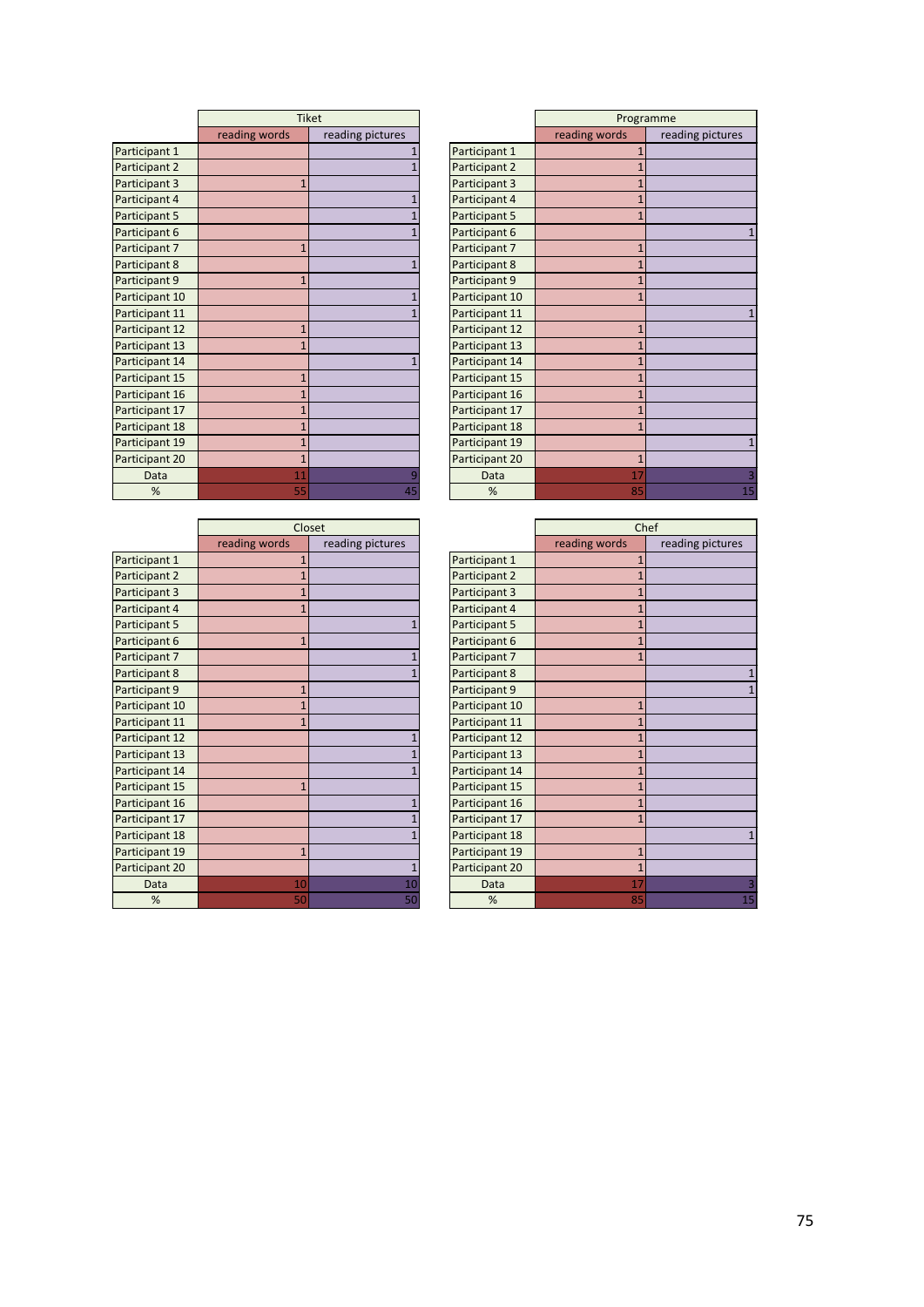|                | Camera         |                  |
|----------------|----------------|------------------|
|                | reading words  | reading pictures |
| Participant 1  | $\overline{1}$ |                  |
| Participant 2  | $\overline{1}$ |                  |
| Participant 3  | $\overline{1}$ |                  |
| Participant 4  | $\overline{1}$ |                  |
| Participant 5  | $\overline{1}$ |                  |
| Participant 6  | $\overline{1}$ |                  |
| Participant 7  | $\overline{1}$ |                  |
| Participant 8  | $\overline{1}$ |                  |
| Participant 9  | $\overline{1}$ |                  |
| Participant 10 |                | 1                |
| Participant 11 | $\overline{1}$ |                  |
| Participant 12 | $\overline{1}$ |                  |
| Participant 13 | $\overline{1}$ |                  |
| Participant 14 | $\overline{1}$ |                  |
| Participant 15 | $\overline{1}$ |                  |
| Participant 16 | $\overline{1}$ |                  |
| Participant 17 | $\overline{1}$ |                  |
| Participant 18 | $\overline{1}$ |                  |
| Participant 19 | $\overline{1}$ |                  |
| Participant 20 | $\overline{1}$ |                  |
| Data           | 19             |                  |
| %              | 95             | 5                |

| Fabric         |                  |
|----------------|------------------|
| reading words  | reading pictures |
|                | $\overline{1}$   |
|                | $\overline{1}$   |
| $\overline{1}$ |                  |
| $\mathbf{1}$   |                  |
| $\overline{1}$ |                  |
| $\overline{1}$ |                  |
|                | $\mathbf{1}$     |
|                | $\overline{1}$   |
|                | $\overline{1}$   |
|                | $\overline{1}$   |
|                | $\overline{1}$   |
|                | $\overline{1}$   |
| $\mathbf{1}$   |                  |
|                | $\overline{1}$   |
| $\overline{1}$ |                  |
|                | $\overline{1}$   |
|                | $\overline{1}$   |
|                | $\overline{1}$   |
|                | $\overline{1}$   |
|                | $\overline{1}$   |
| 6              | 14               |
| 30             | 70               |
|                |                  |

 $\begin{array}{c} \hline \end{array}$ 

|                | Etiquette      |                  |
|----------------|----------------|------------------|
|                | reading words  | reading pictures |
| Participant 1  | $\overline{1}$ |                  |
| Participant 2  | $\overline{1}$ |                  |
| Participant 3  | $\overline{1}$ |                  |
| Participant 4  |                | 1                |
| Participant 5  | $\overline{1}$ |                  |
| Participant 6  | $\overline{1}$ |                  |
| Participant 7  | $\overline{1}$ |                  |
| Participant 8  | $\mathbf{1}$   |                  |
| Participant 9  | $\overline{1}$ |                  |
| Participant 10 | $\overline{1}$ |                  |
| Participant 11 |                |                  |
| Participant 12 | $\overline{1}$ |                  |
| Participant 13 | $\overline{1}$ |                  |
| Participant 14 | $\overline{1}$ |                  |
| Participant 15 | $\overline{1}$ |                  |
| Participant 16 | $\overline{1}$ |                  |
| Participant 17 | $\overline{1}$ |                  |
| Participant 18 | $\overline{1}$ |                  |
| Participant 19 | $\overline{1}$ |                  |
| Participant 20 |                | $\overline{1}$   |
| Data           | 17             |                  |
| %              | 85             | 15               |

|                | Manifestation  |                  |
|----------------|----------------|------------------|
|                | reading words  | reading pictures |
| Participant 1  | $\overline{1}$ |                  |
| Participant 2  | $\overline{1}$ |                  |
| Participant 3  |                | $\mathbf{1}$     |
| Participant 4  | $\overline{1}$ |                  |
| Participant 5  | $\overline{1}$ |                  |
| Participant 6  |                | 1                |
| Participant 7  |                | $\mathbf{1}$     |
| Participant 8  |                | $\mathbf{1}$     |
| Participant 9  | $\overline{1}$ |                  |
| Participant 10 | $\overline{1}$ |                  |
| Participant 11 |                | $\overline{1}$   |
| Participant 12 |                | $\overline{1}$   |
| Participant 13 |                | $\overline{1}$   |
| Participant 14 |                | $\overline{1}$   |
| Participant 15 | $\overline{1}$ |                  |
| Participant 16 | $\overline{1}$ |                  |
| Participant 17 |                | $\mathbf{1}$     |
| Participant 18 | $\overline{1}$ |                  |
| Participant 19 | $\overline{1}$ |                  |
| Participant 20 | $\overline{1}$ |                  |
| Data           | 11             |                  |
| %              | 55             | 45               |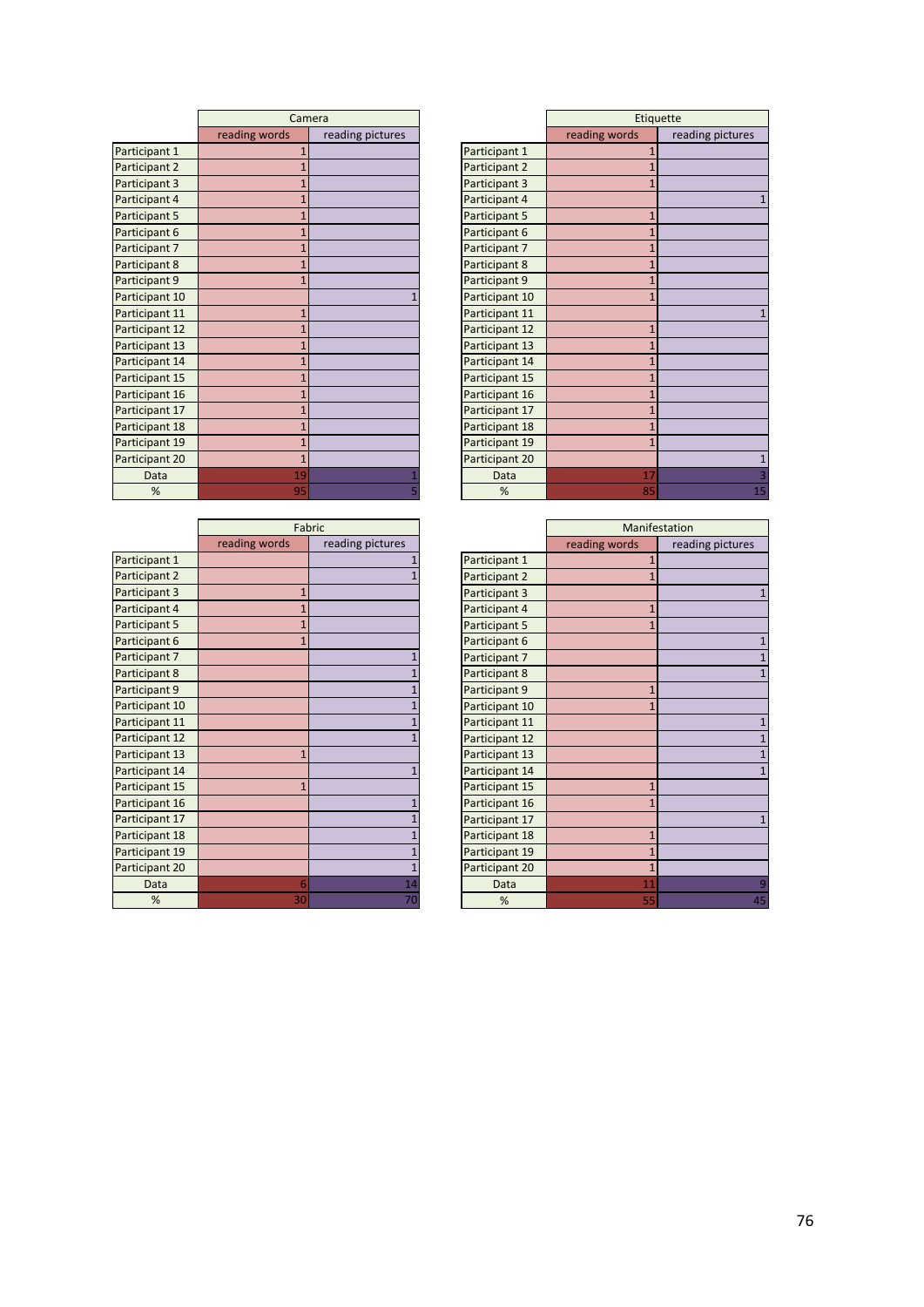|                | Confectionery  |                  |
|----------------|----------------|------------------|
|                | reading words  | reading pictures |
| Participant 1  | $\overline{1}$ |                  |
| Participant 2  | $\overline{1}$ |                  |
| Participant 3  |                | $\overline{1}$   |
| Participant 4  | $\overline{1}$ |                  |
| Participant 5  | $\overline{1}$ |                  |
| Participant 6  |                | $\overline{1}$   |
| Participant 7  | $\overline{1}$ |                  |
| Participant 8  | $\overline{1}$ |                  |
| Participant 9  | $\overline{1}$ |                  |
| Participant 10 | $\overline{1}$ |                  |
| Participant 11 | $\overline{1}$ |                  |
| Participant 12 | $\overline{1}$ |                  |
| Participant 13 | $\overline{1}$ |                  |
| Participant 14 | $\overline{1}$ |                  |
| Participant 15 | $\overline{1}$ |                  |
| Participant 16 | $\overline{1}$ |                  |
| Participant 17 |                | 1                |
| Participant 18 |                | $\overline{1}$   |
| Participant 19 | $\overline{1}$ |                  |
| Participant 20 | $\overline{1}$ |                  |
| Data           | 16             |                  |
| %              | 80             | 20               |

|                | Karavan        |                  |
|----------------|----------------|------------------|
|                | reading words  | reading pictures |
| Participant 1  | $\overline{1}$ |                  |
| Participant 2  | $\overline{1}$ |                  |
| Participant 3  | $\overline{1}$ |                  |
| Participant 4  | $\overline{1}$ |                  |
| Participant 5  | $\overline{1}$ |                  |
| Participant 6  | $\overline{1}$ |                  |
| Participant 7  | $\overline{1}$ |                  |
| Participant 8  | $\overline{1}$ |                  |
| Participant 9  | $\overline{1}$ |                  |
| Participant 10 |                | $\overline{1}$   |
| Participant 11 | $\overline{1}$ |                  |
| Participant 12 | $\overline{1}$ |                  |
| Participant 13 | $\overline{1}$ |                  |
| Participant 14 | $\mathbf{1}$   |                  |
| Participant 15 | $\overline{1}$ |                  |
| Participant 16 | $\overline{1}$ |                  |
| Participant 17 | $\overline{1}$ |                  |
| Participant 18 | $\overline{1}$ |                  |
| Participant 19 | $\overline{1}$ |                  |
| Participant 20 | $\overline{1}$ |                  |
| Data           | 19             | $\overline{1}$   |
| %              | 95             | 5                |

 $\begin{array}{c} \hline \end{array}$ 

|                | Recept         |                  |
|----------------|----------------|------------------|
|                | reading words  | reading pictures |
| Participant 1  |                | $\mathbf{1}$     |
| Participant 2  |                | $\mathbf{1}$     |
| Participant 3  | $\overline{1}$ |                  |
| Participant 4  | $\overline{1}$ |                  |
| Participant 5  | $\overline{1}$ |                  |
| Participant 6  | $\overline{1}$ |                  |
| Participant 7  | $\overline{1}$ |                  |
| Participant 8  | $\overline{1}$ |                  |
| Participant 9  |                | 1                |
| Participant 10 | $\overline{1}$ |                  |
| Participant 11 | $\overline{1}$ |                  |
| Participant 12 | $\overline{1}$ |                  |
| Participant 13 | $\overline{1}$ |                  |
| Participant 14 |                | $\mathbf{1}$     |
| Participant 15 |                | $\overline{1}$   |
| Participant 16 |                | $\overline{1}$   |
| Participant 17 | $\overline{1}$ |                  |
| Participant 18 |                | 1                |
| Participant 19 | $\overline{1}$ |                  |
| Participant 20 | $\overline{1}$ |                  |
| Data           | 13             |                  |
| %              | 65             | 35               |

|                | Receipt        |                  |
|----------------|----------------|------------------|
|                | reading words  | reading pictures |
| Participant 1  |                | $\mathbf{1}$     |
| Participant 2  |                | $\overline{1}$   |
| Participant 3  | $\overline{1}$ |                  |
| Participant 4  |                | $\mathbf{1}$     |
| Participant 5  | $\overline{1}$ |                  |
| Participant 6  | $\overline{1}$ |                  |
| Participant 7  | $\overline{1}$ |                  |
| Participant 8  |                | $\overline{1}$   |
| Participant 9  | $\overline{1}$ |                  |
| Participant 10 | $\overline{1}$ |                  |
| Participant 11 | $\overline{1}$ |                  |
| Participant 12 | $\overline{1}$ |                  |
| Participant 13 | $\overline{1}$ |                  |
| Participant 14 |                | 1                |
| Participant 15 | $\overline{1}$ |                  |
| Participant 16 | $\overline{1}$ |                  |
| Participant 17 | $\overline{1}$ |                  |
| Participant 18 |                | $\mathbf{1}$     |
| Participant 19 | $\overline{1}$ |                  |
| Participant 20 |                | $\mathbf{1}$     |
| Data           | 13             |                  |
| %              | 65             | 35               |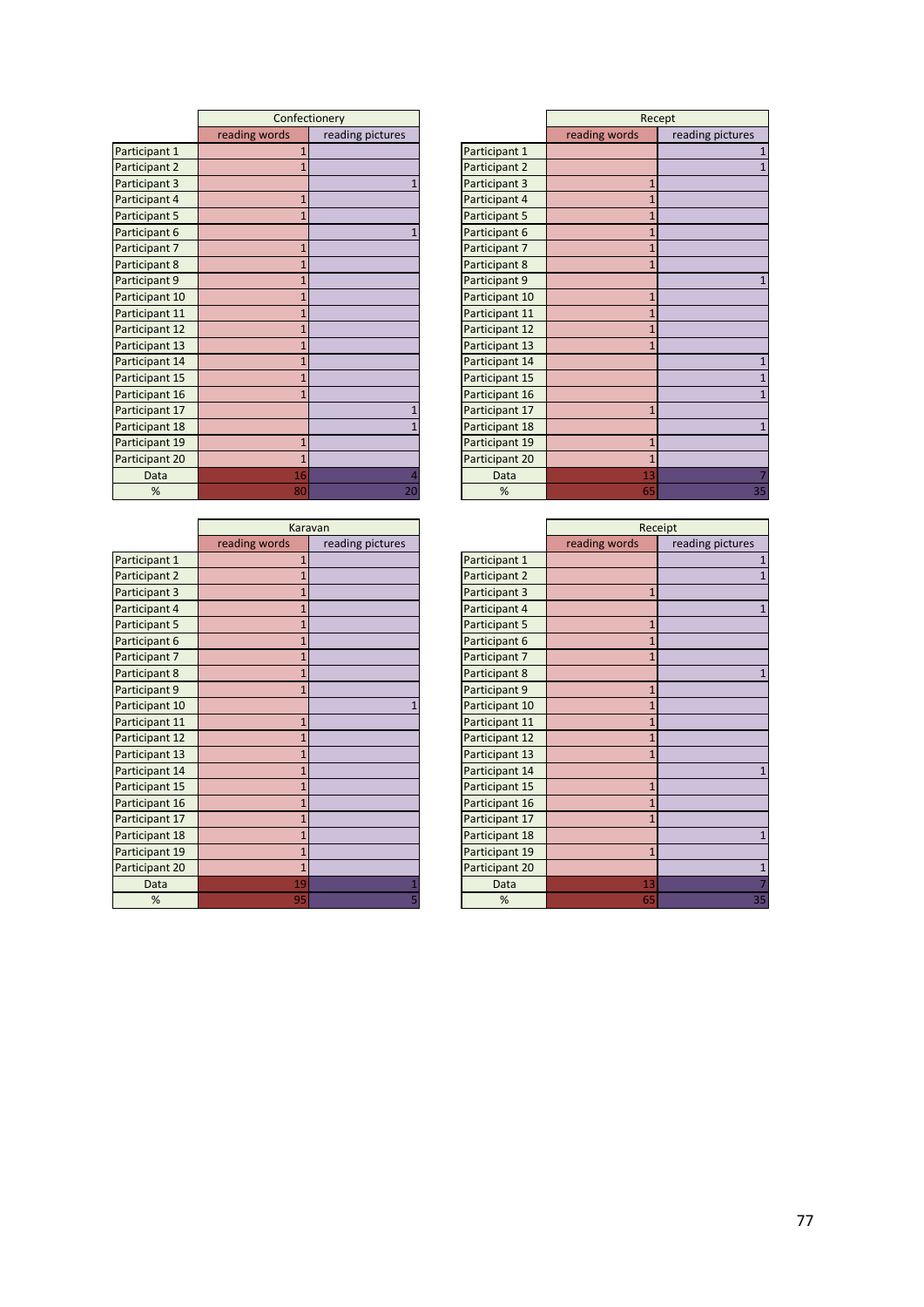|                | Conductor      |                  |
|----------------|----------------|------------------|
|                | reading words  | reading pictures |
| Participant 1  | $\mathbf{1}$   |                  |
| Participant 2  |                | 1                |
| Participant 3  | $\overline{1}$ |                  |
| Participant 4  |                | 1                |
| Participant 5  | $\overline{1}$ |                  |
| Participant 6  | $\overline{1}$ |                  |
| Participant 7  | $\overline{1}$ |                  |
| Participant 8  | $\overline{1}$ |                  |
| Participant 9  | $\overline{1}$ |                  |
| Participant 10 | $\overline{1}$ |                  |
| Participant 11 | $\overline{1}$ |                  |
| Participant 12 | $\overline{1}$ |                  |
| Participant 13 | $\overline{1}$ |                  |
| Participant 14 | $\overline{1}$ |                  |
| Participant 15 | $\overline{1}$ |                  |
| Participant 16 | $\overline{1}$ |                  |
| Participant 17 | $\overline{1}$ |                  |
| Participant 18 |                | 1                |
| Participant 19 | $\overline{1}$ |                  |
| Participant 20 | $\overline{1}$ |                  |
| Data           | 17             | 3                |
| %              | 85             | 15               |

|                | Fan            |                  |
|----------------|----------------|------------------|
|                | reading words  | reading pictures |
| Participant 1  |                | $\mathbf{1}$     |
| Participant 2  |                | $\overline{1}$   |
| Participant 3  | $\overline{1}$ |                  |
| Participant 4  | $\overline{1}$ |                  |
| Participant 5  |                | 1                |
| Participant 6  |                | $\overline{1}$   |
| Participant 7  | $\overline{1}$ |                  |
| Participant 8  |                | 1                |
| Participant 9  | $\overline{1}$ |                  |
| Participant 10 | $\overline{1}$ |                  |
| Participant 11 | $\overline{1}$ |                  |
| Participant 12 | $\overline{1}$ |                  |
| Participant 13 | $\overline{1}$ |                  |
| Participant 14 | $\overline{1}$ |                  |
| Participant 15 | $\overline{1}$ |                  |
| Participant 16 | $\overline{1}$ |                  |
| Participant 17 | $\overline{1}$ |                  |
| Participant 18 | $\overline{1}$ |                  |
| Participant 19 | $\overline{1}$ |                  |
| Participant 20 | $\overline{1}$ |                  |
| Data           | 15             |                  |
| %              | 75             | 25               |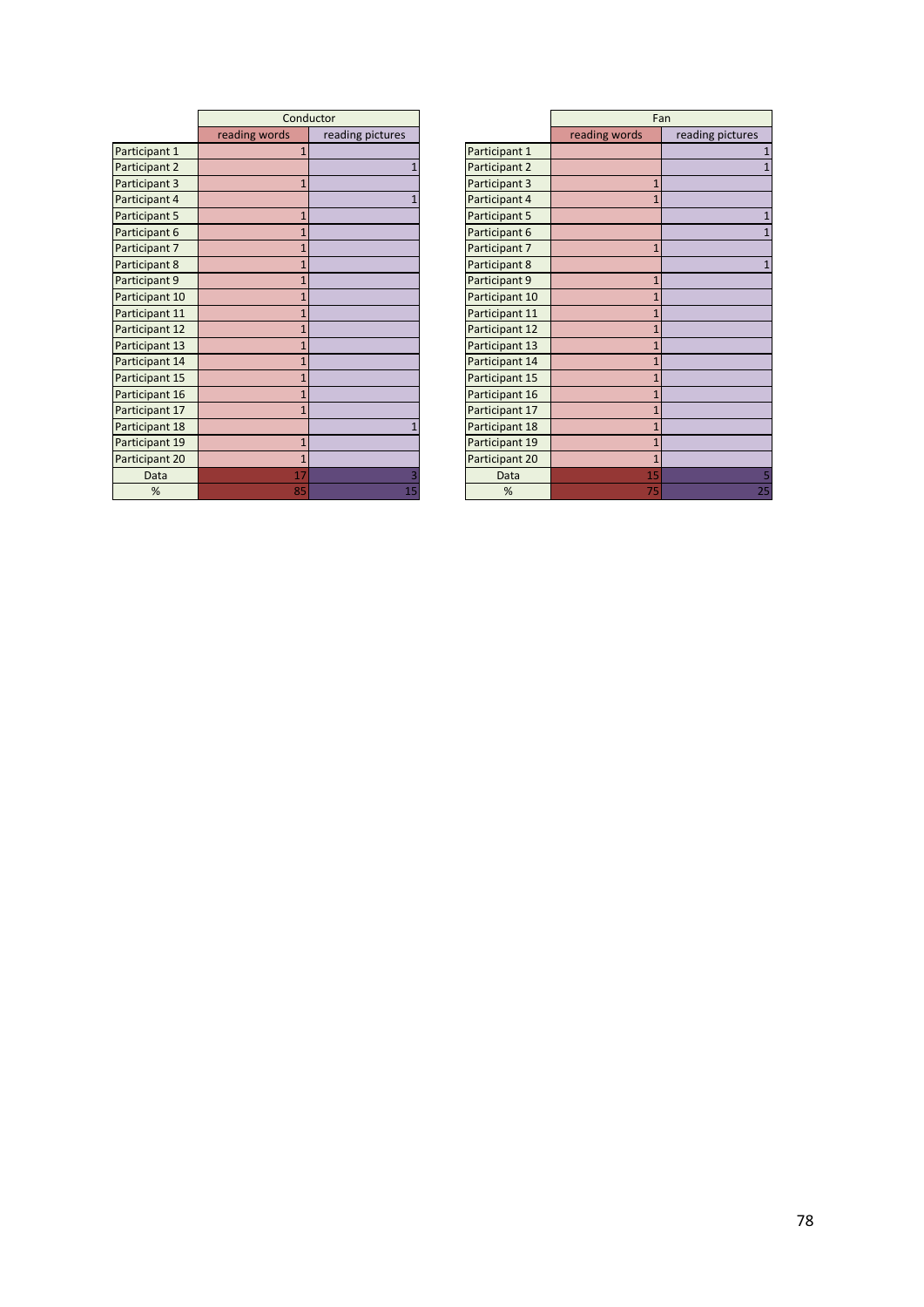# **11.3. List of words**

| <b>Given word</b>     | <b>Correct</b>                                  | <b>False friend</b> |
|-----------------------|-------------------------------------------------|---------------------|
|                       | <b>Translation</b>                              |                     |
| <b>Actual</b>         | Stvaran                                         | Aktualan            |
| <b>Sympathetic</b>    | Suosjećajan, pun<br>razumijevanja               | Simpatičan          |
| <b>Spiker</b>         | Anchorman, announcer,<br>newsreader, newscaster | Speaker             |
| <b>Sensible</b>       | Razuman, smislen                                | Senzibilan          |
| <b>Realan</b>         | Realistic                                       | Real                |
| Promocija             | Graduation ceremony                             | Promotion           |
| Gimnazija             | Grammar school                                  | Gymnasium           |
| <b>Direction</b>      | Smjer, pravac                                   | Direkcija           |
| <b>Pardon</b>         | Pomilovanje                                     | Pardon              |
| Diverzija             | Sabotage, subversion                            | Diversion           |
| <b>Eventualno</b>     | Maybe, possibly,<br>probably                    | eventually          |
| <b>Prospekt</b>       | Flyer, brochure, leaflet                        | Prospect            |
| <b>Protection</b>     | Zaštita                                         | Protekcija          |
| Ordinary              | Običan                                          | Ordinaran           |
| <b>Accord</b>         | Sporazum, sklad                                 | Akord               |
| Evidencija            | Records, files                                  | Evidence            |
| <b>Representation</b> | Predstavljanje, /ništvo,<br>zastupanje          | Reprezentacija      |
| Obdukcija             | Autopsy                                         | Abduction           |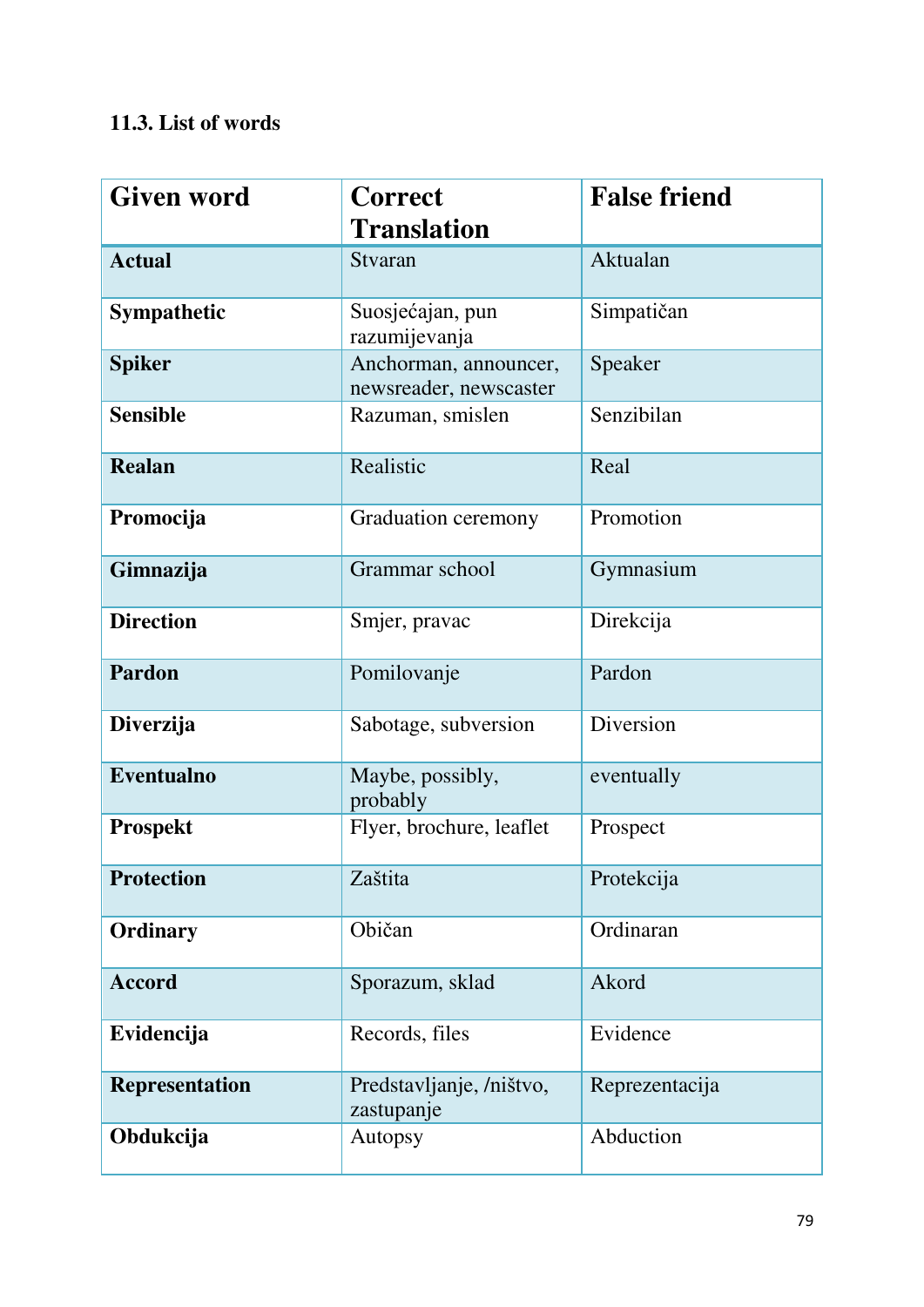| <b>Argument</b> | Svađa, rasprava | Argument   |
|-----------------|-----------------|------------|
| Konzekventan    | Consistent      | consequent |

| <b>Given word</b>    | <b>Correct</b>                    | <b>False friend</b> |
|----------------------|-----------------------------------|---------------------|
|                      | translation                       |                     |
| <b>Ambulance</b>     | Kola/ vozilo hitne<br>pomoći      | Ambulanta           |
| <b>Deviza</b>        | Foreign currency                  | Device              |
| <b>Provision</b>     | Opskrba, zaliha,<br>snabdijevanje | Provizija           |
| <b>Solid</b>         | Čvrst, krut                       | Solidan             |
| <b>Tiket</b>         | Coupon, medical refferal<br>slip  | Ticket              |
| Programme            | (tv) emisija                      | Program             |
| <b>Closet</b>        | Ormar                             | Klozet, WC, toalet  |
| <b>Chef</b>          | Glavni kuhar                      | Šef                 |
| <b>Camera</b>        | Foto-aparat                       | Kamera              |
| etiquette            | Bonton, pravila<br>ponašanja      | Etiketa             |
| Fabric               | Tkanina                           | Fabrika, tvornica   |
| <b>Manifestation</b> | Pokazatelj                        | Manifestacija       |
| <b>Confectionery</b> | Slatkiši                          | Konfekcija          |
| <b>Recept</b>        | Prescription, recipe              | Receipt             |
| <b>Karavan</b>       | <b>Station wagon</b>              | Caravan             |
| <b>Receipt</b>       | Račun                             | Recept              |
| <b>Conductor</b>     | Dirigent                          | Kondukter, bakula   |